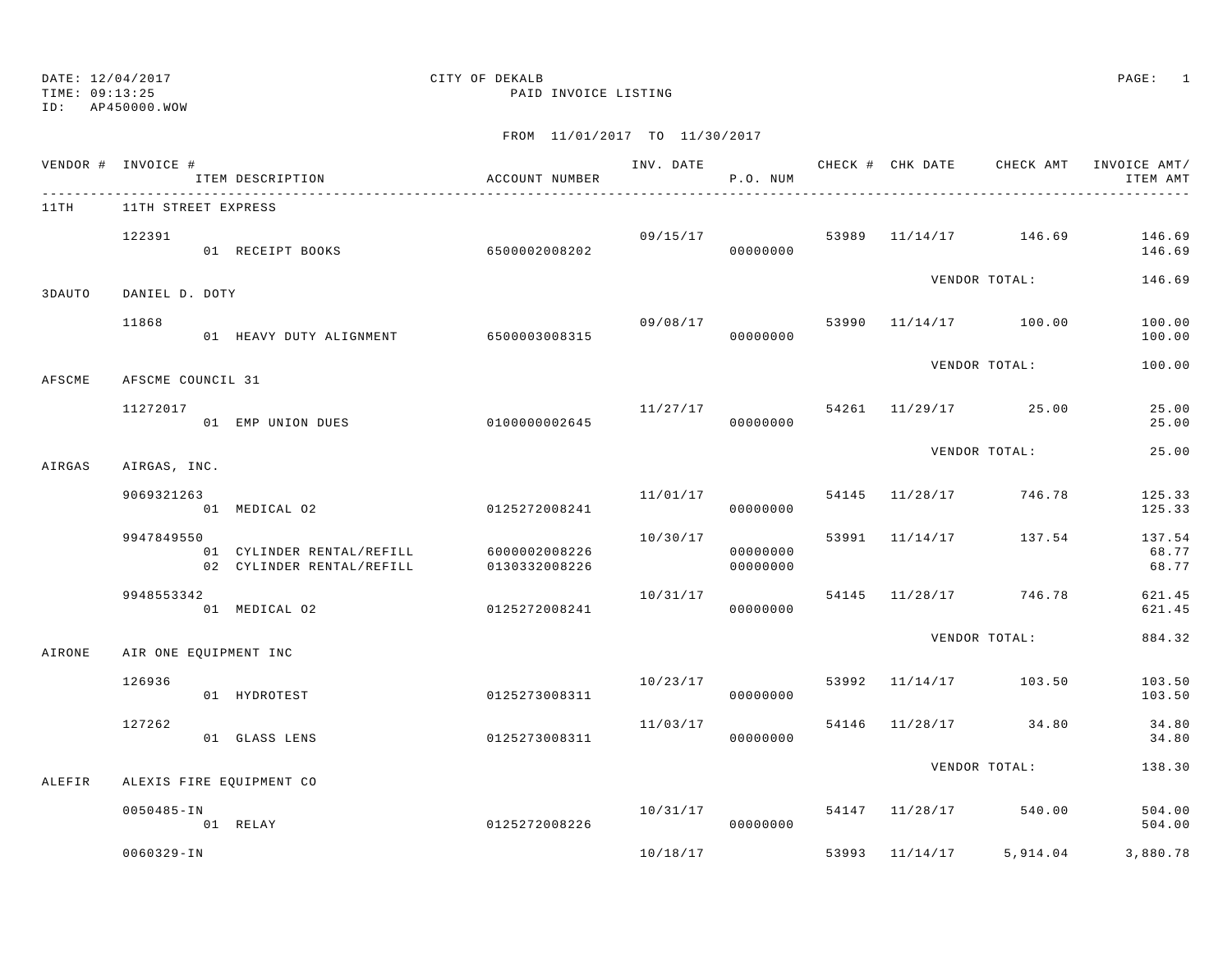TIME: 09:13:25 PAID INVOICE LISTING

## DATE: 12/04/2017 CITY OF DEKALB PAGE: 2

ID: AP450000.WOW

FROM 11/01/2017 TO 11/30/2017

| VENDOR # INVOICE # |                | ITEM DESCRIPTION                               | ACCOUNT NUMBER |          | P.O. NUM |                | INV. DATE 6 CHECK # CHK DATE CHECK AMT INVOICE AMT/ | ITEM AMT              |
|--------------------|----------------|------------------------------------------------|----------------|----------|----------|----------------|-----------------------------------------------------|-----------------------|
|                    | 0060329-IN     |                                                |                |          |          |                | $10/18/17$ 53993 $11/14/17$ 5,914.04 3,880.78       |                       |
|                    |                | 01 PORTABLE PUMP 0125272008226                 |                |          | 00000000 |                |                                                     | 3,880.78              |
|                    | 0060333-IN     | 01 AIR BLEEDER 6125272008226                   |                | 10/18/17 | 00000000 | 53993 11/14/17 | 5,914.04                                            | 205.76<br>205.76      |
|                    | 0060349-IN     | 01 ISO TEST PUMP GEAR BOX 0125273008315        |                | 10/20/17 | 00000000 |                | 53993 11/14/17 5,914.04 1,827.50                    | 1,827.50              |
|                    | $0060457 - IN$ | 01 HEXPIPE BUSHING 0125272008226               |                | 10/31/17 | 00000000 |                | 54147 11/28/17 540.00                               | 36.00<br>36.00        |
| ALFIRO             |                | ALFREDO'S IRON WORKS, INC.                     |                |          |          |                | VENDOR TOTAL: 6,454.04                              |                       |
|                    | $2017 - 352$   | -<br>01 REPAIR TRAILER FRAME 6000003008315     |                | 00000000 |          |                | $11/06/17$ 53994 $11/14/17$ 862.00                  | 862.00<br>862.00      |
| ALHINT             |                | AL HINT & SONS TRUCKING                        |                |          |          |                | VENDOR TOTAL:                                       | 862.00                |
|                    | 11072017       | 01 REFUND HYDRANT DEPOSIT #17-08 6000000002880 |                |          | 00000000 |                | $11/07/17$ 54148 $11/28/17$ 277.35 277.35           | 1,200.00<br>$-922.65$ |
| ALLTHO             | THOMAS ALLEN   |                                                |                |          |          |                | VENDOR TOTAL:                                       | 277.35                |
|                    | 10202017       | 01 2017 RETIREE WELLNESS REIMB. 7100004008476  |                | 00000000 |          |                | $10/20/17$ 53995 $11/14/17$ 162.00                  | 162.00<br>162.00      |
| ALLTRA             |                | ALL TRAFFIC SOLUTIONS INC                      |                |          |          |                | VENDOR TOTAL:                                       | 162.00                |
|                    | $0 - 30409$    | 01 TRAFFIC SUITE ANNUAL RENEWAL 0120223008399  |                |          | 00000000 |                | $09/18/17$ 53996 11/14/17 1,500.00                  | 1,500.00<br>1,500.00  |
| AMEPRI             |                | AMERICAN PRINTING TECHNOLOGIES                 |                |          |          |                | VENDOR TOTAL:                                       | 1,500.00              |
|                    | $17 - DK10$    | 01 UTILITY BILL RUN #10 2017 6000003008399     |                |          | 00000000 |                | $11/06/17$ 54149 $11/28/17$ 7,209.99                | 7,209.99<br>7,209.99  |
|                    |                |                                                |                |          |          |                |                                                     |                       |

VENDOR TOTAL: 7,209.99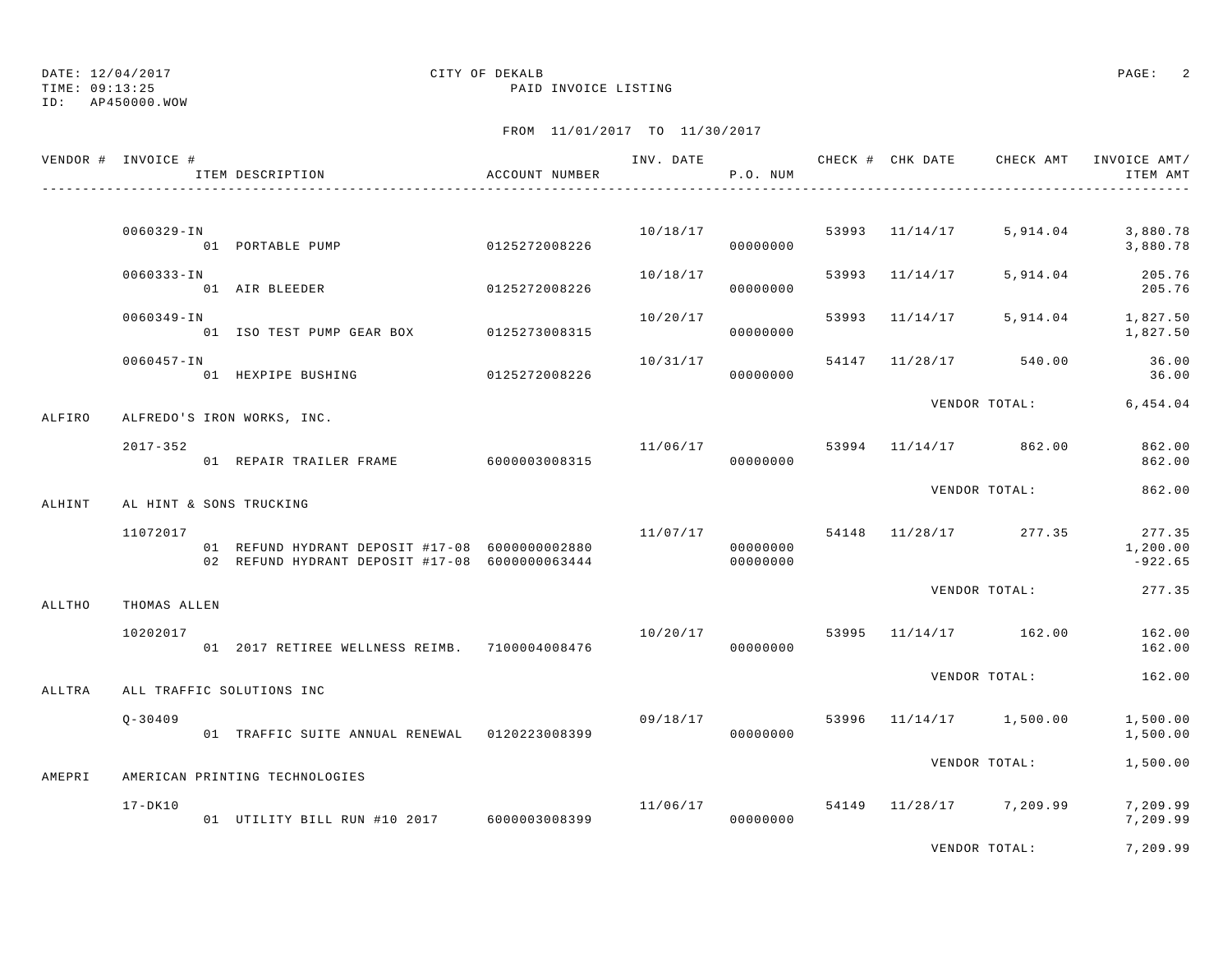TIME: 09:13:25 PAID INVOICE LISTING

ID: AP450000.WOW

|        | VENDOR # INVOICE #               | ACCOUNT NUMBER<br>ITEM DESCRIPTION             |               |          | P.O. NUM             |       |                                       | INV. DATE 6 CHECK # CHK DATE CHECK AMT INVOICE AMT/<br>ITEM AMT |
|--------|----------------------------------|------------------------------------------------|---------------|----------|----------------------|-------|---------------------------------------|-----------------------------------------------------------------|
|        | ANDFRAIN ANDY FRAIN SERVICES INC |                                                |               |          |                      |       |                                       |                                                                 |
|        | 243901                           | 01 CROSSING GUARD SERVICES 0120223008399       |               | 00170087 |                      |       | $10/31/17$ 54150 $11/28/17$ 14,069.79 | 14,069.79<br>14,069.79                                          |
| ANDMED |                                  | ANDRES MEDICAL BILLING LTD                     |               |          |                      |       | VENDOR TOTAL:                         | 14,069.79                                                       |
|        | 142107                           |                                                |               | 10/04/17 |                      |       | 53997 11/14/17 2,948.24               | 2,948.24<br>2,948.24                                            |
| APHIS  |                                  | USDA APHIS DEBT MGMT TEAM                      |               |          |                      |       | VENDOR TOTAL:                         | 2,948.24                                                        |
|        | 3002528409                       | 01 HAZARDOUS WILDLIFE ASSESSMENT 6500006508638 |               | 10/02/17 | 00000000             |       | 53998 11/14/17 18,381.72              | 18,381.72<br>18,381.72                                          |
| ARAUNI | ARAMARK UNIFORM SERVICES         |                                                |               |          |                      |       | VENDOR TOTAL:                         | 18,381.72                                                       |
|        | 1591131072                       | 01 FLOOR MAT CLEANING                          | 0130324008450 |          | 09/29/17<br>00000000 | 53999 | 11/14/17 156.02                       | 28.18<br>28.18                                                  |
|        | 1591131077                       | 01 FLOOR MAT CLEANING                          | 0130324008450 | 09/29/17 | 00000000             |       | 53999 11/14/17 156.02                 | 127.84<br>127.84                                                |
|        | 1591149414                       | 01 FLOOR MAT CLEANING                          | 0130324008450 | 09/29/17 | 00000000             |       | 54151 11/28/17 156.02                 | 28.18<br>28.18                                                  |
|        | 1591149419                       | 01 FLOOR MAT CLEANING                          | 0130324008450 | 09/29/17 | 00000000             |       | 54151 11/28/17 156.02                 | 127.84<br>127.84                                                |
| ARRSCI |                                  | ARROWHEAD SCIENTIFIC, INC                      |               |          |                      |       | VENDOR TOTAL:                         | 312.04                                                          |
|        | 100706                           | 01 EVIDENCE SUPPLIES 0120242008242             |               | 10/18/17 | 00000000             |       | 54000 11/14/17 1,184.00               | 1,184.00<br>1,184.00                                            |
|        | 101314                           | 01 EVIDENCE SUPPLIES 0120242008243             |               | 11/02/17 | 00000000             |       | 54152 11/28/17 405.00                 | 405.00<br>405.00                                                |
| ASCAVI |                                  | ASCENT AVIATION GROUP INC.                     |               |          |                      |       |                                       | VENDOR TOTAL: 1,589.00                                          |
|        | 481384                           | 01 AVIATION FUEL                               | 6500002008234 | 11/01/17 | 00170092             |       | 54153 11/28/17 29,708.91              | 29,708.91<br>29,708.91                                          |
|        |                                  |                                                |               |          |                      |       | VENDOR TOTAL:                         | 29,708.91                                                       |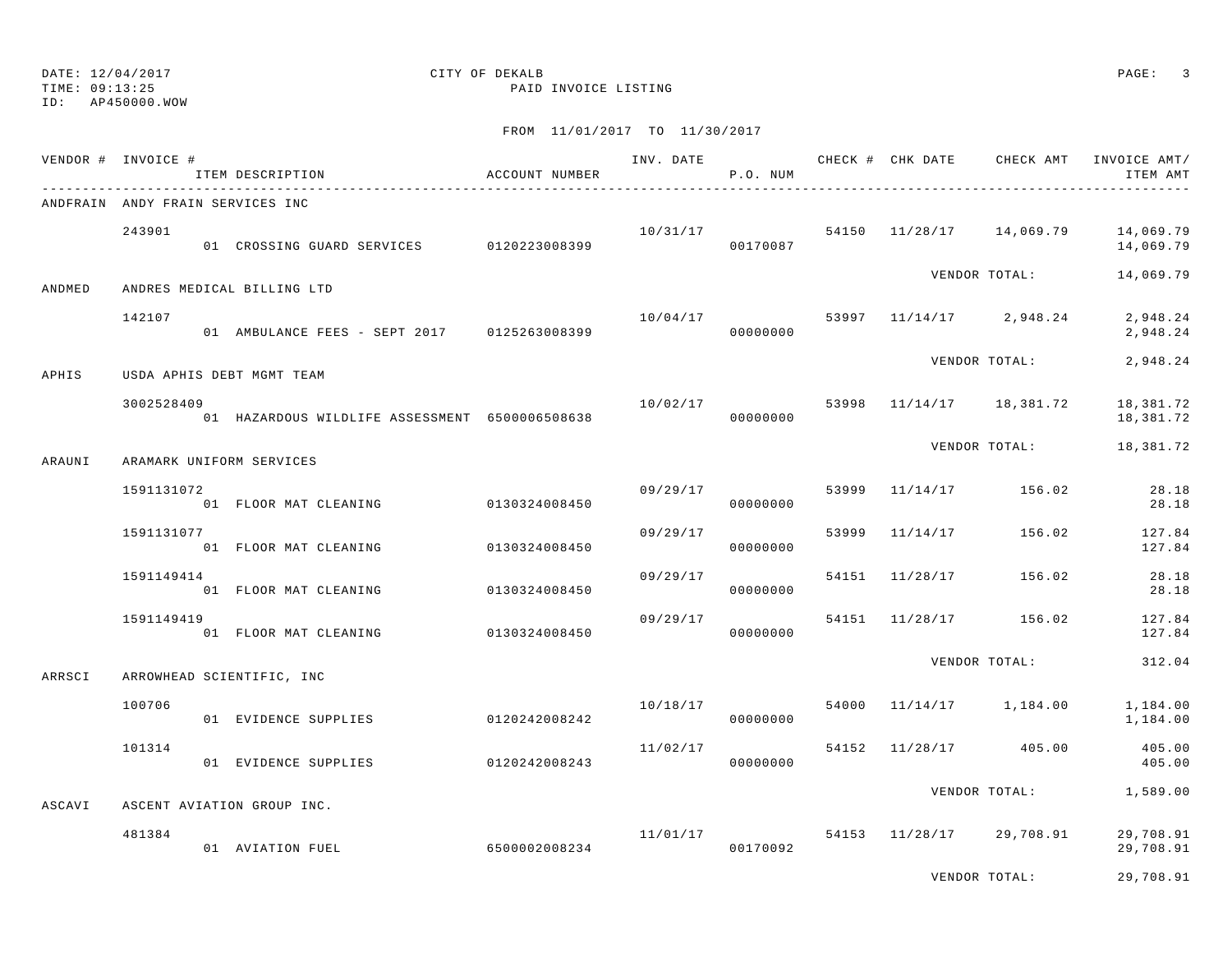ID: AP450000.WOW

## FROM 11/01/2017 TO 11/30/2017

|                | VENDOR # INVOICE #    | ITEM DESCRIPTION                               | ACCOUNT NUMBER |          | P.O. NUM |                      |                                      | INVOICE AMT/<br>ITEM AMT |
|----------------|-----------------------|------------------------------------------------|----------------|----------|----------|----------------------|--------------------------------------|--------------------------|
| ASSFOR         | ILLINOIS STATE POLICE |                                                |                |          |          |                      |                                      |                          |
|                | 01162017B             | 01 FORFEITURE CASE #17-03427 0100000002323     |                |          | 00000000 |                      | $10/16/17$ 54142 $11/14/17$ 2,961.00 | 2,961.00<br>2,961.00     |
|                | 10162017              | 01 FORFEITURE CASE #17-04885                   | 0100000002323  | 10/16/17 | 00000000 |                      | 54143 11/14/17 1,184.00              | 1,184.00<br>1,184.00     |
| ATLBOI         |                       | ATLAS BOILER & WELDING CO. INC                 |                |          |          |                      | VENDOR TOTAL:                        | 4,145.00                 |
|                | 3338                  | 01 ANNUAL MAINTENANCE RENEWAL 0130323008311    |                | 09/18/17 | 00000000 |                      | 54002 11/14/17 1,460.00              | 1,460.00<br>1,460.00     |
| AWWA           | AMERICAN WATER WORKS  |                                                |                |          |          |                      | VENDOR TOTAL:                        | 1,460.00                 |
|                | 7001426298            | 01 ANNUAL MEMBERSHIP RENEWAL 6000003008375     |                | 09/20/17 | 00000000 |                      | 54003 11/14/17 2,028.00              | 2,028.00<br>2,028.00     |
| AXOENT         | AXON ENTERPRISES      |                                                |                |          |          |                      | VENDOR TOTAL:                        | 2,028.00                 |
|                | SI1507692             | 01 HANDLE, HOLSTER, BATTERY PACK 0120222008242 |                | 10/26/17 | 00000000 |                      | 54004 11/14/17 4,355.26              | 4,355.26<br>4,355.26     |
| BADMET         | BADGER METER, INC.    |                                                |                |          |          |                      | VENDOR TOTAL:                        | 4,355.26                 |
|                | 1194316               | 01 METER REPLACEMENTS                          | 6200006008583  | 10/06/17 | 00170004 |                      | 54005 11/14/17 2,862.40              | 2,862.40<br>2,862.40     |
| BANUP          | BANNER UP SIGNS       |                                                |                |          |          |                      | VENDOR TOTAL:                        | 2,862.40                 |
|                | 65505                 | 6500003008348<br>01 BUILDING SIGN              |                | 10/24/17 | 00000000 |                      | 54006 11/14/17 75.00                 | 75.00<br>75.00           |
| <b>BARNABY</b> | BARNABY, INC          |                                                |                |          |          |                      | VENDOR TOTAL:                        | 75.00                    |
|                | $2017 - 7932$         | 01 (250) BUSINESS CARDS 0120222008202          |                | 10/10/17 | 00000000 | 54007 11/14/17 46.00 |                                      | 46.00<br>46.00           |
|                | $2047 - 8003$         | 01 (500) BUSINESS CARDS 0110102008202          |                | 10/16/17 | 00000000 | 54154 11/28/17       | 66.00                                | 66.00<br>66.00           |

VENDOR TOTAL: 112.00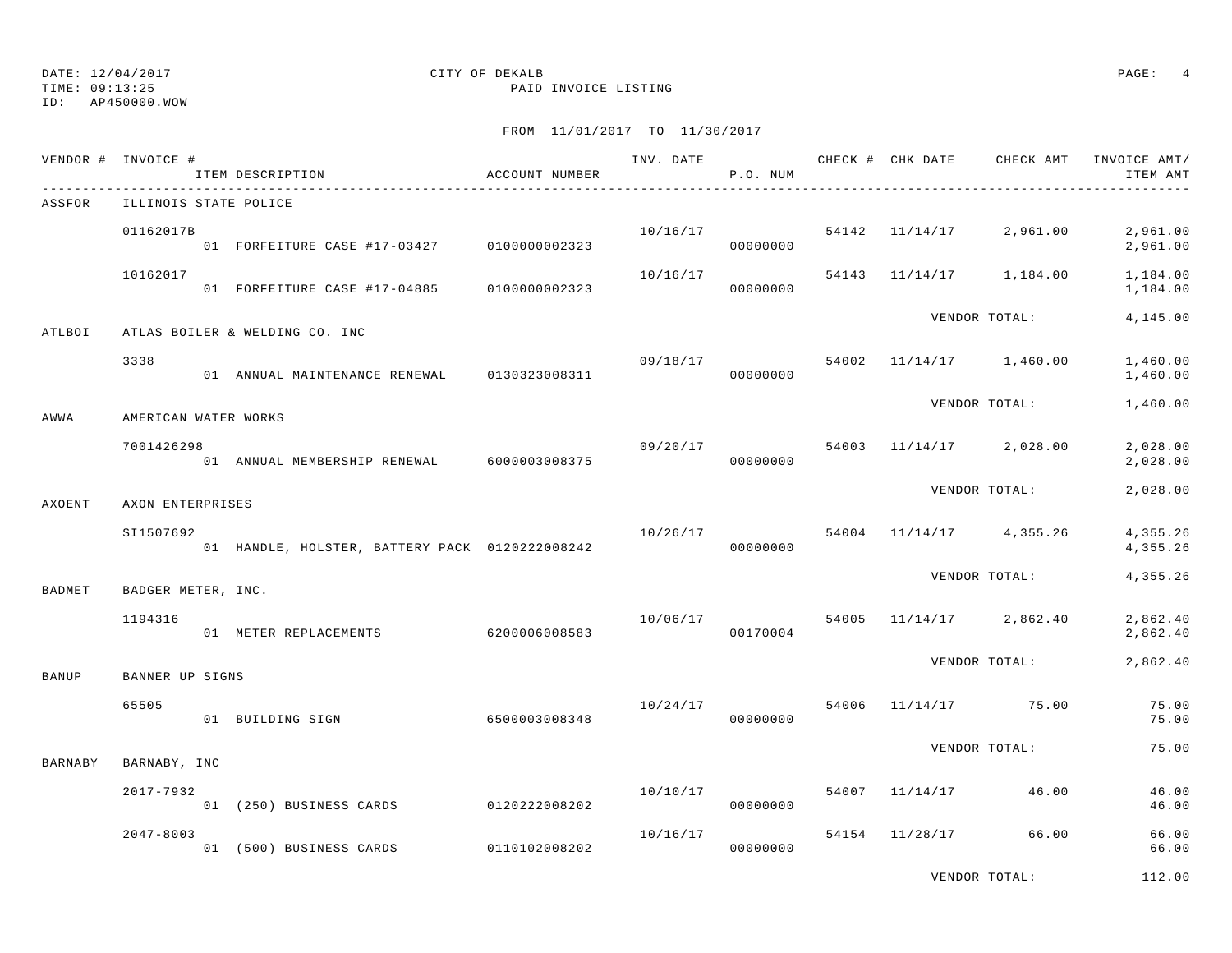TIME: 09:13:25 PAID INVOICE LISTING

ID: AP450000.WOW

| VENDOR # INVOICE #         |                      | ITEM DESCRIPTION                                                                                 | ACCOUNT NUMBER |          | P.O. NUM             |  |                                         | ITEM AMT                          |
|----------------------------|----------------------|--------------------------------------------------------------------------------------------------|----------------|----------|----------------------|--|-----------------------------------------|-----------------------------------|
| BATTBULB BATTERIES + BULBS |                      |                                                                                                  |                |          |                      |  |                                         |                                   |
|                            | 297-276701           | 12/0/01<br>01 BATTERIES 0125273008311                                                            |                | 10/23/17 | 000000000            |  | 54008 11/14/17 111.96                   | 111.96<br>111.96                  |
|                            | 297-276846           |                                                                                                  |                | 10/27/17 |                      |  | 54155 11/28/17 213.84                   | 213.84<br>213.84                  |
| <b>BAXWOO</b>              |                      | BAXTER & WOODMAN, INC.                                                                           |                |          |                      |  | VENDOR TOTAL:                           | 325.80                            |
|                            | 0195687              | 01 BAXTER CONSTRUCTION ENGINEER 6000003008331                                                    |                |          | 00170055             |  | $10/20/17$ 54156 11/28/17 29,180.01     | 17,488.07<br>17,488.07            |
|                            | 0195688              | 01 BAXTER CONST. ENG. SERV 6TH ST 6000003008331 6666 00170074                                    |                |          |                      |  | $10/20/17$ 54156 $11/28/17$ 29,180.01   | 11,691.94<br>11,691.94            |
| BKHAU                      | <b>B</b> & K HAULING |                                                                                                  |                |          |                      |  | VENDOR TOTAL:                           | 29,180.01                         |
|                            | 11132017             | 01 REFUND HYDRANT DEPOSIT #17-14 6000000002880<br>02 REFUND HYDRANT DEPOSIT #17-14 6000000063444 |                |          | 00000000<br>00000000 |  | $11/13/17$ 54157 11/28/17 1,045.48      | 1,045.48<br>1,200.00<br>$-154.52$ |
| BLAERI                     | ERIC BLANKEN         |                                                                                                  |                |          |                      |  | VENDOR TOTAL: 1,045.48                  |                                   |
|                            | 11102017             | 01 TRAINING TRAVEL REIMB. 0125273008376                                                          |                |          | 00000000             |  | $11/10/17$ $D001494$ $11/28/17$ $40.00$ | 40.00<br>40.00                    |
| <b>BLUCRO</b>              |                      | BLUE CROSS BLUE SHIELD                                                                           |                |          |                      |  | VENDOR TOTAL:                           | 40.00                             |
|                            | 16499875             | 01 AMBULANCE REIMB. #165179 0100000063423 000000000 00000000                                     |                |          |                      |  | 12/04/16 54158 11/28/17 25.00           | 25.00<br>25.00                    |
| BLUEGL                     | BLUEGLOBES LLC       |                                                                                                  |                |          |                      |  | VENDOR TOTAL:                           | 25.00                             |
|                            | DKB-25318            |                                                                                                  |                |          |                      |  | $09/14/17$ 54009 11/14/17 325.08        | 325.08<br>325.08                  |
| BONIND                     |                      | BONNELL INDUSTRIES, INC.                                                                         |                |          |                      |  | VENDOR TOTAL:                           | 325.08                            |
|                            | $0176084 - IN$       |                                                                                                  |                |          |                      |  | $10/06/17$ 54010 $11/14/17$ 1,898.21    | 1,728.22                          |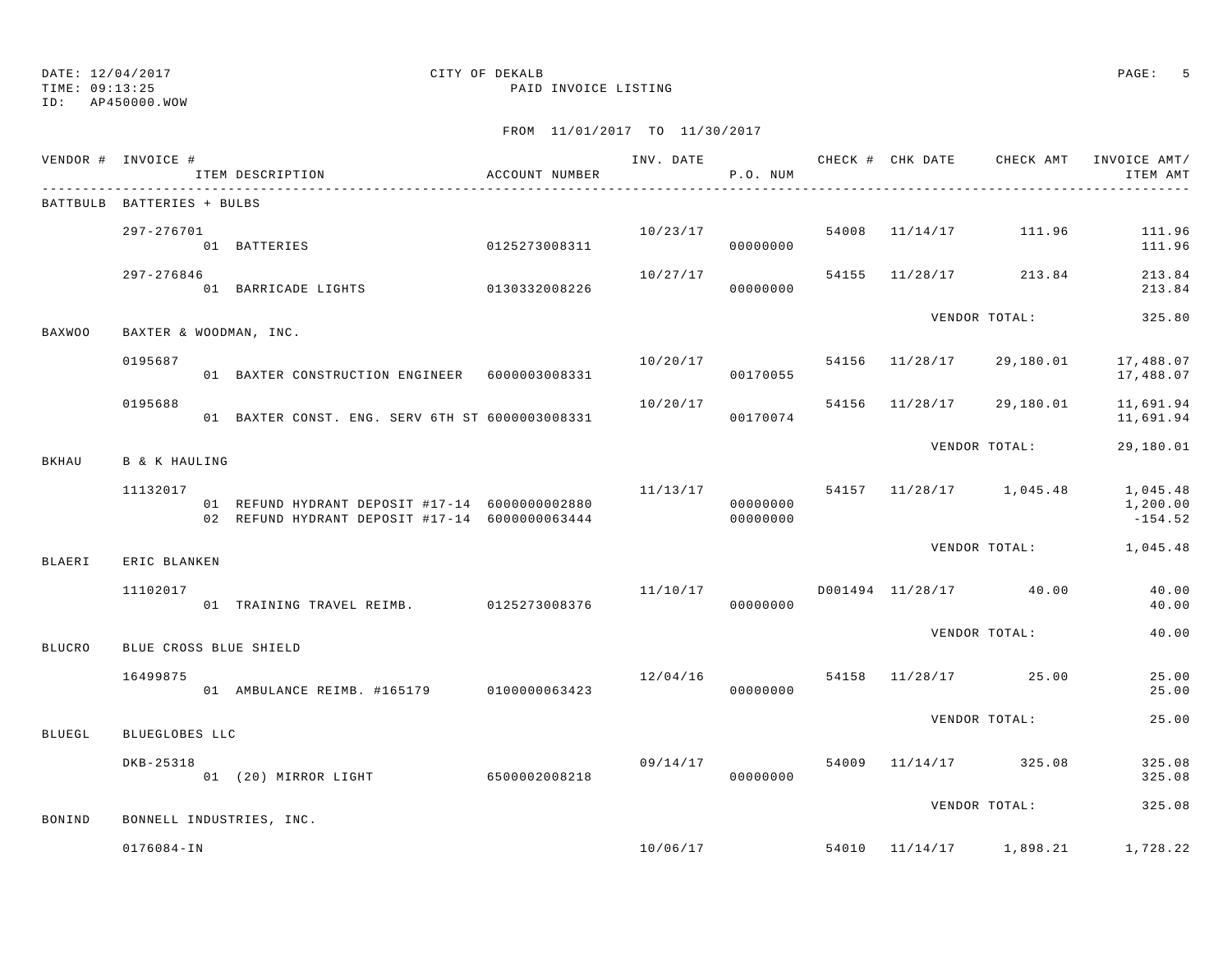TIME: 09:13:25 PAID INVOICE LISTING

ID: AP450000.WOW

|               | VENDOR # INVOICE #    | ITEM DESCRIPTION                                        | ACCOUNT NUMBER |          | P.O. NUM |                | INV. DATE 6 7 200 CHECK # CHK DATE 6 CHECK AMT INVOICE AMT/ | ITEM AMT             |
|---------------|-----------------------|---------------------------------------------------------|----------------|----------|----------|----------------|-------------------------------------------------------------|----------------------|
|               | $0176084 - IN$        |                                                         |                | 10/06/17 | 00000000 |                | 54010 11/14/17 1,898.21 1,728.22                            | 1,728.22             |
|               | $0176261 - IN$        | 01 PILLOW BLOCK BEARING 0130332008226                   |                | 10/18/17 | 00000000 |                | 54010 11/14/17 1,898.21                                     | 169.99<br>169.99     |
|               | 0176444-IN            | 01 HOSE WITH OUTER COVER 0130332008226                  |                | 10/30/17 | 00000000 | 54159 11/28/17 | 6,248.82                                                    | 842.70<br>842.70     |
|               | 0176445-IN            | 01 (2) SUCTION HOSES 0130332008226                      |                | 10/30/17 | 00000000 | 54159 11/28/17 | 6,248.82                                                    | 4,242.80<br>4,242.80 |
|               | $0176531 - IN$        | 01 BUSHING, FAN SHAFT, BEARINGS 0130332008226           |                | 11/02/17 | 00000000 |                | 54159 11/28/17 6,248.82                                     | 1,163.32<br>1,163.32 |
| BOUTRE        |                       | BOUND TREE MEDICAL, LLC.                                |                |          |          |                | VENDOR TOTAL:                                               | 8,147.03             |
|               | 82655659              | 01 AMBULANCE SUPPLIES                                   | 0125272008241  | 10/16/17 | 00000000 | 54011 11/14/17 | 834.58                                                      | 62.59<br>62.59       |
|               | 82655660              | 01 AMBULANCE SUPPLIES                                   | 0125272008241  | 10/16/17 | 00000000 | 54011 11/14/17 | 834.58                                                      | 150.70<br>150.70     |
|               | 82655661              | 01 AMBULANCE SUPPLIES                                   | 0125272008241  | 10/16/17 | 00000000 | 54011 11/14/17 | 834.58                                                      | 309.52<br>309.52     |
|               | 82661536              | 01 AMBULANCE SUPPLIES                                   | 0125272008241  | 10/20/17 | 00000000 | 54011 11/14/17 | 834.58                                                      | 159.83<br>159.83     |
|               | 82670882              | 01 AMBULANCE SUPPLIES                                   | 0125272008241  | 10/31/17 | 00000000 | 54011 11/14/17 | 834.58                                                      | 151.94<br>151.94     |
|               | 82679310              | 01 AMBULANCE SUPPLIES                                   | 0125272008241  | 11/08/17 | 00000000 | 54160 11/28/17 | 325.17                                                      | 170.55<br>170.55     |
|               | 82683616              | 01 AMBULANCE SUPPLIES                                   | 0125272008241  | 11/13/17 | 00000000 | 54160 11/28/17 | 325.17                                                      | 154.62<br>154.62     |
| <b>BRAEXC</b> | BRANDT EXCAVATING INC |                                                         |                |          |          |                | VENDOR TOTAL:                                               | 1,159.75             |
|               | 11012017 PAYMENT #2   | 01 6TH ST MAIN REPLC. WATER FUND 6200006508630 00170072 |                |          |          |                | 11/01/17 54161 11/28/17 171,937.50                          | 1,000.00<br>1,000.00 |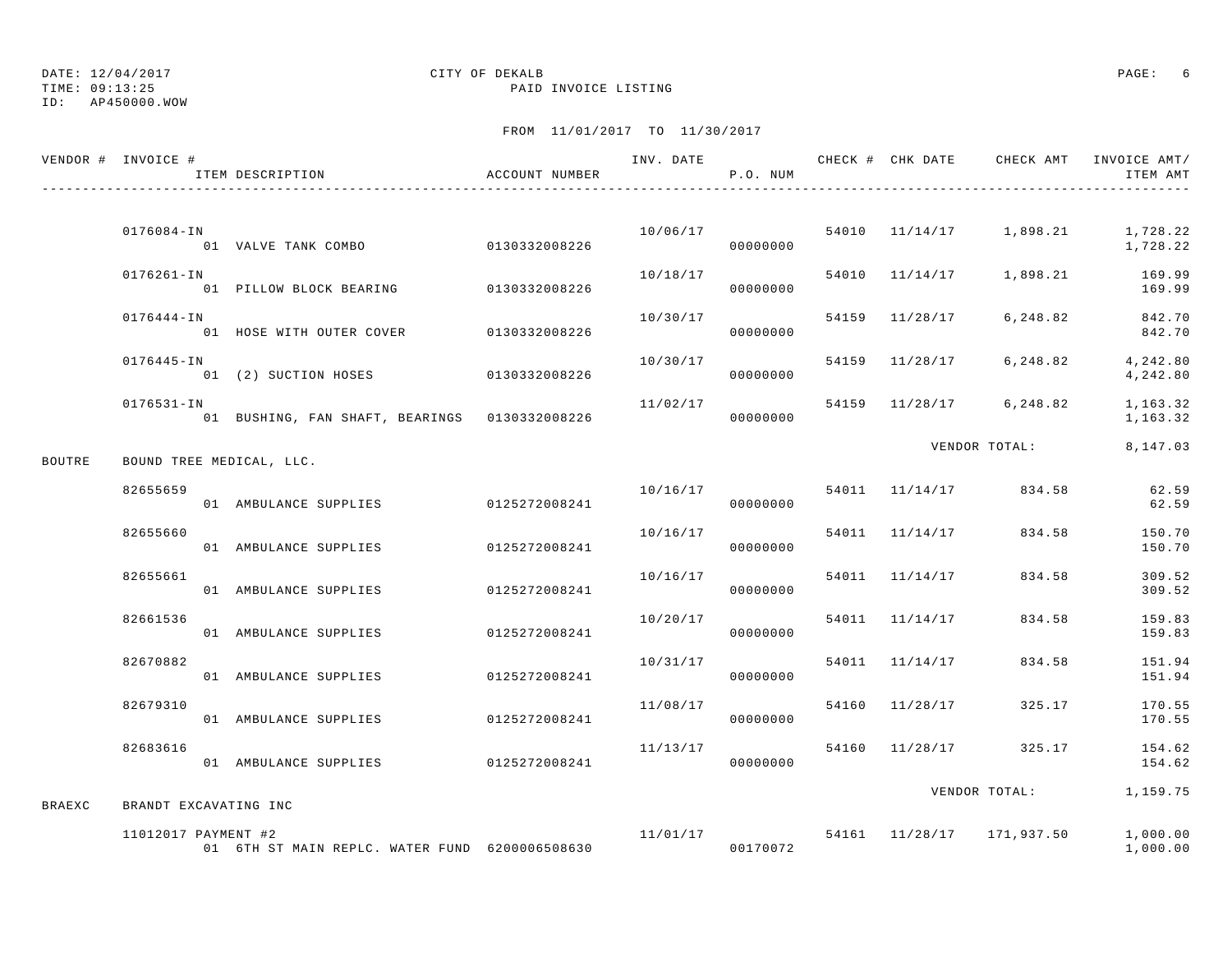TIME: 09:13:25 PAID INVOICE LISTING

ID: AP450000.WOW

## FROM 11/01/2017 TO 11/30/2017

| 11012017 PAYMENT #3<br>$11/01/17$ 54161 $11/28/17$ 171,937.50 170,937.50<br>02 6TH ST MAIN REPLC. MFT FUND 1000006508632<br>00170072<br>03 6TH ST MAIN REPLC. RETAINAGE 6200000002215<br>00170072<br>04 6TH ST MAIN REPLC. WATER FUND 6200006508630<br>00170072<br>54012 11/14/17 155,497.50<br>DRAW #1 2017<br>09/29/17<br>01 6TH ST MAIN REPLC. WATER FUND 6200006508630<br>00170072<br>02 6TH ST MAIN REPLC. RETAINAGE 6200000002215<br>00170072<br>VENDOR TOTAL: 327,435.00<br>BSG<br>BASTON SERVICE GROUP<br>2128<br>10/08/17<br>54013 11/14/17 825.00<br>01 MANAGEMENT FEE - OCT 2017 6500003008310<br>00000000<br>10/16/17<br>2131<br>54013 11/14/17 825.00<br>01 AVIATION FUEL FARM REPAIRS<br>6500003008310<br>00000000<br>2134<br>11/05/17<br>54162 11/28/17 400.00<br>01 MANAGEMENT FEE - NOV 2017 6500004008450<br>00000000<br>VENDOR TOTAL: 1,225.00<br><b>BUIPAV</b><br>BUILDERS PAVING<br>09/27/17 53971 11/09/17 716,837.11<br>09272017<br>01  2017 STREET MAINTENANCE  1300006508632<br>00000000<br>02 2017 STREET MAINTENANCE<br>1400006508633<br>00000000<br>03 2017 STREET MAINTENANCE<br>5040006508632<br>00000000<br>04  2017 STREET MNTNNC RETAINAGE  1300000002215<br>00000000<br>05  2017 STREET MNTNNC RETAINAGE  1400000002215<br>00000000<br>06  2017 STREET MNTNNC RETAINAGE  5000000002215<br>00000000<br>VENDOR TOTAL: 716,837.11<br>ILLINOIS DEPT OF AGRICULTURE<br><b>BURENV</b><br>$11/02/17$ 54163 $11/28/17$ 15.00<br>11022017<br>VENDOR TOTAL:<br><b>BYEENT</b><br>BYERS ENTERPRISES<br>$10/04/17$ 54014 $11/14/17$ 135.00<br>56235<br>01 OPEN HOUSE PORT-O-LET 0125273008373<br>00000000 | VENDOR # INVOICE # | ACCOUNT NUMBER<br>ITEM DESCRIPTION |  | P.O. NUM |  | INV. DATE 6 1992 CHECK # CHK DATE 6 CHECK AMT INVOICE AMT/ | ITEM AMT                                                                                               |
|--------------------------------------------------------------------------------------------------------------------------------------------------------------------------------------------------------------------------------------------------------------------------------------------------------------------------------------------------------------------------------------------------------------------------------------------------------------------------------------------------------------------------------------------------------------------------------------------------------------------------------------------------------------------------------------------------------------------------------------------------------------------------------------------------------------------------------------------------------------------------------------------------------------------------------------------------------------------------------------------------------------------------------------------------------------------------------------------------------------------------------------------------------------------------------------------------------------------------------------------------------------------------------------------------------------------------------------------------------------------------------------------------------------------------------------------------------------------------------------------------------------------------------------------------------------------------------------------------------------------------------|--------------------|------------------------------------|--|----------|--|------------------------------------------------------------|--------------------------------------------------------------------------------------------------------|
|                                                                                                                                                                                                                                                                                                                                                                                                                                                                                                                                                                                                                                                                                                                                                                                                                                                                                                                                                                                                                                                                                                                                                                                                                                                                                                                                                                                                                                                                                                                                                                                                                                |                    |                                    |  |          |  |                                                            | 43,575.00<br>17,277.50<br>110,085.00                                                                   |
|                                                                                                                                                                                                                                                                                                                                                                                                                                                                                                                                                                                                                                                                                                                                                                                                                                                                                                                                                                                                                                                                                                                                                                                                                                                                                                                                                                                                                                                                                                                                                                                                                                |                    |                                    |  |          |  |                                                            | 155,497.50<br>172,775.00<br>$-17, 277.50$                                                              |
|                                                                                                                                                                                                                                                                                                                                                                                                                                                                                                                                                                                                                                                                                                                                                                                                                                                                                                                                                                                                                                                                                                                                                                                                                                                                                                                                                                                                                                                                                                                                                                                                                                |                    |                                    |  |          |  |                                                            |                                                                                                        |
|                                                                                                                                                                                                                                                                                                                                                                                                                                                                                                                                                                                                                                                                                                                                                                                                                                                                                                                                                                                                                                                                                                                                                                                                                                                                                                                                                                                                                                                                                                                                                                                                                                |                    |                                    |  |          |  |                                                            | 400.00<br>400.00                                                                                       |
|                                                                                                                                                                                                                                                                                                                                                                                                                                                                                                                                                                                                                                                                                                                                                                                                                                                                                                                                                                                                                                                                                                                                                                                                                                                                                                                                                                                                                                                                                                                                                                                                                                |                    |                                    |  |          |  |                                                            | 425.00<br>425.00                                                                                       |
|                                                                                                                                                                                                                                                                                                                                                                                                                                                                                                                                                                                                                                                                                                                                                                                                                                                                                                                                                                                                                                                                                                                                                                                                                                                                                                                                                                                                                                                                                                                                                                                                                                |                    |                                    |  |          |  |                                                            | 400.00<br>400.00                                                                                       |
|                                                                                                                                                                                                                                                                                                                                                                                                                                                                                                                                                                                                                                                                                                                                                                                                                                                                                                                                                                                                                                                                                                                                                                                                                                                                                                                                                                                                                                                                                                                                                                                                                                |                    |                                    |  |          |  |                                                            |                                                                                                        |
|                                                                                                                                                                                                                                                                                                                                                                                                                                                                                                                                                                                                                                                                                                                                                                                                                                                                                                                                                                                                                                                                                                                                                                                                                                                                                                                                                                                                                                                                                                                                                                                                                                |                    |                                    |  |          |  |                                                            | 716,837.11<br>403, 315.19<br>222, 219.50<br>129,030.69<br>$-19, 241.42$<br>$-11,695.76$<br>$-6,791.09$ |
|                                                                                                                                                                                                                                                                                                                                                                                                                                                                                                                                                                                                                                                                                                                                                                                                                                                                                                                                                                                                                                                                                                                                                                                                                                                                                                                                                                                                                                                                                                                                                                                                                                |                    |                                    |  |          |  |                                                            |                                                                                                        |
|                                                                                                                                                                                                                                                                                                                                                                                                                                                                                                                                                                                                                                                                                                                                                                                                                                                                                                                                                                                                                                                                                                                                                                                                                                                                                                                                                                                                                                                                                                                                                                                                                                |                    |                                    |  |          |  |                                                            | 15.00<br>15.00                                                                                         |
|                                                                                                                                                                                                                                                                                                                                                                                                                                                                                                                                                                                                                                                                                                                                                                                                                                                                                                                                                                                                                                                                                                                                                                                                                                                                                                                                                                                                                                                                                                                                                                                                                                |                    |                                    |  |          |  |                                                            | 15.00                                                                                                  |
|                                                                                                                                                                                                                                                                                                                                                                                                                                                                                                                                                                                                                                                                                                                                                                                                                                                                                                                                                                                                                                                                                                                                                                                                                                                                                                                                                                                                                                                                                                                                                                                                                                |                    |                                    |  |          |  |                                                            | 135.00<br>135.00                                                                                       |

VENDOR TOTAL: 135.00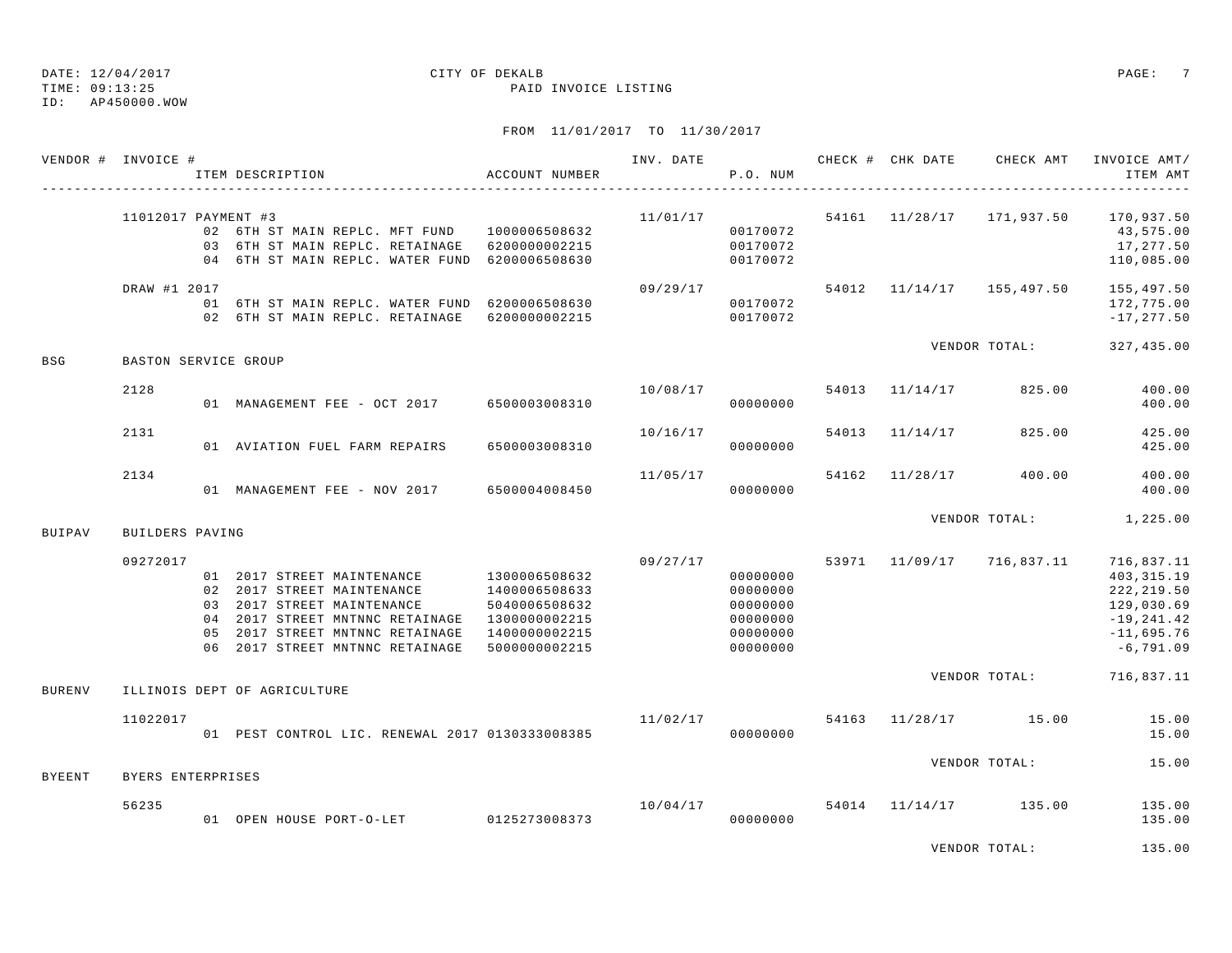TIME: 09:13:25 PAID INVOICE LISTING

ID: AP450000.WOW

|        | VENDOR # INVOICE # | ITEM DESCRIPTION                                | ACCOUNT NUMBER |          | P.O. NUM             |       |                |                                  | INV. DATE 6 1999 CHECK # CHK DATE CHECK AMT INVOICE AMT/<br>ITEM AMT |
|--------|--------------------|-------------------------------------------------|----------------|----------|----------------------|-------|----------------|----------------------------------|----------------------------------------------------------------------|
| CAMLTD | CAMIROS, LTD       |                                                 |                |          |                      |       |                |                                  |                                                                      |
|        | 0020248            | 01 AGN CONSULTANT                               | 0132103008399  | 10/19/17 | 00170089             |       |                |                                  | $54164$ $11/28/17$ $15,646.90$ 9,720.91<br>9,720.91                  |
|        | 0020291            | 01 AGN CONSULTANT                               | 0132103008399  | 10/31/17 | 00170089             |       |                | 54164 11/28/17 15,646.90         | 5,925.99<br>5,925.99                                                 |
| CARHOS |                    | BILL WHITE'S C.A.R. HOSPITAL                    |                |          |                      |       |                | VENDOR TOTAL:                    | 15,646.90                                                            |
|        | 54781              | 01 REPAIR LOCKS, GASKET, MANIFOLD 0125273008315 |                |          | 04/06/17<br>00000000 |       |                |                                  | 54165 11/28/17 2,213.77 1,003.21<br>1,003.21                         |
|        | 55942              | 01 OIL CHANGE                                   | 0125273008315  | 09/15/17 | 00000000             |       | 54165 11/28/17 | 2,213.77                         | 56.77<br>56.77                                                       |
|        | 56144              | 01 OIL CHANGE                                   | 0125273008315  | 10/12/17 | 00000000             |       | 54165 11/28/17 | 2,213.77                         | 788.65<br>788.65                                                     |
|        | 56174              | 01 CALIPERS                                     | 0125273008315  | 10/17/17 | 00000000             | 54015 |                | 11/14/17 728.18                  | 703.23<br>703.23                                                     |
|        | 56300              | 01 OIL CHANGE                                   | 0125273008315  | 10/30/17 | 00000000             |       |                | 54015 11/14/17 728.18            | 24.95<br>24.95                                                       |
|        | 56365              | 01 OIL CHANGE                                   | 0125273008315  | 11/06/17 | 00000000             |       | 54165 11/28/17 | 2,213.77                         | 57.72<br>57.72                                                       |
|        | 56397              | 0125273008315<br>01 ABS LIGHTS                  |                | 11/08/17 | 00000000             |       |                | 54165 11/28/17 2,213.77          | 307.42<br>307.42                                                     |
| CARJAM | JAMES CARANI       |                                                 |                |          |                      |       |                | VENDOR TOTAL:                    | 2,941.95                                                             |
|        | 11102017           | 01 TRAINING TRAVEL REIMB. 0125273008376         |                | 11/10/17 | 00000000             |       |                | D001495 11/28/17 48.20           | 48.20<br>48.20                                                       |
| CARLE  | CARLE              |                                                 |                |          |                      |       |                | VENDOR TOTAL:                    | 48.20                                                                |
|        | 10202017           | 01 PRE-EMPLOYMENT DRUG SCREEN 0116103008333     |                | 10/20/17 | 00000000             |       |                | 54016 11/14/17 49.00             | 49.00<br>49.00                                                       |
| CASPRI | CASTLE PRINTECH    |                                                 |                |          |                      |       |                | VENDOR TOTAL:                    | 49.00                                                                |
|        | 21036              |                                                 |                |          |                      |       |                | $10/20/17$ 54166 11/28/17 200.00 | 200.00                                                               |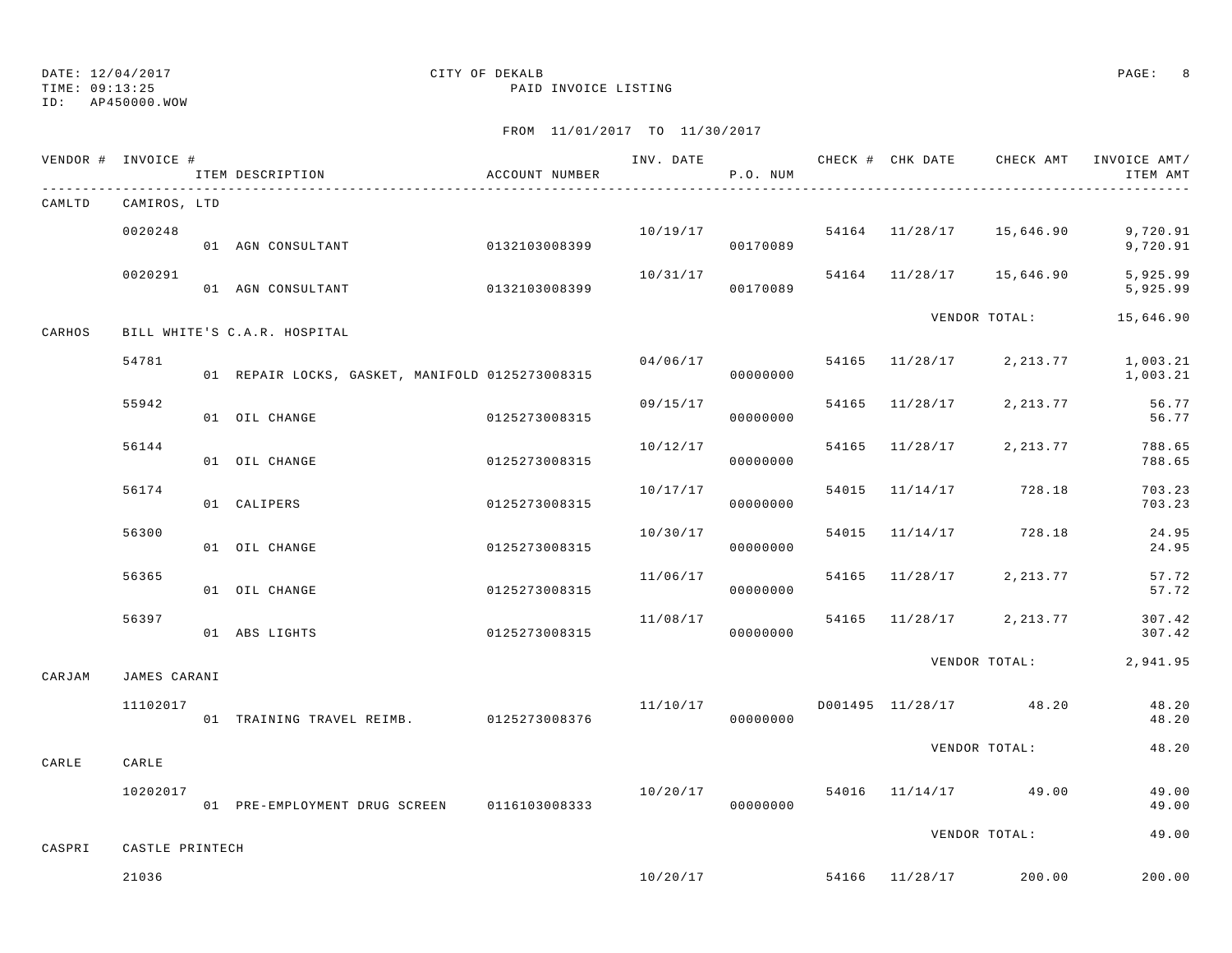DATE: 12/04/2017 CITY OF DEKALB PAGE: 9 TIME: 09:13:25 PAID INVOICE LISTING

## ID: AP450000.WOW

|        | VENDOR # INVOICE # |    | ITEM DESCRIPTION |                                                 |                         | ACCOUNT NUMBER                             |                                      | P.O. NUM             |  |                                | INV. DATE 6 7 200 CHECK # CHK DATE 6 CHECK AMT INVOICE AMT/<br>ITEM AMT |
|--------|--------------------|----|------------------|-------------------------------------------------|-------------------------|--------------------------------------------|--------------------------------------|----------------------|--|--------------------------------|-------------------------------------------------------------------------|
|        |                    |    |                  |                                                 |                         |                                            |                                      |                      |  |                                |                                                                         |
|        | 21036              |    |                  |                                                 |                         | 01 (1500) INSPECTION REPORTS 0132102008202 | $10/20/17$ 54166 $11/28/17$ 200.00   | 00000000             |  |                                | 200.00<br>200.00                                                        |
| CCMSI  | CCMSI              |    |                  |                                                 |                         |                                            |                                      |                      |  | VENDOR TOTAL:                  | 200.00                                                                  |
|        |                    |    |                  |                                                 |                         |                                            |                                      |                      |  |                                |                                                                         |
|        | $0108369 - IN$     |    |                  |                                                 |                         | 01 TPA CLAIMS & ADMIN FEES 7000003008391   | $10/13/17$ 54017 $11/14/17$ 7,584.00 | 00000000             |  |                                | 7,584.00<br>7,584.00                                                    |
| CENSPR | <b>OVE WATER</b>   |    |                  |                                                 |                         |                                            |                                      |                      |  |                                | VENDOR TOTAL: 7,584.00                                                  |
|        |                    |    |                  |                                                 |                         |                                            |                                      |                      |  | 09/29/17 54018 11/14/17 213.25 |                                                                         |
|        | 2797746            |    |                  |                                                 | 01 WATER COOLER BOTTLES |                                            |                                      | 00000000             |  |                                | 66.75<br>4.20                                                           |
|        |                    |    |                  | 02 WATER COOLER BOTTLES                         |                         | 0110102008204<br>0115152008204             |                                      | 00000000             |  |                                | 4.20                                                                    |
|        |                    |    |                  | 03 WATER COOLER BOTTLES                         |                         | 0116102008204                              |                                      | 00000000             |  |                                | 4.20                                                                    |
|        |                    |    |                  | 04 WATER COOLER BOTTLES                         |                         | 0117112008204                              |                                      | 00000000             |  |                                | 4.20                                                                    |
|        |                    |    |                  | 05 WATER COOLER BOTTLES                         |                         | 0117122008204                              |                                      | 00000000             |  |                                | 4.13                                                                    |
|        |                    | 06 |                  | WATER COOLER BOTTLES                            |                         | 0130324008450                              |                                      | 00000000             |  |                                | 33.37                                                                   |
|        |                    |    |                  | 07 WATER COOLER BOTTLES                         |                         | 0130352008204                              |                                      | 00000000             |  |                                | 4.20                                                                    |
|        |                    | 08 |                  | WATER COOLER BOTTLES                            |                         | 0132102008204                              |                                      | 00000000             |  |                                | 4.20                                                                    |
|        |                    | 09 |                  | WATER COOLER BOTTLES                            |                         | 0910002008204                              |                                      | 00000000             |  |                                | 2.00                                                                    |
|        |                    |    |                  | 10 WATER COOLER BOTTLES                         |                         | 0920002008204                              |                                      | 00000000             |  |                                | 2.05                                                                    |
|        | 2805749            |    |                  |                                                 |                         |                                            | 10/20/17                             |                      |  | 54018 11/14/17 213.25          | 86.25                                                                   |
|        |                    |    |                  | 01 WATER COOLER BOTTLES                         |                         | 0110102008204                              |                                      | 00000000             |  |                                | 5.43                                                                    |
|        |                    |    |                  | 02 WATER COOLER BOTTLES                         |                         | 0115152008204                              |                                      | 00000000             |  |                                | 5.43                                                                    |
|        |                    |    |                  | 03 WATER COOLER BOTTLES                         |                         | 0116102008204                              |                                      | 00000000             |  |                                | 5.43                                                                    |
|        |                    |    |                  | 04 WATER COOLER BOTTLES                         |                         | 0117112008204                              |                                      | 00000000             |  |                                | 5.43                                                                    |
|        |                    |    |                  | 05 WATER COOLER BOTTLES                         |                         | 0117122008204                              |                                      | 00000000             |  |                                | 5.34                                                                    |
|        |                    |    |                  | 06 WATER COOLER BOTTLES                         |                         | 0130324008450                              |                                      | 00000000             |  |                                | 43.12                                                                   |
|        |                    |    |                  | 07 WATER COOLER BOTTLES                         |                         | 0130352008204                              |                                      | 00000000             |  |                                | 5.43                                                                    |
|        |                    | 08 |                  | WATER COOLER BOTTLES                            |                         | 0132102008204                              |                                      | 00000000             |  |                                | 5.43                                                                    |
|        |                    | 09 |                  | WATER COOLER BOTTLES<br>10 WATER COOLER BOTTLES |                         | 0910002008204<br>0920002008204             |                                      | 00000000<br>00000000 |  |                                | 2.58<br>2.63                                                            |
|        |                    |    |                  |                                                 |                         |                                            |                                      |                      |  | 54018 11/14/17 213.25          | 60.25                                                                   |
|        | 2806040            |    |                  | 01 WATER COOLER BOTTLES                         |                         | 0110102008204                              | 10/13/17                             | 00000000             |  |                                | 3.79                                                                    |
|        |                    |    |                  | 02 WATER COOLER BOTTLES                         |                         | 0115152008204                              |                                      | 00000000             |  |                                | 3.79                                                                    |
|        |                    |    |                  | 03 WATER COOLER BOTTLES                         |                         | 0116102008204                              |                                      | 00000000             |  |                                | 3.79                                                                    |
|        |                    |    |                  | 04 WATER COOLER BOTTLES                         |                         | 0117112008204                              |                                      | 00000000             |  |                                | 3.79                                                                    |
|        |                    | 05 |                  | WATER COOLER BOTTLES                            |                         | 0117122008204                              |                                      | 00000000             |  |                                | 3.73                                                                    |
|        |                    | 06 |                  | WATER COOLER BOTTLES                            |                         | 0130324008450                              |                                      | 00000000             |  |                                | 30.12                                                                   |
|        |                    | 07 |                  | WATER COOLER BOTTLES                            |                         | 0130352008204                              |                                      | 00000000             |  |                                | 3.79                                                                    |
|        |                    |    |                  |                                                 |                         |                                            |                                      |                      |  |                                |                                                                         |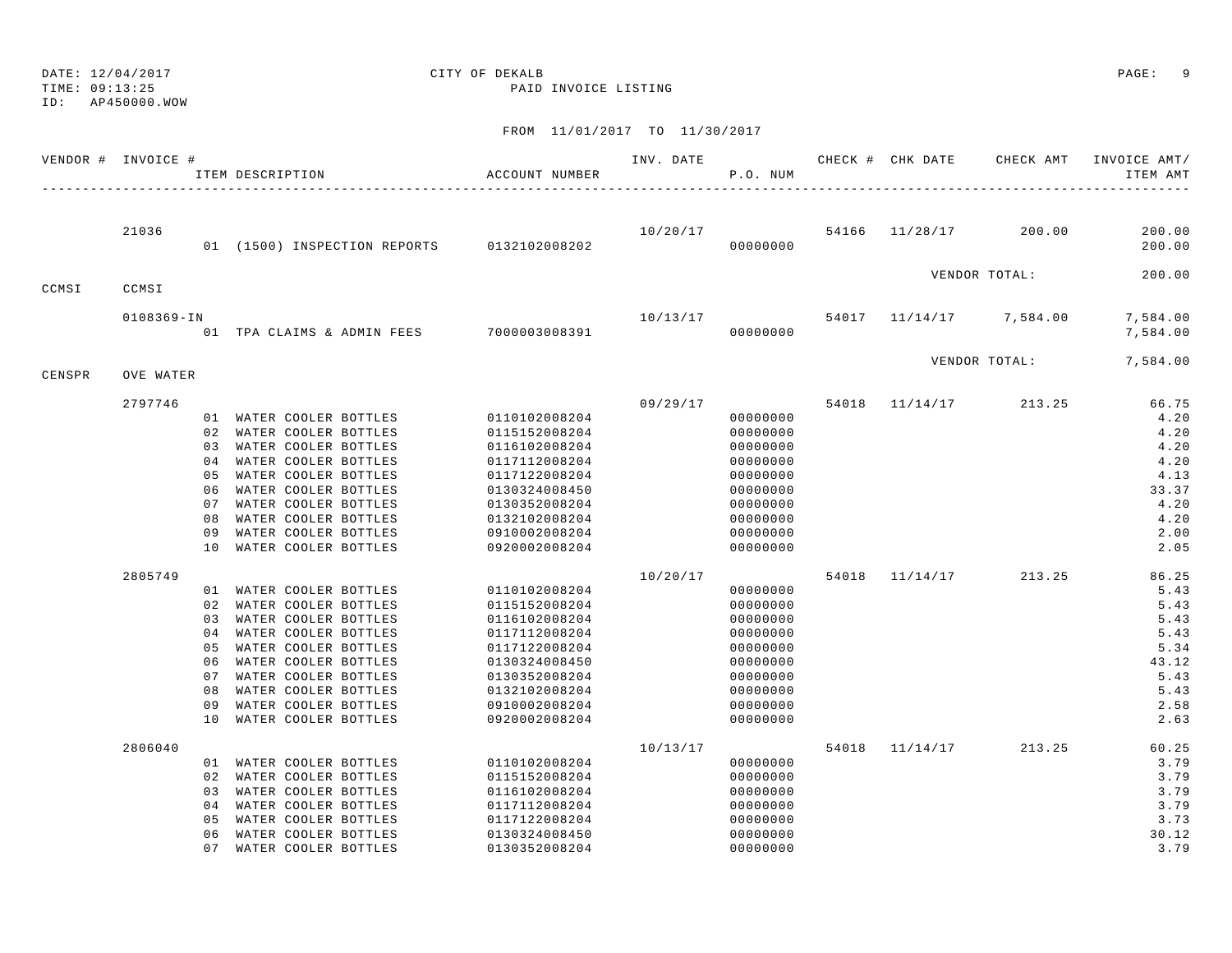ID: AP450000.WOW

### TIME: 09:13:25 PAID INVOICE LISTING

|         | VENDOR # INVOICE #   | ITEM DESCRIPTION                               | ACCOUNT NUMBER                 |          | P.O. NUM |  | INV. DATE 6 CHECK # CHK DATE CHECK AMT INVOICE AMT/ | ITEM AMT     |
|---------|----------------------|------------------------------------------------|--------------------------------|----------|----------|--|-----------------------------------------------------|--------------|
|         | 2806040              |                                                |                                | 10/13/17 |          |  | 54018 11/14/17 213.25                               | 60.25        |
|         |                      | 08 WATER COOLER BOTTLES 0132102008204          |                                |          | 00000000 |  |                                                     | 3.79         |
|         |                      | 09 WATER COOLER BOTTLES                        | 0910002008204                  |          | 00000000 |  |                                                     | 1.80         |
|         |                      | 10 WATER COOLER BOTTLES                        | 0920002008204                  |          | 00000000 |  |                                                     | 1.86         |
|         | 2809532              |                                                |                                | 10/31/17 |          |  | 54167 11/28/17 16.00                                | 16.00        |
|         |                      | 01 WATER COOLER RENTAL                         | 0110102008204                  |          | 00000000 |  |                                                     | 2.00         |
|         |                      | 02 WATER COOLER RENTAL                         | 0115152008204                  |          | 00000000 |  |                                                     | 2.00         |
|         |                      | 03 WATER COOLER RENTAL                         | 0116102008204                  |          | 00000000 |  |                                                     | 2.00         |
|         |                      | 04 WATER COOLER RENTAL                         | 0117112008204                  |          | 00000000 |  |                                                     | 2.00         |
|         |                      | 05 WATER COOLER RENTAL                         | 0117122008204                  |          | 00000000 |  |                                                     | 2.00         |
|         |                      | 06 WATER COOLER RENTAL                         | 0130352008204                  |          | 00000000 |  |                                                     | 2.00         |
|         |                      | 07 WATER COOLER RENTAL                         | 0132102008204                  |          | 00000000 |  |                                                     | 2.00         |
|         |                      | 08 WATER COOLER RENTAL                         | 0910002008204<br>0910002008204 |          | 00000000 |  |                                                     | 0.99         |
|         |                      | 09 WATER COOLER RENTAL                         | 0920002008204                  |          | 00000000 |  |                                                     | 1.01         |
| CERBAL  |                      | CERTIFIED BALANCE & SCALE CORP                 |                                |          |          |  | VENDOR TOTAL:                                       | 229.25       |
|         | 23038                |                                                |                                | 10/09/17 |          |  | 54019 11/14/17 152.00                               | 152.00       |
|         |                      | 01 CLEANING/CALIBRATION LAB BLNC 6000003008356 |                                |          | 00000000 |  |                                                     | 152.00       |
|         |                      |                                                |                                |          |          |  |                                                     |              |
| CHAENE  | CHAMPION ENERGY, LLC |                                                |                                |          |          |  | VENDOR TOTAL:                                       | 152.00       |
|         | B1710270202          |                                                |                                | 10/30/17 |          |  | 54262 11/29/17 384.48                               | 294.01       |
|         |                      | $01$ 9140600296 9/26-10/25/17 6500003008352    |                                |          | 00000000 |  |                                                     | 294.01       |
|         | B1710300021          |                                                |                                | 10/31/17 |          |  | 54262 11/29/17 384.48                               | 90.47        |
|         |                      | 01 9161000023 9/26-10/26/17 6500003008352      |                                |          | 00000000 |  |                                                     | 90.47        |
|         |                      |                                                |                                |          |          |  | VENDOR TOTAL:                                       | 384.48       |
| CHITIT  |                      | CHICAGO TITLE INSURANCE CO                     |                                |          |          |  |                                                     |              |
|         |                      |                                                |                                |          |          |  |                                                     |              |
|         | 11072017A            |                                                |                                |          |          |  | $11/07/17$ 53972 11/09/17 35.00                     | 35.00        |
|         |                      | 01 TRACT SERACH - 513 SPRING AVE 1900006508624 |                                |          | 00000000 |  |                                                     | 35.00        |
|         |                      |                                                |                                |          |          |  | VENDOR TOTAL:                                       | 35.00        |
| CHITITW | CHICAGO TITLE        |                                                |                                |          |          |  |                                                     |              |
|         | 11022017             |                                                |                                |          |          |  | $11/02/17$ $1172$ $11/29/17$ $185,000.00$           | 185,000.00   |
|         |                      | 01 912 EDGEBROOK PURCHASE 0135009009032        |                                |          | 00000000 |  |                                                     | 197,028.55   |
|         |                      | 02 912 EDGEBROOK PROP TAXES                    | 0100000002245                  |          | 00000000 |  |                                                     | $-12,028.55$ |
|         |                      |                                                |                                |          |          |  | VENDOR TOTAL: 185,000.00                            |              |
| CHO1HEA |                      | CHOICE 1 HEALTH CARE SERVICES                  |                                |          |          |  |                                                     |              |
|         | 7987                 |                                                |                                |          | 10/25/17 |  | 54020 11/14/17 49.90                                | 49.90        |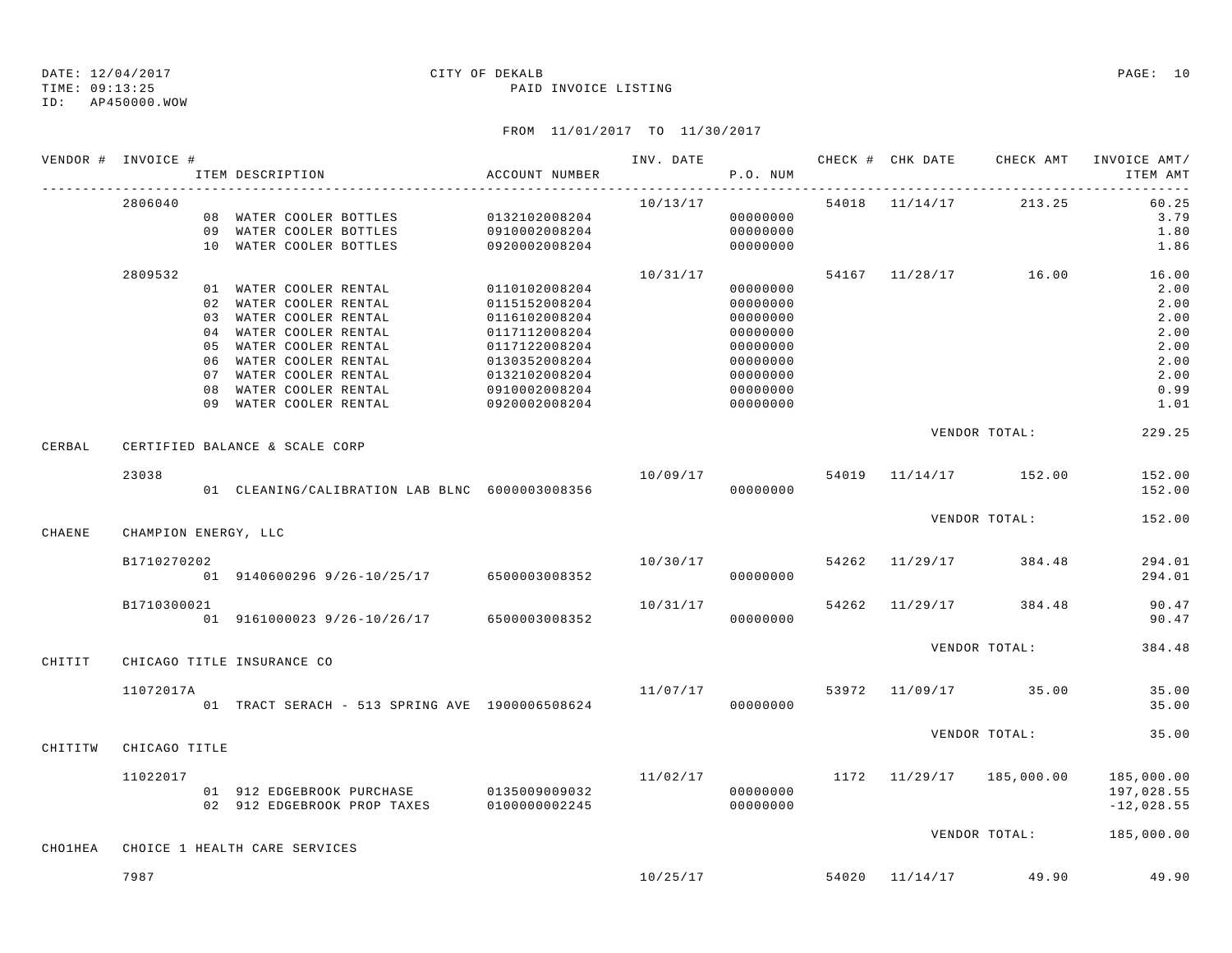ID: AP450000.WOW

TIME: 09:13:25 PAID INVOICE LISTING

|        | VENDOR # INVOICE #   | ITEM DESCRIPTION                                                                         | ACCOUNT NUMBER |          | P.O. NUM             |                                      |                                   | ITEM AMT                       |
|--------|----------------------|------------------------------------------------------------------------------------------|----------------|----------|----------------------|--------------------------------------|-----------------------------------|--------------------------------|
|        | 7987                 | 01 AMBULANCE SUPPLIES 0125272008241                                                      |                |          | 00000000             |                                      | $10/25/17$ 54020 $11/14/17$ 49.90 | 49.90<br>49.90                 |
| CHRBUR | CHRISTOPHER B. BURKE |                                                                                          |                |          |                      |                                      | VENDOR TOTAL:                     | 49.90                          |
|        | 138923               | 01 PROFESSIONAL SRVCS - 8/27-9/30 1000003008331                                          |                | 10/04/17 | 00000000             |                                      | 54021 11/14/17 5,816.67           | 5,816.67<br>5,816.67           |
| CINFIR | CINTAS CORP 2        |                                                                                          |                |          |                      |                                      | VENDOR TOTAL:                     | 5,816.67                       |
|        | OF94520097           | 01 REPLACED FILTER, REPROGRAMMED 0130323008311                                           |                |          | 00000000             | $10/12/17$ 54022 11/14/17 326.05     |                                   | 326.05<br>326.05               |
| CINLIG |                      | CINEMA LIGHTING CORPORATION                                                              |                |          |                      |                                      | VENDOR TOTAL:                     | 326.05                         |
|        | 10112017             | 01 EGYPTIAN THEATRE PROJECT 1300006508624                                                |                |          | 00000000             | $10/11/17$ 54023 $11/14/17$ 4,500.00 |                                   | 4,500.00<br>4,500.00           |
| CLABAI |                      | CLARK, BAIRD, SMITH LLP                                                                  |                |          |                      |                                      | VENDOR TOTAL:                     | 4,500.00                       |
|        | 9204                 | 01 LEGAL SERVICES - OCT 2017 6000003008366<br>02 LEGAL SERVICES - OCT 2017 0115153008349 |                | 10/31/17 | 00000000<br>00000000 |                                      | 54168 11/28/17 1,543.75           | 1,543.75<br>308.75<br>1,235.00 |
| COD    | CITY OF DEKALB       |                                                                                          |                |          |                      |                                      | VENDOR TOTAL:                     | 1,543.75                       |
|        | 10012017C            | 01 1216 MARKET SWR SRVCS 7/7-8/29 6000003008355                                          |                | 10/01/17 | 00000000             | 54024 11/14/17                       | 921.09                            | 171.00<br>171.00               |
|        | 10012017D            | 01 1316 MARKET SWR SRVC 6/28-8/28 0130323008355                                          |                | 10/01/17 | 00000000             | 54024 11/14/17                       | 921.09                            | 328.50<br>328.50               |
|        | 10012017E            | 01 330 GROVE SWR SRVCS 6/28-8/28 0130323008355                                           |                | 10/01/17 | 00000000             | 54024 11/14/17                       | 921.09                            | 154.00<br>154.00               |
|        | 10012017F            | 01 624 N 11TH SWR SRVC 6/28-8/28 0130323008355                                           |                | 10/01/17 | 00000000             | 54024 11/14/17                       | 921.09                            | 25.94<br>25.94                 |
|        | 10012017G            |                                                                                          |                | 10/01/17 |                      | 54024 11/14/17                       | 921.09                            | 122.00                         |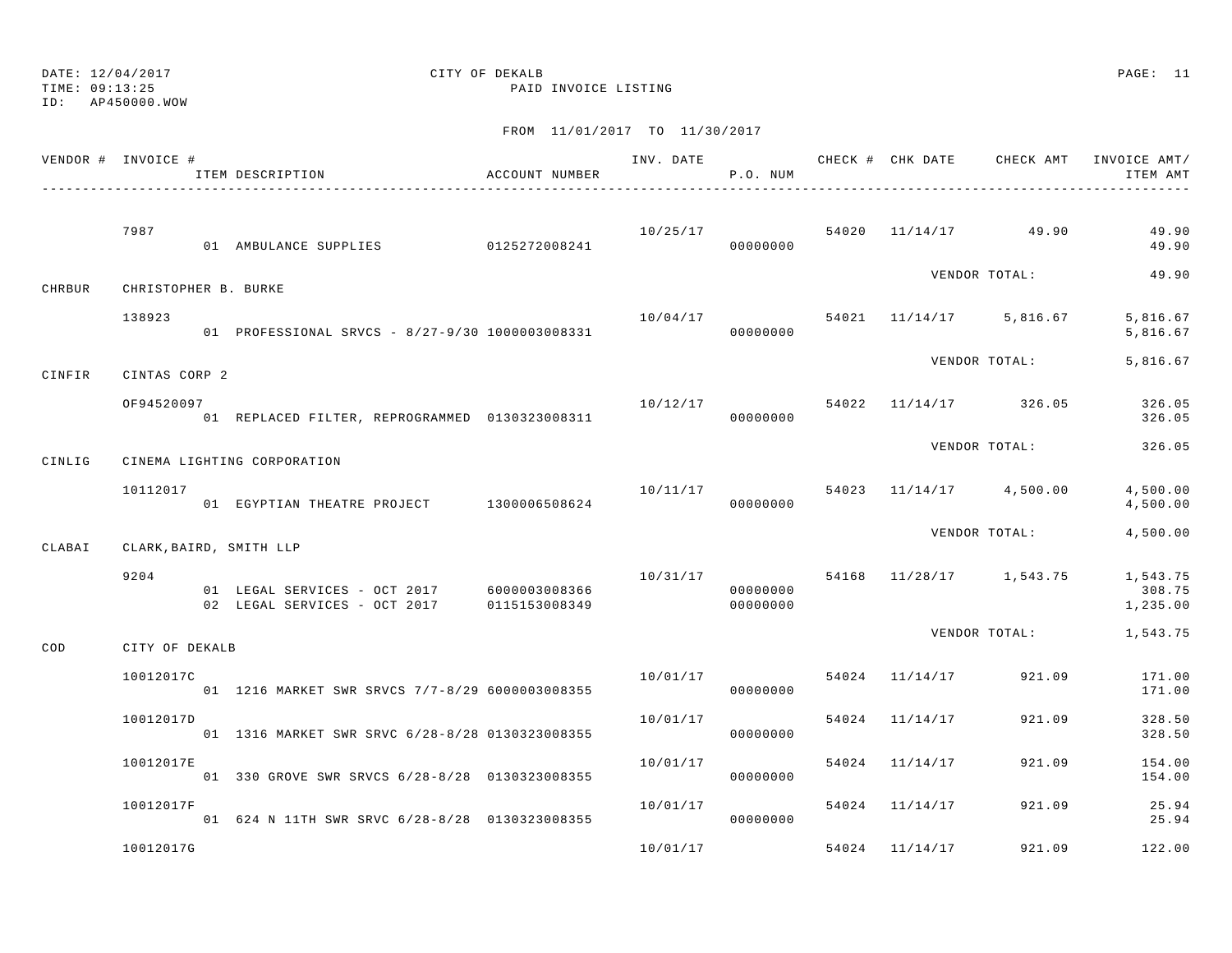|                 | VENDOR # INVOICE # | ITEM DESCRIPTION                                                                                | ACCOUNT NUMBER                 |                             | P.O. NUM                         |                |                                    | ITEM AMT                                           |
|-----------------|--------------------|-------------------------------------------------------------------------------------------------|--------------------------------|-----------------------------|----------------------------------|----------------|------------------------------------|----------------------------------------------------|
|                 |                    |                                                                                                 |                                |                             |                                  |                |                                    |                                                    |
|                 | 10012017G          | 01 200 S 4TH SWR SRVC 6/28-8/28 6000003008355                                                   |                                |                             | 00000000                         |                | $10/01/17$ 54024 $11/14/17$ 921.09 | 122.00<br>122.00                                   |
|                 | 10012017H          | 01 2200 PLEASANT SEWER 6/30-8/28 6500003008355                                                  |                                | $10/01/17$ 54024 $11/14/17$ | 00000000                         |                | 921.09                             | 26.25<br>26.25                                     |
|                 | 10012017I          | 01 3232 PLEASANT SEWER 6/30-8/29 6500003008355                                                  |                                | 10/01/17                    | 00000000                         | 54024 11/14/17 | 921.09                             | 57.75<br>57.75                                     |
|                 | 10012017J          | 01 213 S 4TH SEWER SRVC 6/28-8/28 0130323008355                                                 |                                | 10/01/17                    | 00000000                         | 54024 11/14/17 | 921.09                             | 23.40<br>23.40                                     |
|                 | 10012017K          | 01 223 S 4TH SEWER SRVC 6/28-8/28 0130323008355                                                 |                                | 10/01/17                    | 00000000                         |                | 54024 11/14/17 921.09              | 12.25<br>12.25                                     |
|                 | 11072017B          | 01 REIMB. WTR FUND - S 6TH WTRMN 1900006508641                                                  |                                | 11/07/17                    | 00000000                         |                |                                    | 53973 11/09/17 169,551.97 155,497.50<br>155,497.50 |
|                 | 11072017C          | 01 SALARY REIMB. APR-JUN 2017 1900009009001                                                     |                                | 11/07/17                    | 00000000                         |                |                                    | 53973 11/09/17 169,551.97 7,145.45<br>7,145.45     |
|                 | 11072017D          | 01 SALARY REIMB. JUL - SEPT 2017 1900009009001                                                  |                                | 11/07/17                    | 00000000                         |                | 53973 11/09/17 169,551.97          | 6,909.02<br>6,909.02                               |
|                 | 11272017           | 01 EMP PPO FAMILY CONTRIBUTION 0100000002675<br>02 EMP DENTAL FAMILY CONTRIBUTION 0100000002675 |                                | 11/27/17                    | 00000000<br>00000000             |                |                                    | 54263 11/29/17 197.73 197.73<br>188.99<br>8.74     |
| CODPC1          | CITY OF DEKALB     |                                                                                                 |                                |                             |                                  |                |                                    | VENDOR TOTAL: 170,670.79                           |
|                 | 06212017           | 01 CONFECTIONARY - EMP EVENT 0116103008306                                                      |                                |                             | 00000000                         |                | $06/21/17$ 54025 11/14/17 7.25     | 7.25<br>7.25                                       |
| CODPC2          | CITY OF DEKALB     |                                                                                                 |                                |                             |                                  |                | VENDOR TOTAL:                      | 7.25                                               |
|                 | 11012017           | 01 LOWES - ACCT PAYMENT 6500002008219<br>02 USPS - POSTAGE<br>03 JEWEL - NEWSPAPER              | 6500003008305<br>6500002008219 |                             | 00000000<br>00000000<br>00000000 |                | $11/01/17$ 54169 $11/28/17$ 71.49  | 71.49<br>47.48<br>20.01<br>4.00                    |
| COMCAST COMCAST |                    |                                                                                                 |                                |                             |                                  |                | VENDOR TOTAL:                      | 71.49                                              |
|                 | 10032017           |                                                                                                 |                                | 10/03/17                    |                                  |                | 54026 11/14/17 162.66              | 162.66                                             |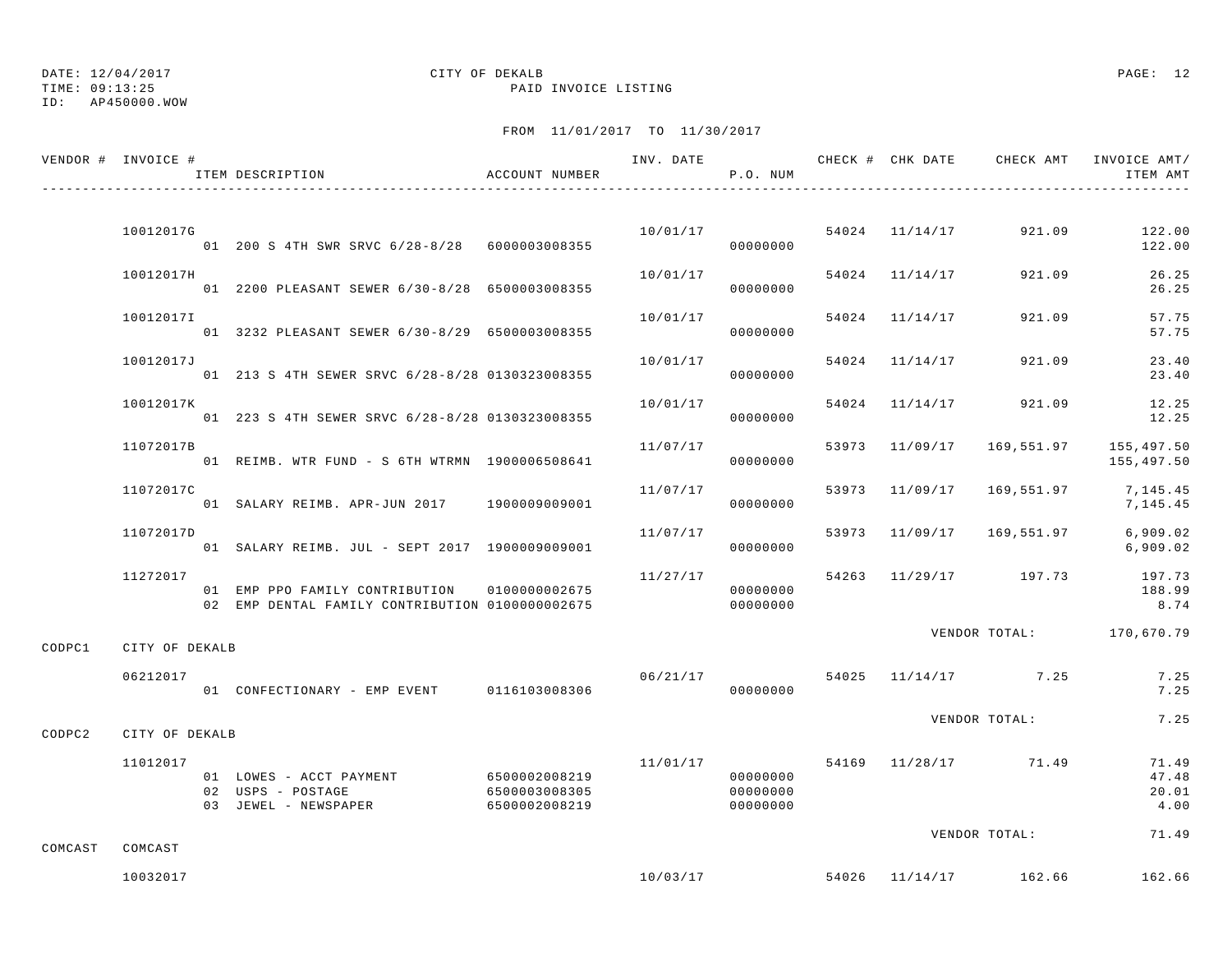TIME: 09:13:25 PAID INVOICE LISTING ID: AP450000.WOW

## DATE: 12/04/2017 CITY OF DEKALB PAGE: 13

|        | VENDOR # INVOICE #         | ITEM DESCRIPTION                                                                                                                            | ACCOUNT NUMBER                                  | INV. DATE | P.O. NUM                                     |       | CHECK # CHK DATE | CHECK AMT                          | INVOICE AMT/<br>ITEM AMT                     |
|--------|----------------------------|---------------------------------------------------------------------------------------------------------------------------------------------|-------------------------------------------------|-----------|----------------------------------------------|-------|------------------|------------------------------------|----------------------------------------------|
|        | 10032017                   | 01 624 N 11TH SRVCS NOV 2017 0120223008399<br>02 624 N 11TH SRVCS SEPT 2017<br>03 624 N 11TH SRVCS OCT 2017<br>04 624 N 11TH SRVCS AUG 2017 | 0120223008399<br>0120223008399<br>0120223008399 |           | 00000000<br>00000000<br>00000000<br>00000000 |       |                  | $10/03/17$ 54026 $11/14/17$ 162.66 | 162.66<br>134.40<br>9.42<br>9.42<br>9.42     |
|        | 11032017                   | 01 624 N 11TH SRVCS DEC 2017 0120223008399                                                                                                  |                                                 | 11/03/17  | 00000000                                     |       |                  | 54170 11/28/17 146.40              | 146.40<br>146.40                             |
| COMCOO | 4-C: COMMUNITY COORDINATED |                                                                                                                                             |                                                 |           |                                              |       |                  | VENDOR TOTAL:                      | 309.06                                       |
|        | 10302017                   | 01 HUMAN SRVCS FUNDING 3RD QTR 0132103008307                                                                                                |                                                 | 10/30/17  | 00000000                                     |       |                  | 54171 11/28/17 5,500.00            | 5,500.00<br>5,500.00                         |
| COMED  | COMMONWEALTH EDISON        |                                                                                                                                             |                                                 |           |                                              |       |                  | VENDOR TOTAL:                      | 5,500.00                                     |
|        | 09292017A                  | 01 1428051200 8/30-9/28/17 1000003008352                                                                                                    |                                                 | 09/29/17  | 00000000                                     |       |                  | 54027 11/14/17 342.30              | 6.45<br>6.45                                 |
|        | 09292017B                  | 01 2439716008 8/31-9/29/17                                                                                                                  | 6500003008352                                   | 09/29/17  | 00000000                                     |       | 54027 11/14/17   | 342.30                             | 28.23<br>28.23                               |
|        | 09292017C                  | 01 0063137075 8/30-9/28/17                                                                                                                  | 1000003008352                                   | 09/29/17  | 00000000                                     |       | 54027 11/14/17   | 342.30                             | 16.54<br>16.54                               |
|        | 10022017A                  | $01 \quad 2698543003 \quad 9/1-10/2/17$ $0130323008352$                                                                                     |                                                 | 10/02/17  | 00000000                                     |       | 54027 11/14/17   | 342.30                             | 15.69<br>15.69                               |
|        | 10022017B                  | 01 3034540007 9/1-10/2/17                                                                                                                   | 0130323008352                                   | 10/02/17  | 00000000                                     |       | 54027 11/14/17   | 342.30                             | 20.59<br>20.59                               |
|        | 10032017A                  | 01 6609155004 8/30-9/28/17                                                                                                                  | 0130323008352                                   | 10/03/17  | 00000000                                     | 54027 | 11/14/17         | 342.30                             | 222.56<br>222.56                             |
|        | 10032017B                  | 01 5477111064 9/2-10/3/17                                                                                                                   | 1000003008352                                   | 10/03/17  | 00000000                                     |       | 54027 11/14/17   | 342.30                             | 12.59<br>12.59                               |
|        | 10042017A                  | 01 1253019001 9/5-10/4/17 1000003008352                                                                                                     |                                                 | 10/04/17  | 00000000                                     |       |                  | 54027 11/14/17 342.30              | 19.65<br>19.65                               |
|        | 10242017A                  | 01 2950409035 9/22-10/23/17 6500003008352                                                                                                   |                                                 | 10/24/17  | 00000000                                     |       |                  |                                    | 54173 11/28/17 4,151.56 1,193.73<br>1,193.73 |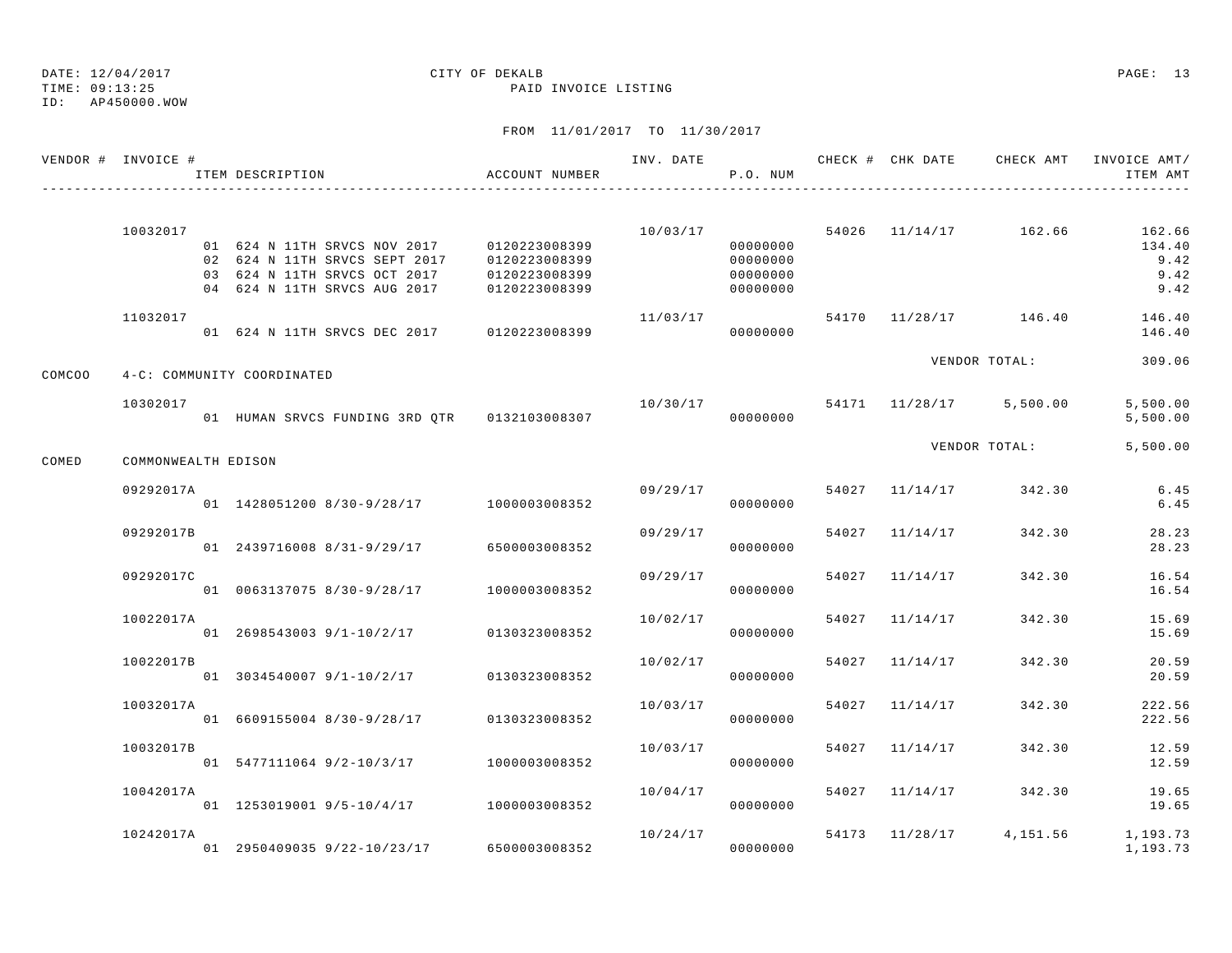### DATE: 12/04/2017 CITY OF DEKALB PAGE: 14 TIME: 09:13:25 PAID INVOICE LISTING

| VENDOR # INVOICE # | ITEM DESCRIPTION                          | ACCOUNT NUMBER | INV. DATE | P.O. NUM | CHECK # CHK DATE | CHECK AMT               | INVOICE AMT/<br>ITEM AMT |
|--------------------|-------------------------------------------|----------------|-----------|----------|------------------|-------------------------|--------------------------|
| 10242017B          | 01 2950413002 9/22-10/23/17 6500003008352 |                | 10/24/17  | 00000000 |                  | 54173 11/28/17 4,151.56 | 187.85<br>187.85         |
| 10242017C          | 01 3034018028 9/22-10/23/17               | 6500003008352  | 10/24/17  | 00000000 | 54173 11/28/17   | 4,151.56                | 42.46<br>42.46           |
| 10242017D          | 01 2950412005 9/22-10/23/17               | 6500003008352  | 10/24/17  | 00000000 | 54173 11/28/17   | 4, 151.56               | 776.73<br>776.73         |
| 10242017E          | 01 0203047054 9/22-10/23/17 0130323008352 |                | 10/24/17  | 00000000 | 54173 11/28/17   | 4,151.56                | 9.16<br>9.16             |
| 10252017A          | 01 2378089039 9/26-10/25/17 0130323008352 |                | 10/25/17  | 00000000 | 54173 11/28/17   | 4,151.56                | 167.34<br>167.34         |
| 10262017A          | 01 2415052007 9/26-10/25/17               | 6500003008352  | 10/26/17  | 00000000 | 54173 11/28/17   | 4,151.56                | 193.49<br>193.49         |
| 10262017C          | 01 0338120095 9/26-10/25/17 1000003008352 |                | 10/26/17  | 00000000 | 54173 11/28/17   | 4,151.56                | 50.23<br>50.23           |
| 10262017D          | 01 1053017076 9/26-10/25/17               | 1000003008352  | 10/26/17  | 00000000 | 54173 11/28/17   | 4,151.56                | 61.09<br>61.09           |
| 10262017E          | 01 2691541038 9/26-10/25/17               | 0130323008352  | 10/26/17  | 00000000 | 54173 11/28/17   | 4,151.56                | 5.35<br>5.35             |
| 10262017F          | 01 6609155004 9/28-10/26/17               | 0130323008352  | 10/26/17  | 00000000 | 54173 11/28/17   | 4,151.56                | 359.66<br>359.66         |
| 10262017G          | 01 3203158108 9/27-10/26/17 0130323008352 |                | 10/26/17  | 00000000 | 54173 11/28/17   | 4,151.56                | 31.54<br>31.54           |
| 102720107E         | 01 3034019007 9/26-10/26/17               | 6500003008352  | 10/27/17  | 00000000 | 54173 11/28/17   | 4,151.56                | 53.86<br>53.86           |
| 10272017A          | 01 1506097008 9/26-10/26/17               | 6500003008352  | 10/27/17  | 00000000 | 54173 11/28/17   | 4,151.56                | 82.36<br>82.36           |
| 10272017B          | 01 2201002013 9/28-10/27/17               | 1000003008352  | 10/27/17  | 00000000 | 54173 11/28/17   | 4,151.56                | 12.59<br>12.59           |
| 10272017C          | 01 2950414009 9/26-10/26/17 6500003008352 |                | 10/27/17  | 00000000 | 54173 11/28/17   | 4,151.56                | 76.07<br>76.07           |
| 10272017D          |                                           |                | 10/27/17  |          | 54173 11/28/17   | 4,151.56                | 24.69                    |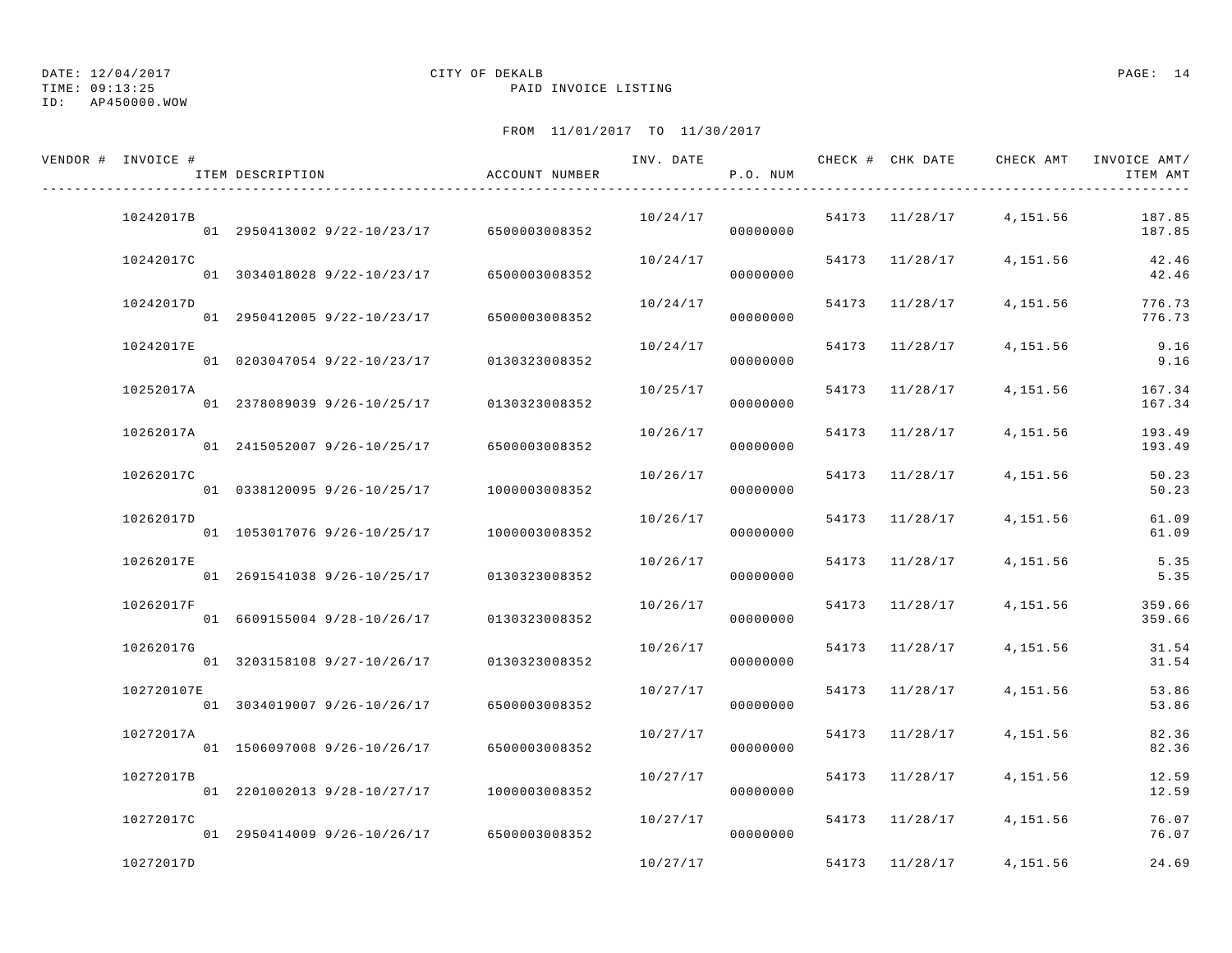## DATE: 12/04/2017 CITY OF DEKALB PAGE: 15

TIME: 09:13:25 PAID INVOICE LISTING

| VENDOR # INVOICE # | ITEM DESCRIPTION                          | ACCOUNT NUMBER | INV. DATE | P.O. NUM |                |                         | CHECK # CHK DATE CHECK AMT INVOICE AMT/<br>ITEM AMT |
|--------------------|-------------------------------------------|----------------|-----------|----------|----------------|-------------------------|-----------------------------------------------------|
|                    |                                           |                |           |          |                |                         |                                                     |
| 10272017D          | 01 3034017012 9/26-10/26/17 6500003008352 |                | 10/27/17  | 00000000 | 54173 11/28/17 | 4,151.56                | 24.69<br>24.69                                      |
| 10272017F          | 01 3288163078 9/06-10/26/17 6500003008352 |                | 10/27/17  | 00000000 | 54173 11/28/17 | 4,151.56                | 50.28<br>50.28                                      |
| 10272017G          | 01 5617001014 9/28-10/27/17 1000003008352 |                | 10/27/17  | 00000000 | 54173 11/28/17 | 4,151.56                | 12.59<br>12.59                                      |
| 10272017H          | 01 3909108035 9/28-10/27/17               | 1000003008352  | 10/27/17  | 00000000 | 54173 11/28/17 | 4,151.56                | 6.48<br>6.48                                        |
| 10272017I          | 01 2845061003 9/28-10/27/17               | 1000003008352  | 10/27/17  | 00000000 | 54173 11/28/17 | 4,151.56                | 12.59<br>12.59                                      |
| 10272017J          | 01 6247144034 9/28-10/27/17               | 1000003008352  | 10/27/17  | 00000000 | 54173 11/28/17 | 4,151.56                | 12.59<br>12.59                                      |
| 10272017K          | 01 2948159011 9/26-10/26/17 0130323008352 |                | 10/27/17  | 00000000 | 54173 11/28/17 | 4,151.56                | 17.71<br>17.71                                      |
| 10272017L          |                                           |                | 10/27/17  | 00000000 | 54173 11/28/17 | 4,151.56                | 118.18                                              |
| 10272017M          | 01 2691445004 9/26-10/27/17 0130323008352 |                | 10/27/17  |          | 54173 11/28/17 | 4,151.56                | 118.18<br>43.36                                     |
| 10272017N          | 01 1353027096 9/26-10/27/17               | 0130323008352  | 10/27/17  | 00000000 | 54173 11/28/17 | 4,151.56                | 43.36<br>119.25                                     |
|                    | 01 3243134066 9/26-10/27/17               | 0130323008352  |           | 00000000 |                |                         | 119.25                                              |
| 102720170          | 01 0099140182 9/25-10/27/17               | 0130323008352  | 10/27/17  | 00000000 | 54173 11/28/17 | 4,151.56                | 34.00<br>34.00                                      |
| 10272017P          | 01 1839137004 9/26-10/26/17               | 6500003008352  | 10/27/17  | 00000000 | 54173 11/28/17 | 4,151.56                | 90.72<br>90.72                                      |
| 10302017A          | 01 2439716008 9/29-10/30/17               | 6500003008352  | 10/30/17  | 00000000 | 54173 11/28/17 | 4,151.56                | 28.97<br>28.97                                      |
| 10302017B          | 01 0063137075 9/28-10/27/17               | 1000003008352  | 10/30/17  | 00000000 | 54173 11/28/17 | 4,151.56                | 30.39<br>30.39                                      |
| 10302017C          | 01 2950679037 9/27-10/30/17               | 0130323008352  | 10/30/17  | 00000000 |                | 54173 11/28/17 4,151.56 | 30.50<br>30.50                                      |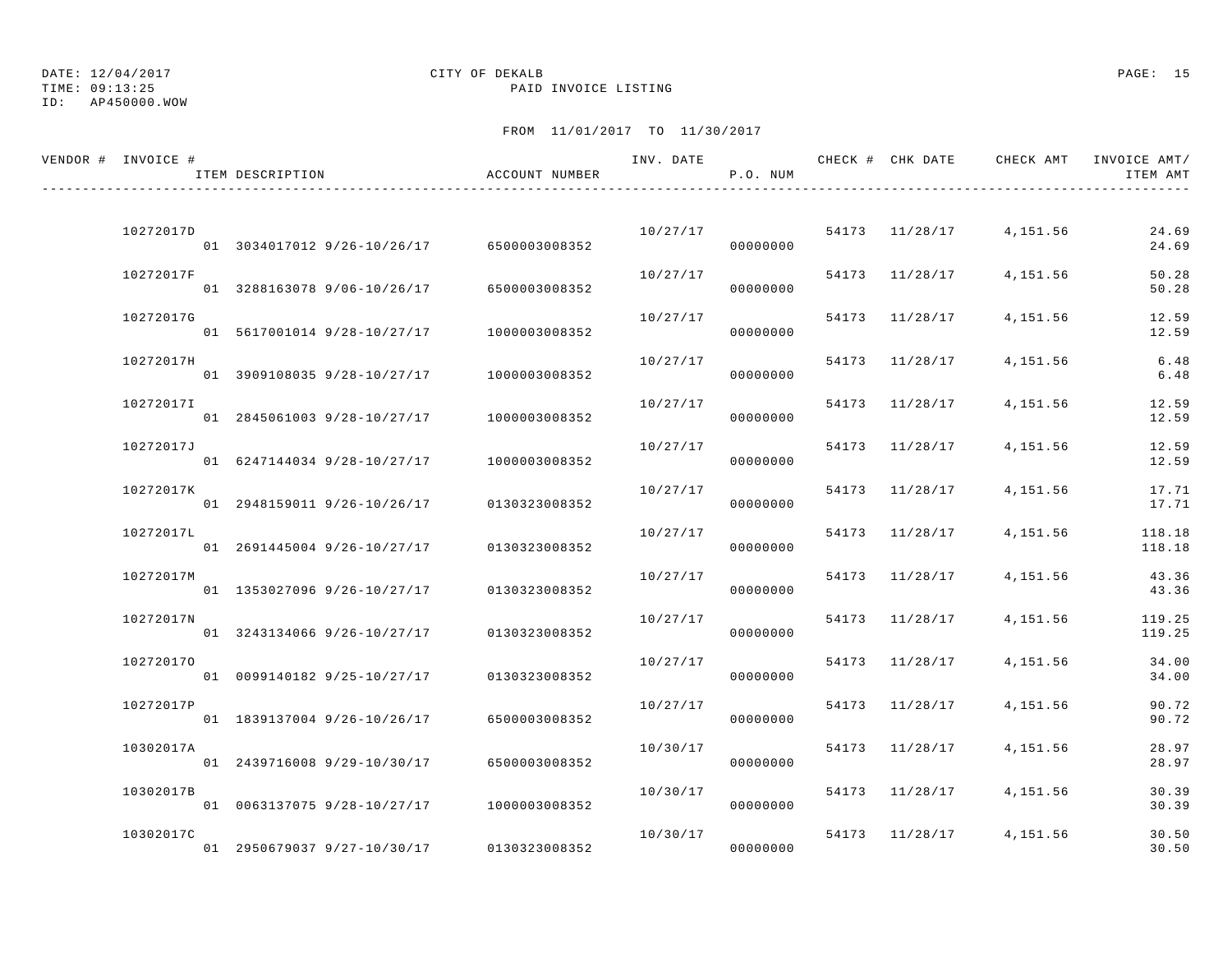### DATE: 12/04/2017 CITY OF DEKALB PAGE: 16 TIME: 09:13:25 PAID INVOICE LISTING

|        | VENDOR # INVOICE # | ITEM DESCRIPTION                           | ACCOUNT NUMBER | INV. DATE | P.O. NUM | CHECK # CHK DATE | CHECK AMT               | INVOICE AMT/<br>ITEM AMT |
|--------|--------------------|--------------------------------------------|----------------|-----------|----------|------------------|-------------------------|--------------------------|
|        | 10302017D          | 01 0786037018 9/27-10/30/17 0130323008352  |                | 10/30/17  | 00000000 |                  | 54173 11/28/17 4,151.56 | 83.91<br>83.91           |
|        | 10302017E          | 01 0965041007 9/26-10/27/17 0130323008352  |                | 10/30/17  | 00000000 | 54173 11/28/17   | 4,151.56                | 64.31<br>64.31           |
|        | 10312017A          | 01 2698543003 10/2-10/31/17 0130323008352  |                | 10/31/17  | 00000000 | 54173 11/28/17   | 4,151.56                | 16.36<br>16.36           |
|        | 10312017B          | 01 1428051200 9/28-10/30/17 1000003008352  |                | 10/31/17  | 00000000 | 54173 11/28/17   | 4,151.56                | 7.93<br>7.93             |
|        | 10312017C          | 01 3034540007 10/2-10/31/17 0130323008352  |                | 10/31/17  | 00000000 | 54173 11/28/17   | 4,151.56                | 21.95<br>21.95           |
|        | 10312017D          | 01 2698641000 9/28-10/31/17 0130323008352  |                | 10/31/17  | 00000000 |                  | 54173 11/28/17 4,151.56 | 21.29<br>21.29           |
| COMREV |                    | TECHNOLOGY MANAGEMENT REV FUND             |                |           |          |                  | VENDOR TOTAL:           | 4,493.86                 |
|        | T1809486           | 01 PD LEADS                                | 0120233008320  | 10/16/17  | 00000000 |                  | 54028 11/14/17 485.45   | 485.45<br>485.45         |
| COMYAR |                    | COMPETITIVE YARD WORX, INC.                |                |           |          |                  | VENDOR TOTAL:           | 485.45                   |
|        | 3143               | 01 LAWNCARE SRVCS - AUG 2017 0130333008313 |                | 08/31/17  | 00000000 | 54174 11/28/17   | 5,345.00                | 910.00<br>910.00         |
|        | 3145               | 01 LAWNCARE SRVCS - AUG 2017               | 2500003008313  | 08/31/17  | 00000000 | 54174 11/28/17   | 5,345.00                | 80.00<br>80.00           |
|        | 3146               | 01 LAWNCARE SRVCS - AUG 2017               | 0130323008313  | 08/31/17  | 00000000 | 54174 11/28/17   | 5,345.00                | 300.00<br>300.00         |
|        | 3147               | 01 LAWNCARE SRVCS - AUG 2017               | 0130333008313  | 08/31/17  | 00000000 | 54174 11/28/17   | 5,345.00                | 790.00<br>790.00         |
|        | 3148               | 01 LAWNCARE SRVCS - AUG 2017 2400003008313 |                | 08/31/17  | 00000000 | 54174 11/28/17   | 5,345.00                | 185.00<br>185.00         |
|        | 3149               | 01 LAWNCARE SRVCS - AUG 2017 2300003008313 |                | 08/31/17  | 00000000 | 54174 11/28/17   | 5,345.00                | 930.00<br>930.00         |
|        | 3150               |                                            |                | 09/30/17  |          | 54174 11/28/17   | 5,345,00                | 40.00                    |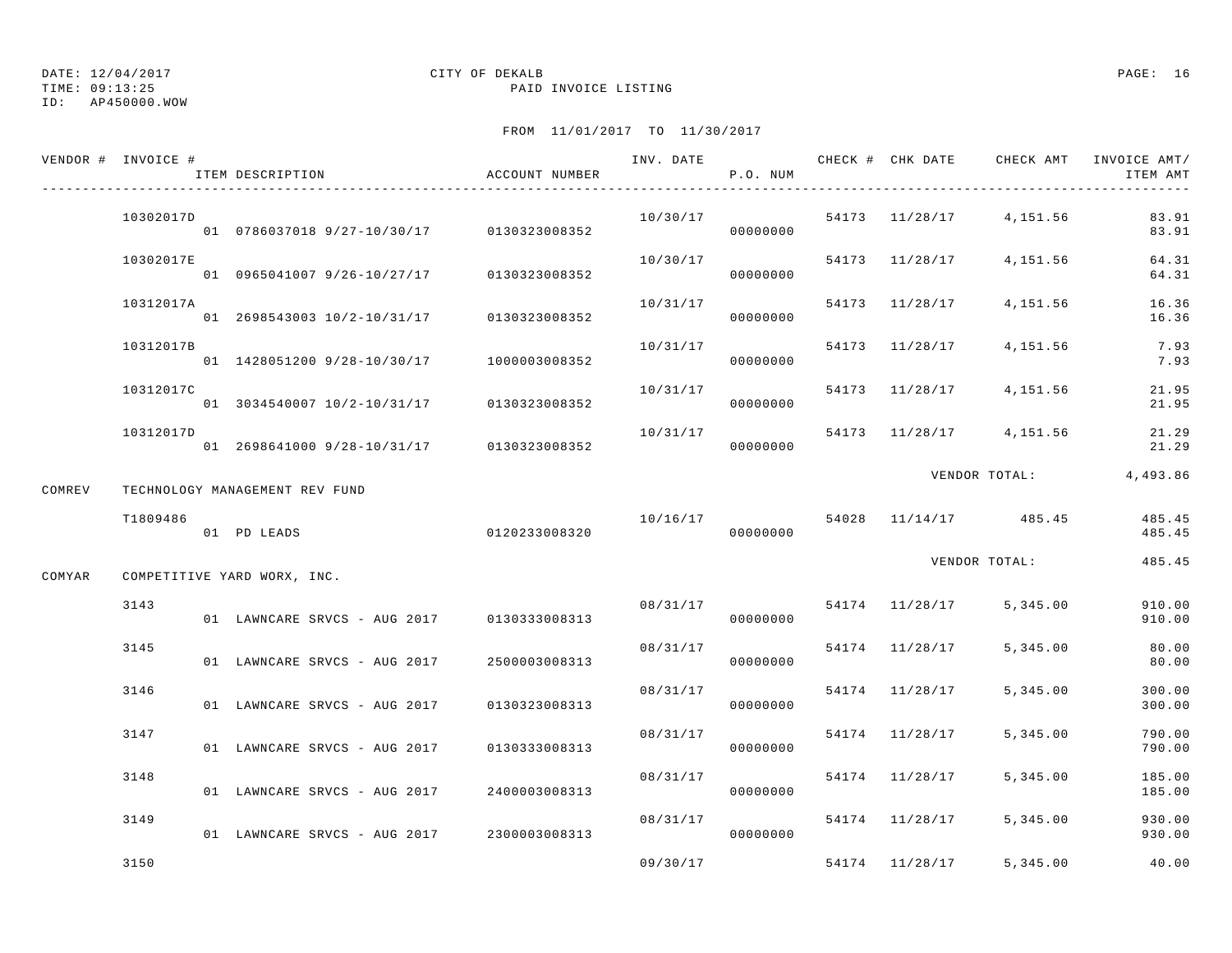TIME: 09:13:25 PAID INVOICE LISTING

ID: AP450000.WOW

|         | VENDOR # INVOICE #     | ITEM DESCRIPTION                               | ACCOUNT NUMBER | INV. DATE | P.O. NUM |       |                | CHECK # CHK DATE CHECK AMT | INVOICE AMT/<br>ITEM AMT |
|---------|------------------------|------------------------------------------------|----------------|-----------|----------|-------|----------------|----------------------------|--------------------------|
|         |                        |                                                |                |           |          |       |                |                            |                          |
|         | 3150                   | 01 LAWNCARE SRVCS - SEPT 2017                  | 2500003008313  | 09/30/17  | 00000000 |       | 54174 11/28/17 | 5,345.00                   | 40.00<br>40.00           |
|         | 3151                   | 01 LAWNCARE SRVCS - SEPT 2017                  | 0130333008313  | 09/30/17  | 00000000 |       | 54174 11/28/17 | 5,345.00                   | 25.00<br>25.00           |
|         | 3152                   | 01 LAWNCARE SRVCS - SEPT 2017                  | 0130323008313  | 09/30/17  | 00000000 |       | 54174 11/28/17 | 5,345.00                   | 50.00<br>50.00           |
|         | 3154                   | 01 LAWNCARE SRVCS - SEPT 2017                  | 2300003008313  | 09/30/17  | 00000000 | 54174 | 11/28/17       | 5,345.00                   | 40.00<br>40.00           |
|         | 3155                   | 01 LAWNCARE SRVCS - SEPT 2017                  | 2400003008313  | 09/30/17  | 00000000 |       | 54174 11/28/17 | 5,345.00                   | 750.00<br>750.00         |
|         | 3156                   | 01 LAWNCARE SRVCS - OCT 2017                   | 0130333008313  | 10/31/17  | 00000000 |       | 54174 11/28/17 | 5,345.00                   | 635.00<br>635.00         |
|         | 3157                   | 01 LAWNCARE SRVCS - OCT 2017                   | 2500003008313  | 10/31/17  | 00000000 |       | 54174 11/28/17 | 5,345.00                   | 120.00<br>120.00         |
|         | 3158                   | 01 LAWNCARE SRVCS - OCT 2017                   | 0130333008313  | 10/31/17  | 00000000 |       | 54174 11/28/17 | 5,345.00                   | 60.00<br>60.00           |
|         | 3159                   | 01 LAWNCARE SRVCS - OCT 2017                   | 0130323008313  | 10/31/17  | 00000000 |       | 54174 11/28/17 | 5,345.00                   | 430.00<br>430.00         |
|         |                        |                                                |                |           |          |       |                | VENDOR TOTAL:              | 5, 345.00                |
| CONFS   | CONSERV FS<br>40004383 | 01 WELL GENERATOR OIL 6000002008245            |                | 10/16/17  | 00000000 | 54029 |                | 11/14/17 318.00            | 318.00<br>318.00         |
| CONSTEL |                        | CONSTELLATION NEW ENERGY INC                   |                |           |          |       |                | VENDOR TOTAL:              | 318.00                   |
|         | 0041699699             | 01  4115595194_BG  7/31-8/28/17  6000003008352 |                | 09/28/17  | 00000000 |       | 54030 11/14/17 | 13,968.80                  | 12,219.83<br>12, 219.83  |
|         | 0041718954             | 01 1-1D70-926 8/24-9/24/17 1000003008352       |                | 09/29/17  | 00000000 | 54030 | 11/14/17       | 13,968.80                  | 172.34<br>172.34         |
|         | 0041780770             | 01 1-1D70-925 8/31-9/27/17                     | 0130323008352  | 10/04/17  | 00000000 |       |                | 54030 11/14/17 13,968.80   | 16.81<br>16.81           |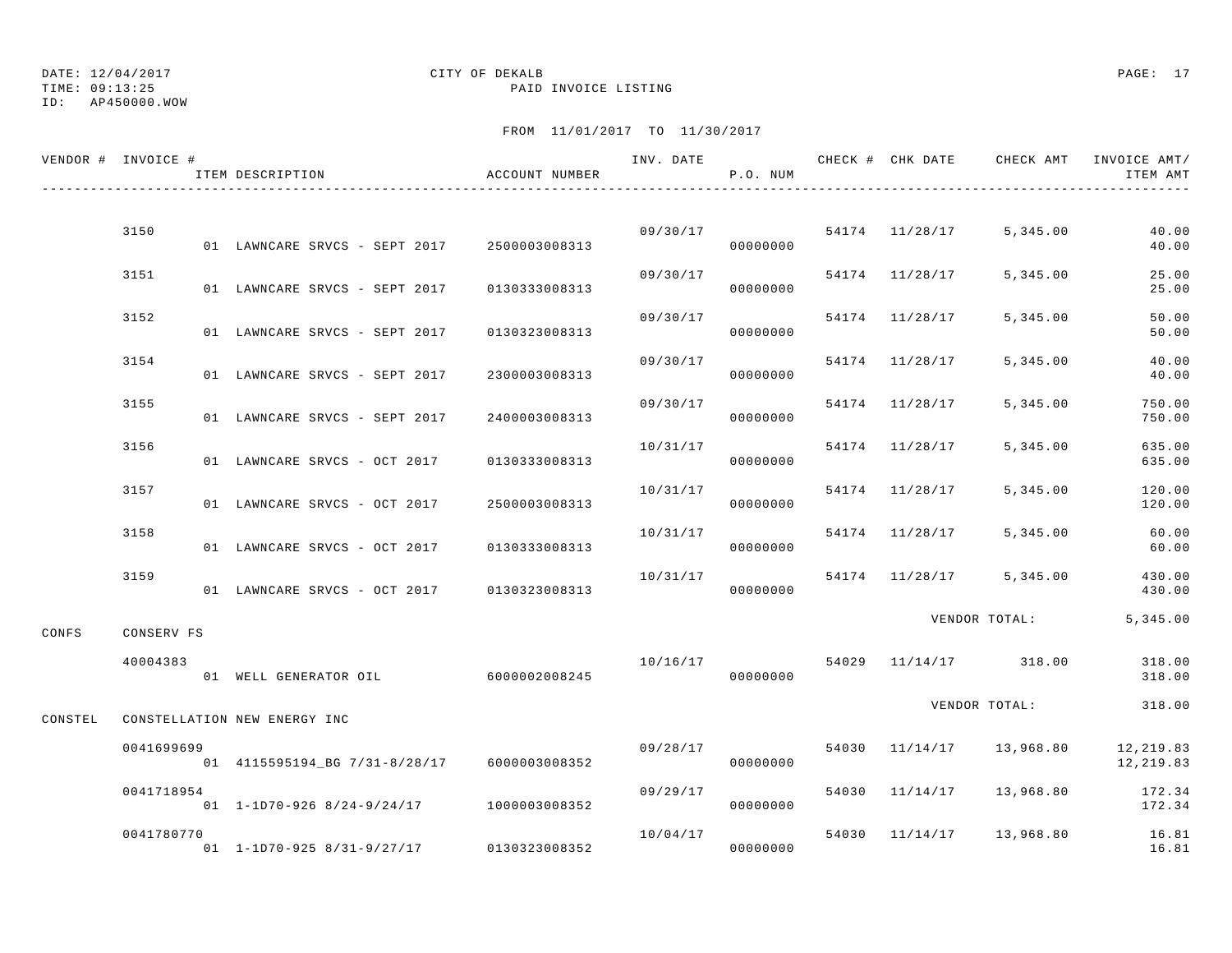TIME: 09:13:25 PAID INVOICE LISTING

ID: AP450000.WOW

|        | VENDOR # INVOICE #    | ITEM DESCRIPTION                            | ACCOUNT NUMBER | INV. DATE | P.O. NUM             |                | CHECK # CHK DATE CHECK AMT INVOICE AMT/ | ITEM AMT               |
|--------|-----------------------|---------------------------------------------|----------------|-----------|----------------------|----------------|-----------------------------------------|------------------------|
|        | 0041829574            | 01 1-1D70-919 9/5-10/3/17 2600006508352     |                | 10/06/17  | 00000000             |                | 54030 11/14/17 13,968.80 1,559.82       | 1,559.82               |
|        | 0042017366            | 01 1-1D70-918 9/5-10/3/17 1000003008352     |                | 10/18/17  | 00000000             |                | 54175 11/28/17 28,851.57                | 28,851.57<br>28,851.57 |
| CONWEA |                       | CONTINENTAL WEATHER SERVICE                 |                |           |                      |                | VENDOR TOTAL:                           | 42,820.37              |
|        | 16346                 | 01 ARPT WTHR FRCST - NOV 2017 6500004008450 |                | 11/01/17  | 00000000             |                | 54176 11/28/17 150.00                   | 150.00<br>150.00       |
| COOCOU | COOK COUNTY SHERIFF'S |                                             |                |           |                      |                | VENDOR TOTAL: 150.00                    |                        |
|        | 17303                 | 01 BASIC TRAINING COURSE                    | 0120223008376  | 09/08/17  | 00000000             |                | 54177 11/28/17 2,817.60                 | 2,517.60<br>2,517.60   |
|        | 17333                 | 01 TECHNOLOGY FEE                           | 0120223008376  |           | 09/08/17<br>00000000 |                | 54177 11/28/17 2,817.60                 | 300.00<br>300.00       |
| CORMAI | CORE & MAIN LP        |                                             |                |           |                      |                | VENDOR TOTAL:                           | 2,817.60               |
|        | H857496               | 01  1/4" DRIVE SOCKET SET 6000002008295     |                | 10/04/17  | 00000000             | 54031 11/14/17 | 836.46                                  | 32.03<br>32.03         |
|        | H908977               | $01$ $(3)$ $CLAMPS$                         | 6000002008232  | 10/11/17  | 00000000             | 54031 11/14/17 | 836.46                                  | 427.46<br>427.46       |
|        | H909011               | 01 CLAMP                                    | 6000002008232  | 10/19/17  | 00000000             | 54031 11/14/17 | 836.46                                  | 376.97<br>376.97       |
|        | H979880               | 01 WATER SYSTEM PARTS                       | 6000002008232  | 10/23/17  | 00000000             |                | 54178 11/28/17 1,377.49                 | 1,377.49<br>1,377.49   |
| COSTAR | COSTAR GROUP INC      |                                             |                |           |                      |                | VENDOR TOTAL:                           | 2, 213.95              |
|        | 105459020             | 01 MARKETING & ADS - OCT 2017 0132103008373 |                | 10/09/17  | 00000000             |                | 54032 11/14/17 412.79                   | 412.79<br>412.79       |
| CREELE | CRESCENT ELECTRIC     |                                             |                |           |                      |                | VENDOR TOTAL:                           | 412.79                 |
|        | S504031994.001        |                                             |                |           |                      |                | $09/06/17$ 54033 11/14/17 1,139.30      | 127.32                 |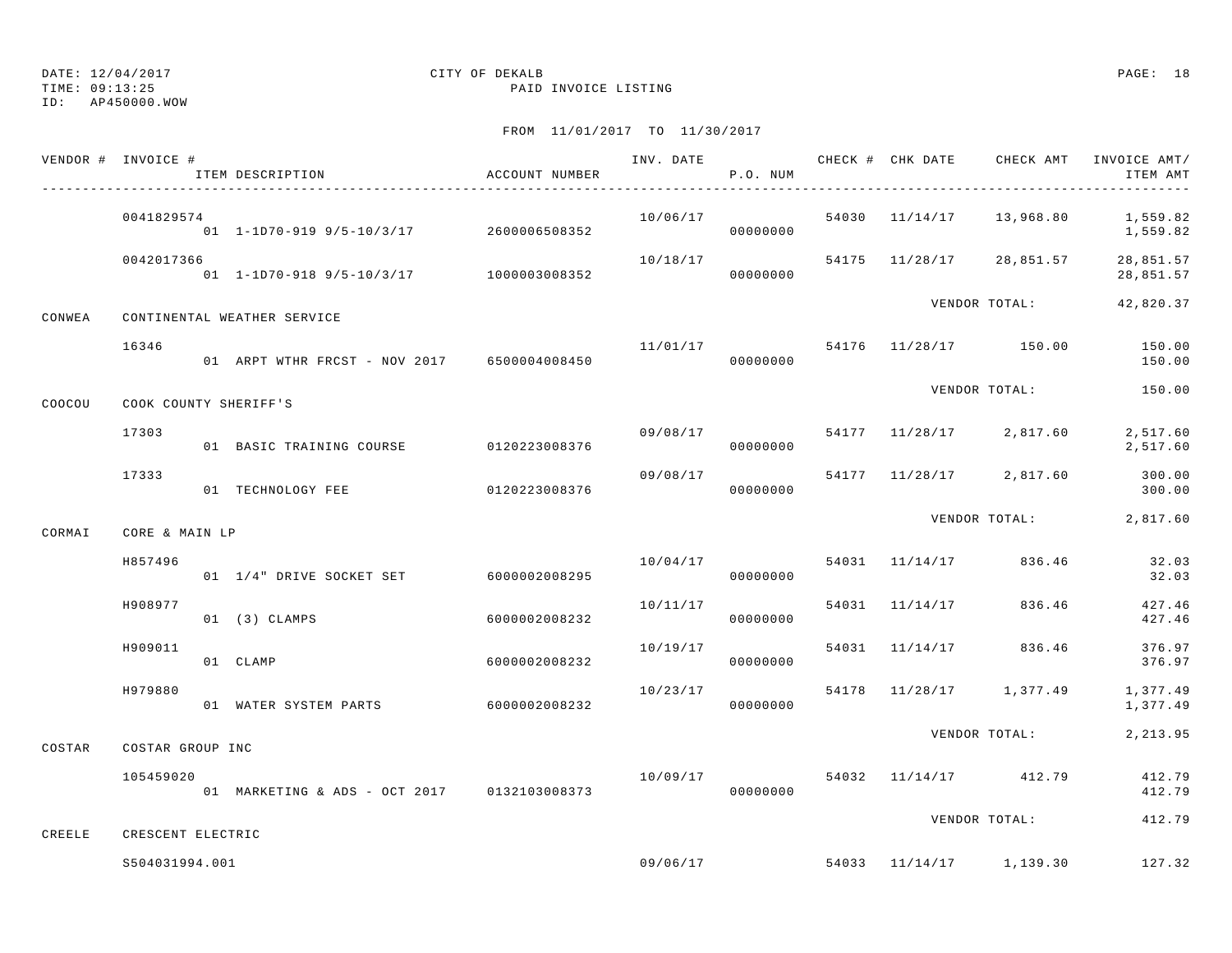TIME: 09:13:25 PAID INVOICE LISTING

ID: AP450000.WOW

|        | VENDOR # INVOICE #<br>ITEM DESCRIPTION                             | ACCOUNT NUMBER |          | P.O. NUM             |                |                         | INV. DATE 6 1990 CHECK # CHK DATE 6 CHECK AMT INVOICE AMT<br>ITEM AMT |
|--------|--------------------------------------------------------------------|----------------|----------|----------------------|----------------|-------------------------|-----------------------------------------------------------------------|
|        |                                                                    |                |          |                      |                |                         |                                                                       |
|        | S504031994.001<br>01 ELECTRICAL PARTS/SUPPLIES 6500002008218       |                |          | 09/06/17<br>00000000 |                | 54033 11/14/17 1,139.30 | 127.32<br>127.32                                                      |
|        | S504048605.001<br>01 ELECTRICAL PARTS/SUPPLIES                     | 6500002008218  | 09/08/17 | 00000000             |                | 54033 11/14/17 1,139.30 | 9.35<br>9.35                                                          |
|        | S504054553.001<br>01 ELECTRICAL PARTS/SUPPLIES                     | 6500002008218  | 09/11/17 | 00000000             |                | 54033 11/14/17 1,139.30 | 16.96<br>16.96                                                        |
|        | S504056593.001<br>01 ELECTRICAL PARTS/SUPPLIES                     | 6500002008218  | 09/11/17 | 00000000             | 54033 11/14/17 | 1,139.30                | 43.58<br>43.58                                                        |
|        | S504058932.001<br>01 ELECTRICAL PARTS/SUPPLIES                     | 6500002008218  | 09/12/17 | 00000000             | 54033 11/14/17 | 1,139.30                | 1.11<br>1.11                                                          |
|        | S504102611.001<br>01 ELECTRICAL PARTS/SUPPLIES                     | 0130322008219  | 09/21/17 | 00000000             | 54033 11/14/17 | 1,139.30                | 330.00<br>330.00                                                      |
|        | S504105332.001<br>01 ELECTRICAL PARTS/SUPPLIES                     | 0130332008229  | 10/19/17 | 00170093             | 54179 11/28/17 | 3,498.69                | 3,437.50<br>3,437.50                                                  |
|        | S504151982.001<br>01 ELECTRICAL PARTS/SUPPLIES                     | 0130332008229  | 10/03/17 | 00000000             | 54033 11/14/17 | 1,139.30                | 158.50<br>158.50                                                      |
|        | S504156511.001<br>01 ELECTRICAL PARTS/SUPPLIES                     | 0130322008219  | 10/06/17 | 00000000             | 54033 11/14/17 | 1,139.30                | 199.94<br>199.94                                                      |
|        | S504192086.001<br>01 ELECTRICAL PARTS/SUPPLIES                     | 0130322008210  | 10/19/17 | 00000000             |                | 54033 11/14/17 1,139.30 | 252.54<br>252.54                                                      |
|        | S504227755.001<br>01 ELECTRICAL PARTS/SUPPLIES                     | 0130333008311  | 10/19/17 | 00000000             |                | 54179 11/28/17 3,498.69 | 61.19<br>61.19                                                        |
| CSRBOB | C.S.R. BOBCAT, INCORPORATED                                        |                |          |                      |                | VENDOR TOTAL:           | 4,637.99                                                              |
|        | 131064<br>01 HOSE, CRIMP, O-RINGS 6500003008310                    |                | 10/31/17 | 00000000             |                | 54034 11/14/17 125.61   | 125.61<br>125.61                                                      |
|        |                                                                    |                |          |                      |                | VENDOR TOTAL:           | 125.61                                                                |
| CURANN | ANNIE CURWIN<br>10132017<br>01 REFUND TICKET #298937 0100000073514 |                | 10/13/17 | 00000000             |                | 54035 11/14/17 25.00    | 25.00<br>25.00                                                        |
|        |                                                                    |                |          |                      |                | VENDOR TOTAL:           | 25.00                                                                 |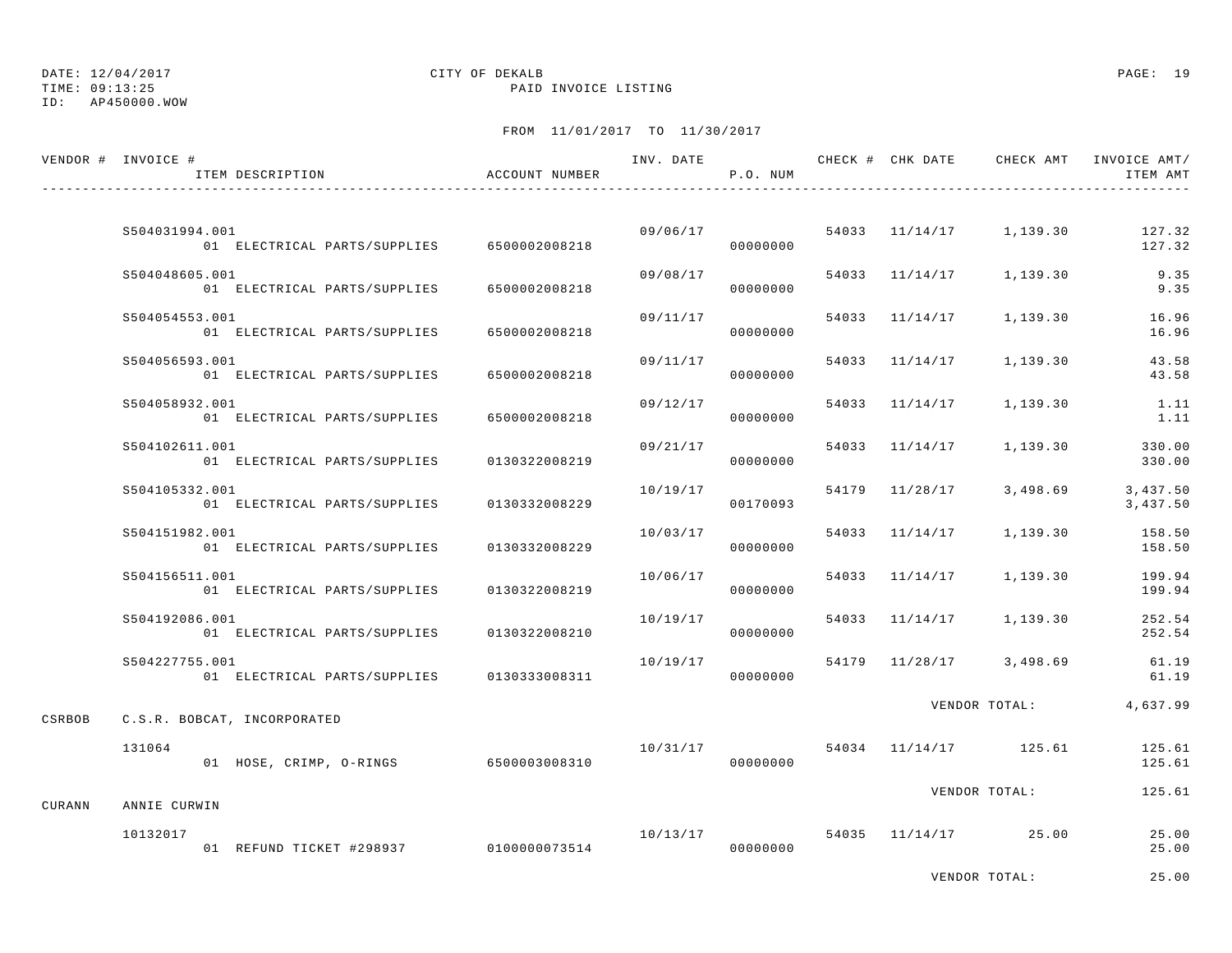TIME: 09:13:25 PAID INVOICE LISTING

ID: AP450000.WOW

|               | VENDOR # INVOICE # | ITEM DESCRIPTION                          | ACCOUNT NUMBER |          | P.O. NUM             |       |                | INV. DATE 6 7 CHECK # CHK DATE CHECK AMT INVOICE AMT/ | ITEM AMT             |
|---------------|--------------------|-------------------------------------------|----------------|----------|----------------------|-------|----------------|-------------------------------------------------------|----------------------|
| CURCON        |                    | CURRAN CONTRACTING COMPANY                |                |          |                      |       |                |                                                       |                      |
|               | 13362              | 01 MATERIAL                               | 6000002008228  |          | 10/03/17<br>00000000 |       |                | 54036 11/14/17 1,274.49                               | 276.66<br>276.66     |
|               | 13407              | 01 MATERIAL                               | 6000002008228  | 10/12/17 | 00000000             |       |                | 54036 11/14/17 1,274.49                               | 729.12<br>729.12     |
|               | 13432              | 01 MATERIAL                               | 6000002008228  | 10/17/17 | 00000000             |       |                | 54036 11/14/17 1,274.49                               | 268.71<br>268.71     |
|               | 13470              | 01 MATERIAL                               | 6000002008228  | 10/20/17 | 00000000             | 54180 |                | 11/28/17 713.38                                       | 168.54<br>168.54     |
|               | 13542              | 01 MATERIAL                               | 6000002008228  | 10/31/17 | 00000000             |       |                | 54180 11/28/17 713.38                                 | 544.84<br>544.84     |
| <b>DAGCHR</b> | CHRISTIAN DAGENAIS |                                           |                |          |                      |       |                | VENDOR TOTAL: 1,987.87                                |                      |
|               | 10132017           | 01 TRAINING TRAVEL REIMB. 0125273008376   |                | 10/13/17 | 00000000             |       |                | D001483 11/14/17 137.70                               | 137.70<br>137.70     |
| DAVAUT        | DAVE'S AUTO DETAIL |                                           |                |          |                      |       |                | VENDOR TOTAL:                                         | 137.70               |
|               | 9458               | 01 DETAIL/WASH                            | 0130322008226  |          | 00000000             |       |                | $11/04/17$ 54181 $11/28/17$ 45.00                     | 45.00<br>45.00       |
| <b>DCAUTO</b> |                    | DEKALB COUNTY AUTO PARTS-2000             |                |          |                      |       |                | VENDOR TOTAL:                                         | 45.00                |
|               | 612551             | 01 CONTROL ARM W/BALL JOINT 0130332008226 |                |          | 09/14/17<br>00000000 |       |                | 54037 11/14/17 1,233.61                               | 168.79<br>168.79     |
|               | 614505             | 01 HEATER CONNECTION                      | 0120222008226  | 09/29/17 | 00000000             |       |                | 54037 11/14/17 1,233.61                               | 12.24<br>12.24       |
|               | 614817             | 01 REMAN STARTER                          | 0120222008226  | 10/02/17 | 00000000             |       |                | 54037 11/14/17 1,233.61                               | 189.60<br>189.60     |
|               | 614950             | 01 CORE DEPOSIT CREDIT                    | 0120222008226  | 10/03/17 | 00000000             |       |                | 54037 11/14/17 1,233.61                               | $-55.00$<br>$-55.00$ |
|               | 615385             | 01 EXHAUST, BATTERY                       | 0130332008226  | 10/06/17 | 00000000             |       | 54182 11/28/17 | 296.07                                                | 68.93<br>68.93       |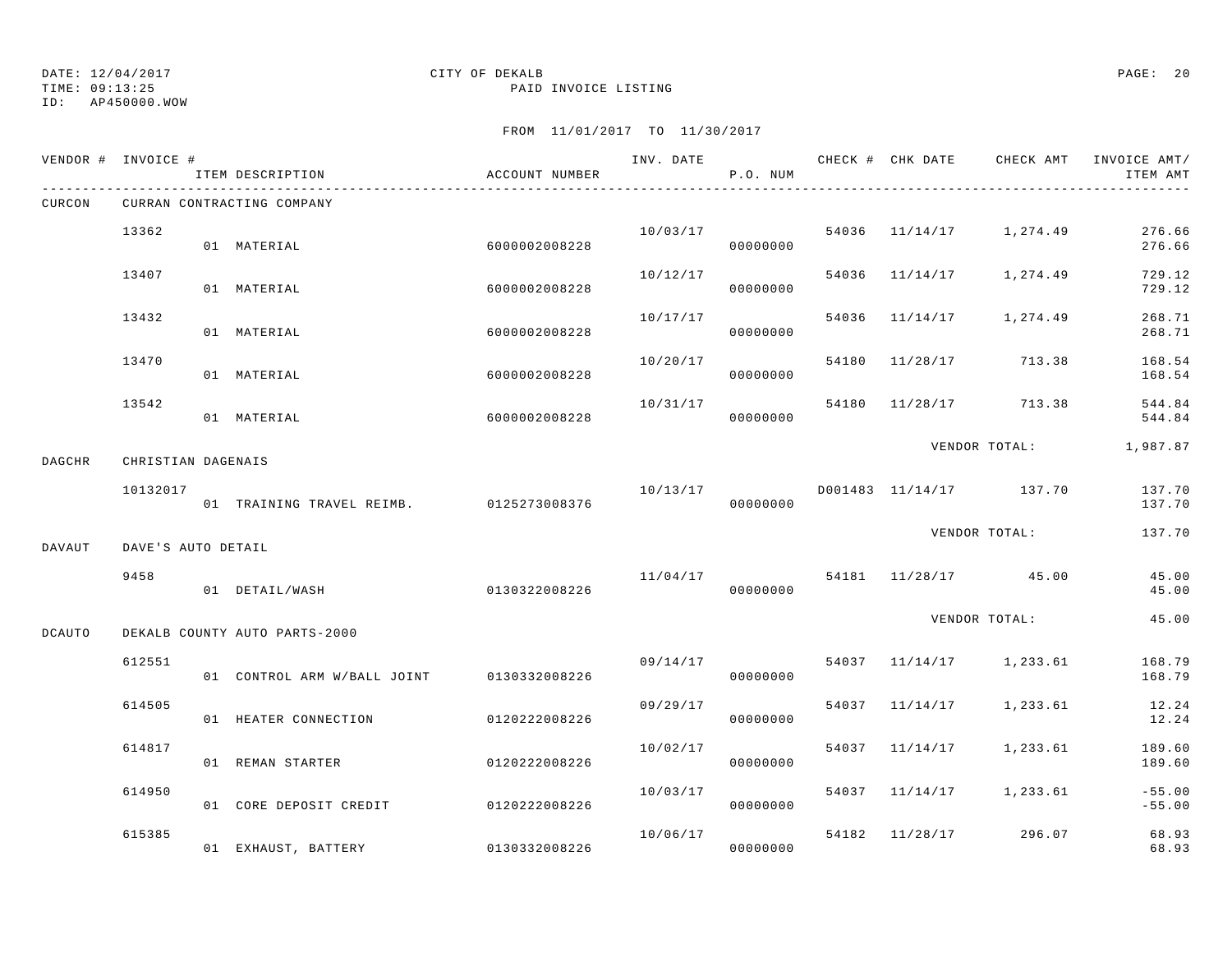ID: AP450000.WOW

### TIME: 09:13:25 PAID INVOICE LISTING

| VENDOR # INVOICE # | ITEM DESCRIPTION                                                                     | ACCOUNT NUMBER                 | INV. DATE | P.O. NUM             |                |                         | CHECK # CHK DATE 6 CHECK AMT INVOICE AMT/<br>ITEM AMT |
|--------------------|--------------------------------------------------------------------------------------|--------------------------------|-----------|----------------------|----------------|-------------------------|-------------------------------------------------------|
| 615447             | 01 BATTERY<br>02 CORE DEPOSIT                                                        | 6000002008226<br>6000002008226 | 10/06/17  | 00000000<br>00000000 |                | 54037 11/14/17 1,233.61 | 240.30<br>204.30<br>36.00                             |
| 615605             | 01 CORE DEPOSIT                                                                      | 60000002008226                 | 10/09/17  | 00000000             |                | 54037 11/14/17 1,233.61 | $-36.00$<br>$-36.00$                                  |
| 615675             | 01 OIL FILTERS, FUEL FILTERS 6000002008226                                           |                                | 10/09/17  | 00000000             |                | 54037 11/14/17 1,233.61 | 125.04<br>125.04                                      |
| 615738             | 01 PRESSURE HOSE                                                                     | 0120262008226                  | 10/09/17  | 00000000             |                | 54037 11/14/17 1,233.61 | 42.71<br>42.71                                        |
| 616029             | 01 BRAKE CLEANER                                                                     | 0130332008226                  | 10/11/17  | 00000000             | 54037 11/14/17 | 1,233.61                | 119.40<br>119.40                                      |
| 616103             | 01 EXHAUST CAP                                                                       | 0130332008226                  | 10/12/17  | 00000000             |                | 54037 11/14/17 1,233.61 | 12.49<br>12.49                                        |
| 616318             | 01 BLOW GUN                                                                          | 0130332008295                  | 10/13/17  | 00000000             |                | 54037 11/14/17 1,233.61 | 49.20<br>49.20                                        |
| 616579             | 01 SERPENTINE BELT                                                                   | 0130332008226                  | 10/16/17  | 00000000             |                | 54182 11/28/17 296.07   | 41.49<br>41.49                                        |
| 616896             | 01 BLOW GUN                                                                          | 0130332008295                  | 10/18/17  | 00000000             |                | 54037 11/14/17 1,233.61 | 16.40<br>16.40                                        |
| 616897             | 01 TOOL WARRANTY                                                                     | 0130332008295                  | 10/18/17  | 00000000             |                | 54037 11/14/17 1,233.61 | $-16.40$<br>$-16.40$                                  |
| 616985             | 01 SWAY BAR FRAME BUSHING 0120222008226                                              |                                | 10/19/17  | 00000000             |                | 54037 11/14/17 1,233.61 | 8.51<br>8.51                                          |
| 617138             | 01 EXHAUST PIPE CONNECTOR 0130332008226                                              |                                | 10/20/17  | 00000000             |                | 54182 11/28/17 296.07   | 26.09<br>26.09                                        |
| 617465             | 01 FUEL SYSTEM CLEANER 0120222008226                                                 |                                | 10/23/17  | 00000000             |                | 54037 11/14/17 1,233.61 | 215.76<br>215.76                                      |
| 617647             | 01 AIR FLOW SENSOR CLEANER 6000002008226<br>02 AIR FLOW SENSOR CLEANER 0130332008226 |                                | 10/24/17  | 00000000<br>00000000 |                | 54037 11/14/17 1,233.61 | 8.69<br>4.35<br>4.34                                  |
| 617651             |                                                                                      |                                | 10/24/17  |                      |                | 54037 11/14/17 1,233.61 | 104.28                                                |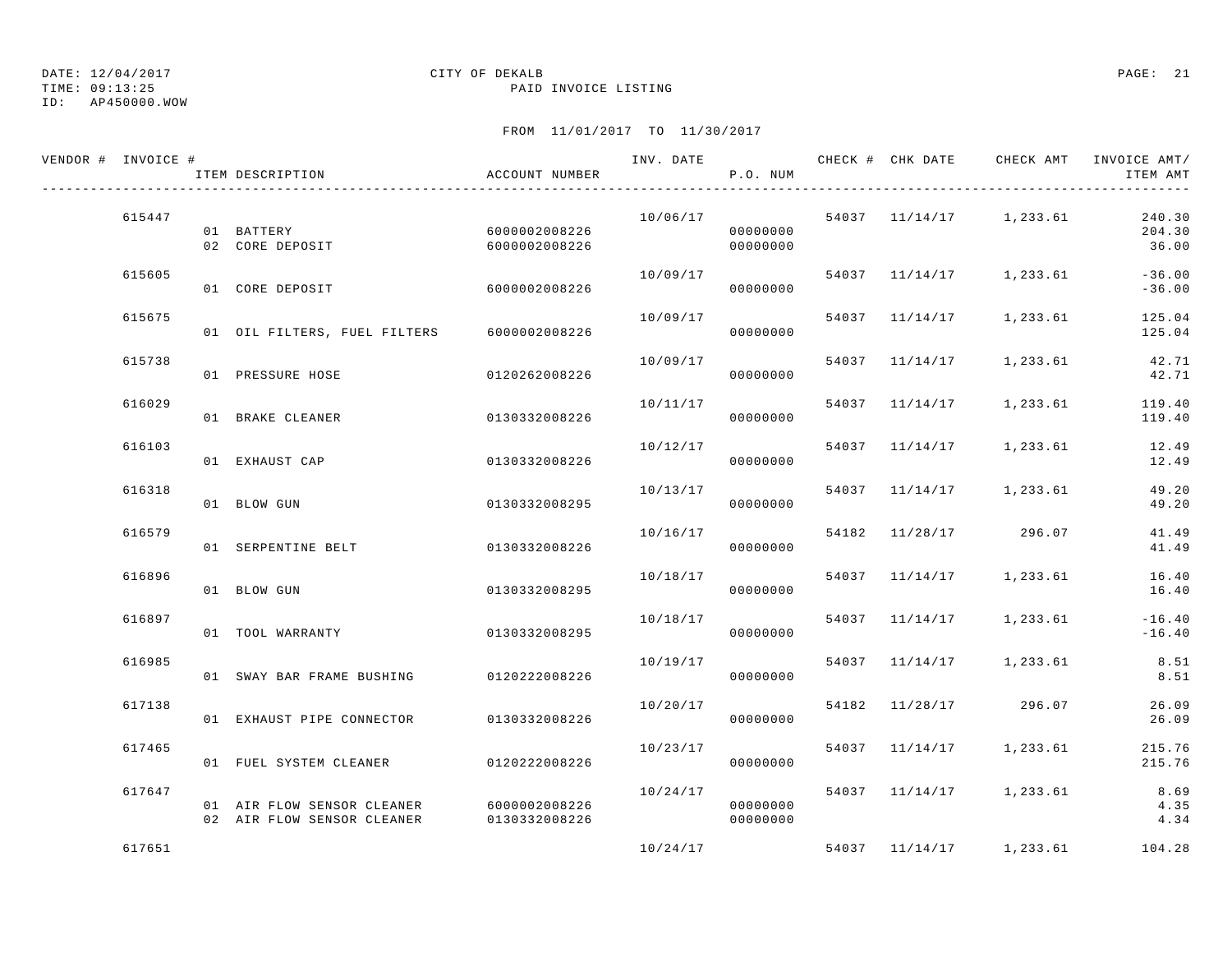ID: AP450000.WOW

### TIME: 09:13:25 PAID INVOICE LISTING

|         | VENDOR # INVOICE # | ITEM DESCRIPTION                                         | ACCOUNT NUMBER                 |          | P.O. NUM             |       |                |                         | ITEM AMT                                         |
|---------|--------------------|----------------------------------------------------------|--------------------------------|----------|----------------------|-------|----------------|-------------------------|--------------------------------------------------|
|         | 617651             | 01 AIR FLOW SENSORS 0130332008226<br>02 AIR FLOW SENSORS | 6000002008226                  | 10/24/17 | 00000000<br>00000000 |       |                |                         | 54037 11/14/17 1,233.61 104.28<br>52.14<br>52.14 |
|         | 617868             | 01 BATTERY                                               | 0130332008226                  | 10/26/17 | 00000000             |       |                | 54182 11/28/17 296.07   | 4.99<br>4.99                                     |
|         | 617908             | 01 FILTER KIT                                            | 0120242008226                  | 10/26/17 | 00000000             |       |                | 54037 11/14/17 1,233.61 | 27.60<br>27.60                                   |
|         | 618432             | 01 U-BOLT                                                | 0130332008226                  | 10/31/17 | 00000000             |       |                | 54182 11/28/17 296.07   | 2.99<br>2.99                                     |
|         | 618463             | 01 BATTERY<br>02 CORE DEPOSIT                            | 0120242008226<br>0120242008226 | 10/31/17 | 00000000<br>00000000 |       | 54182 11/28/17 | 296.07                  | 118.13<br>100.13<br>18.00                        |
|         | 618483             | 01 CORE DEPOSIT CREDIT 0120242008226                     |                                | 10/31/17 | 00000000             |       | 54182 11/28/17 | 296.07                  | $-18.00$<br>$-18.00$                             |
|         | 618983             | 01 CURVED RADIATOR HOSE 0130332008226                    |                                | 11/03/17 | 00000000             |       |                | 54182 11/28/17 296.07   | 51.45<br>51.45                                   |
| DCAUTO2 |                    | DEKALB COUNTY AUTO PARTS-2001                            |                                |          |                      |       |                |                         | VENDOR TOTAL: 1,529.68                           |
|         | 616377             | 01 WINDSHIELD WASH & OIL 0125272008226                   |                                | 10/14/17 | 00000000             |       |                | 54038 11/14/17 972.80   | 42.72<br>42.72                                   |
|         | 616412             | 01 WIPER BLADES                                          | 0125272008226                  | 10/14/17 | 00000000             |       | 54038 11/14/17 | 972.80                  | 21.84<br>21.84                                   |
|         | 616785             | 01 JB WELD, EPOXY                                        | 0125272008226                  | 10/18/17 | 00000000             | 54038 | 11/14/17       | 972.80                  | 35.47<br>35.47                                   |
|         | 616986             | 01 BATTERY, BRAKES, MISC PARTS 0125272008226             |                                | 10/19/17 | 00000000             |       | 54038 11/14/17 | 972.80                  | 462.27<br>462.27                                 |
|         | 617014             | 01 CORE DEPOSIT CREDIT 0125272008226                     |                                | 10/19/17 | 00000000             |       | 54038 11/14/17 | 972.80                  | $-81.00$<br>$-81.00$                             |
|         | 617455             | 01 SWITCH                                                | 0125272008226                  | 10/23/17 | 00000000             |       | 54038 11/14/17 | 972.80                  | 15.86<br>15.86                                   |
|         | 617649             |                                                          |                                | 10/24/17 |                      |       | 54038 11/14/17 | 972.80                  | 6.98                                             |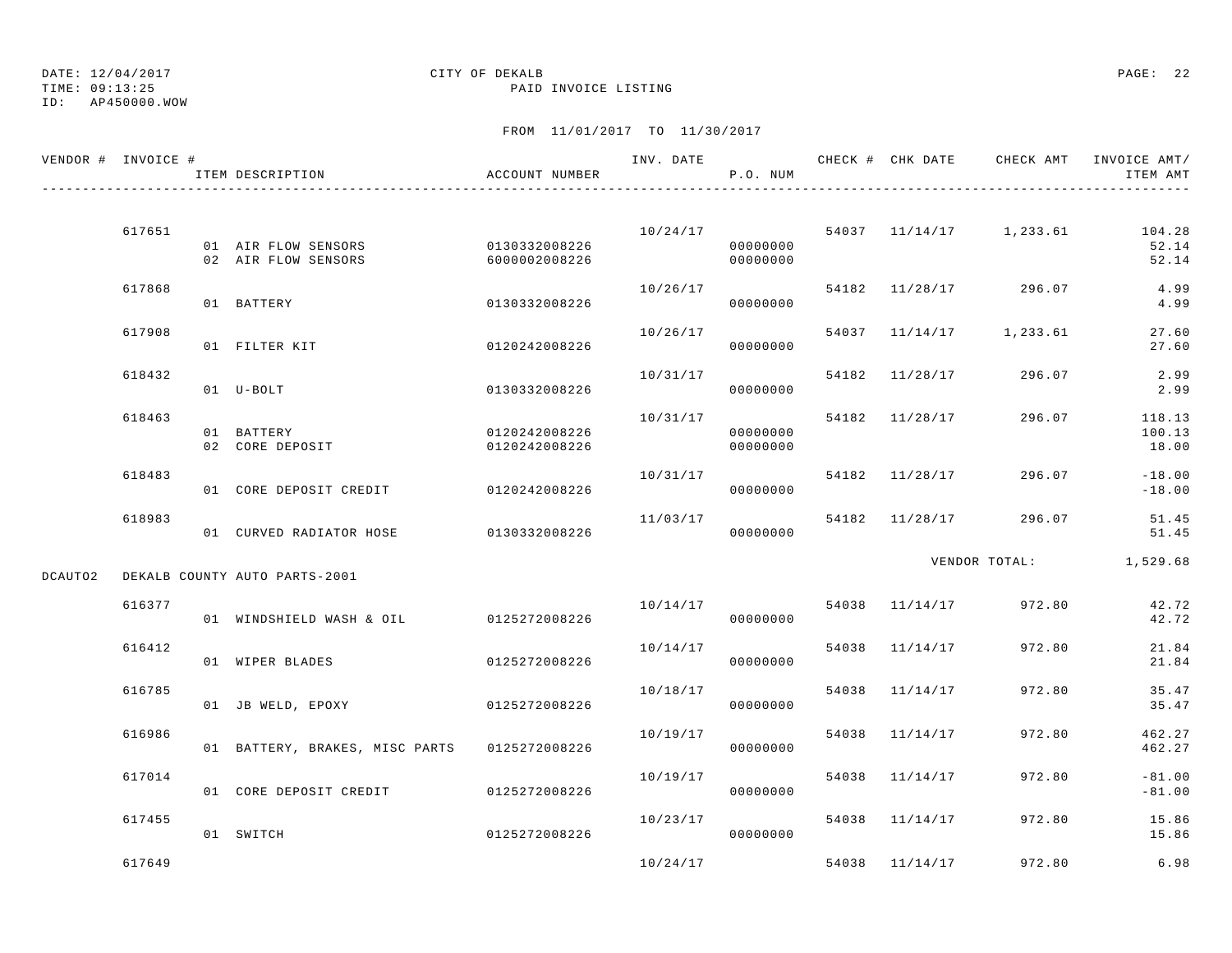# TIME: 09:13:25 PAID INVOICE LISTING

## ID: AP450000.WOW

## DATE: 12/04/2017 CITY OF DEKALB PAGE: 23

|              | VENDOR # INVOICE # | ITEM DESCRIPTION                                | ACCOUNT NUMBER |          | P.O. NUM             |       |                |                        | INV. DATE 6 7 200 CHECK # CHK DATE 6 2 CHECK AMT INVOICE AMT<br>ITEM AMT |
|--------------|--------------------|-------------------------------------------------|----------------|----------|----------------------|-------|----------------|------------------------|--------------------------------------------------------------------------|
|              | 617649             | 01 FUSE HOLDER                                  | 0125272008226  |          | 10/24/17<br>00000000 |       | 54038 11/14/17 | 972.80                 | 6.98<br>6.98                                                             |
|              | 618112             | 01 LUBRICANT, PTEX SEAL, HOSE                   | 0125272008226  | 10/27/17 | 00000000             |       | 54038 11/14/17 | 972.80                 | 119.95<br>119.95                                                         |
|              | 618228             | 01 EXHAUST PIPE                                 | 0125272008226  | 10/30/17 | 00000000             |       | 54038 11/14/17 | 972.80                 | 10.61<br>10.61                                                           |
|              | 618255             | 01 BATTERY                                      | 0125272008226  | 10/30/17 | 00000000             |       | 54038 11/14/17 | 972.80                 | 126.10<br>126.10                                                         |
|              | 618300             | 01 SHOP SUPPLIES                                | 0125272008226  | 10/30/17 | 00000000             | 54038 | 11/14/17       | 972.80                 | 7.17<br>7.17                                                             |
|              | 618306             | 01 BATTERY CABLE, TERMINAL                      | 0125272008226  | 10/30/17 | 00000000             |       | 54038 11/14/17 | 972.80                 | 10.67<br>10.67                                                           |
|              | 618358             | 01 BATTERY TERMINAL                             | 0125272008226  | 10/30/17 | 00000000             |       | 54038 11/14/17 | 972.80                 | 2.98<br>2.98                                                             |
|              | 618361             | 01 BATTERY REPAIR                               | 0125272008226  | 10/30/17 | 00000000             | 54038 | 11/14/17       | 972.80                 | 12.00<br>12.00                                                           |
|              | 618379             | 01 CONNECTORS                                   | 0125272008226  | 10/30/17 | 00000000             |       | 54038 11/14/17 | 972.80                 | 179.18<br>179.18                                                         |
|              | 619092             | 01 HALOGEN LAMP, OIL DRY 0125272008226          |                | 11/04/17 | 00000000             |       | 54183 11/28/17 | 191.22                 | 66.28<br>66.28                                                           |
|              | 619184             | 01 MINITURE BULB                                | 0125272008226  | 11/06/17 | 00000000             |       | 54183 11/28/17 | 191.22                 | 2.46<br>2.46                                                             |
|              | 619233             | 01 BRAKE CONTROLLER                             | 0125272008226  | 11/06/17 | 00000000             |       | 54183 11/28/17 | 191.22                 | 114.99<br>114.99                                                         |
|              | 619286             | 01 PRIMARY WIRE                                 | 0125272008226  | 11/07/17 | 00000000             |       | 54183 11/28/17 | 191.22                 | 7.49<br>7.49                                                             |
| <b>DCGOV</b> |                    | DEKALB COUNTY GOVERNMENT                        |                |          |                      |       |                | VENDOR TOTAL: 1,164.02 |                                                                          |
|              | 11012017           | 01 COUNTY FARM PYMNT MAY - AUG 17 0135004008430 |                | 11/01/17 | 00000000             |       |                |                        | 53974 11/09/17 480,256.47 480,256.47<br>429,081.08                       |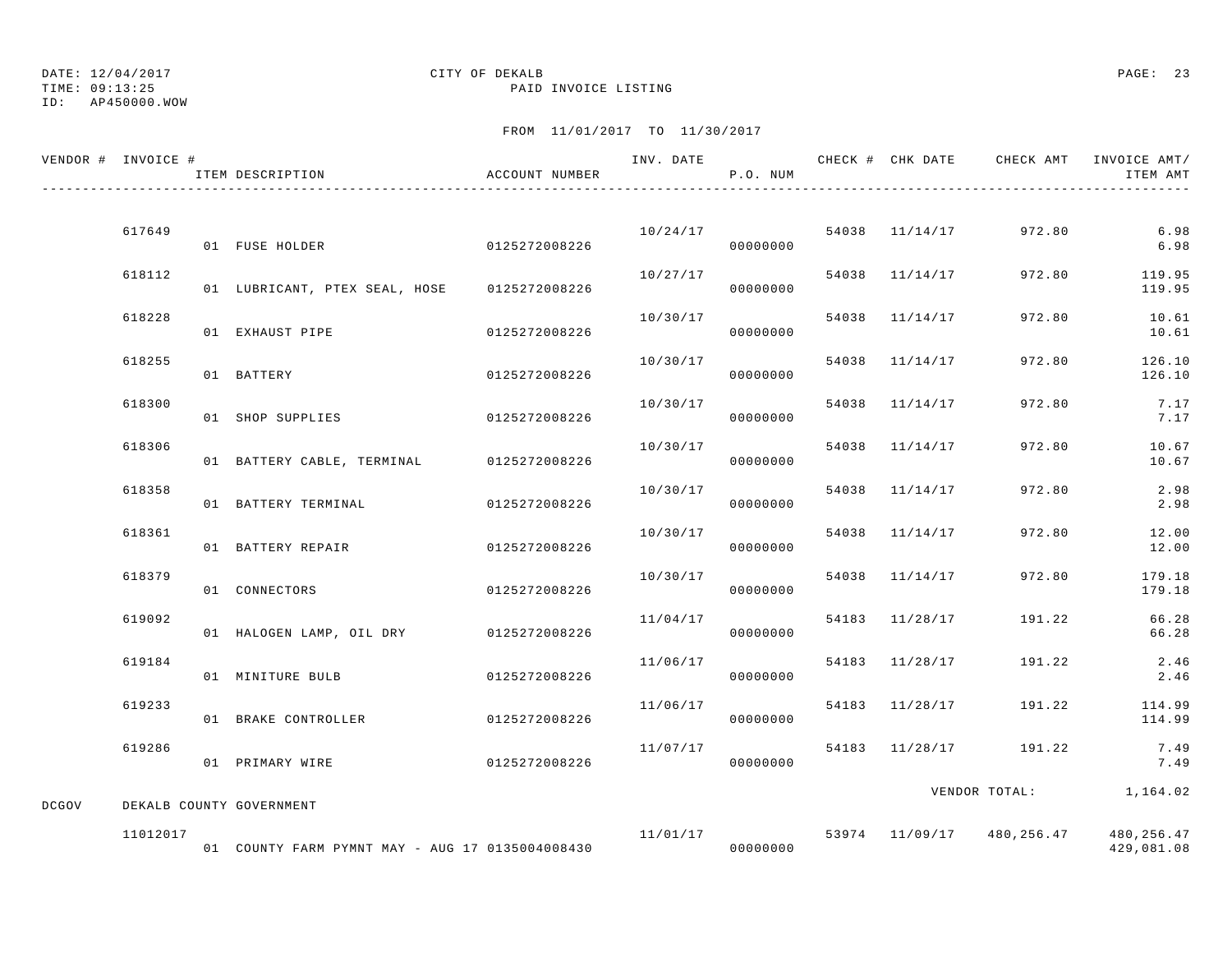ID: AP450000.WOW

### TIME: 09:13:25 PAID INVOICE LISTING

FROM 11/01/2017 TO 11/30/2017

| VENDOR # INVOICE # |          | ITEM DESCRIPTION                                                                                                                                         | ACCOUNT NUMBER |          | P.O. NUM                         |  | INV. DATE 6 CHECK # CHK DATE CHECK AMT INVOICE AMT/ | ITEM AMT                                                |
|--------------------|----------|----------------------------------------------------------------------------------------------------------------------------------------------------------|----------------|----------|----------------------------------|--|-----------------------------------------------------|---------------------------------------------------------|
|                    | 11012017 | 02  COUNTY FARM PYMNT MAY - AUG 17  0100000053358<br>03  COUNTY FARM PYMNT MAY - AUG 17 0135004008430<br>04 COUNTY FARM PYMNT MAY - AUG 17 0100000053358 |                | 11/01/17 | 00000000<br>00000000<br>00000000 |  | 53974 11/09/17 480,256.47                           | 480,256.47<br>$-40,849.98$<br>101,201.27<br>$-9,175.90$ |
|                    | 11292017 | 01 ULTA PYMT MAY - AUG 2017 0135004008430<br>02 ULTA PYMT MAY - AUG 2017 0100000053358<br>03 ULTA PYMT MAY - AUG 2017                                    | 0100000053358  | 11/29/17 | 00000000<br>00000000<br>00000000 |  | 54264 11/29/17 3,712.34 3,712.34                    | 5,575.12<br>$-1, 241.85$<br>$-620.93$                   |
| <b>DCYSB</b>       |          | DEKALB COUNTY YOUTH SERVICE                                                                                                                              |                |          |                                  |  | VENDOR TOTAL: 483,968.81                            |                                                         |
|                    | 10302017 |                                                                                                                                                          |                |          | 00000000                         |  | $10/30/17$ 54184 $11/28/17$ 9,000.00                | 9,000.00<br>9,000.00                                    |
| DEKEQU             |          | DEKANE EQUIPMENT CORPORATION                                                                                                                             |                |          |                                  |  | VENDOR TOTAL:                                       | 9,000.00                                                |
|                    | IA54179  |                                                                                                                                                          |                |          |                                  |  | $10/24/17$ 54039 $11/14/17$ 126.16                  | 126.16<br>126.16                                        |
|                    | IA54268  | 01 GENERATOR PARTS 0125272008226                                                                                                                         |                | 11/01/17 | 00000000                         |  | 54185 11/28/17 35.17                                | 35.17<br>35.17                                          |
| DEKLAWN            |          | DEKALB LAWN & EQUIPMENT CO INC                                                                                                                           |                |          |                                  |  | VENDOR TOTAL:                                       | 161.33                                                  |
|                    | 52362    | 01 PTO SWITCH                                                                                                                                            | 0130332008226  |          | 00000000                         |  | $10/16/17$ 54040 $11/14/17$ 145.05                  | 38.29<br>38.29                                          |
|                    | 52371    | 01 SHARPEN CHAINSAW 0125273008315                                                                                                                        |                | 10/16/17 | 00000000                         |  | 54040 11/14/17 145.05                               | 24.00<br>24.00                                          |
|                    | 52410    | 01 SAW MAINTENANCE PARTS 0125272008226                                                                                                                   |                | 10/18/17 | 00000000                         |  | 54040 11/14/17 145.05                               | 36.04<br>36.04                                          |
|                    | 52424    | 01 SHARPENING BLADES 0125273008315                                                                                                                       |                | 10/19/17 | 00000000                         |  | 54040 11/14/17 145.05                               | 9.00<br>9.00                                            |
|                    | 52467    | 01 RUBBER DEFLECTOR 0130332008226                                                                                                                        |                | 10/23/17 | 00000000                         |  | 54040 11/14/17 145.05                               | 32.77<br>32.77                                          |
|                    | 52486    | 01 CHAIN SAW RECOIL ROPE 0125272008226                                                                                                                   |                | 10/24/17 | 00000000                         |  | 54040 11/14/17 145.05                               | 4.95<br>4.95                                            |

VENDOR TOTAL: 145.05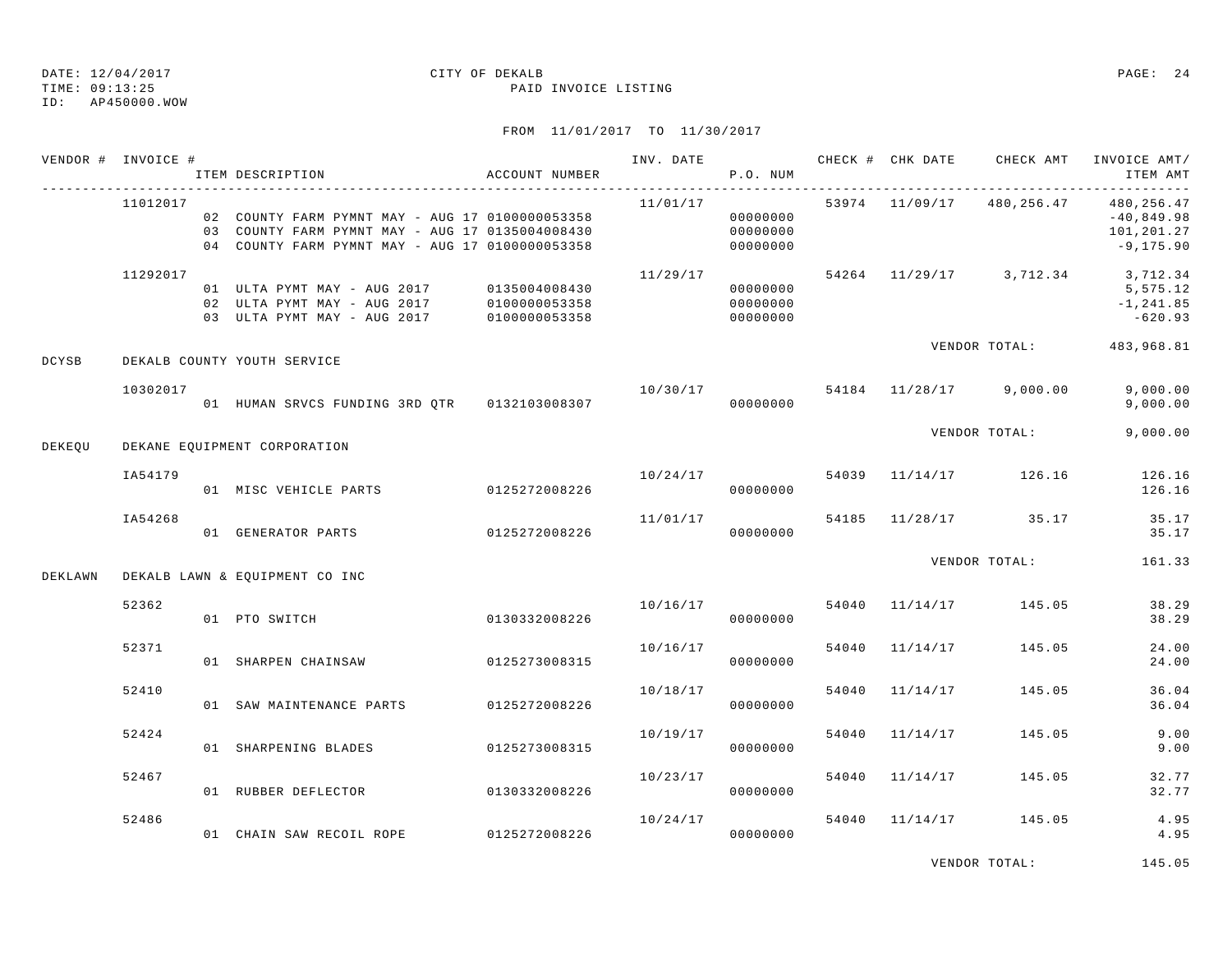TIME: 09:13:25 PAID INVOICE LISTING

ID: AP450000.WOW

|        | VENDOR # INVOICE #  | ITEM DESCRIPTION                                | ACCOUNT NUMBER |          | P.O. NUM             |                |                                       | INV. DATE 6 1999 CHECK # CHK DATE CHECK AMT INVOICE AMT<br>ITEM AMT |
|--------|---------------------|-------------------------------------------------|----------------|----------|----------------------|----------------|---------------------------------------|---------------------------------------------------------------------|
| DEKMEC | DEKALB MECHANICAL   |                                                 |                |          |                      |                |                                       |                                                                     |
|        | 18247               | 01 DAEWOO TRUCK LEASE - AUG 2017 6500006008597  |                | 09/19/17 | 00000000             |                | 54041 11/14/17 400.00                 | 200.00<br>200.00                                                    |
|        | 18274               | 01 DAE WOO TRUCK LEASE - SEPT 17 6500006008597  |                | 10/10/17 | 00000000             |                | 54041 11/14/17 400.00                 | 200.00<br>200.00                                                    |
| DEKSYC | DEKALB SYCAMORE     |                                                 |                |          |                      |                | VENDOR TOTAL:                         | 400.00                                                              |
|        | 18313               | 01 PANEL, ADJUSTER 0120222008226                |                | 09/18/17 | 00000000             |                | 54042 11/14/17 1,889.09               | 787.51<br>787.51                                                    |
|        | 18894               | 01 PANEL, SWITCH, HANDLE, KNOB 0120222008226    |                | 10/24/17 | 00000000             |                | 54042 11/14/17 1,889.09               | 97.68<br>97.68                                                      |
|        | 378787              | 01 REPAIR BRAKE LINE 0130352008226              |                | 10/12/17 | 00000000<br>00000000 |                | 54042 11/14/17 1,889.09               | 517.46<br>57.46<br>460.00                                           |
|        | 379822              | 01 INSTALL COOLING FAN SHROUD 0120223008315     |                | 10/24/17 | 00000000             |                | 54042 11/14/17 1,889.09               | 365.69<br>365.69                                                    |
|        | 379978C             | 01 REPAIR PASSENGER AIRBAG SWITCH 0120222008226 |                | 10/25/17 | 00000000             |                | 54042 11/14/17 1,889.09               | 120.75<br>120.75                                                    |
| DELHOM |                     | DELANO'S HOME DECORATING                        |                |          |                      |                | VENDOR TOTAL:                         | 1,889.09                                                            |
|        | 001474              | 01 SENIOR CENTER CARPETING 7200004008499        |                |          | 00170070             |                | $10/12/17$ 54043 $11/14/17$ 10,337.70 | 4,769.12<br>4,769.12                                                |
|        | 001475              | 01 SENIOR CENTER CARPETING                      | 7200004008499  | 10/03/17 | 00170070             | 54043 11/14/17 | 10,337.70                             | 5, 118.58<br>5,118.58                                               |
|        | 002314              | 01 FLOOR PREP                                   | 7200004008499  | 10/03/17 | 00000000             | 54043 11/14/17 | 10,337.70                             | 225.00<br>225.00                                                    |
|        | 002315              | 01 FLOOR PREP                                   | 7200004008499  | 10/12/17 | 00000000             |                | 54043 11/14/17 10,337.70              | 225.00<br>225.00                                                    |
| DELL   | DELL MARKETING L.P. |                                                 |                |          |                      |                |                                       | VENDOR TOTAL: 10,337.70                                             |
|        | 10196521851         |                                                 |                |          | 10/14/17             |                | 54186 11/28/17 2,368.98               | 2,368.98                                                            |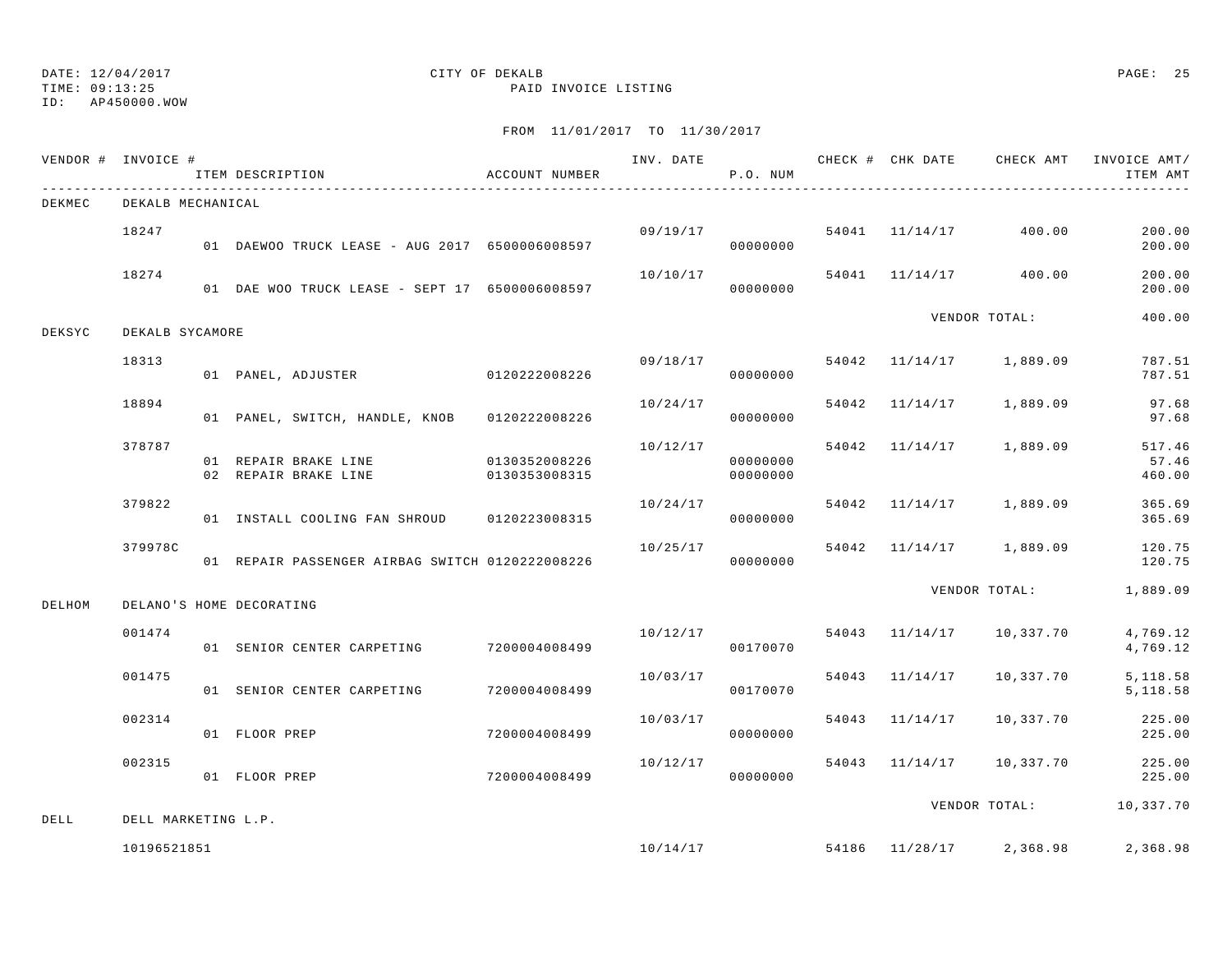TIME: 09:13:25 PAID INVOICE LISTING

ID: AP450000.WOW

|        | VENDOR # INVOICE #    | ITEM DESCRIPTION                                | ACCOUNT NUMBER |          | P.O. NUM |                |                                    | ITEM AMT             |
|--------|-----------------------|-------------------------------------------------|----------------|----------|----------|----------------|------------------------------------|----------------------|
|        | 10196521851           | 01 COMPUTER SYSTEM 0117126008515                |                |          | 00000000 |                | $10/14/17$ 54186 11/28/17 2,368.98 | 2,368.98<br>2,368.98 |
| DIMCO  |                       | DEKALB IRON AND METAL CO.                       |                |          |          |                | VENDOR TOTAL:                      | 2,368.98             |
|        | 205350                | 01 BOX REPAIR MATERIAL 0130332008226            |                |          | 00000000 |                | $10/04/17$ 54044 $11/14/17$ 587.42 | 587.42<br>587.42     |
| DISHOU | NORTHWESTERN MEDICINE |                                                 |                |          |          |                | VENDOR TOTAL:                      | 587.42               |
|        | 10302017              |                                                 |                |          |          |                | 10/30/17 54045 11/14/17 750.00     | 750.00<br>750.00     |
| DIXENG |                       | DIXON ENGINEERING, INC.                         |                |          |          |                | VENDOR TOTAL:                      | 750.00               |
|        | $17 - 2922$           | 01 DESIGN REVIEW - 1330 S 7TH 0100000001265     |                |          | 00000000 |                | $11/01/17$ 54187 11/28/17 2,000.00 | 1,000.00<br>1,000.00 |
|        | $17 - 2923$           | 01 DESIGN REVIEW - 1100 W LINCOLN 0100000001265 |                | 11/01/17 | 00000000 |                | 54187 11/28/17 2,000.00            | 1,000.00<br>1,000.00 |
| DIXOTT |                       | BARBECK COMMUNICATIONS INC DBA                  |                |          |          |                | VENDOR TOTAL:                      | 2,000.00             |
|        | 244274                | 01 ADP UPGRADE                                  | 0120233008310  | 10/26/17 | 00000000 | 54046 11/14/17 | 2,357.78                           | 511.00<br>511.00     |
|        | 244388                | 01 PLANTRONICS HEADSET CABLE 0120233008310      |                | 10/12/17 | 00000000 | 54046 11/14/17 | 2,357.78                           | 104.98<br>104.98     |
|        | 244389                | 01 PLANTRONICS HEADSET CABLE 0120233008310      |                | 10/12/17 | 00000000 | 54046 11/14/17 | 2,357.78                           | 104.98<br>104.98     |
|        | 244530                | 01 TOTALLED SOUAD REBUILD ON NEW 7200004008472  |                | 10/05/17 | 00000000 | 54188 11/28/17 | 4,751.78                           | 4,518.24<br>4,518.24 |
|        | 244700                | 01 SYSTEM SET-UP                                | 0120233008310  | 10/26/17 | 00000000 |                | 54046 11/14/17 2,357.78            | 1,440.00<br>1,440.00 |
|        | 245093                | 01 FLEX SPEAKER MIC                             | 0120233008310  | 10/05/17 | 00000000 |                | 54046 11/14/17 2,357.78            | 196.82<br>196.82     |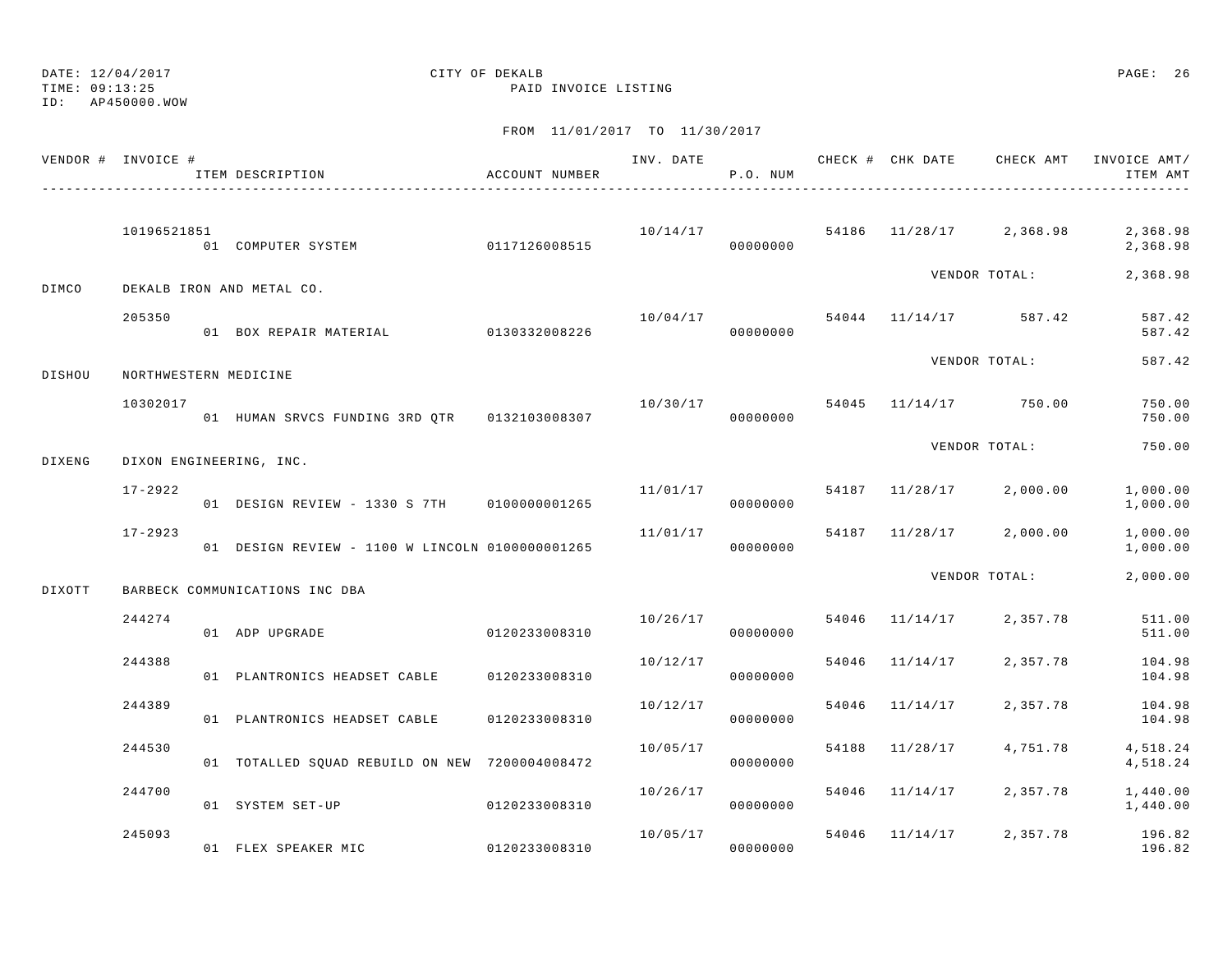TIME: 09:13:25 PAID INVOICE LISTING

ID: AP450000.WOW

|        | VENDOR # INVOICE #   | ITEM DESCRIPTION                                            | ACCOUNT NUMBER |          | P.O. NUM             |  |                                      | INV. DATE 6 CHECK # CHK DATE CHECK AMT INVOICE AMT/<br>ITEM AMT |
|--------|----------------------|-------------------------------------------------------------|----------------|----------|----------------------|--|--------------------------------------|-----------------------------------------------------------------|
|        | 443414               | 01 MAINTENANCE - DEC 2017 0125276008580 0000000000 00000000 |                |          |                      |  |                                      | $11/01/17$ 54188 $11/28/17$ 4,751.78 233.54<br>233.54           |
| DSIREC |                      | DSI RECYCLING SYSTEMS INC.                                  |                |          |                      |  |                                      | VENDOR TOTAL: 7,109.56                                          |
|        | 48710                | 01 WASTE OIL FURNACE REPAIR 6500003008311                   |                |          | 00000000             |  | $10/04/17$ 54047 11/14/17 847.52     | 847.52<br>847.52                                                |
| DUCSHE |                      | DUPAGE COUNTY SHERIFF'S OFFICE                              |                |          |                      |  | VENDOR TOTAL:                        | 847.52                                                          |
|        | 11292017             | 01 SERVICE OF SUMMONS 17MR463 0115153008366                 |                |          | 00000000             |  | $11/29/17$ 54265 11/29/17 47.00      | 47.00<br>47.00                                                  |
| ECOWAT | ECOWATER SYSTEMS     |                                                             |                |          |                      |  | VENDOR TOTAL:                        | 47.00                                                           |
|        | 10072017 105817      | 01 SALT DELIVERED 6500002008219                             |                |          | 00000000             |  | $10/07/17$ 54048 $11/14/17$ 10.20    | 10.20<br>10.20                                                  |
| ELDCAR |                      | ELDER CARE SERVICES OF                                      |                |          |                      |  | VENDOR TOTAL:                        | 10.20                                                           |
|        | 10302017             | 01 HUMAN SRVCS FUNDING 3RD QTR 0132103008307                |                | 00000000 |                      |  | $10/30/17$ 54049 $11/14/17$ 3,500.00 | 3,500.00<br>3,500.00                                            |
| ELLWOO | ELLIOTT & WOOD, INC. |                                                             |                |          |                      |  |                                      | VENDOR TOTAL: 3,500.00                                          |
|        | 10242017             | 01 DEPOSIT FEE CREDIT 6000000002880<br>02 WATER USAGE       | 6000000063444  |          | 00000000<br>00000000 |  | $10/24/17$ 54050 $11/14/17$ 1,431.21 | 468.71<br>1,200.00<br>$-731.29$                                 |
|        | 13355                | 01 WATER MAIN REPAIR - N 1ST ST 6000003008328               |                | 10/17/17 | 00000000             |  | 54050 11/14/17 1,431.21              | 962.50<br>962.50                                                |
| ENGENT |                      | ENGINEERING ENTERPRISES INC                                 |                |          |                      |  |                                      | VENDOR TOTAL: 1,431.21                                          |
|        | 62840                | 01 PAVEMENT MANAGEMENT SYSTEM 5355003008310                 |                | 10/19/17 | 00170075             |  |                                      | 54051 11/14/17 3,946.75 3,946.75<br>3,946.75                    |
| FAIANT | ANTHONY FAIVRE       |                                                             |                |          |                      |  | VENDOR TOTAL:                        | 3,946.75                                                        |
|        | 09242017             |                                                             |                |          |                      |  | $09/24/17$ D001484 11/14/17 364.28   | 364.28                                                          |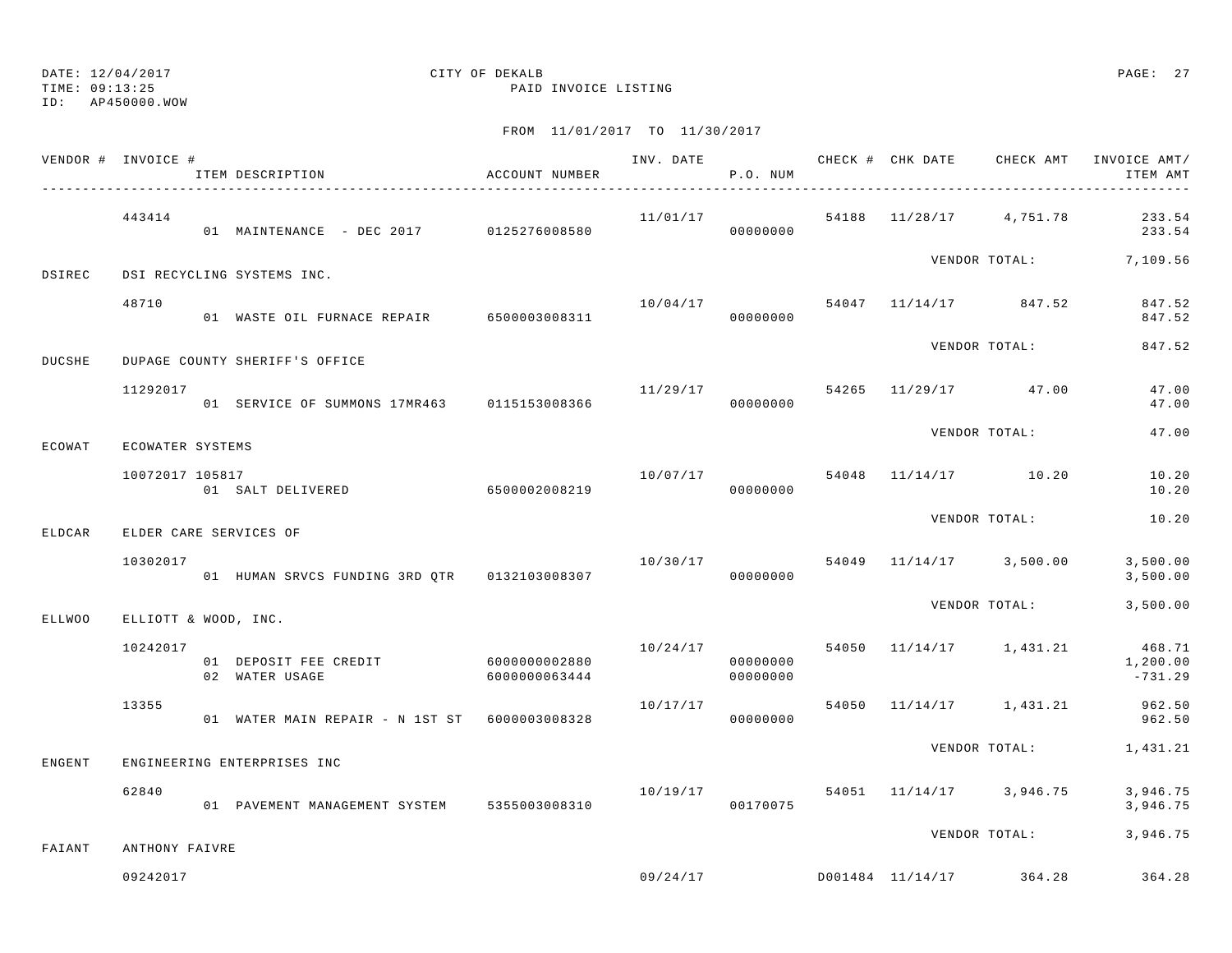ID: AP450000.WOW

TIME: 09:13:25 PAID INVOICE LISTING

|         | VENDOR # INVOICE #       | ITEM DESCRIPTION                               | ACCOUNT NUMBER         |          | P.O. NUM             |  |                                      | ITEM AMT              |
|---------|--------------------------|------------------------------------------------|------------------------|----------|----------------------|--|--------------------------------------|-----------------------|
|         | 09242017                 | 01 CONFERENCE TRAVEL REIMB. 0110103008376      |                        |          | 00000000             |  | $09/24/17$ D001484 11/14/17 364.28   | 364.28<br>364.28      |
| FAMSER  | FAMILY SERVICE AGENCY OF |                                                |                        |          |                      |  | VENDOR TOTAL:                        | 364.28                |
|         | 10302017                 | 01 HUMAN SRVCS FUNDING 3RD QTR   0110103008307 |                        | 10/30/17 | 00000000             |  | 54052 11/14/17 3,250.00              | 3,250.00<br>3,250.00  |
| FARFLE  | SYNCHRONY BANK           |                                                |                        |          |                      |  | VENDOR TOTAL:                        | 3,250.00              |
|         | 419411                   | 6500003008373<br>01 (3) JACKETS                |                        | 11/02/17 | 00000000             |  | 54266 11/29/17 209.97                | 209.97<br>209.97      |
| FASTEN  | FASTENAL COMPANY         |                                                |                        |          |                      |  | VENDOR TOTAL:                        | 209.97                |
|         | ILCOR99512               | 01 REPAIR SECURITY DOOR 0130322008219          |                        |          | 00000000             |  | $10/30/17$ 54189 $11/28/17$ 2.74     | 2.74<br>2.74          |
| FEDEX   | FEDEX                    |                                                |                        |          |                      |  | VENDOR TOTAL:                        | 2.74                  |
|         | $5 - 972 - 37534$        | 01 SFY2018 DOAP CONTRACT TO IDOT 0920003008305 |                        | 10/25/17 | 00000000             |  | 54190 11/28/17 28.00                 | 28.00<br>28.00        |
| FERENT  |                          | FERGUSON ENTERPRISES INC.                      |                        |          |                      |  | VENDOR TOTAL:                        | 28.00                 |
|         | 0259512                  | 01 SUPPORT GASKET                              | 6000002008232          |          | 09/25/17<br>00000000 |  | 54053 11/14/17 34.68                 | 34.68<br>34.68        |
| FILCOR  |                          | FILTRATION CORPORATION OF AMER                 |                        |          |                      |  | VENDOR TOTAL:                        | 34.68                 |
|         | 00082291                 | 01 BEARING, ROLLERS                            | 6500003008310          | 10/13/17 | 00000000             |  | 54054 11/14/17 78.10                 | 78.10<br>78.10        |
| FIREEMS | PRAETORIAN GROUP, INC.   |                                                |                        |          |                      |  | VENDOR TOTAL:                        | 78.10                 |
|         | $010133 - 8701$          | 01 KAPLAN SUBSCRIPTION                         | 0125273008375 00000000 |          |                      |  | $11/03/17$ 54191 $11/28/17$ 3,200.00 | 3,200.00<br>3, 200.00 |
|         |                          |                                                |                        |          |                      |  | VENDOR TOTAL:                        | 3,200.00              |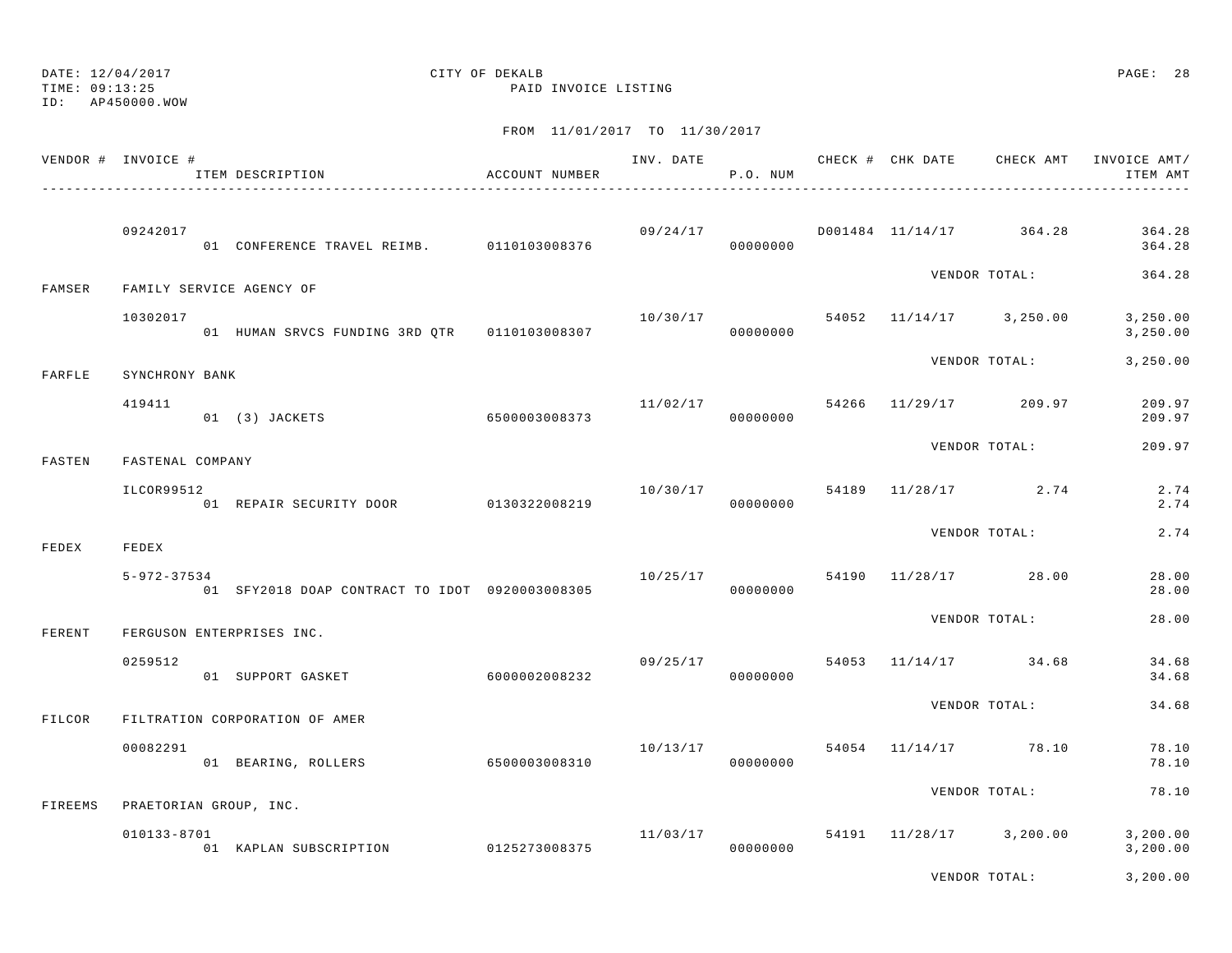## DATE: 12/04/2017 CITY OF DEKALB PAGE: 29

TIME: 09:13:25 PAID INVOICE LISTING

|        | VENDOR # INVOICE #  | ITEM DESCRIPTION                                                                                                                                                                                                                                                 | ACCOUNT NUMBER                                                                                     |          | P.O. NUM                                                                                     |      |               |                             | INV. DATE 6 CHECK # CHK DATE CHECK AMT INVOICE AMT/<br>ITEM AMT                    |
|--------|---------------------|------------------------------------------------------------------------------------------------------------------------------------------------------------------------------------------------------------------------------------------------------------------|----------------------------------------------------------------------------------------------------|----------|----------------------------------------------------------------------------------------------|------|---------------|-----------------------------|------------------------------------------------------------------------------------|
| FIRNAT | FIRST NATIONAL BANK |                                                                                                                                                                                                                                                                  |                                                                                                    |          |                                                                                              |      |               |                             |                                                                                    |
|        | 03600CT17CC         | 01 NIU OUTREACH - LDRSHP ACDMY 0116103008376                                                                                                                                                                                                                     |                                                                                                    | 10/24/17 | 00000000                                                                                     |      | 1167 11/14/17 | 20,163.71                   | 70.00<br>70.00                                                                     |
|        | 0360SEPT17CC        | 01 HAMPTON INN - CANDIDATE INTRVW 0116103008306<br>02 IPELRA COURSE REGISTRATION<br>03 IPELRA CONF REGISTRATION 0116103008376                                                                                                                                    | 0116103008376                                                                                      | 09/24/17 | 00000000<br>00000000<br>00000000                                                             |      | 1164 11/14/17 | 23,787.92                   | 587.07<br>157.07<br>55.00<br>375.00                                                |
|        | 09302017            | 01 LOCKBOX FEES - SEPT 2017 6000003008342                                                                                                                                                                                                                        |                                                                                                    | 09/30/17 | 00000000                                                                                     | 1169 | 11/14/17      | 240.75                      | 240.75<br>240.75                                                                   |
|        | 10312017            | 01 LOCK BOX FEES - OCT 2017                                                                                                                                                                                                                                      | 6000003008342                                                                                      | 10/31/17 | 00000000                                                                                     |      | 1173 11/29/17 | 341.94                      | 341.94<br>341.94                                                                   |
|        | 11320CT17CC         | 01 DIRECTV - OCT 17 SRVCS 6500003008373<br>02 FLIGHTAWARE - KDKB QUICKAD<br>03 KNOX - LOCK BOX<br>04 PANERA - SALES TAX REFUND                                                                                                                                   | 6500003008373<br>6500003008348<br>6500003008376                                                    | 10/24/17 | 00000000<br>00000000<br>00000000<br>00000000                                                 |      | 1167 11/14/17 | 20,163.71                   | 389.45<br>62.99<br>8.00<br>336.00<br>$-17.54$                                      |
|        | 1132SEPT17CC        | 01 FLIGHTAWARE -KDKB QUICKAD<br>02 MOBIL - FUEL<br>03 DIRECTV - SEPT 17 SERVICES 6500003008373<br>04 PANERA - BOARD MEETING<br>05 OFFICE MAX - SUPPLIES<br>06 OFFICE MAX - SUPPLIES<br>07 OFFICE MAX - SUPPLIES CREDIT 6500002008204<br>08 OFFICE MAX - SUPPLIES | 6500003008375<br>6500003008376<br>6500003008376<br>6500002008204<br>6500002008204<br>6500002008204 | 09/24/17 | 00000000<br>00000000<br>00000000<br>00000000<br>00000000<br>00000000<br>00000000<br>00000000 |      |               | $1164$ $11/14/17$ 23,787.92 | 452.17<br>8.00<br>16.00<br>62.99<br>207.96<br>38.98<br>42.10<br>$-42.10$<br>118.24 |
|        | 16990CT17CC         | 01 BEST BUY - CHAMBERS MONITOR                                                                                                                                                                                                                                   | 5355003008310                                                                                      | 10/24/17 | 00000000                                                                                     |      | 1167 11/14/17 | 20,163.71                   | 749.99<br>749.99                                                                   |
|        | 1699SEPT17CC        | 01 WESTIN - CONF LODGING                                                                                                                                                                                                                                         | 0117123008376                                                                                      | 09/24/17 | 00000000                                                                                     |      | 1164 11/14/17 | 23,787.92                   | 985.60<br>985.60                                                                   |
|        | 19410CT17CC         | 01 GFOA - NEWLETTER SUBSCRIPTION 0117113008376<br>02 HILTON - PARKING<br>03 GLIDDEN FLORIST - ARRANGEMENT 0115152008294                                                                                                                                          | 0115153008376                                                                                      | 10/24/17 | 00000000<br>00000000<br>00000000                                                             |      | 1167 11/14/17 | 20,163.71                   | 175.90<br>50.00<br>35.00<br>90.90                                                  |
|        | 1941SEPT17CC        | 01 FANATICO - METRONET MTG<br>02 IGFOA CONF REGISTRATION                                                                                                                                                                                                         | 0115153008306<br>0117113008376                                                                     | 09/24/17 | 00000000<br>00000000                                                                         |      |               | $1164$ $11/14/17$ 23,787.92 | 886.82<br>161.82<br>350.00                                                         |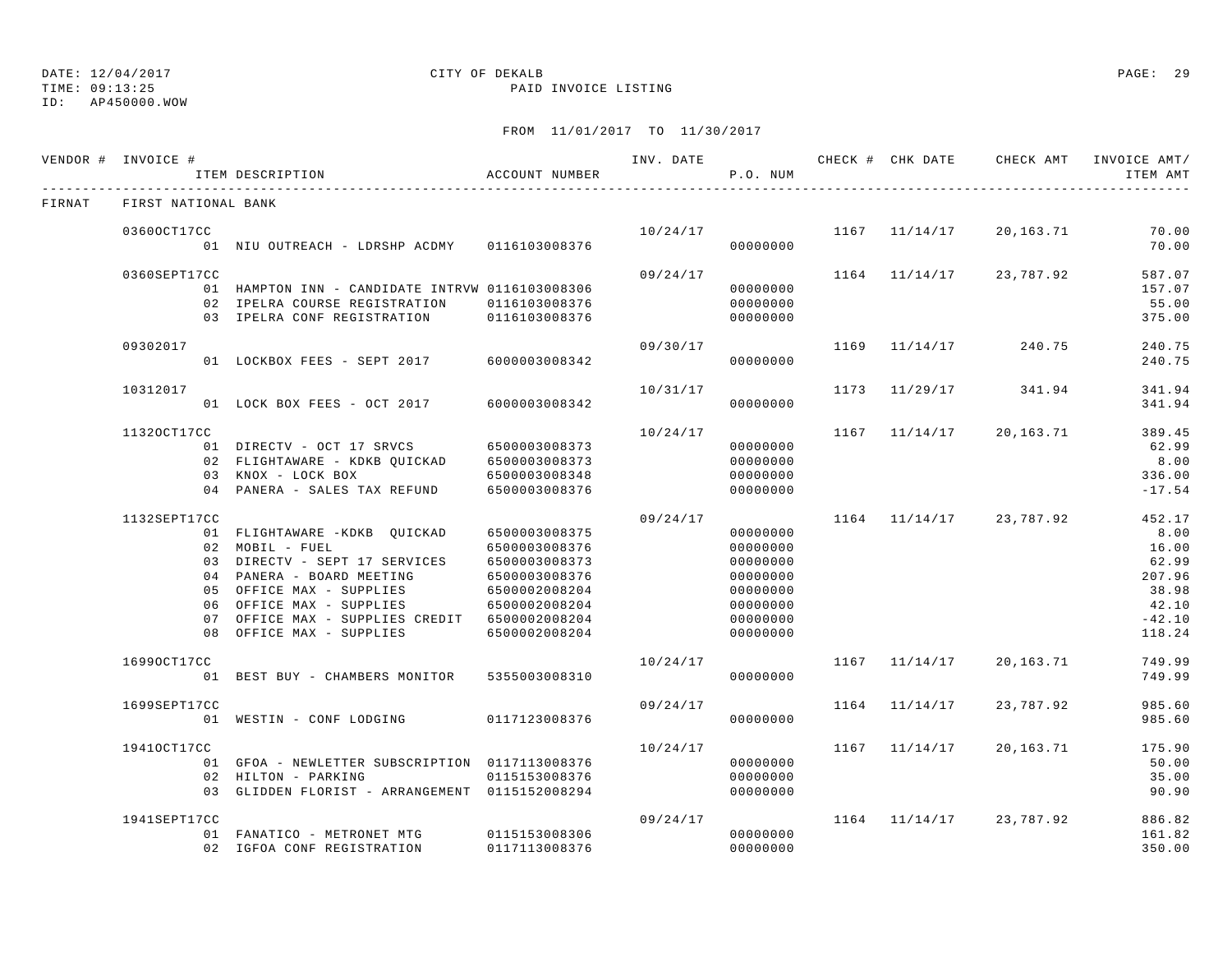TIME: 09:13:25 PAID INVOICE LISTING

ID: AP450000.WOW

| VENDOR # INVOICE # | ITEM DESCRIPTION                                                                  | ACCOUNT NUMBER                 | INV. DATE | P.O. NUM             |  | CHECK # CHK DATE GHECK AMT INVOICE AMT/  | ITEM AMT         |
|--------------------|-----------------------------------------------------------------------------------|--------------------------------|-----------|----------------------|--|------------------------------------------|------------------|
| 1941SEPT17CC       | 03 IPELRA CONF REGISTRATION 0115153008376 0000000000                              |                                | 09/24/17  |                      |  | 1164 11/14/17 23,787.92                  | 886.82<br>375.00 |
| 24550CT17CC        |                                                                                   |                                | 10/24/17  |                      |  | 1167 11/14/17 20,163.71 47.68            |                  |
|                    | 01 FANATICO - MTG LUNCH                                                           | 0115153008306                  |           | 00000000             |  |                                          | 42.68            |
|                    | 02 CRAINS - SUBSCRIPTION                                                          | 0115153008375                  |           | 00000000             |  |                                          | 5.00             |
| 2455SEPT17CC       |                                                                                   |                                | 09/24/17  |                      |  | 1164 11/14/17 23,787.92                  | 670.00           |
|                    | 01 ICMA CONF REGISTRATION 0115153008376                                           |                                |           | 00000000             |  |                                          | 665.00           |
|                    | 02 CRAIN'S SUBSCRIPTION                                                           | 0115153008375                  |           | 00000000             |  |                                          | 5.00             |
| 34740CT17CC        |                                                                                   |                                | 10/24/17  |                      |  | $1167$ $11/14/17$ $20,163.71$ $1,570.35$ |                  |
|                    | 01 TR-1 STUDIOS - VIDEO SERVICES 0117123008330                                    |                                |           | 00000000             |  |                                          | 270.00           |
|                    | 02 AMAZON - TV MOUNTS                                                             | 5355003008310                  |           | 00000000             |  |                                          | 179.96           |
|                    | 03 AMAZON - CABLES                                                                | 0117122008285                  |           | 00000000             |  |                                          | 13.08            |
|                    | 04 NETWORK SOLUTIONS - RENEWAL 0117122008285                                      |                                |           | 00000000             |  |                                          | 3.99             |
|                    | 05 AMAZON - FIBER CABLE                                                           | 0117122008285                  |           | 00000000             |  |                                          | 9.12             |
|                    | 06 AMAZON - FIBER CABLE                                                           | 0117122008285<br>5355003008310 |           | 00000000             |  |                                          | 45.60            |
|                    | 07 AMAZON - TV MOUNTS                                                             |                                |           | 00000000             |  |                                          | 149.94           |
| 08                 | BEST BUY - CABLE                                                                  | 0117122008285                  |           | 00000000             |  |                                          | 15.96            |
|                    | 09 TR-1 STUDIOS - VIDEO SERVICES 0117123008330                                    |                                |           | 00000000             |  |                                          | 270.00           |
|                    | 10 AMAZON - MICRO CONVERTER                                                       | 5355003008310                  |           | 00000000             |  |                                          | 88.99            |
|                    | 11 AMAZON - HDMI CABLE                                                            | 0117122008285                  |           | 00000000             |  |                                          | 25.98            |
|                    | 12 AMAZON - WALLPLATE                                                             | 0117122008285                  |           | 00000000             |  |                                          | 13.99            |
|                    | 13 AMAZON - MINI DISPLAY PORT 0117122008285                                       |                                |           | 00000000             |  |                                          | 71.94            |
|                    | 14 AMAZON - WALLPLATES, CAT5 CABLE 5355003008310                                  |                                |           | 00000000             |  |                                          | 41.81            |
|                    | 15 aMAZON - WALL PLATE                                                            | 5355003008310                  |           | 00000000             |  |                                          | 9.99             |
|                    | 16 TR-1 STUDIOS - VIDEO SERVICES 0117123008330                                    |                                |           | 00000000             |  |                                          | 360.00           |
| 3474SEPT17CC       |                                                                                   |                                | 09/24/17  |                      |  | $1164$ $11/14/17$ $23,787.92$ $4,021.28$ |                  |
|                    | 01 EBAY - PC BATTERY DOOR COVER 0117122008285                                     |                                |           | 00000000             |  |                                          | 18.49            |
|                    | 02 MICHAELS - FRAMES                                                              | 0117122008204                  |           | 00000000             |  |                                          | 39.91            |
|                    | 05 AMAZON - TV MONITOR ADAPTER 0117122008285                                      |                                |           | 00000000             |  |                                          | 29.70            |
|                    | 06 FASTSPRING - NETSCAN MNTNNC                                                    | 0117124008450                  |           | 00000000             |  |                                          | 60.00            |
|                    | 07 A1 SECURITY - INDOOR CAMERA                                                    | 0117122008285                  |           | 00000000             |  |                                          | 511.00           |
|                    | 08 TR-1 STUDIOS - VIDEO SRVCS                                                     | 0117123008330                  |           | 00000000             |  |                                          | 2,500.00         |
|                    | 09 BEST BUY - (3) MICRO USB 0117122008285                                         |                                |           | 00000000             |  |                                          | 33.72            |
|                    | 10 AMAZON - BATTERY                                                               | 0117122008285                  |           | 00000000             |  |                                          | 271.98           |
|                    | 11 METROLINE - HANDSET, MODULE 0117126008580                                      |                                |           | 00000000             |  |                                          | 584.97           |
|                    | 12 AMAZON - MINI TRIPOD                                                           | 0117122008285<br>0117122008285 |           | 00000000             |  |                                          | 21.24            |
|                    | 13 AMAZON - CAMERA BAG                                                            |                                |           | 00000000             |  |                                          | 18.87<br>559.98  |
|                    | 14 METROLINE - PHONE W/ HEADSET 0117126008580                                     |                                |           | 00000000             |  |                                          | 19.98            |
|                    | 15 NETWORK SOLUTIONS - RENEWAL<br>16 AMAZON - UPS SYSTEM MINI-TOWER 0117122008285 | 0117122008285                  |           | 00000000<br>00000000 |  |                                          | 139.95           |
|                    | 17 AMAZON - WALL PLATE                                                            | 0117122008285                  |           | 00000000             |  |                                          | 51.77            |
|                    | 18 AMAZON - BATTERY                                                               | 0117122008285                  |           | 00000000             |  |                                          | 261.46           |
|                    |                                                                                   |                                |           |                      |  |                                          |                  |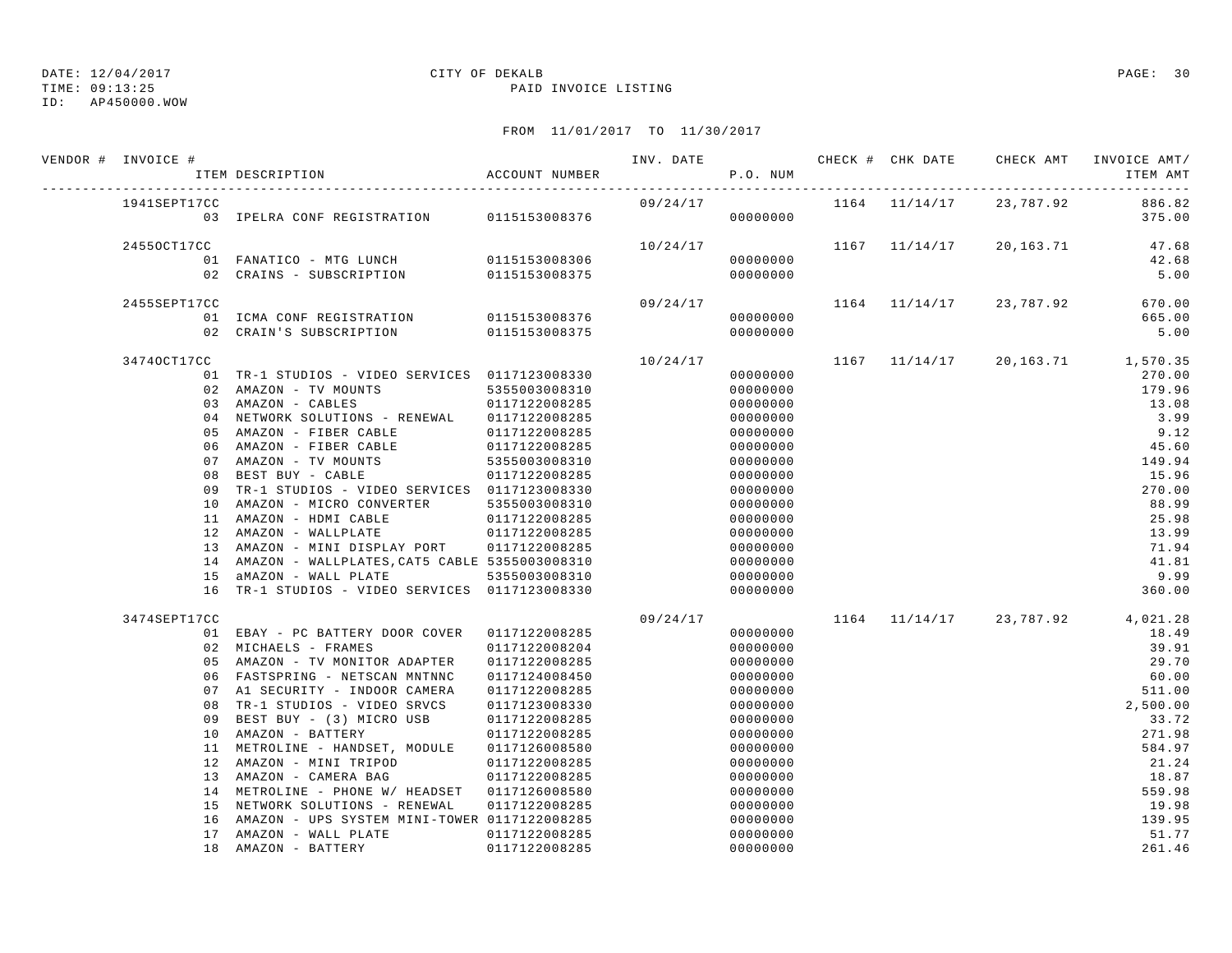## DATE: 12/04/2017 CITY OF DEKALB PAGE: 31

TIME: 09:13:25 PAID INVOICE LISTING

| VENDOR # INVOICE # | ITEM DESCRIPTION                                                                  | ACCOUNT NUMBER |          | P.O. NUM |  |                                          | ITEM AMT  |
|--------------------|-----------------------------------------------------------------------------------|----------------|----------|----------|--|------------------------------------------|-----------|
| 3474SEPT17CC       |                                                                                   |                | 09/24/17 |          |  | $1164$ $11/14/17$ $23,787.92$ $4,021.28$ |           |
|                    | 19 NETWORK SOLUTIONS - RENEWAL 0117122008285                                      |                |          | 00000000 |  |                                          | 43.98     |
|                    | 20 AMAZON - SPEAKER WIRE W/ PLUGS 0117122008285                                   |                |          | 00000000 |  |                                          | 59.95     |
|                    | 21 TR-1 STUDIOS - VIDEO SERVICES 0117123008330                                    |                |          | 00000000 |  |                                          | 270.00    |
|                    | 22 METROLINE - HEADSET/MODULE 0117126008580                                       |                |          | 00000000 |  |                                          | 269.94    |
|                    | 23 AMAZON - CABLE, PATCH CORD 0117122008285                                       |                |          | 00000000 |  |                                          | 24.93     |
|                    | 24 FRAUD CHARGE<br>$0100000001265$<br>0100000001265                               |                |          | 00000000 |  |                                          | $-785.00$ |
|                    | 25 FRAUD CHARGE                                                                   |                |          | 00000000 |  |                                          | $-885.58$ |
|                    | 26 AMAZON - RETURNED PHONE CASES 0117122008285                                    |                |          | 00000000 |  |                                          | $-99.96$  |
| 3600MAR17CCB       |                                                                                   |                | 03/24/17 |          |  | $1168$ $11/14/17$ $1,153.00$ $1,114.00$  |           |
|                    | 01 YES SRVCS - DRIVER TRAINING 6000003008376                                      |                |          | 00000000 |  |                                          | 500.00    |
|                    | 02 YES SRVCS - DRIVER TRAINING 0130333008376                                      |                |          | 00000000 |  |                                          | 500.00    |
|                    | 03 QUALIFIED HRDWR - ELEC. STRIKE 0130333008348                                   |                |          | 00000000 |  |                                          | 114.00    |
| 3600SEPT17CC       |                                                                                   |                | 09/24/17 |          |  | 1164 11/14/17 23,787.92 2,001.54         |           |
|                    | 01 R & P CARRIAGES - AXLE, HUBS 0130332008226                                     |                |          | 00000000 |  |                                          | 158.93    |
|                    | 02 TRAILERPARTS - FENDER, MOUNTING 0130332008226                                  |                |          | 00000000 |  |                                          | 363.95    |
|                    | 03 WM KNOBBE - VACUUM TUBE PARTS 0130332008226                                    |                |          | 00000000 |  |                                          | 1,478.66  |
| 46010CT17CC        |                                                                                   |                | 10/24/17 |          |  | 1167 11/14/17 20,163.71 4,851.23         |           |
|                    | 01 INTERTEX - SOCKET COVER 0120222008226                                          |                |          | 00000000 |  |                                          | 52.34     |
|                    | 02 CANDLEWOOD SUITES - TRNG LODGE 0120223008376                                   |                |          | 00000000 |  |                                          | 467.70    |
|                    | 03 CANDLEWOOD SUITES - TRNG LODGE 0120223008376                                   |                |          | 00000000 |  |                                          | 557.52    |
|                    | 04 CANDLEWOOD SUITES - TRNG LODGE 0120223008376                                   |                |          | 00000000 |  |                                          | 418.14    |
|                    | 05 CANDLEWOOD SUITES - TRNG LODGE 0120223008376                                   |                |          | 00000000 |  |                                          | 482.14    |
|                    | 06 5-11 TACTICAL - RETURN CREDIT 0120232008270                                    |                |          | 00000000 |  |                                          | $-4.37$   |
|                    | 07 JEWEL-OSCO - SALES TAX CREDIT 0120252008299                                    |                |          | 00000000 |  |                                          | $-0.60$   |
| 08                 | CANDELWOOD STES - CONF LODGING 0120213008376                                      |                |          | 00000000 |  |                                          | 319.02    |
| 09                 | BEST BUY - SECURITY MONITOR  0120236008580                                        |                |          | 00000000 |  |                                          | 399.99    |
|                    | 10 WALMART - RANGE                                                                | 0120222008242  |          | 00000000 |  |                                          | 17.22     |
|                    | 11 STROBES/MORE-BULBS, MOUNT 0120222008226                                        |                |          | 00000000 |  |                                          | 260.65    |
|                    | 12 BEST BUY - EAR BUDS, RECORDER 0120242008242                                    |                |          | 00000000 |  |                                          | 364.94    |
|                    | 13 BEST BUY - EAR BUDS, RECORDER 0120242008242                                    |                |          | 00000000 |  |                                          | 229.92    |
|                    | 14 GLOCKMEISTER - GRIP SLEEVE 0120222008242                                       |                |          | 00000000 |  |                                          | 38.01     |
|                    | 15 AMAZON - DUSTERS, WIPES 0120212008204                                          |                |          | 00000000 |  |                                          | 147.39    |
|                    | 16 AMAZON - KLEENEX, SOAP 0120212008204<br>17 AMAZON - SEAT CUSHION 0120256008510 |                |          | 00000000 |  |                                          | 84.32     |
|                    |                                                                                   |                |          | 00000000 |  |                                          | 29.97     |
|                    | 18 OC CREATIVE - IMAGE DESIGNS 0120252008202                                      |                |          | 00000000 |  |                                          | 300.00    |
|                    | 19 TRANSUNION - MONTHLY SERVICES 0120242008243                                    |                |          | 00000000 |  |                                          | 510.90    |
|                    | 20 GLIDDEN FLORIST - ARRANGEMENTS 0120212008299                                   |                |          | 00000000 |  |                                          | 100.95    |
|                    | 21 MICHAELS - FRAMES                                                              | 0120212008299  |          | 00000000 |  |                                          | 3.99      |
|                    | 22 SAFE KIDS - RECERTIFICATION 0120223008376                                      |                |          | 00000000 |  |                                          | 50.00     |
|                    | 23 SCHNUCKS - BOTTLED WATER, ICE 0120222008299                                    |                |          | 00000000 |  |                                          | 7.82      |
| 24                 | SYC. CAR WASH - LIGHT WASH                                                        | 0120213008315  |          | 00000000 |  |                                          | 3.00      |
|                    | 25 BATTERIES PLUS - BATTERY                                                       | 0120222008242  |          | 00000000 |  |                                          | 10.47     |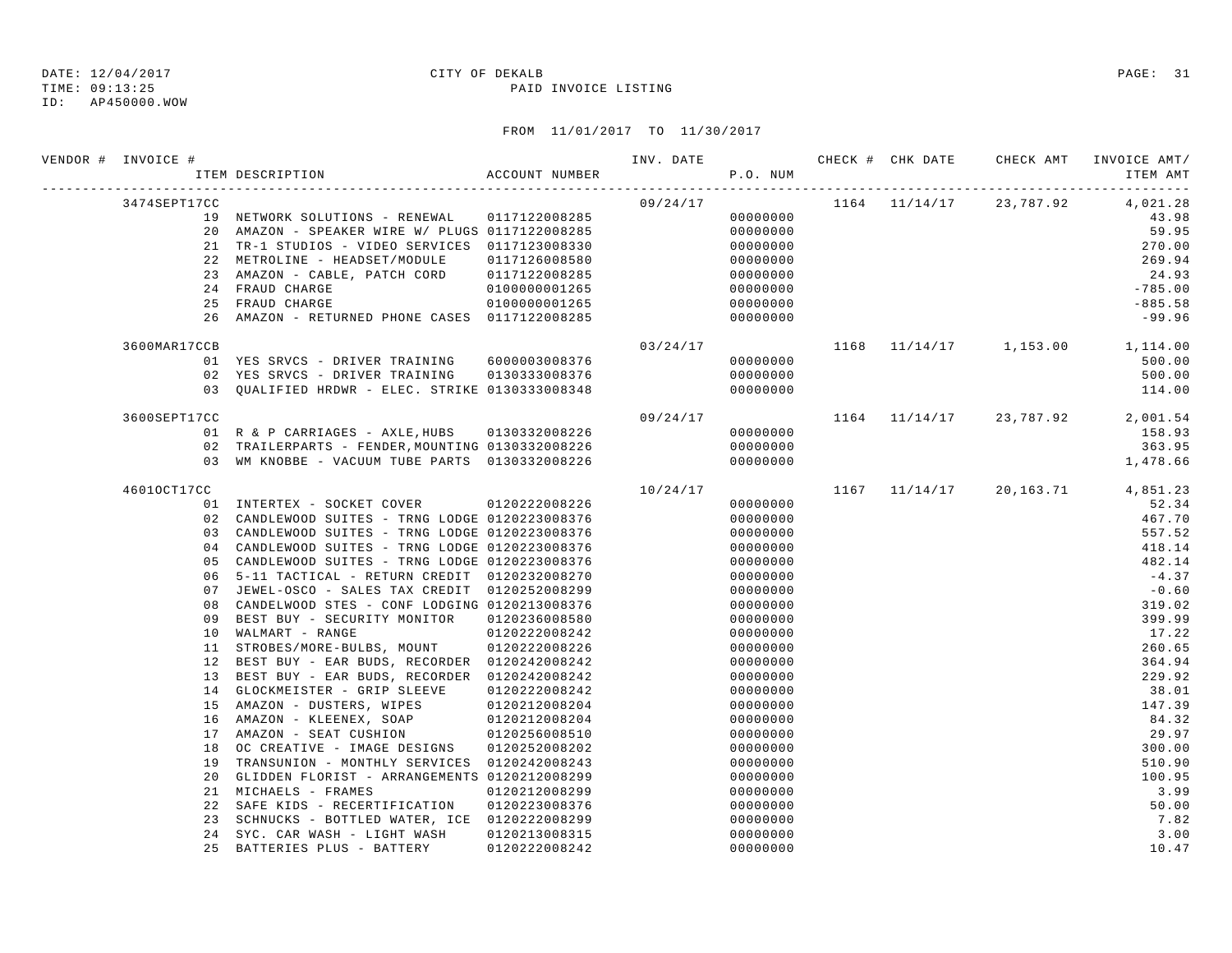TIME: 09:13:25 PAID INVOICE LISTING

| VENDOR # INVOICE # | ITEM DESCRIPTION                                                                         | ACCOUNT NUMBER | INV. DATE | P.O. NUM |  | CHECK # CHK DATE CHECK AMT INVOICE AMT/ | ITEM AMT |
|--------------------|------------------------------------------------------------------------------------------|----------------|-----------|----------|--|-----------------------------------------|----------|
| 46010CT17CC        |                                                                                          |                | 10/24/17  |          |  | 1167 11/14/17 20,163.71 4,851.23        |          |
|                    | 26 WALMART - SALES TAX CREDIT 0120252008299                                              |                |           | 00000000 |  |                                         | $-0.20$  |
| 4601SEPT17CC       |                                                                                          |                | 09/24/17  |          |  | 1164 11/14/17 23,787.92 5,388.12        |          |
|                    | 01 AMAZON - LEVELING KIT                                                                 | 0120222008226  |           | 00000000 |  |                                         | 49.95    |
|                    | 02 PAYPAL - RMS EVENT FEE                                                                | 0120253008376  |           | 00000000 |  |                                         | 79.00    |
|                    | 03 STREICHERS - GAS MASK                                                                 | 0120222008242  |           | 00000000 |  |                                         | 318.00   |
|                    | 04 SCHNUCKS - FOOD/BEVERAGE                                                              | 0120213008376  |           | 00000000 |  |                                         | 10.03    |
|                    | 05 PAYPAL - ILETSB CONF TRAINING 0120223008376                                           |                |           | 00000000 |  |                                         | 185.00   |
| 06                 | DUNKIN DONUTS - FOOD                                                                     | 0120213008376  |           | 00000000 |  |                                         | 32.97    |
| 07                 | DUNKIN DONUTS - FOOD                                                                     | 0120213008376  |           | 00000000 |  |                                         | 22.48    |
|                    | 08 PRYOR SEMINARS - EXCEL TRNG 0120213008376                                             |                |           | 00000000 |  |                                         | 384.00   |
| 09                 | BARB CITY BAGELS - CMMNTY MTG 0115153008306                                              |                |           | 00000000 |  |                                         | $-32.84$ |
|                    | 10 BARB CITY BAGELS - CMMNTY MTG 0115153008306                                           |                |           | 00000000 |  |                                         | 29.84    |
|                    | 11 BARB CITY BAGELS - CMMNTY MTG 0115153008306                                           |                |           | 00000000 |  |                                         | 32.84    |
|                    | 12 ROGUE SHOOTING - GONG/PLATES 0120222008242                                            |                |           | 00000000 |  |                                         | 389.25   |
| 13                 | PETCO - DOG FOOD (K9)                                                                    | 0120222008242  |           | 00000000 |  |                                         | 155.97   |
|                    | 14 CANDLEWOOD - TRNG LODGING 0120223008376<br>15 CANDLEWOOD - TRNG LODGING 0120223008376 |                |           | 00000000 |  |                                         | 545.65   |
|                    |                                                                                          |                |           | 00000000 |  |                                         | 545.65   |
|                    | 16 CANDLEWOOD - TRNG LODGING                                                             | 0120223008376  |           | 00000000 |  |                                         | 467.70   |
| 17                 | PRYOR SEMINARS - EXCEL BASICS 0120253008376                                              |                |           | 00000000 |  |                                         | 256.00   |
| 18                 | PATC SEMINAR - MNG EVIDENCE RM 0120253008376                                             |                |           | 00000000 |  |                                         | 295.00   |
| 19                 | TRANSUNION - MONTHLY SRVCS                                                               | 0120242008243  |           | 00000000 |  |                                         | 348.20   |
| 20                 | SAMS CLUB - COFFEE                                                                       | 0120252008299  |           | 00000000 |  |                                         | 239.52   |
| 21                 | CIRCLE K - FUEL                                                                          | 0120212008245  |           | 00000000 |  |                                         | 36.40    |
| 22                 | MOBIL - FUEL                                                                             | 0120212008245  |           | 00000000 |  |                                         | 34.49    |
|                    | 23 JEWEL-OSCO - SUPPLIES                                                                 | 0120212008299  |           | 00000000 |  |                                         | 77.96    |
| 25                 | JIMMY JOHNS - MEALS                                                                      | 0120212008299  |           | 00000000 |  |                                         | 194.07   |
|                    | 26 WALMART - SUPPLIES                                                                    | 0120252008299  |           | 00000000 |  |                                         | 20.16    |
| 30                 | JEWEL-OSCO - SUPPLIES                                                                    | 0120252008299  |           | 00000000 |  |                                         | 8.08     |
|                    | 32 PAPA JOHNS - MEALS                                                                    | 0120252008299  |           | 00000000 |  |                                         | 100.00   |
|                    | 33 PAPA JOHNS - MEALS                                                                    | 0120252008299  |           | 00000000 |  |                                         | 82.40    |
| 34                 | PAPA JOHNS - MEALS                                                                       | 0120252008299  |           | 00000000 |  |                                         | 54.00    |
|                    | 35 PAPA JOHNS - MEALS                                                                    | 0120252008299  |           | 00000000 |  |                                         | 100.00   |
| 36                 | AMAZON - PRIME MEMBERSHIP 0120223008375                                                  |                |           | 00000000 |  |                                         | 99.00    |
| 38                 | DIGITEC - ONLINE TRAINING 0120253008376                                                  |                |           | 00000000 |  |                                         | 25.00    |
| 39                 | JIMMY JOHNS - MEALS                                                                      | 0120212008299  |           | 00000000 |  |                                         | 202.35   |
| 55390CT17CC        |                                                                                          |                | 10/24/17  |          |  | 1167 11/14/17 20,163.71 5,641.26        |          |
|                    | 01 ICMA - WEBINAR                                                                        | 0115153008376  |           | 00000000 |  |                                         | 149.00   |
|                    | 02 IPELRA - ANNUAL CONF REG. 0115153008376                                               |                |           | 00000000 |  |                                         | 375.00   |
|                    | 03 BANNER UP - CORE VALUE SIGNS 0115152008202                                            |                |           | 00000000 |  |                                         | 25.00    |
|                    | 04 DC RECORDER - RECORDING FEES 0110103008349                                            |                |           | 00000000 |  |                                         | 136.00   |
|                    | 05 JIMMY JOHNS - LUNCH MTG                                                               | 0115153008306  |           | 00000000 |  |                                         | 47.90    |
|                    | 06 PIZZA VILLA - STUDENT LDR MTG 0115153008306                                           |                |           | 00000000 |  |                                         | 25.83    |
|                    | 07 AMAZON - PRIME MEMBERSHIP                                                             | 0115153008375  |           | 00000000 |  |                                         | 99.00    |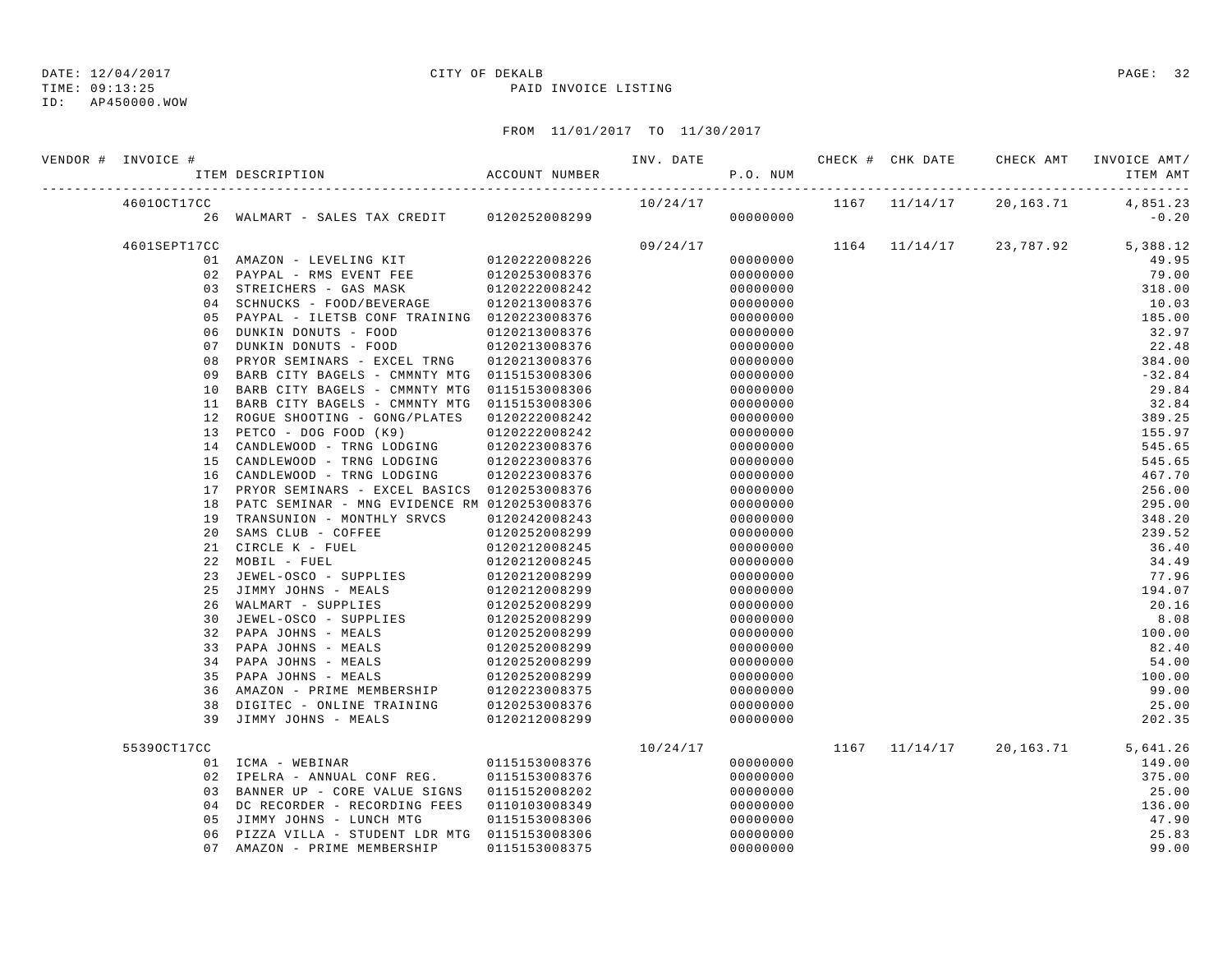## DATE: 12/04/2017 CITY OF DEKALB PAGE: 33

TIME: 09:13:25 PAID INVOICE LISTING

| VENDOR # INVOICE # | ITEM DESCRIPTION                                | ACCOUNT NUMBER | INV. DATE | P.O. NUM | CHECK # CHK DATE | CHECK AMT                              | INVOICE AMT/<br>ITEM AMT |
|--------------------|-------------------------------------------------|----------------|-----------|----------|------------------|----------------------------------------|--------------------------|
| 55390CT17CC        |                                                 |                | 10/24/17  |          |                  | 1167 11/14/17 20,163.71                | 5,641.26                 |
|                    | 08 AMAZON - PROTECTION PLAN                     | 0115152008204  |           | 00000000 |                  |                                        | 1.38                     |
|                    | 09 LANDS END - EMP EVENT                        | 0115153008306  |           | 00000000 |                  |                                        | 147.77                   |
|                    | 10 AMAZON - WIRELESS MOUSE                      | 0115152008204  |           | 00000000 |                  |                                        | 21.98                    |
|                    | 11 NIU OUTREACH - WORKSHOPS                     | 0115153008376  |           | 00000000 |                  |                                        | 690.00                   |
|                    | 12 NIU OUTREACH - WORKSHOPS                     | 0115153008376  |           | 00000000 |                  |                                        | 230.00                   |
|                    | 13 HILTON - IML LODGING                         | 0110103008376  |           | 00000000 |                  |                                        | 894.60                   |
| 14                 | HILTON - IML LODGING                            | 0110103008376  |           | 00000000 |                  |                                        | 894.60                   |
| 15                 | HILTON - IML LODGING                            | 0110103008376  |           | 00000000 |                  |                                        | 894.60                   |
| 16                 | HILTON - IML LODGING                            | 0110103008376  |           | 00000000 |                  |                                        | 894.60                   |
|                    | 17 HILTON - IML LODGING                         | 0110103008376  |           | 00000000 |                  |                                        | 75.00                    |
| 18                 | OVERLIMIT CHARGE - IML CONF                     | 0110103008376  |           | 00000000 |                  |                                        | 39.00                    |
| 5539SEPT17CC       |                                                 |                | 09/24/17  |          |                  | $1164$ $11/14/17$ 23, 787.92 5, 162.02 |                          |
|                    | 01 DC RECORDER - ORDINANCE FILING 0110103008349 |                |           | 00000000 |                  |                                        | 838.00                   |
| 02                 | DEKALB CHAMBER - CONF REG.                      | 0117123008376  |           | 00000000 |                  |                                        | 25.00                    |
| 03                 | DEKALB CHAMBER - CONF REG.                      | 0110103008376  |           | 00000000 |                  |                                        | 100.00                   |
| 04                 | DEKALB CHAMBER - CONF REG.                      | 0115153008376  |           | 00000000 |                  |                                        | 75.00                    |
| 05                 | DEKALB CHAMBER - CONF REG.                      | 0130313008376  |           | 00000000 |                  |                                        | 50.00                    |
| 06                 | DEKALB CHAMBER - CONF REG.                      | 0125263008376  |           | 00000000 |                  |                                        | 25.00                    |
| 07                 | DEKALB CHAMBER - CONF REG.                      | 0120213008376  |           | 00000000 |                  |                                        | 25.00                    |
| 08                 | DEKALB CHAMBER - CONF REG.                      | 0132103008376  |           | 00000000 |                  |                                        | 25.00                    |
| 09                 | GFOA - PAFR AWARD APPLICATION 0117113008376     |                |           | 00000000 |                  |                                        | 225.00                   |
| 10                 | IML REGISTRATION                                | 0110103008376  |           | 00000000 |                  |                                        | 930.00                   |
| 11                 | IPASS - AUTO REPLENISH                          | 0115153008376  |           | 00000000 |                  |                                        | 20.00                    |
| 12                 | DEKALB CHAMBER - STATE OF CITY 0115153008376    |                |           | 00000000 |                  |                                        | 50.00                    |
| 13                 | DEKALB CHAMBER - STATE OF DIST 0115153008376    |                |           | 00000000 |                  |                                        | 25.00                    |
| 14                 | OLEARYS - JOB SHADOW LUNCH                      | 0115153008306  |           | 00000000 |                  |                                        | 60.00                    |
| 15                 | AMAZON - CAMERA BAG                             | 0132106008510  |           | 00000000 |                  |                                        | 16.92                    |
| 16                 | DULCERIA LUPITA - EMP EVENT                     | 0115153008306  |           | 00000000 |                  |                                        | 203.92                   |
| 17                 | PARTY CITY - EMP EVENT                          | 0115153008306  |           | 00000000 |                  |                                        | 340.10                   |
| 18                 | CUBS TICKETS - EMP EVENT                        | 0115153008306  |           | 00000000 |                  |                                        | 261.55                   |
| 19                 | IML CONF REGISTRATION                           | 0110103008376  |           | 00000000 |                  |                                        | 310.00                   |
| 20                 | GAMING GOAT - EMP EVENT                         | 0115153008306  |           | 00000000 |                  |                                        | 70.48                    |
| 21                 | BEST BUY - EMP EVENT                            | 0115153008306  |           | 00000000 |                  |                                        | 239.98                   |
| 22                 | NIU PARKING - PERMITS                           | 0110103008376  |           | 00000000 |                  |                                        | 135.00                   |
| 23                 | NIU PARKING - PERMITS                           | 0115153008376  |           | 00000000 |                  |                                        | 135.00                   |
| 24                 | CHILTON'S - EMP EVENT                           | 0115153008306  |           | 00000000 |                  |                                        | 69.85                    |
| 25                 | STUBHUB - EMP EVENT                             | 0115153008306  |           | 00000000 |                  |                                        | 171.24                   |
| 26                 | BILL'S OLIVE OIL - EMP EVENT                    | 0115153008306  |           | 00000000 |                  |                                        | 30.00                    |
| 27                 | CONFECTIONARY - EMP EVENT                       | 0115153008306  |           | 00000000 |                  |                                        | 31.24                    |
| 28                 | NIU - EMP EVENT                                 | 0115153008306  |           | 00000000 |                  |                                        | 185.00                   |
| 29                 | TYLERHOST - CASE FILING FEE                     | 0115153008366  |           | 00000000 |                  |                                        | 30.87                    |
| 30                 | NIU ATHLETIC FUND DONATION                      | 0115153008306  |           | 00000000 |                  |                                        | 90.00                    |
| 31                 | PARTY CITY - SUPPLIES RETURNED 0115153008306    |                |           | 00000000 |                  |                                        | $-35.96$                 |
| 32                 | HYVEE - FRESH ARRANGEMENTS                      | 0115153008306  |           | 00000000 |                  |                                        | 45.00                    |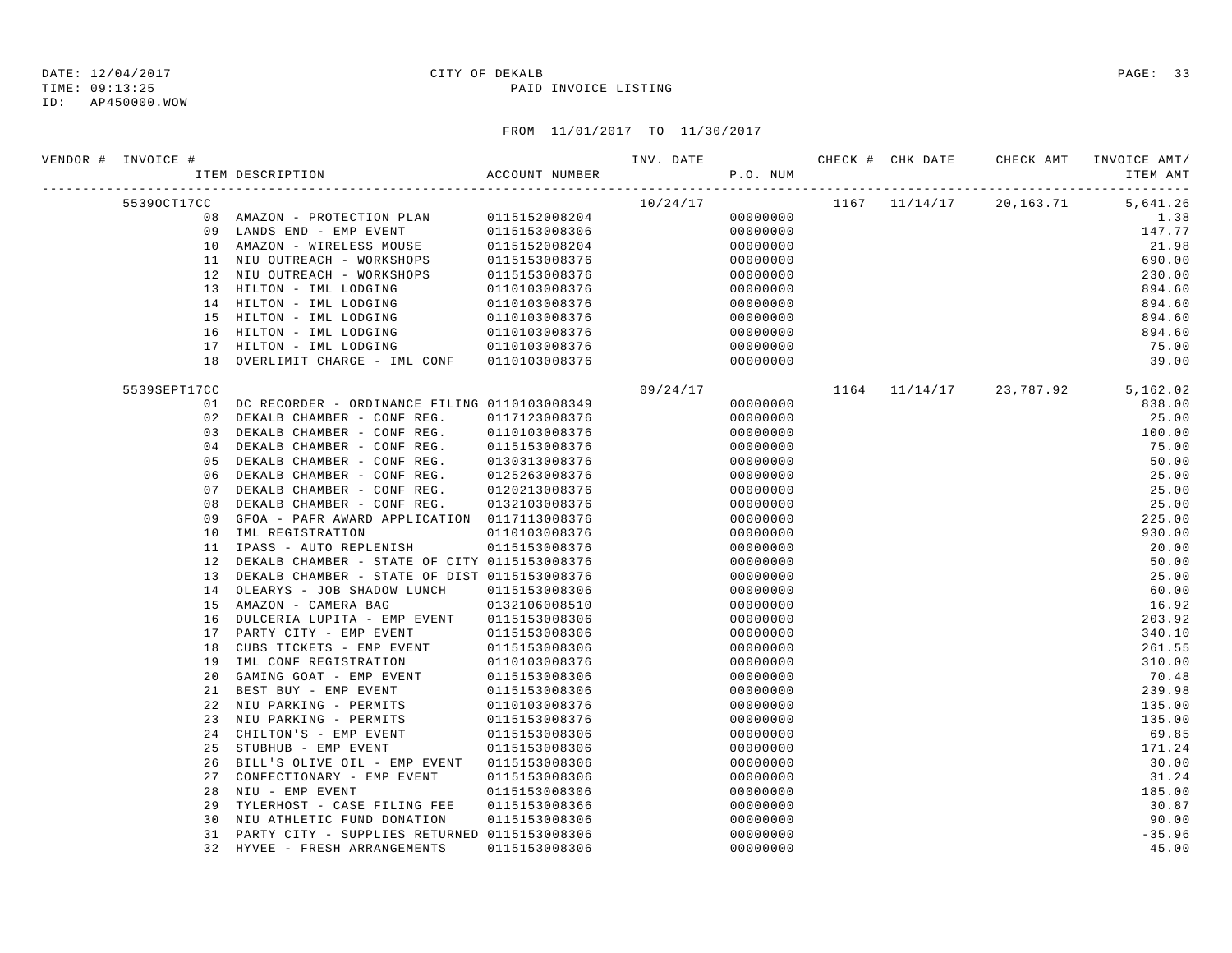## DATE: 12/04/2017 CITY OF DEKALB PAGE: 34

TIME: 09:13:25 PAID INVOICE LISTING

| VENDOR # INVOICE # | ITEM DESCRIPTION                                                                  | ACCOUNT NUMBER | INV. DATE | P.O. NUM |  |                             | CHECK # CHK DATE 6 CHECK AMT INVOICE AMT/<br>ITEM AMT |
|--------------------|-----------------------------------------------------------------------------------|----------------|-----------|----------|--|-----------------------------|-------------------------------------------------------|
| 5539SEPT17CC       |                                                                                   |                | 09/24/17  |          |  |                             | 1164 11/14/17 23,787.92 5,162.02                      |
|                    | 33 BAKERS BUDDY - EVENT SNACKS 0115153008306                                      |                |           | 00000000 |  |                             | 32.95                                                 |
|                    | 34 WALMART - EVENT SUPPLIES 0115153008306<br>35 NIU VCB - EMP EVENT 0115153008306 |                |           | 00000000 |  |                             | 140.95                                                |
|                    |                                                                                   |                |           | 00000000 |  |                             | 89.97                                                 |
|                    | 36 JEWEL-OSCO - EMP EVENT                                                         | 0115153008306  |           | 00000000 |  |                             | 91.96                                                 |
|                    | 37 JEWEL-OSCO - EMP EVENT                                                         | 0115153008306  |           | 00000000 |  |                             | 3.00                                                  |
| 56490CT17CC        |                                                                                   |                | 10/24/17  |          |  |                             | $1167$ $11/14/17$ $20,163.71$ $2,578.00$              |
|                    | 01 APA ANNUAL MEMBERSHIP 0132103008376                                            |                |           | 00000000 |  |                             | 375.00                                                |
|                    | 02 APA ANNUAL MEMBERSHIP                                                          | 0132103008376  |           | 00000000 |  |                             | 475.00                                                |
|                    | 03 IL TAX INCREMENT ASSOC. RNWL 1300003008376                                     |                |           | 00000000 |  |                             | 700.00                                                |
|                    | 04 RED ROOF INN - EMER. LODGING 0132103008347                                     |                |           | 00000000 |  |                             | 1,028.00                                              |
| 5649SEPT17CC       |                                                                                   |                | 09/24/17  |          |  | $1164$ $11/14/17$ 23,787.92 | 837.00                                                |
|                    | 01 APA IL - CONF REGISTRATION 0132103008376                                       |                |           | 00000000 |  |                             | 385.00                                                |
|                    | 02 RED ROOF INN - EMER. LODGING 0132103008347                                     |                |           | 00000000 |  |                             | 452.00                                                |
| 72280CT17CC        |                                                                                   |                | 10/24/17  |          |  | 1167 11/14/17 20,163.71     | 952.99                                                |
|                    | 01 FIRE SAFETY ED - BANNERS 0125273008373                                         |                |           | 00000000 |  |                             | 147.00                                                |
|                    | 02 IDPH - LICENSE RENEWAL                                                         | 0125273008315  |           | 00000000 |  |                             | 41.00                                                 |
|                    | 03 EBAY - SPEAKER MIC                                                             | 0125272008226  |           | 00000000 |  |                             | 192.15                                                |
|                    | 04 FARM/FLEET - TOOLS/SUPPLIES 0125272008295                                      |                |           | 00000000 |  |                             | 234.97                                                |
|                    | 05 FARM/FLEET - TOOLS/SUPPLIES                                                    | 0125272008226  |           | 00000000 |  |                             | 50.05                                                 |
|                    | 06 OFFICEMAX - LAMINATE, MARKERS 0125272008210                                    |                |           | 00000000 |  |                             | 152.47                                                |
|                    | 07 OFFICEMAX - SLEEVES                                                            | 0125262008204  |           | 00000000 |  |                             | 10.57                                                 |
|                    | 08 AMAZON - BATTERY 0125272008241                                                 |                |           | 00000000 |  |                             | 124.78                                                |
| 7228SEPT17CC       |                                                                                   |                | 09/24/17  |          |  | 1164 11/14/17 23,787.92     | 2,020.45                                              |
|                    | 01 IDPH - LICENSE RENEWAL 0125273008315                                           |                |           | 00000000 |  |                             | 41.00                                                 |
|                    | 02 HOBBY LOBBY - FRAMES 0125273008376                                             |                |           | 00000000 |  |                             | 12.98                                                 |
|                    | 04 ELITE TECH - (6) RADIOS                                                        | 0125272008241  |           | 00000000 |  |                             | 1,200.00                                              |
|                    | 05 IDPH - LICENSE RENEWAL                                                         | 0125273008315  |           | 00000000 |  |                             | 41.00                                                 |
|                    | 06 CTL SCIENTIFIC - TEST PAPER                                                    | 0125272008240  |           | 00000000 |  |                             | 78.72                                                 |
|                    | 07 TARGET - BOTTLED WATER                                                         | 0125272008240  |           | 00000000 |  |                             | 38.85                                                 |
|                    | 08 TARGET - BOTTLED WATER                                                         | 0125272008240  |           | 00000000 |  |                             | 12.45                                                 |
|                    | 09 WINGATE - TRAINING LODGING 0125273008376                                       |                |           | 00000000 |  |                             | 424.88                                                |
|                    | 10 WALGREENS - SUPPLIES                                                           | 0125272008241  |           | 00000000 |  |                             | 8.08                                                  |
|                    | 11 ELITE TECH - REPAIR RADIO 0125273008310                                        |                |           | 00000000 |  |                             | 140.00                                                |
|                    | 12 OFFICE MAX - SUPPLIES 0125262008204                                            |                |           | 00000000 |  |                             | 22.49                                                 |
| 7619MAR17CCB       |                                                                                   |                | 02/16/17  |          |  | 1168 11/14/17 1,153.00      | 39.00                                                 |
|                    | 01 OVERLIMIT FEE 0117122008204                                                    |                |           | 00000000 |  |                             | 39.00                                                 |
| 92990CT17CC        |                                                                                   |                | 10/24/17  |          |  | $1167$ $11/14/17$ 20,163.71 | 775.83                                                |
|                    | 01 IL RURAL WATER ASSOC. TRAINING 6000003008376                                   |                |           | 00000000 |  |                             | 570.00                                                |
|                    | 02 STROBES/MORE - NEW TRCK LIGHTS 6200006008521                                   |                |           | 00000000 |  |                             | 175.97                                                |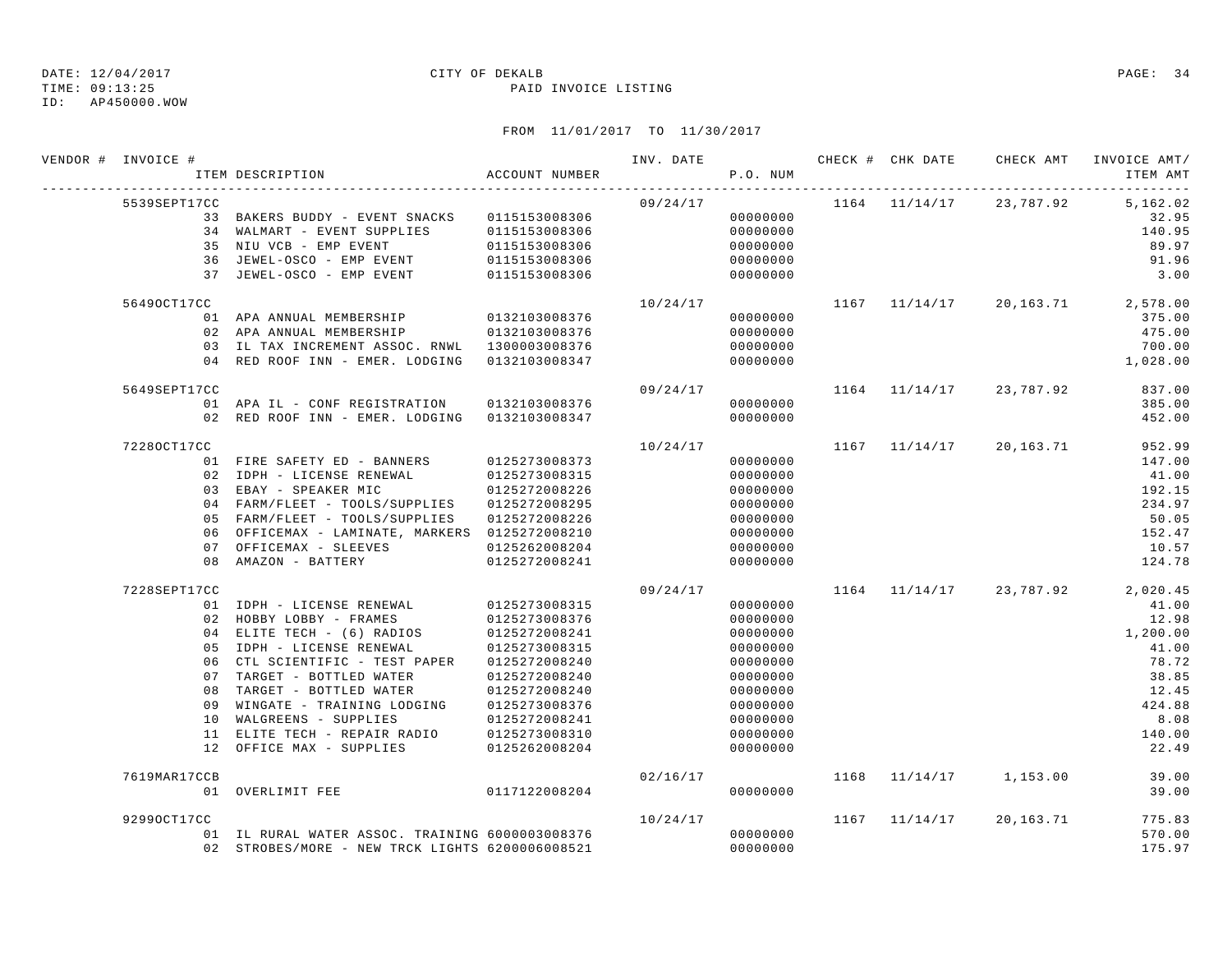TIME: 09:13:25 PAID INVOICE LISTING

ID: AP450000.WOW

|               | VENDOR # INVOICE #     | ITEM DESCRIPTION                                                                                                                                                                                        | ACCOUNT NUMBER                                                   |                      | P.O. NUM                                                             |                   |                              | INV. DATE 6 CHECK # CHK DATE CHECK AMT INVOICE AMT/<br>ITEM AMT                                  |
|---------------|------------------------|---------------------------------------------------------------------------------------------------------------------------------------------------------------------------------------------------------|------------------------------------------------------------------|----------------------|----------------------------------------------------------------------|-------------------|------------------------------|--------------------------------------------------------------------------------------------------|
|               | 92990CT17CC            | 03 AMAZON - NEW TRCK LIGHTS 6200006008521                                                                                                                                                               |                                                                  | 10/24/17             | 00000000                                                             |                   | 1167 11/14/17 20,163.71      | 775.83<br>29.86                                                                                  |
|               | 9299SEPT17CC           | 01 WALMART - FLOOR SCRUBBING PADS 6000002008291<br>02 CONTROL COMP. - CERTIFICATION 6000003008356<br>03 WALMART - WIPES, TOWELS 6000002008291                                                           |                                                                  | 09/24/17             | 00000000<br>00000000<br>00000000                                     |                   | 1164 11/14/17 23,787.92      | 287.96<br>115.95<br>80.00<br>92.01                                                               |
|               | 93350CT17CC            | 01 HILTON - IML CONFERENCE LDGNG 0110103008376                                                                                                                                                          |                                                                  | 10/24/17             | 00000000                                                             |                   | 1167 11/14/17 20,163.71      | 940.77<br>940.77                                                                                 |
|               | 9335SEPT17CC           | 01 OLEARY'S - LUNCH MTG 0110103008376                                                                                                                                                                   |                                                                  | 09/24/17             | 00000000                                                             | $1164$ $11/14/17$ | 23,787.92                    | 66.83<br>66.83                                                                                   |
|               | 94010CT17CC            | 01 MOBIL - FUEL<br>02 IPTA CONF REGISTRATION 0920003008376<br>03 WYNDHAM - CONF LODGING<br>04 SMOKEY BONES - CONF MEAL<br>05 OBED & ISAAC'S - CONF MEAL<br>06 OFFICE MAX - FOLDERS, CLIPS 0910002008204 | 0920002008245<br>0920003008376<br>0920003008376<br>0920003008376 | 10/24/17             | 00000000<br>00000000<br>00000000<br>00000000<br>00000000<br>00000000 |                   |                              | $1167$ $11/14/17$ $20,163.71$ $1,210.96$<br>24.26<br>420.00<br>662.59<br>20.00<br>32.22<br>51.89 |
|               | 9401SEPT17CC           | 01 ELEPHANT & CASTLE - CONF MEAL 0910003008376<br>02 BERGHOFF REST. - CONF MEAL 0910003008376<br>03 REVOLUTION PUB - CONF MEAL 0910003008376<br>04 CITY SUITES - CONF LODGING 0910003008376             |                                                                  | 09/24/17             | 00000000<br>00000000<br>00000000<br>00000000                         |                   | $1164$ $11/14/17$ 23, 787.92 | 421.06<br>10.00<br>11.09<br>17.24<br>382.73                                                      |
|               | 95350CT17CC            |                                                                                                                                                                                                         |                                                                  | 10/24/17             |                                                                      |                   | 1167 11/14/17 20,163.71      | 209.30<br>209.30                                                                                 |
| FIRROC        | FIRST MIDWEST PROPERTY |                                                                                                                                                                                                         |                                                                  |                      |                                                                      |                   | VENDOR TOTAL:                | 45,687.32                                                                                        |
|               | 11072017               | 01 ULTA PYMT MAY - AUG 17 0135004008430<br>02 ULTA PYMT MAY - AUG 17                                                                                                                                    | 0100000053358                                                    | 11/07/17             | 00000000<br>00000000                                                 |                   | 53975 11/09/17 14,865.22     | 14,865.22<br>13,623.37<br>1,241.85                                                               |
| <b>FLEPRI</b> | FLEETPRIDE, INC        |                                                                                                                                                                                                         |                                                                  |                      |                                                                      |                   |                              | VENDOR TOTAL: 14,865.22                                                                          |
|               | 87963008               | 0130332008226<br>01 BATTERY                                                                                                                                                                             |                                                                  | 10/04/17             | 00000000                                                             |                   | 54055 11/14/17 521.42        | 150.14<br>150.14                                                                                 |
|               | 88124691               | 01 AIR FILTERS                                                                                                                                                                                          | 0130332008226                                                    | 10/11/17<br>00000000 |                                                                      | 54055 11/14/17    | 521.42                       | 133.18<br>133.18                                                                                 |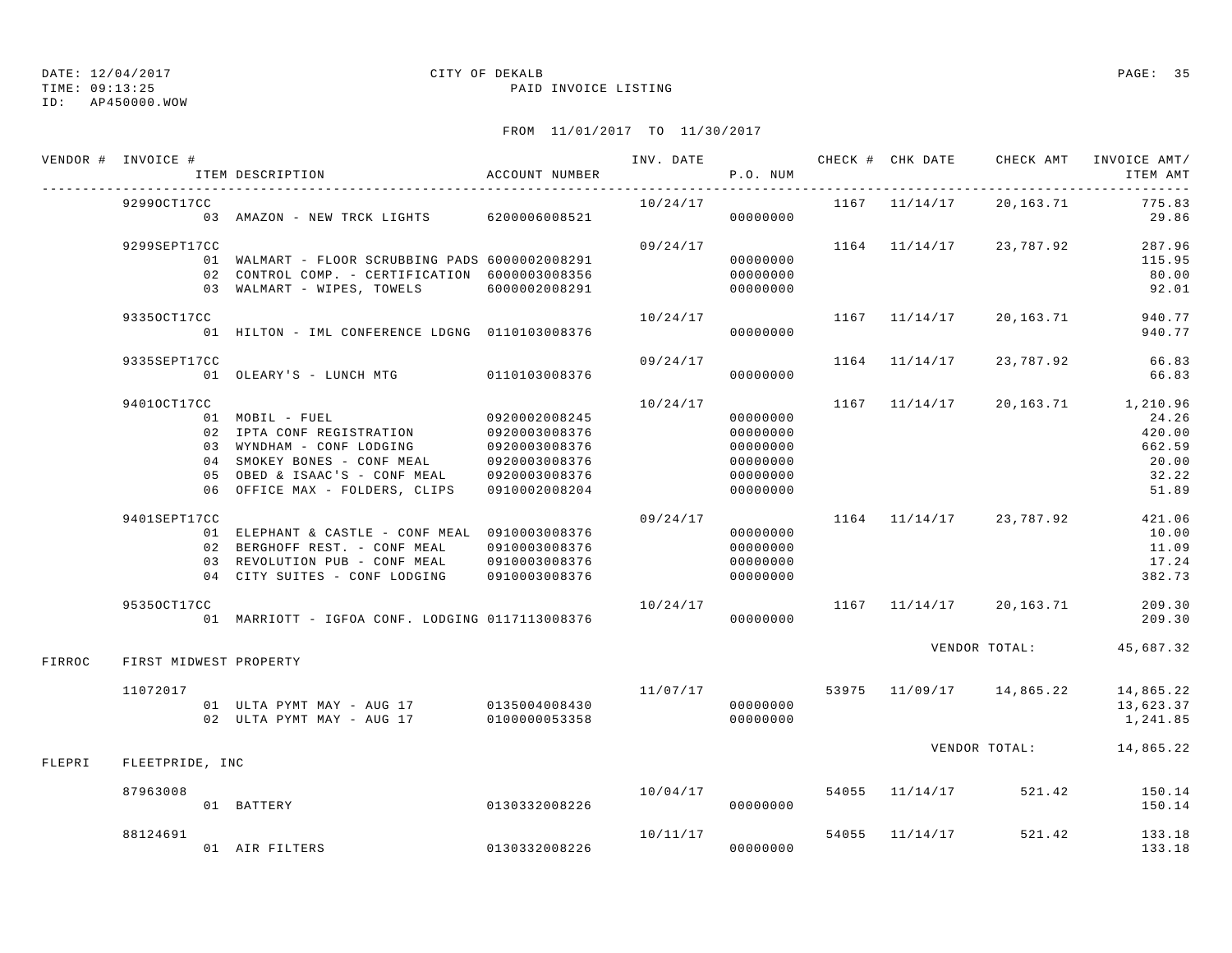TIME: 09:13:25 PAID INVOICE LISTING

ID: AP450000.WOW

|        | VENDOR # INVOICE # | ITEM DESCRIPTION                            | ACCOUNT NUMBER |          | P.O. NUM |  |                                                          | ITEM AMT             |
|--------|--------------------|---------------------------------------------|----------------|----------|----------|--|----------------------------------------------------------|----------------------|
|        | 88215401           | 01 BULB, MOUNT, CONVEX MIRROR 0130332008226 |                | 10/16/17 | 00000000 |  | 54055 11/14/17 521.42                                    | 238.10<br>238.10     |
|        | 88699482           |                                             |                | 11/06/17 |          |  | 54192 11/28/17 431.75                                    | 431.75<br>431.75     |
| FLESAF |                    | THE TERRAMAR GROUP, INC.                    |                |          |          |  | VENDOR TOTAL:                                            | 953.17               |
|        | 69176              | 01 LENS, GASKET                             | 0125272008226  | 11/07/17 | 00000000 |  | 54193 11/28/17 87.56                                     | 87.56<br>87.56       |
| FORCE  |                    | FORCE PROTECTION VIDEO INC                  |                |          |          |  | VENDOR TOTAL:                                            | 87.56                |
|        | 621                | 01 THERMAL IMAGER                           | 0120242008242  | 09/26/17 | 00000000 |  | 54194 11/28/17 2,594.00                                  | 2,594.00<br>2,594.00 |
| FORMI9 |                    | FORM I-9 COMPLIANCE, LLC                    |                |          |          |  | VENDOR TOTAL:                                            | 2,594.00             |
|        | 17525              |                                             |                | 08/08/17 |          |  | 53976 11/09/17 725.00                                    | 725.00<br>725.00     |
| FOSCOA |                    | FOSTER COACH SALES, INC.                    |                |          |          |  | VENDOR TOTAL:                                            | 725.00               |
|        | 13028              |                                             |                |          |          |  | $10/30/17$ 54195 $11/28/17$ 161.31                       | 161.31<br>161.31     |
| FOXRID | FOX RIDGE NURSERY  |                                             |                |          |          |  | VENDOR TOTAL:                                            | 161.31               |
|        | 33922              | 01 (15) TREES                               | 0130334008497  |          |          |  | 10/20/17 54196 11/28/17 2,520.00                         | 2,520.00<br>2,520.00 |
| FOXVAL |                    | FOX VALLEY FIRE & SAFETY                    |                |          |          |  | VENDOR TOTAL:                                            | 2,520.00             |
|        | IN00114781         |                                             |                |          |          |  | $09/13/17$ 54056 11/14/17 386.00                         | 386.00<br>386.00     |
| FRILAW | DEAN FRIEDERS DBA  |                                             |                |          |          |  | VENDOR TOTAL:                                            | 386.00               |
|        | 11012017           |                                             |                |          |          |  | $11/01/17$ $10001496$ $11/28/17$ $17,340.00$ $17,340.00$ |                      |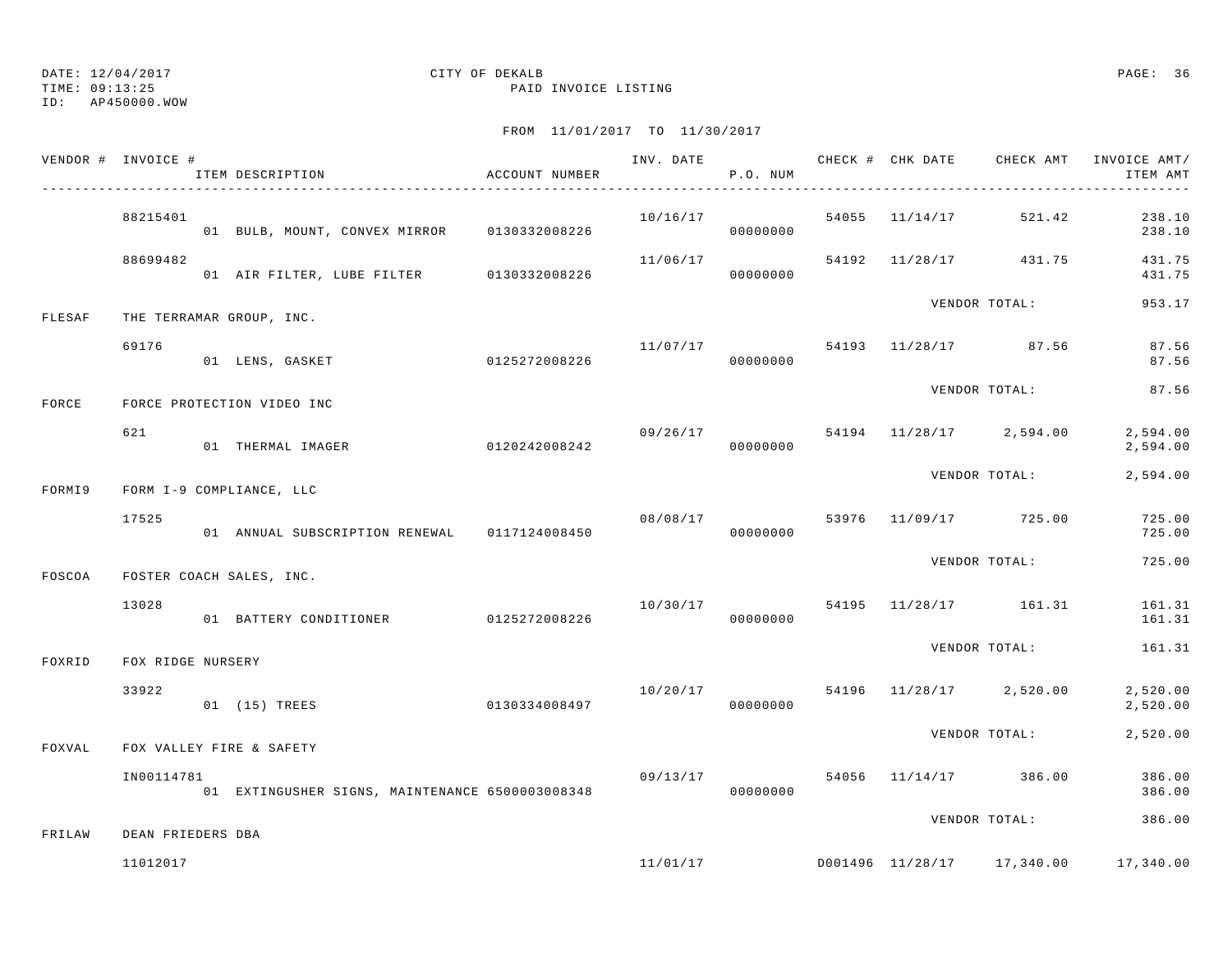|        | VENDOR # INVOICE #   | ITEM DESCRIPTION                                                                                   | ACCOUNT NUMBER | INV. DATE | P.O. NUM             |       | CHECK # CHK DATE | CHECK AMT               | INVOICE AMT/<br>ITEM AMT                                 |
|--------|----------------------|----------------------------------------------------------------------------------------------------|----------------|-----------|----------------------|-------|------------------|-------------------------|----------------------------------------------------------|
|        |                      |                                                                                                    |                |           |                      |       |                  |                         |                                                          |
|        | 11012017             |                                                                                                    | 7200003008366  |           | 00000000             |       |                  |                         | $11/01/17$ $10001496$ $11/28/17$ $17,340.00$ $17,340.00$ |
|        |                      | 01 LEGAL SERVICES - NOV 2017<br>02 LEGAL SERVICES - NOV 2017                                       | 6000003008366  |           | 00000000             |       |                  |                         | 1,734.00<br>3,468.00                                     |
|        |                      | 03 LEGAL SERVICES - NOV 2017                                                                       | 0920003008366  |           | 00000000             |       |                  |                         | 433.50                                                   |
|        |                      | 04 LEGAL SERVICES - NOV 2017                                                                       | 0910003008366  |           | 00000000             |       |                  |                         | 433.50                                                   |
|        |                      | 05 LEGAL SERVICES - NOV 2017                                                                       | 0115153008349  |           | 00000000             |       |                  |                         | 11,271.00                                                |
| FROCOM |                      | FRONTIER COMMUNICATIONS                                                                            |                |           |                      |       |                  |                         | VENDOR TOTAL: 17,340.00                                  |
|        |                      |                                                                                                    |                |           |                      |       |                  |                         |                                                          |
|        | 05012016             |                                                                                                    |                | 05/01/16  |                      |       |                  | 54057 11/14/17 9,022.46 | 4,406.99                                                 |
|        |                      | 01 LOCAL PHONE SERVICE - MAY 2016 6000003008337                                                    |                |           | 00000000             |       |                  |                         | 77.93                                                    |
|        |                      | 02 LOCAL PHONE SERVICE - MAY 2016 0130313008337<br>03 LOCAL PHONE SERVICE - MAY 2016 0120213008337 |                |           | 00000000             |       |                  |                         | 188.82                                                   |
|        |                      | 04 LOCAL PHONE SERVICE - MAY 2016 0117123008337                                                    |                |           | 00000000<br>00000000 |       |                  |                         | 1,165.24<br>1,613.68                                     |
|        |                      | 05 LOCAL PHONE SERVICE - MAY 2016 0125263008337                                                    |                |           | 00000000             |       |                  |                         | 539.85                                                   |
|        |                      | 06 LOCAL PHONE SERVICE - MAY 2016 6500003008337                                                    |                |           | 00000000             |       |                  |                         | 821.47                                                   |
|        | 10012017             |                                                                                                    |                | 10/01/17  |                      |       |                  |                         | 54057 11/14/17 9,022.46 4,615.47                         |
|        |                      | 01 LOCAL PHONE SERVICE - OCT 2017 6000003008337                                                    |                |           | 00000000             |       |                  |                         | 78.85                                                    |
|        |                      | 02 LOCAL PHONE SERVICE - OCT 2017 0130313008337                                                    |                |           | 00000000             |       |                  |                         | 191.20                                                   |
|        |                      | 03 LOCAL PHONE SERVICE - OCT 2017 0120213008337                                                    |                |           | 00000000             |       |                  |                         | 1,396.32                                                 |
|        |                      | 04 LOCAL PHONE SERVICE - OCT 2017 0117123008337                                                    |                |           | 00000000             |       |                  |                         | 1,625.96                                                 |
|        |                      | 05 LOCAL PHONE SERVICE - OCT 2017 0125263008337                                                    |                |           | 00000000             |       |                  |                         | 493.34                                                   |
|        |                      | 06 LOCAL PHONE SERVICE - OCT 2017 6500003008337                                                    |                |           | 00000000             |       |                  |                         | 829.80                                                   |
|        | 11012017             |                                                                                                    |                | 11/01/17  |                      |       |                  | 54197 11/28/17 4,439.08 | 4,439.08                                                 |
|        |                      | 01 LOCAL PHONE CHARGES - OCT 2017 0117123008337                                                    |                |           | 00000000             |       |                  |                         | 1,655.74                                                 |
|        |                      | 02 LOCAL PHONE CHARGES - OCT 2017 0120213008337                                                    |                |           | 00000000             |       |                  |                         | 1,190.12                                                 |
|        |                      | 03 LOCAL PHONE CHARGES - OCT 2017 0125263008337                                                    |                |           | 00000000             |       |                  |                         | 493.59                                                   |
|        |                      | 04 LOCAL PHONE CHARGES - OCT 2017 0130313008337<br>05 LOCAL PHONE CHARGES - OCT 2017 6000003008337 |                |           | 00000000<br>00000000 |       |                  |                         | 191.20<br>78.70                                          |
|        |                      | 06 LOCAL PHONE CHARGES - OCT 2017 6500003008337                                                    |                |           | 00000000             |       |                  |                         | 829.73                                                   |
|        |                      |                                                                                                    |                |           |                      |       |                  |                         | VENDOR TOTAL: 13,461.54                                  |
| FSI    | FILTER SERVICES INC. |                                                                                                    |                |           |                      |       |                  |                         |                                                          |
|        | INV170460-45         |                                                                                                    |                | 11/09/17  |                      | 54058 | 11/14/17         | 420.00                  | 210.00                                                   |
|        |                      | 01 PREV. MAINTENANCE - FILTERS 0130323008311                                                       |                |           | 00000000             |       |                  |                         | 210.00                                                   |
|        | INV170462-45         |                                                                                                    |                | 11/09/17  |                      |       | 54058 11/14/17   | 420.00                  | 55.00                                                    |
|        |                      | 01 PREV. MAINTENANCE - FILTERS                                                                     | 0130323008311  |           | 00000000             |       |                  |                         | 55.00                                                    |
|        | INV170463-90         |                                                                                                    |                | 11/09/17  |                      | 54058 | 11/14/17         | 420.00                  | 50.00                                                    |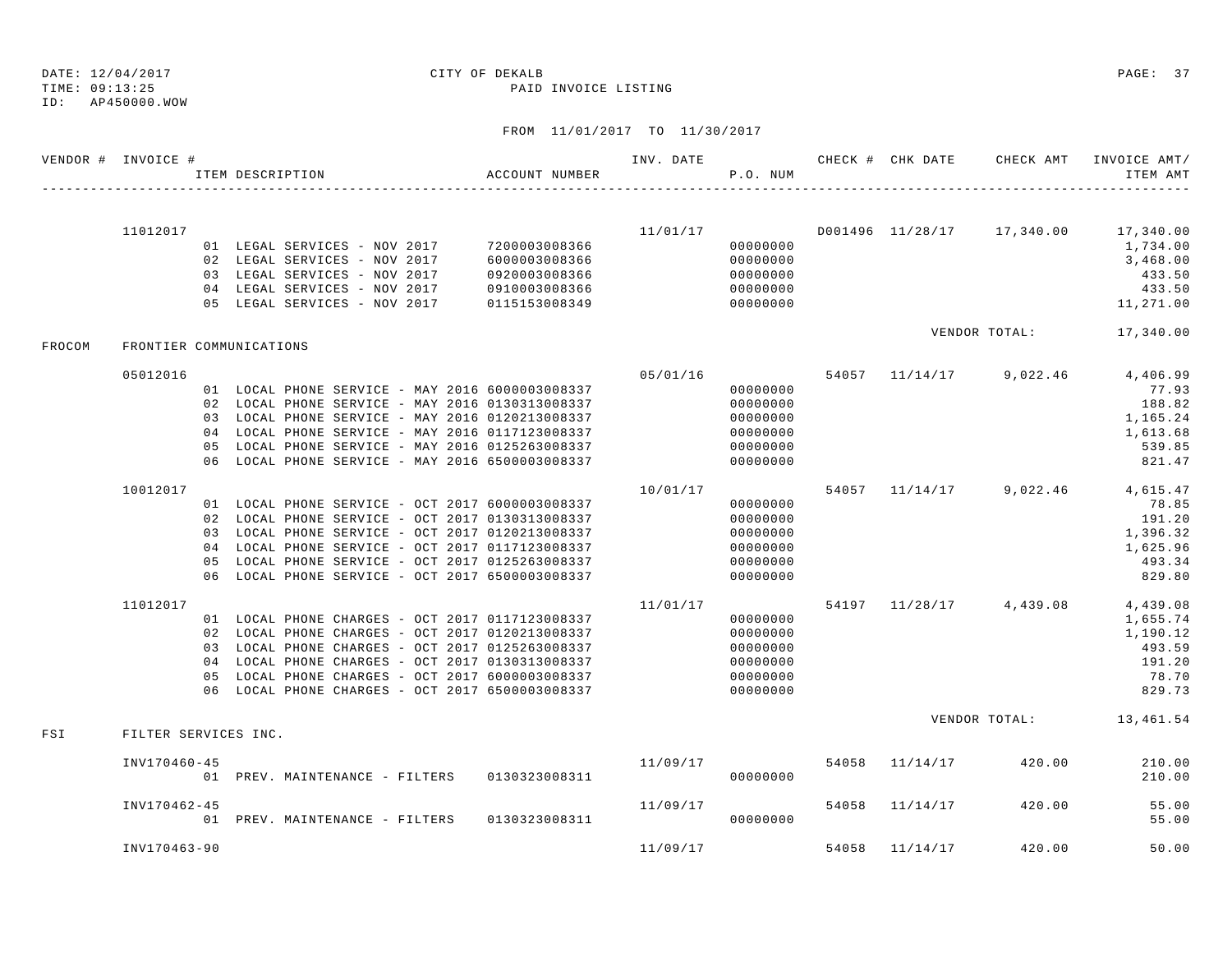TIME: 09:13:25 PAID INVOICE LISTING

ID: AP450000.WOW

|        | VENDOR # INVOICE #     | ITEM DESCRIPTION                               | ACCOUNT NUMBER |                      | P.O. NUM |  |                         | ITEM AMT             |
|--------|------------------------|------------------------------------------------|----------------|----------------------|----------|--|-------------------------|----------------------|
|        |                        |                                                |                |                      |          |  |                         |                      |
|        | INV170463-90           | 01 PREV. MAINTENANCE - FILTERS 0130333008311   |                | 11/09/17             | 00000000 |  | 54058 11/14/17 420.00   | 50.00<br>50.00       |
|        | INV170465-45           | 01 PREV. MAINTENANCE - FILTERS 0130323008311   |                | 11/09/17             | 00000000 |  | 54058 11/14/17 420.00   | 45.00<br>45.00       |
|        | INV170466-45           | 01 PREV. MAINTENANCE - FILTERS 0130333008311   |                | 10/10/17             | 00000000 |  | 54058 11/14/17 420.00   | 60.00<br>60.00       |
| GARSUS | SUSAN GARLISCH         |                                                |                |                      |          |  | VENDOR TOTAL:           | 420.00               |
|        | 10202017               | 01 2017 RETIREE WELLNESS REIMB. 7100004008476  |                | 10/20/17             | 00000000 |  | 54059 11/14/17 140.00   | 140.00<br>140.00     |
| GASDIS |                        | GASAWAY DISTRIBUTORS, INC.                     |                |                      |          |  | VENDOR TOTAL:           | 140.00               |
|        | 1057499                | 01 SALT BRINE                                  | 0130332008235  | 11/02/17<br>00000000 |          |  | 54198 11/28/17 2,342.60 | 2,342.60<br>2,342.60 |
| GERDAN | DANIEL GERACE          |                                                |                |                      |          |  | VENDOR TOTAL:           | 2,342.60             |
|        | 10202017               | 01  2017 RETIREE WELLNESS REIMB  7100004008476 |                | 10/20/17             | 00000000 |  | D001485 11/14/17 144.00 | 144.00<br>144.00     |
| GLICAM |                        | THE GLIDDEN CAMPUS FLORIST                     |                |                      |          |  | VENDOR TOTAL:           | 144.00               |
|        | 012861                 | 01 FRESH ARRANGEMENT                           | 0115152008294  | 10/27/17             | 00000000 |  | 54060 11/14/17 161.80   | 63.90<br>63.90       |
|        | 012871                 | 01 FRESH ARRANGEMENT                           | 0115152008294  | 10/27/17             | 00000000 |  | 54060 11/14/17 161.80   | 97.90<br>97.90       |
| GORHAR | GORDON'S HARDWARE LLC. |                                                |                |                      |          |  | VENDOR TOTAL:           | 161.80               |
|        | 857853                 | 01 GREAT STUFF EXPANDING SPRAY 6500002008218   |                | 09/15/17             | 00000000 |  | 54062 11/14/17 747.39   | 5.79<br>5.79         |
|        | 858612                 | 01 SCREWS, MISC FASTENERS                      | 0130322008219  | 10/03/17             | 00000000 |  | 54062 11/14/17 747.39   | 21.62<br>21.62       |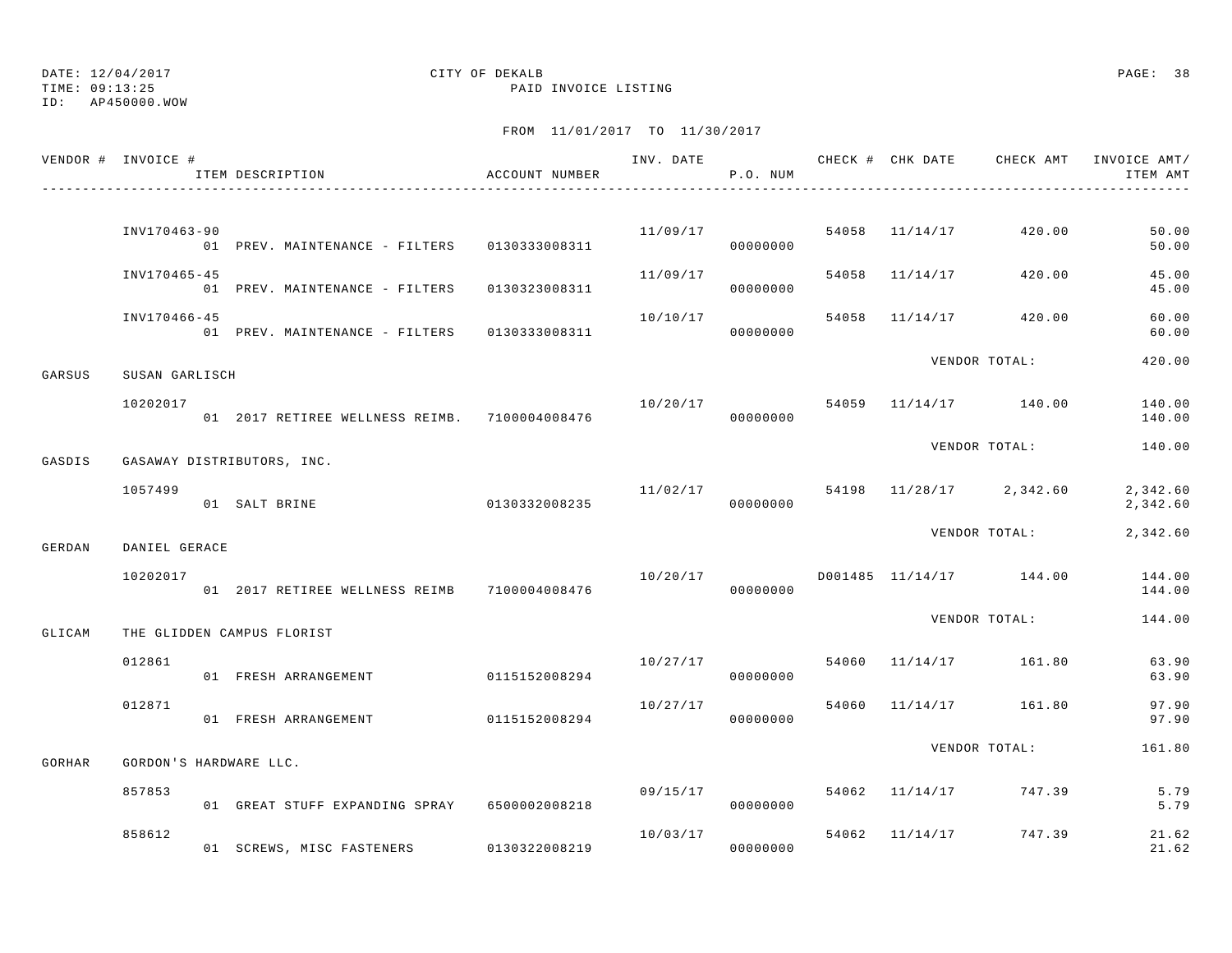TIME: 09:13:25 PAID INVOICE LISTING

ID: AP450000.WOW

| VENDOR # INVOICE # | ITEM DESCRIPTION                               | ACCOUNT NUMBER                 | INV. DATE | P.O. NUM             |       |                | CHECK # CHK DATE     CHECK AMT   INVOICE AMT/ | ITEM AMT             |
|--------------------|------------------------------------------------|--------------------------------|-----------|----------------------|-------|----------------|-----------------------------------------------|----------------------|
| 858630             | 01 PVC ELBOW, PVC CONDUIT 0130332008229        |                                | 10/03/17  | 00000000             |       |                | 54062 11/14/17 747.39                         | 6.27<br>6.27         |
| 858654             | 01 1/2" QUICK LINK 0130332008229               |                                |           | 10/04/17<br>00000000 |       | 54062 11/14/17 | 747.39                                        | 4.99<br>4.99         |
| 858701             | 01 OPEN MESH, CRUTCH TIP, SCREWS 6000002008228 |                                | 10/05/17  | 00000000             |       | 54062 11/14/17 | 747.39                                        | 34.08<br>34.08       |
| 858716             | 01 MIRROR CLIP KIT                             | 0130322008219                  | 10/05/17  | 00000000             |       | 54062 11/14/17 | 747.39                                        | 2.79<br>2.79         |
| 858764             | 01 BATTERIES, MISC SUPPLIES 0130332008295      |                                | 10/06/17  | 00000000             |       | 54062 11/14/17 | 747.39                                        | 47.49<br>47.49       |
| 858899             | 01 CLOG FREE LEAF RAKE 0130332008295           |                                | 10/10/17  | 00000000             |       | 54062 11/14/17 | 747.39                                        | 203.88<br>203.88     |
| 858908             | 01 SCREWS, MISC FASTENERS 0130332008226        |                                | 10/10/17  | 00000000             |       | 54062 11/14/17 | 747.39                                        | 14.07<br>14.07       |
| 858912             | 01 WHITE PANEL NAILS                           | 0130322008219                  | 10/10/17  | 00000000             | 54062 | 11/14/17       | 747.39                                        | 1.89<br>1.89         |
| 858919             | 01 NYLON, VINYL TUBE                           | 6000002008219                  | 10/10/17  | 00000000             |       | 54062 11/14/17 | 747.39                                        | 5.45<br>5.45         |
| 858934             | 01 STEEL PADLOCK                               | 0130332008295                  | 10/11/17  | 00000000             |       | 54062 11/14/17 | 747.39                                        | 13.99<br>13.99       |
| 858944             | 01 MASONRY BIT                                 | 0130322008219                  | 10/11/17  | 00000000             |       | 54062 11/14/17 | 747.39                                        | 1.99<br>1.99         |
| 858955             | 01 PARTICLE RESPIRATOR                         | 0130332008295                  | 10/11/17  | 00000000             |       | 54062 11/14/17 | 747.39                                        | 104.94<br>104.94     |
| 858964             | 01 POLYSEAM SEAL<br>02 RAZOR, PAINT BRUSH      | 6000002008219<br>6000002008295 | 10/11/17  | 00000000<br>00000000 |       | 54062 11/14/17 | 747.39                                        | 8.86<br>4.99<br>3.87 |
| 859001             | 01 GREAT STUFF EXPANDING SPRAY 0130332008226   |                                | 10/12/17  | 00000000             |       |                | 54062 11/14/17 747.39                         | 5.79<br>5.79         |
| 859062             | 01 SCREWS, MISC FASTENERS                      | 0130322008219                  | 10/13/17  | 00000000             |       | 54062 11/14/17 | 747.39                                        | 2.64<br>2.64         |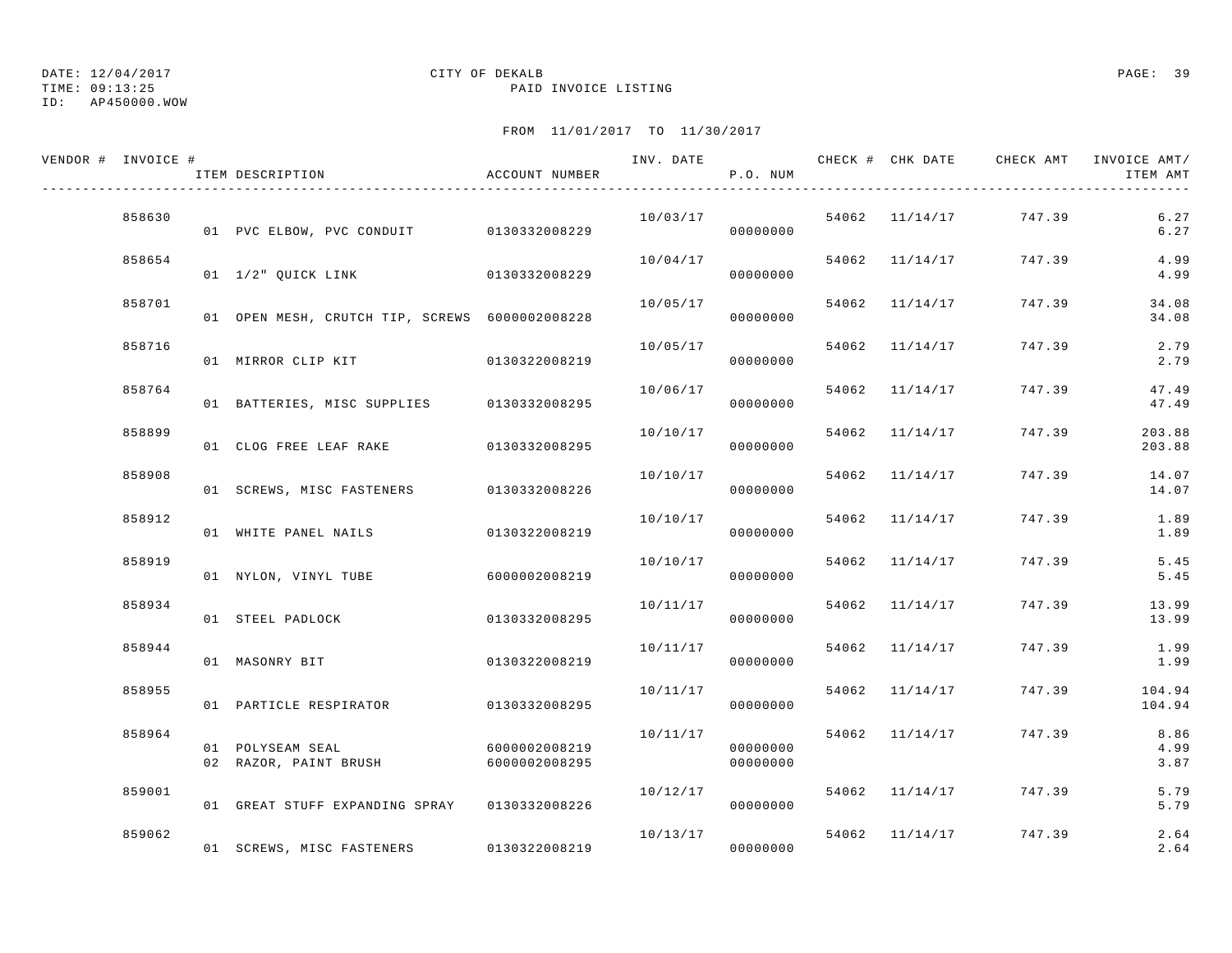TIME: 09:13:25 PAID INVOICE LISTING

ID: AP450000.WOW

| VENDOR # INVOICE # | ITEM DESCRIPTION                        | ACCOUNT NUMBER | INV. DATE | P.O. NUM |       |                | CHECK # CHK DATE CHECK AMT INVOICE AMT/ | ITEM AMT       |
|--------------------|-----------------------------------------|----------------|-----------|----------|-------|----------------|-----------------------------------------|----------------|
| 859217             | 01 SPRAY PAINT                          | 0130332008231  | 10/18/17  | 00000000 |       |                | 54199 11/28/17 131.99                   | 12.57<br>12.57 |
| 859220             | 01 LYSOL SPRAY                          | 0130332008219  | 10/18/17  | 00000000 |       |                | 54062 11/14/17 747.39                   | 6.29<br>6.29   |
| 859230             | 01 BLADES                               | 6000002008219  | 10/18/17  | 00000000 |       | 54062 11/14/17 | 747.39                                  | 32.98<br>32.98 |
| 859237             | 01 SCREWS, FASTENERS                    | 0130332008226  | 10/18/17  | 00000000 |       | 54199 11/28/17 | 131.99                                  | 17.50<br>17.50 |
| 859254             | 01 COIL CHAIN                           | 0130332008226  | 10/19/17  | 00000000 | 54062 | 11/14/17       | 747.39                                  | 23.88<br>23.88 |
| 859266             | 01 SCREWS, FASTENERS 0130332008226      |                | 10/19/17  | 00000000 |       | 54199 11/28/17 | 131.99                                  | 2.99<br>2.99   |
| 859283             | 01 RUSTOLEUM SPRAY PAINT 0130332008226  |                | 10/19/17  | 00000000 |       | 54062 11/14/17 | 747.39                                  | 9.98<br>9.98   |
| 859324             | 01 FLAG POLE REPAIR SUPPLIES            | 6500003008313  | 10/20/17  | 00000000 |       | 54062 11/14/17 | 747.39                                  | 53.46<br>53.46 |
| 859345             | 01 HITCH PIN                            | 0125272008226  | 10/20/17  | 00000000 |       | 54062 11/14/17 | 747.39                                  | 13.98<br>13.98 |
| 859400             | 01 LEAF RAKE, TAPE, NOZZLES             | 6000002008295  | 10/23/17  | 00000000 |       | 54062 11/14/17 | 747.39                                  | 64.44<br>64.44 |
| 859412             | 01 MARKING WAND                         | 6000002008295  | 10/23/17  | 00000000 |       | 54062 11/14/17 | 747.39                                  | 28.99<br>28.99 |
| 859438             | 01 FASTENERS                            | 0125272008226  | 10/23/17  | 00000000 |       | 54062 11/14/17 | 747.39                                  | 2.60<br>2.60   |
| 859523             | 01 SCREWS, MISC FASTENERS 0130322008210 |                | 10/25/17  | 00000000 |       | 54062 11/14/17 | 747.39                                  | 1.38<br>1.38   |
| 859559             | 01 BLANK KEYS                           | 0130332008219  | 10/26/17  | 00000000 |       | 54062 11/14/17 | 747.39                                  | 19.44<br>19.44 |
| 859586             | 01 KEY BLOCKS                           | 0125272008210  | 10/26/17  | 00000000 |       | 54062 11/14/17 | 747.39                                  | 3.44<br>3.44   |
| 859641             |                                         |                | 10/27/17  |          |       |                | 54199 11/28/17 131.99                   | 15.99          |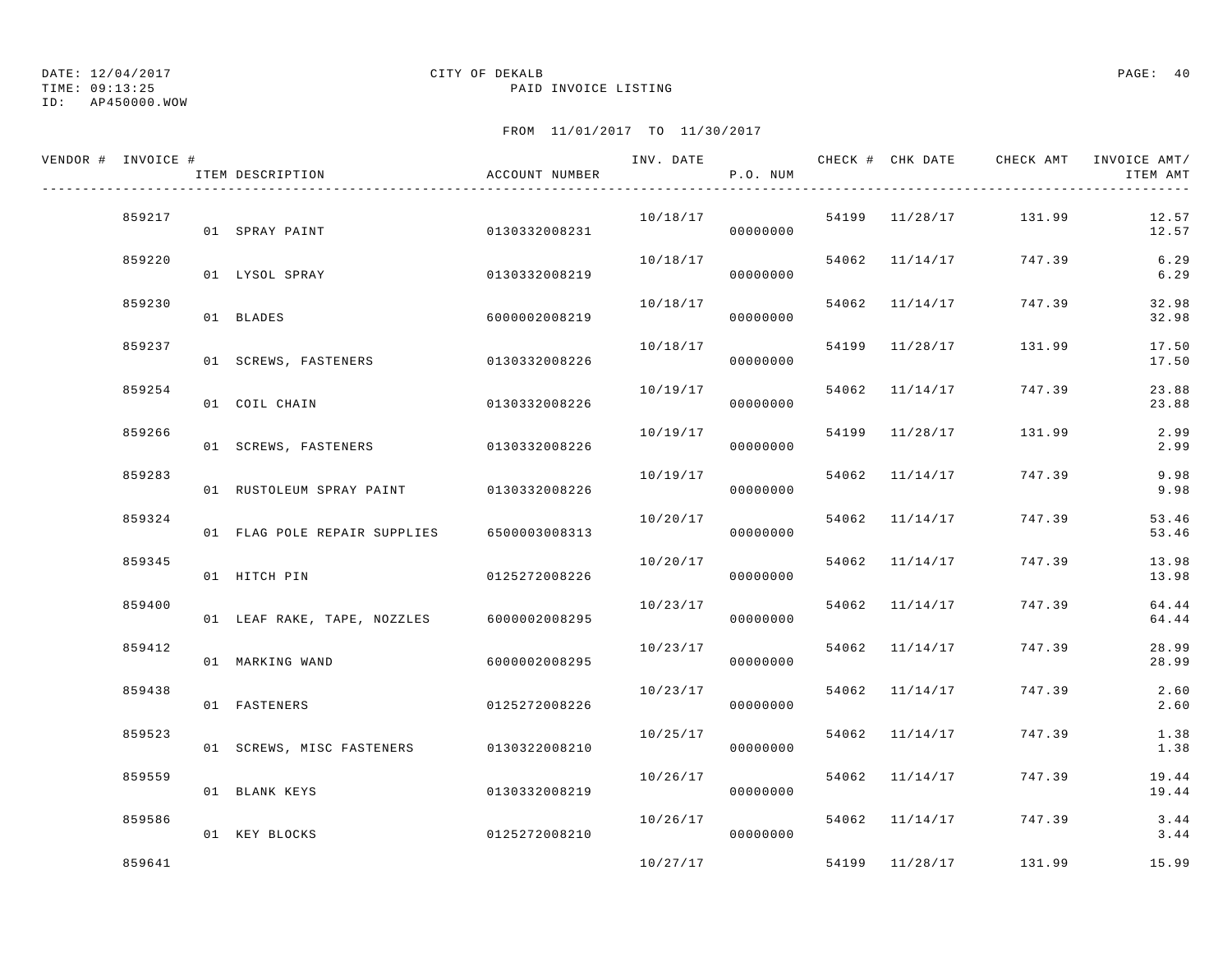## ID: AP450000.WOW

### DATE: 12/04/2017 CITY OF DEKALB PAGE: 41 TIME: 09:13:25 PAID INVOICE LISTING

| VENDOR # INVOICE #        |                | ITEM DESCRIPTION                                                                                                                                                                                     | ACCOUNT NUMBER                                                                                     | INV. DATE | P.O. NUM                                                             |       | CHECK # CHK DATE | CHECK AMT               | INVOICE AMT/<br>ITEM AMT                                                 |
|---------------------------|----------------|------------------------------------------------------------------------------------------------------------------------------------------------------------------------------------------------------|----------------------------------------------------------------------------------------------------|-----------|----------------------------------------------------------------------|-------|------------------|-------------------------|--------------------------------------------------------------------------|
|                           |                |                                                                                                                                                                                                      |                                                                                                    |           |                                                                      |       |                  |                         |                                                                          |
|                           | 859641         | 01 UTILITY BLADES 6130332008295                                                                                                                                                                      |                                                                                                    |           | 10/27/17<br>00000000                                                 |       | 54199 11/28/17   | 131.99                  | 15.99<br>15.99                                                           |
|                           | 859838         | 01 GALVANIZED NIPPLE/COUPLING                                                                                                                                                                        | 0130332008226                                                                                      | 11/01/17  | 00000000                                                             |       | 54199 11/28/17   | 131.99                  | 6.28<br>$6.28$                                                           |
|                           | 860021         | 01 SCREWS, FASTENERS                                                                                                                                                                                 | 0130332008231                                                                                      | 11/06/17  | 00000000                                                             |       | 54199 11/28/17   | 131.99                  | 45.10<br>45.10                                                           |
|                           | 860028         | 01 DRILL BITS                                                                                                                                                                                        | 6000002008295                                                                                      | 11/06/17  | 00000000                                                             | 54199 | 11/28/17         | 131.99                  | 4.78<br>4.78                                                             |
|                           | 860053         | 01 TORX BIT SET, SHOCKWAVE ADAPTER 6000002008295                                                                                                                                                     |                                                                                                    | 11/07/17  | 00000000                                                             | 54199 | 11/28/17         | 131.99                  | 26.78<br>26.78                                                           |
| GOVTEMPS GOVTEMPS USA LLC |                |                                                                                                                                                                                                      |                                                                                                    |           |                                                                      |       |                  | VENDOR TOTAL:           | 879.38                                                                   |
|                           | 2375813        |                                                                                                                                                                                                      |                                                                                                    | 10/19/17  |                                                                      |       |                  | 53977 11/09/17 7,874.08 | 5,626.60                                                                 |
|                           |                | 01 TEMP PERSONAL WK ENDG 10/8<br>02 TEMP PERSONAL WK ENDG 10/8<br>03 TEMP PERSONAL WK ENDG 10/8<br>04 TEMP PERSONAL WK ENDG 10/8<br>05 TEMP PERSONAL WK ENDG 10/15<br>06 TEMP PERSONAL WK ENDG 10/15 | 6000003008399<br>0117113008399<br>0117113008399<br>6000003008399<br>6000003008399<br>0117113008399 |           | 00000000<br>00000000<br>00000000<br>00000000<br>00000000<br>00000000 |       |                  |                         | 265.65<br>796.95<br>2,730.00<br>910.00<br>231.00<br>693.00               |
|                           | 2386972        | 01 TEMP PERSONAL WK ENDG 10/22<br>02 TEMP PERSONAL WK ENDG 10/22<br>03 TEMP PERSONAL WK ENDG 10/29<br>04 TEMP PERSONAL WK ENDG 10/29                                                                 | 6000003008399<br>0117113008399<br>0117113008399<br>6000003008399                                   | 11/02/17  | 00000000<br>00000000<br>00000000<br>00000000                         |       |                  |                         | 53977 11/09/17 7,874.08 2,247.48<br>288.75<br>866.25<br>819.36<br>273.12 |
| GRAINC                    | GRAINGER, INC. |                                                                                                                                                                                                      |                                                                                                    |           |                                                                      |       |                  |                         | VENDOR TOTAL: 7,874.08                                                   |
|                           | 9557035434     | 01 ELECTRICAL PARTS & SUPPLIES 6500002008218                                                                                                                                                         |                                                                                                    | 09/15/17  | 00000000                                                             |       |                  | 54063 11/14/17 75.76    | 75.76<br>75.76                                                           |
| GRELAK                    |                | GREAT LAKES FIRE & SAFETY                                                                                                                                                                            |                                                                                                    |           |                                                                      |       |                  | VENDOR TOTAL:           | 75.76                                                                    |
|                           | 166385         | 01 (5) WALLET BADGES                                                                                                                                                                                 | 0120222008242                                                                                      | 10/13/17  | 00000000                                                             |       |                  | 54064 11/14/17 240.68   | 240.68<br>240.68                                                         |
|                           |                |                                                                                                                                                                                                      |                                                                                                    |           |                                                                      |       |                  | VENDOR TOTAL:           | 240.68                                                                   |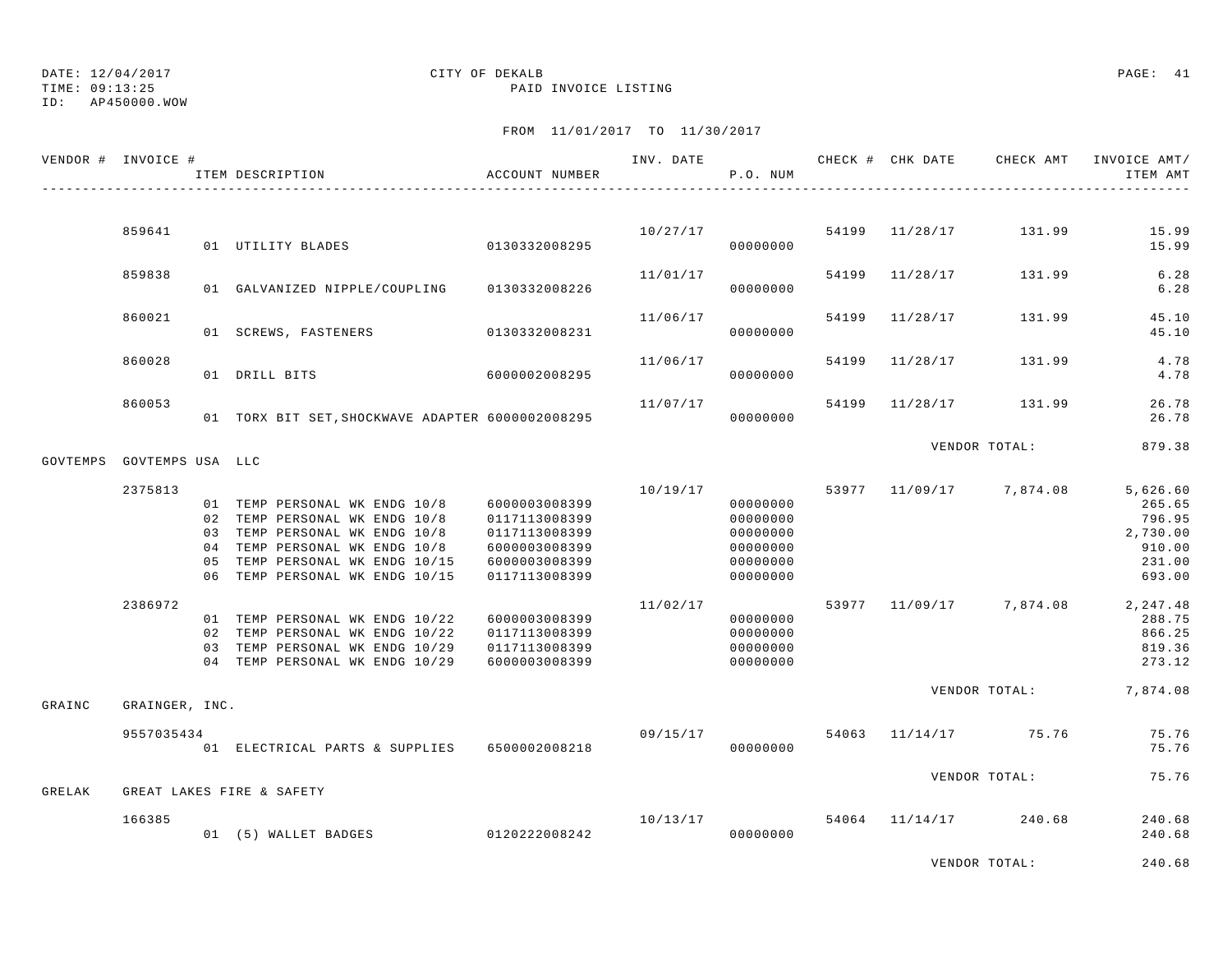TIME: 09:13:25 PAID INVOICE LISTING

ID: AP450000.WOW

|        | VENDOR # INVOICE #      | ITEM DESCRIPTION                                  | ACCOUNT NUMBER |                | P.O. NUM             |       | INV. DATE CHECK # CHK DATE | CHECK AMT             | INVOICE AMT/<br>ITEM AMT |
|--------|-------------------------|---------------------------------------------------|----------------|----------------|----------------------|-------|----------------------------|-----------------------|--------------------------|
| GROJOH |                         | LAW OFFICES OF JOHN GROTTO                        |                |                |                      |       |                            |                       |                          |
|        | 11012017                | 01 PRO LGL SRVCS AH - OCT 2017 0115153008366      |                | 11/01/17       | 00000000             |       |                            | 54200 11/28/17 375.00 | 375.00<br>375.00         |
| HACH   | HACH COMPANY            |                                                   |                |                |                      |       |                            | VENDOR TOTAL:         | 375.00                   |
|        | 10696127                | 01 WATER TESTING SUPPLIES 6000002008244           |                | 10/27/17 54201 | 00000000             |       |                            | 11/28/17 1,100.56     | 1,100.56<br>1,100.56     |
|        |                         |                                                   |                |                |                      |       |                            | VENDOR TOTAL:         | 1,100.56                 |
| HALJOS | JOSEPH HALM<br>11032017 | 01 WATER REFUND #3803171800-02 6000000063444      |                | 11/03/17       | 00000000             | 54065 |                            | $11/14/17$ 97.50      | 97.50<br>97.50           |
| HARCOR | HARDER CORP             |                                                   |                |                |                      |       |                            | VENDOR TOTAL:         | 97.50                    |
|        | R121901                 | 01 JANITORIAL SUPPLIES 0125272008291              |                |                | 10/12/17<br>00000000 | 54066 |                            | $11/14/17$ 92.37      | 18.56<br>18.56           |
|        | R122030                 | 01 JANITORIAL SUPPLIES                            | 0125272008291  | 10/19/17       | 00000000             | 54066 |                            | $11/14/17$ 92.37      | 73.81<br>73.81           |
|        | R122401                 | 01 JANITORIAL SUPPLIES                            | 0125272008291  | 11/09/17       | 00000000             | 54202 | 11/28/17                   | 139.26                | 139.26<br>139.26         |
| HARINS | RETIREMENT PLANS        |                                                   |                |                |                      |       |                            | VENDOR TOTAL:         | 231.63                   |
|        | 11272017                | 01 EMP RETIREMENT CONTRIBUTION 01000000002640     |                | 11/27/17       | 00000000             |       |                            | 54267 11/29/17 200.00 | 200.00<br>200.00         |
| HARRIS |                         | HARRIS COMPUTER SYSTEMS                           |                |                |                      |       |                            | VENDOR TOTAL:         | 200.00                   |
|        | XT00006220              | 01 ICONNECT - OCT 2017                            | 6000003008330  | 10/27/17       | 00000000             | 54203 |                            | 11/28/17 779.86       | 779.86<br>779.86         |
|        |                         |                                                   |                |                |                      |       |                            | VENDOR TOTAL:         | 779.86                   |
| HASAIR | I68796                  | HASTINGS AIR-ENERGY CONTROL,<br>01 GRABBER REPAIR | 0125273008348  | 10/31/17       | 00000000             |       |                            | 54204 11/28/17 258.95 | 258.95<br>258.95         |
|        |                         |                                                   |                |                |                      |       |                            | VENDOR TOTAL:         | 258.95                   |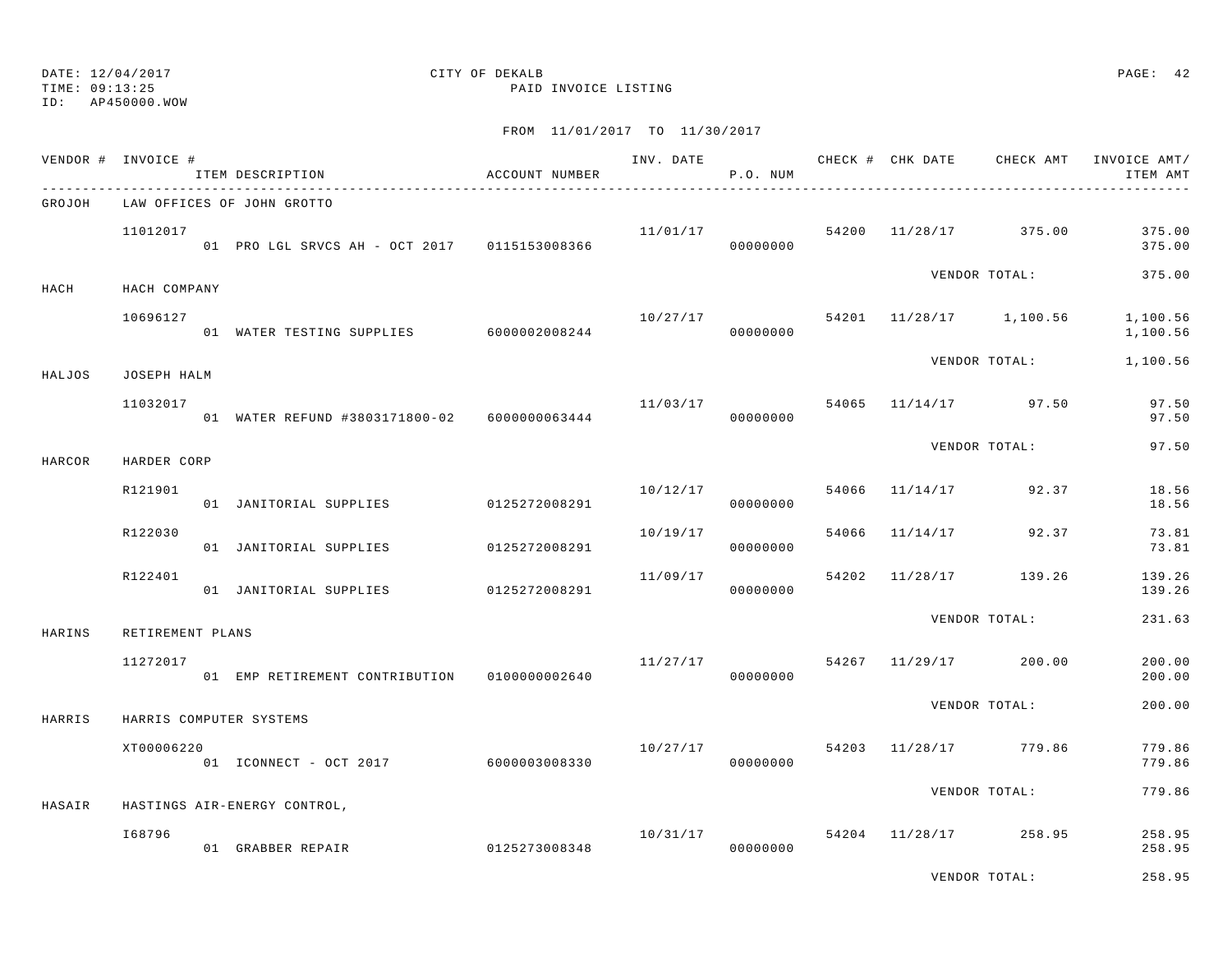TIME: 09:13:25 PAID INVOICE LISTING

ID: AP450000.WOW

|         | VENDOR # INVOICE # | ITEM DESCRIPTION                                                               | ACCOUNT NUMBER                 | INV. DATE | P.O. NUM             |       |                | CHECK # CHK DATE CHECK AMT | INVOICE AMT/<br>ITEM AMT |
|---------|--------------------|--------------------------------------------------------------------------------|--------------------------------|-----------|----------------------|-------|----------------|----------------------------|--------------------------|
|         | HCLIGHTS HC LIGHTS |                                                                                |                                |           |                      |       |                |                            |                          |
|         | 8823               | 01 OLYMPIA GARLAND                                                             | 0130333008399                  |           | 10/26/17<br>00000000 |       |                | 54067 11/14/17 1,920.00    | 1,920.00<br>1,920.00     |
| HLINSON | H. LINDEN & SONS   |                                                                                |                                |           |                      |       |                | VENDOR TOTAL:              | 1,920.00                 |
|         | DK2017WM 1         |                                                                                |                                | 10/03/17  |                      |       | 54068 11/14/17 | 654,677.70                 | 654,677.70               |
|         |                    | 02  2017 WATER MAIN RETAINAGE  6200000002215<br>03 2017 WATER MAIN REPLACEMENT | 6200006508630                  |           | 00170057<br>00170057 |       |                |                            | 60,363.30<br>594, 314.40 |
|         | DK2017WM 2         | 01 2017 WATER MAIN REPLACEMENT                                                 | 6200006508630                  | 11/03/17  | 00170057             |       |                | 54205 11/28/17 174,181.00  | 174,181.00<br>174,181.00 |
| HOMCLE  | ARCENIO CRUZ       |                                                                                |                                |           |                      |       |                | VENDOR TOTAL:              | 828,858.70               |
|         | 1746               |                                                                                |                                |           | 10/11/17             |       |                | 54069 11/14/17 3,405.00    | 1,095.00                 |
|         |                    | 01 JNTRL SRVCS ENDING 10/7/17                                                  | 0130324008450                  |           | 00170066             |       |                |                            | 570.00                   |
|         |                    | 02 JNTRL SRVCS ENDING 10/7/17                                                  | 0130324008450                  |           | 00170066             |       |                |                            | 345.00                   |
|         |                    | 03 JNTRL SRVCS ENDING 10/7/17                                                  | 0130324008450                  |           | 00170066             |       |                |                            | 60.00                    |
|         |                    | 04 JNTRL SRVCS ENDING 10/7/17                                                  | 0130324008450                  |           | 00170066             |       |                |                            | 60.00                    |
|         |                    | 05 JNTRL SRVCS ENDING 10/7/17                                                  | 0130324008450                  |           | 00170066             |       |                |                            | 60.00                    |
|         | 1748               |                                                                                |                                | 10/19/17  |                      | 54069 |                | $11/14/17$ 3,405.00        | 1,155.00                 |
|         |                    | 01 JNTRL SRVCS ENDING 10/15/17                                                 | 0130324008450                  |           | 00000000             |       |                |                            | 600.00                   |
|         |                    | 02 JNTRL SRVCS ENDING 10/15/17                                                 | 0130324008450                  |           | 00170066             |       |                |                            | 375.00                   |
|         |                    | 03 JNTRL SRVCS ENDING 10/15/17                                                 | 0130324008450                  |           | 00170066             |       |                |                            | 60.00                    |
|         |                    | 04 JNTRL SRVCS ENDING 10/15/17<br>05 JNTRL SRVCS ENDING 10/15/17               | 0130324008450<br>0130324008450 |           | 00170066<br>00170066 |       |                |                            | 60.00<br>60.00           |
|         | 1753               |                                                                                |                                | 10/25/17  |                      |       |                | 54069 11/14/17 3,405.00    | 1,155.00                 |
|         |                    | 01 JNTRL SRVCS ENDING 10/21/17                                                 | 0130324008450                  |           | 00170066             |       |                |                            | 600.00                   |
|         |                    | 02 JNTRL SRVCS ENDING 10/21/17                                                 | 0130324008450                  |           | 00170066             |       |                |                            | 375.00                   |
|         |                    | 03 JNTRL SRVCS ENDING 10/21/17                                                 | 0130324008450                  |           | 00170066             |       |                |                            | 60.00                    |
|         |                    | 04 JNTRL SRVCS ENDING 10/21/17                                                 | 0130324008450                  |           | 00170066             |       |                |                            | 60.00                    |
|         |                    | 05 JNTRL SRVCS ENDING 10/21/17                                                 | 0130324008450                  |           | 00170066             |       |                |                            | 60.00                    |
|         | 1756               |                                                                                |                                | 11/01/17  |                      |       |                | 54206 11/28/17 2,310.00    | 1,155.00                 |
|         |                    | 01 JNTRL SRVCS ENDING 10/29/17                                                 | 0130324008450                  |           | 00170066             |       |                |                            | 600.00                   |
|         |                    | 02 JNTRL SRVCS ENDING 10/29/17                                                 | 0130324008450                  |           | 00170066             |       |                |                            | 375.00                   |
|         |                    | 03 JNTRL SRVCS ENDING 10/29/17<br>04 JNTRL SRVCS ENDING 10/29/17               | 0130324008450<br>0130324008450 |           | 00170066<br>00170066 |       |                |                            | 60.00<br>60.00           |
|         |                    | 05 JNTRL SRVCS ENDING 10/29/17                                                 | 0130324008450                  |           | 00170066             |       |                |                            | 60.00                    |
|         | 1760               |                                                                                |                                | 11/06/17  |                      | 54206 | 11/28/17       | 2,310.00                   | 1,155.00                 |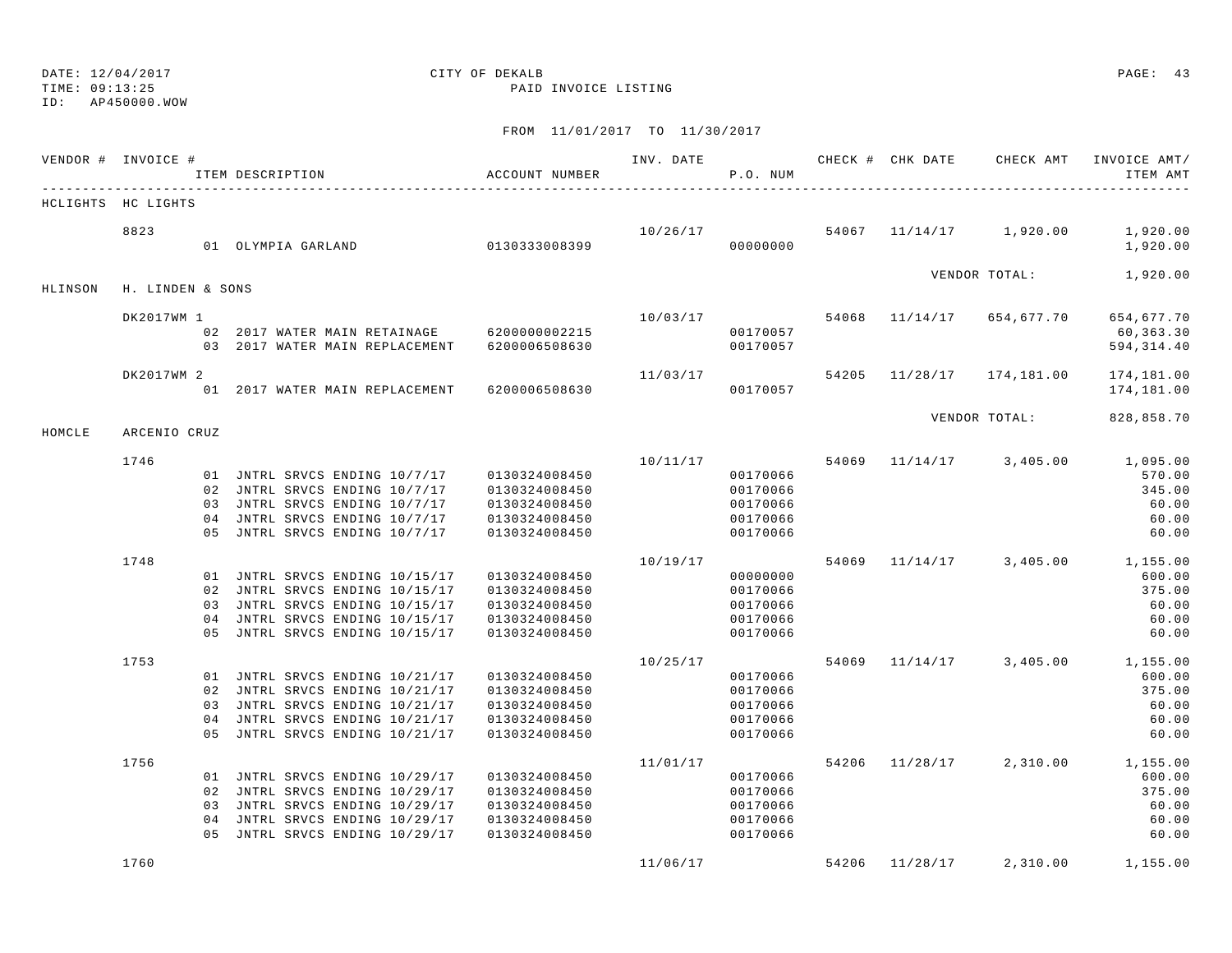|         | VENDOR # INVOICE #   | ITEM DESCRIPTION                                                                                                                                                                | ACCOUNT NUMBER                                                   | INV. DATE | P.O. NUM                                                 | CHECK # CHK DATE | CHECK AMT                        | INVOICE AMT/<br>ITEM AMT                                                                     |
|---------|----------------------|---------------------------------------------------------------------------------------------------------------------------------------------------------------------------------|------------------------------------------------------------------|-----------|----------------------------------------------------------|------------------|----------------------------------|----------------------------------------------------------------------------------------------|
|         | 1760                 | 01 JNTRL SRVCS ENDING 11/5/17 0130324008450<br>02 JNTRL SRVCS ENDING 11/5/17<br>03 JNTRL SRVCS ENDING 11/5/17<br>04 JNTRL SRVCS ENDING 11/5/17<br>05 JNTRL SRVCS ENDING 11/5/17 | 0130324008450<br>0130324008450<br>0130324008450<br>0130324008450 |           | 00170066<br>00170066<br>00170066<br>00170066<br>00170066 |                  |                                  | $11/06/17$ 54206 $11/28/17$ 2,310.00 1,155.00<br>600.00<br>375.00<br>60.00<br>60.00<br>60.00 |
| HOPHAV  |                      | HOPE HAVEN OF DEKALB CO, INC                                                                                                                                                    |                                                                  |           |                                                          |                  | VENDOR TOTAL:                    | 5,715.00                                                                                     |
|         | 10302017             | 01 HUMAN SRVCS FUNDING 3RD QTR 0132103008307                                                                                                                                    |                                                                  | 10/30/17  | 00000000                                                 |                  | 54070 11/14/17 1,250.00          | 1,250.00<br>1,250.00                                                                         |
|         | 11072017             | 01 HUMAN SRVCS FNDNG 1ST/2ND QTR 1900003008307                                                                                                                                  |                                                                  | 11/07/17  | 00000000                                                 |                  | 53987 11/09/17 6,000.00          | 6,000.00<br>6,000.00                                                                         |
| HOPPAT  | PATRICIA HOPPENSTEDT |                                                                                                                                                                                 |                                                                  |           |                                                          |                  | VENDOR TOTAL:                    | 7,250.00                                                                                     |
|         | 10252017             | 01 CONF MILEAGE REIMB. 0115153008376                                                                                                                                            |                                                                  | 10/25/17  | 00000000                                                 |                  | D001497 11/28/17 97.37           | 97.37<br>97.37                                                                               |
| HORDIST |                      | HORIZON DISTRIBUTORS, INC.                                                                                                                                                      |                                                                  |           |                                                          |                  | VENDOR TOTAL:                    | 97.37                                                                                        |
|         | S3361328.001         | 01 JANITORIAL SUPPLIES 0125272008291                                                                                                                                            |                                                                  |           | 00000000                                                 |                  | $11/01/17$ 54207 11/28/17 334.05 | 334.05<br>334.05                                                                             |
| IACE    |                      | ILLINOIS ASSOCIATION OF CODE                                                                                                                                                    |                                                                  |           |                                                          |                  | VENDOR TOTAL:                    | 334.05                                                                                       |
|         | 12092017             | 01 CODE ENFORCEMENT SEMINAR 0120263008376                                                                                                                                       |                                                                  | 10/27/17  | 00000000                                                 |                  | 54071 11/14/17 70.00             | 70.00<br>70.00                                                                               |
| ILCMA   | ILLINOIS CITY/COUNTY |                                                                                                                                                                                 |                                                                  |           |                                                          |                  | VENDOR TOTAL:                    | 70.00                                                                                        |
|         | 1034                 | 01 JOB AD POSTING                                                                                                                                                               | 0116103008333                                                    | 11/02/17  | 00000000                                                 |                  | 54208 11/28/17 50.00             | 50.00<br>50.00                                                                               |
| ILLENV  |                      | ILLINOIS ENVIRONMENTAL                                                                                                                                                          |                                                                  |           |                                                          |                  | VENDOR TOTAL:                    | 50.00                                                                                        |
|         | 11302017             |                                                                                                                                                                                 |                                                                  |           |                                                          |                  |                                  | $11/01/17$ 1174 $11/29/17$ 109,405.78 109,405.78                                             |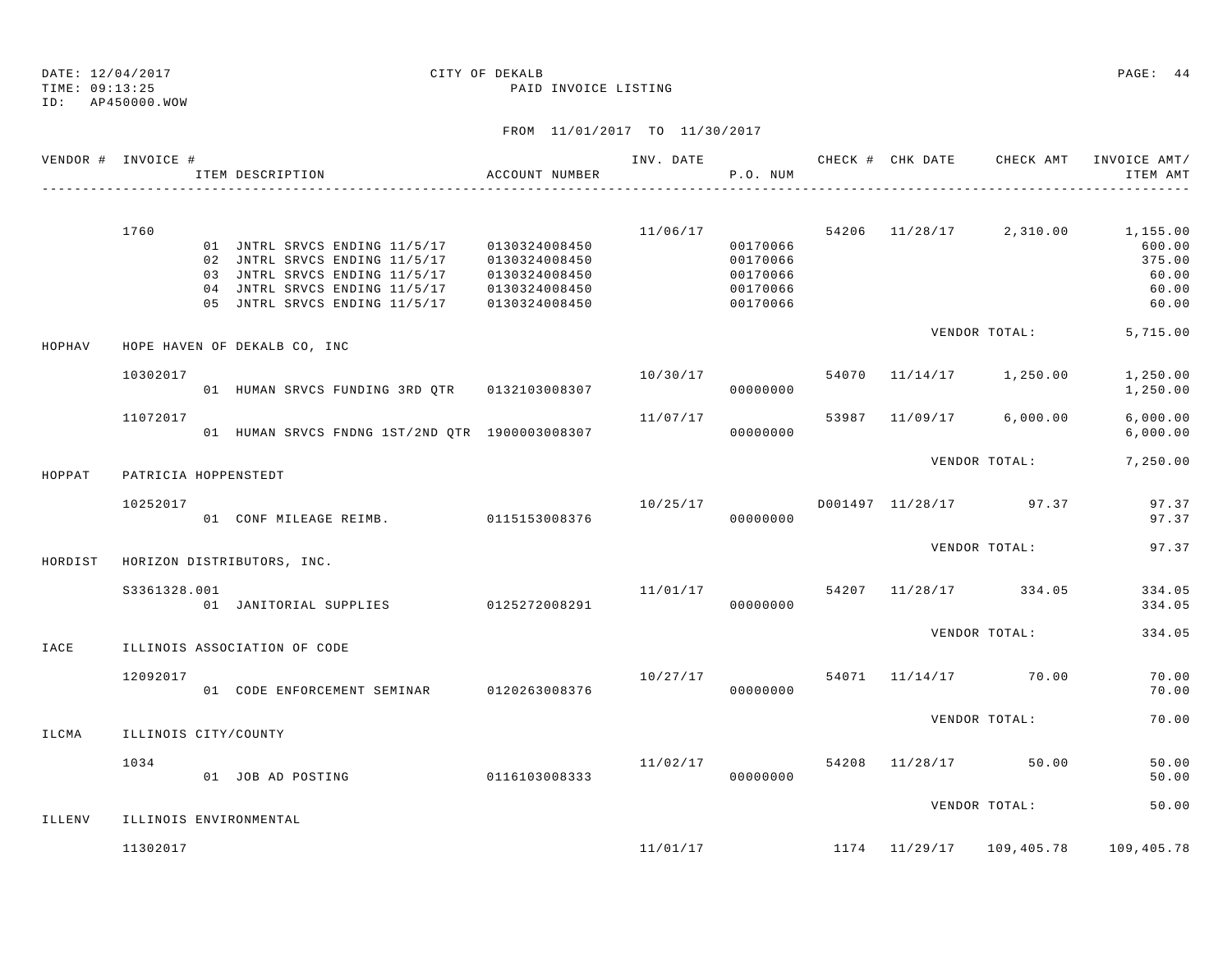TIME: 09:13:25 PAID INVOICE LISTING

ID: AP450000.WOW

|        | VENDOR # INVOICE #             | ACCOUNT NUMBER<br>ITEM DESCRIPTION                                                                                             |                                                 |          | P.O. NUM                                     |  | INV. DATE 6 CHECK # CHK DATE CHECK AMT | INVOICE AMT/<br>ITEM AMT                                                   |
|--------|--------------------------------|--------------------------------------------------------------------------------------------------------------------------------|-------------------------------------------------|----------|----------------------------------------------|--|----------------------------------------|----------------------------------------------------------------------------|
|        | 11302017                       | 01 IEPA LOAN #L17-1614 6000004508417                                                                                           |                                                 |          | 00000000                                     |  |                                        | $11/01/17$ 1174 $11/29/17$ 109,405.78 109,405.78<br>98,918.96<br>10,486.82 |
|        | ILLFIRCH ILLINOIS FIRE CHIEFS  |                                                                                                                                |                                                 |          |                                              |  |                                        | VENDOR TOTAL: 109,405.78                                                   |
|        | CONF-17099                     | 01 IFCA CONF REGISTRATION 0125263008376                                                                                        |                                                 |          | 00000000                                     |  | $11/02/17$ 54209 $11/28/17$ 225.00     | 225.00<br>225.00                                                           |
| ILLREV |                                | ILLINOIS DEPARTMENT OF REVENUE                                                                                                 |                                                 |          |                                              |  | VENDOR TOTAL:                          | 225.00                                                                     |
|        | 09302017                       | 01 4020-3581 ST-1 DTMA SEPT 2017 6500000063437                                                                                 |                                                 | 09/30/17 | 00000000                                     |  | 1175 11/29/17 5,989.00                 | 3,653.00<br>3,653.00                                                       |
|        | 10312017                       | 01  4020-3581 ST-1 DTMA OCT 2017  6500000063437                                                                                |                                                 | 10/31/17 | 00000000                                     |  | 1175 11/29/17 5,989.00                 | 2,336.00<br>2,336.00                                                       |
|        | ILLSTATE ILLINOIS STATE POLICE |                                                                                                                                |                                                 |          |                                              |  | VENDOR TOTAL:                          | 5,989.00                                                                   |
|        | 09012017                       | 01 POLICE APPLICANT FEE - SEPT 17 0120212008243                                                                                |                                                 | 09/01/17 | 00000000                                     |  | 54072 11/14/17 96.00                   | 96.00<br>96.00                                                             |
| IMPNET |                                | IMPACT NETWORKING, LLC                                                                                                         |                                                 |          |                                              |  | VENDOR TOTAL:                          | 96.00                                                                      |
|        | 936365                         | 01 CONTRACT BASE RATE - OCT 17 0117113008310<br>02 SUPPLY FREIGHT<br>03 CONTRACT LEASE CHARGE<br>04 COPIER OVERAGE 9/4-10/3/17 | 0117113008310<br>0117113008310<br>0117112008202 |          | 00000000<br>00000000<br>00000000<br>00000000 |  | $10/05/17$ 54210 $11/28/17$ 1,202.31   | 587.73<br>290.00<br>5.00<br>169.00<br>123.73                               |
|        | 936366                         | 01 COPIER OVERAGE 7/4-10/4/17                                                                                                  | 0120212008202                                   | 10/05/17 | 00000000                                     |  | 54210 11/28/17 1,202.31                | 614.58<br>614.58                                                           |
| INTFAR | INTEGRATED FARMS LLC           |                                                                                                                                |                                                 |          |                                              |  |                                        | VENDOR TOTAL: 1,202.31                                                     |
|        | 10242017                       | 01 HYDRANT DEPOSIT FEE<br>02 HYDRANT USAGE FEE                                                                                 | 6000000002880<br>6000000063444                  |          | 00000000<br>00000000                         |  | $10/24/17$ 54073 $11/14/17$ 723.85     | 723.85<br>1,200.00<br>$-476.15$                                            |
|        |                                |                                                                                                                                |                                                 |          |                                              |  | VENDOR TOTAL:                          | 723.85                                                                     |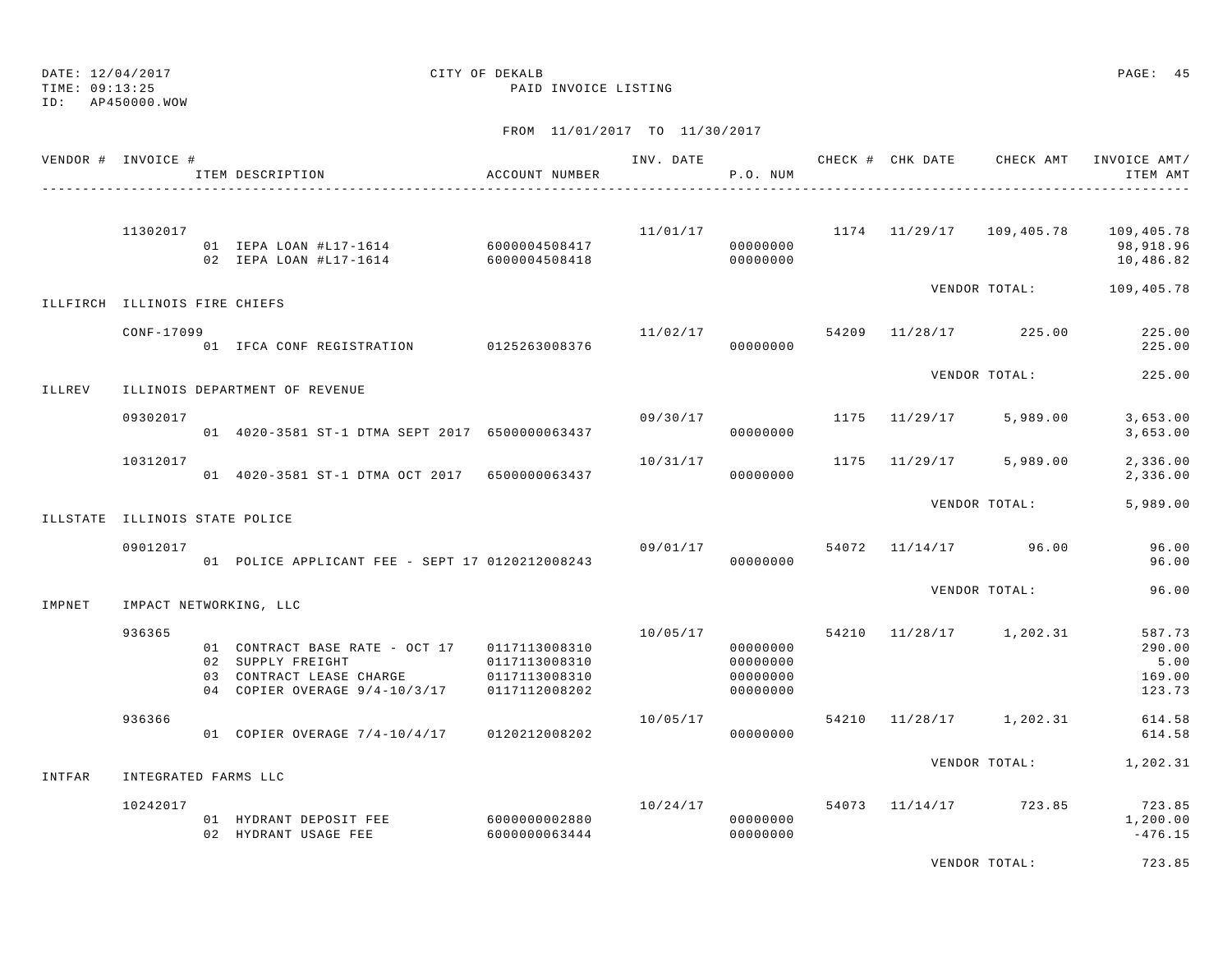# ID: AP450000.WOW

## DATE: 12/04/2017 CITY OF DEKALB PAGE: 46

TIME: 09:13:25 PAID INVOICE LISTING

|                | VENDOR # INVOICE #    | ITEM DESCRIPTION                                                                                                                                                                                                                                     | ACCOUNT NUMBER                                                                                                                       |          | P.O. NUM                                                                                                 |       |                | INV. DATE 6 CHECK # CHK DATE CHECK AMT      | INVOICE AMT/<br>ITEM AMT                                                                                                |
|----------------|-----------------------|------------------------------------------------------------------------------------------------------------------------------------------------------------------------------------------------------------------------------------------------------|--------------------------------------------------------------------------------------------------------------------------------------|----------|----------------------------------------------------------------------------------------------------------|-------|----------------|---------------------------------------------|-------------------------------------------------------------------------------------------------------------------------|
| INTPOW         |                       | INTERSTATE POWER SYSTEMS                                                                                                                                                                                                                             |                                                                                                                                      |          |                                                                                                          |       |                |                                             |                                                                                                                         |
|                | C045004172:01         | 02 SEAL-OIL, PLUG FILLER 0130332008226 000000000 00000000                                                                                                                                                                                            |                                                                                                                                      |          | 00000000                                                                                                 |       |                | $10/11/17$ 54074 11/14/17 1,480.76 1,480.76 | 1,454.11<br>26.65                                                                                                       |
| IPBC           |                       | INTERGOVERNMENTAL PERSONNEL                                                                                                                                                                                                                          |                                                                                                                                      |          |                                                                                                          |       |                | VENDOR TOTAL: 1,480.76                      |                                                                                                                         |
|                | 11012017              | 01 EMP LIFE NOV 17 7100004008475<br>02 EMP HEALTH NOV 17<br>03 RETIREE HEALTH NOV 17<br>04 EMP DENTAL NOV 17<br>05 RETIREE DENTAL NOV 17<br>06 LIBRARY LIFE NOV 17<br>07 LIBRARY HEALTH NOV 17<br>08 LIBRARY DENTAL NOV 17<br>09 EMP PAY LIFE NOV 17 | 7100004008477<br>7100004008478<br>7100004008477<br>7100004008480<br>7100004008485<br>7100004008486<br>7100004008487<br>0100000002672 | 11/01/17 | 00000000<br>00000000<br>00000000<br>00000000<br>00000000<br>00000000<br>00000000<br>00000000<br>00000000 |       |                | $1170$ $11/14/17$ $435,872.83$              | 435,872.83<br>1,269.46<br>323, 410.66<br>73,878.55<br>18,983.96<br>5,400.26<br>12.84<br>11,116.88<br>627.12<br>1,173.10 |
| <b>JACOASS</b> | JACOBSON & ASSOCIATES |                                                                                                                                                                                                                                                      |                                                                                                                                      |          |                                                                                                          |       |                | VENDOR TOTAL:                               | 435,872.83                                                                                                              |
|                | 090916J2              | 01 APPRAISAL - 912 EDGEBROOK 0132103008347                                                                                                                                                                                                           |                                                                                                                                      |          | 00000000                                                                                                 |       |                | $10/06/17$ 54075 $11/14/17$ 1,500.00        | 1,500.00<br>1,500.00                                                                                                    |
| JAYBIG         | JAY'S BIG ROLLS INC   |                                                                                                                                                                                                                                                      |                                                                                                                                      |          |                                                                                                          |       |                | VENDOR TOTAL: 1,500.00                      |                                                                                                                         |
|                | 656234                | 01 JANITORIAL SUPPLIES 0130322008291                                                                                                                                                                                                                 |                                                                                                                                      | 11/08/17 | 00000000                                                                                                 |       |                | 54211 11/28/17 320.25                       | 320.25<br>320.25                                                                                                        |
|                | 860687                | 01 JANITORIAL SUPPLIES                                                                                                                                                                                                                               | 0130322008291                                                                                                                        | 10/05/17 | 00000000                                                                                                 | 54076 | 11/14/17       | 1,515.18                                    | 249.00<br>249.00                                                                                                        |
|                | 860688                | 01 JANITORIAL SUPPLIES                                                                                                                                                                                                                               | 0130322008291                                                                                                                        | 10/05/17 | 00000000                                                                                                 | 54076 | 11/14/17       | 1,515.18                                    | 220.00<br>220.00                                                                                                        |
|                | 862662                | 01 JANITORIAL SUPPLIES                                                                                                                                                                                                                               | 0130322008291                                                                                                                        | 10/11/17 | 00000000                                                                                                 |       | 54076 11/14/17 | 1,515.18                                    | 550.00<br>550.00                                                                                                        |
|                | 862664                | 01 JANITORIAL SUPPLIES                                                                                                                                                                                                                               | 0130332008291                                                                                                                        | 10/11/17 | 00000000                                                                                                 |       | 54076 11/14/17 | 1,515.18                                    | 319.18<br>319.18                                                                                                        |
|                | 862749                | 01 JANITORIAL SUPPLIES                                                                                                                                                                                                                               | 6500002008219                                                                                                                        | 10/11/17 | 00000000                                                                                                 | 54076 | 11/14/17       | 1,515.18                                    | 117.00<br>117.00                                                                                                        |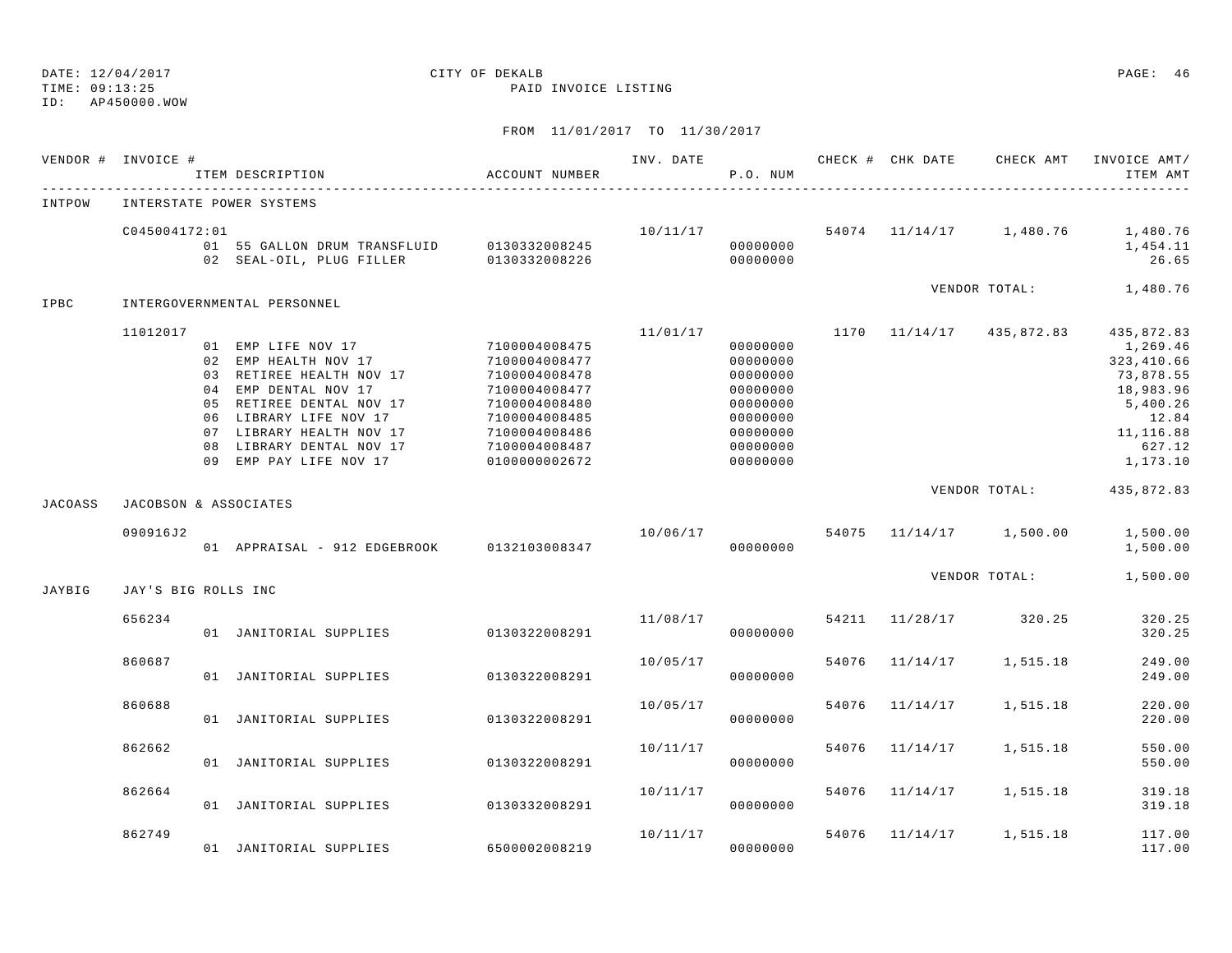TIME: 09:13:25 PAID INVOICE LISTING

ID: AP450000.WOW

|        | VENDOR # INVOICE #  | ITEM DESCRIPTION                               | ACCOUNT NUMBER |                                | P.O. NUM             |  | INV. DATE 6 CHECK # CHK DATE CHECK AMT INVOICE AMT/ | ITEM AMT                   |
|--------|---------------------|------------------------------------------------|----------------|--------------------------------|----------------------|--|-----------------------------------------------------|----------------------------|
|        | 862788              |                                                |                | 10/12/17                       |                      |  | 54076 11/14/17 1,515.18 60.00                       | 60.00                      |
| JGUNI  | J.G. UNIFORMS, INC. |                                                |                |                                |                      |  | VENDOR TOTAL: 1,835.43                              |                            |
|        | 26394               | 01 BODY ARMOR                                  | 0120222008270  | 10/06/17                       | 00000000             |  | 54077 11/14/17 2,934.65                             | 899.00<br>899.00           |
|        | 26878               | 01 BODY ARMOR                                  | 0120222008270  | 10/17/17                       | 00000000             |  | 54077 11/14/17 2,934.65                             | 924.00<br>924.00           |
|        | 26898               | 01 BODY ARMOR                                  | 0120222008270  | 10/17/17                       | 00000000             |  | 54077 11/14/17 2,934.65                             | 1,111.65<br>1,111.65       |
| JUSSAF | JUST SAFETY LTD     |                                                |                |                                |                      |  | VENDOR TOTAL:                                       | 2,934.65                   |
|        | 29658               | 01 FIRST AID SUPPLIES                          | 0120212008204  |                                | 11/06/17<br>00000000 |  | 54212 11/28/17 169.05                               | 55.70<br>55.70             |
|        | 29660               | 01 FIRST AID SUPPLIES                          | 0130332008219  | 11/06/17                       | 00000000             |  | 54212 11/28/17 169.05                               | 57.15<br>57.15             |
|        | 29661               | 01 FIRST AID SUPPLIES 6000002008219            |                | 11/06/17                       | 00000000             |  | 54212 11/28/17 169.05                               | 56.20<br>56.20             |
| KARCOM | KARA COMPANY, INC.  |                                                |                |                                |                      |  | VENDOR TOTAL:                                       | 169.05                     |
|        | 331982              | 01 GPS UNIT - SOFTWARE UPDATE 6000003008330    |                | 10/26/17 54213 11/28/17 560.00 | 00000000             |  |                                                     | 560.00<br>280.00<br>280.00 |
| KCSHE  |                     | KANE COUNTY SHERIFF'S OFFICE                   |                |                                |                      |  | VENDOR TOTAL:                                       | 560.00                     |
|        | 11142017            | 01 DOCUMENT SERVICE - 140V18/19 0115153008366  |                |                                | 00000000             |  | $11/14/17$ 54144 11/15/17 96.00                     | 96.00<br>96.00             |
| KISWAT | KISHWAUKEE WATER    |                                                |                |                                |                      |  | VENDOR TOTAL:                                       | 96.00                      |
|        | 103117-48           | 01 SEWER PAYMENT - SEPT/OCT 2017 6000003008355 |                | 10/31/17                       |                      |  | 54214 11/28/17 20,368.38 1,427.06                   | 1,427.06                   |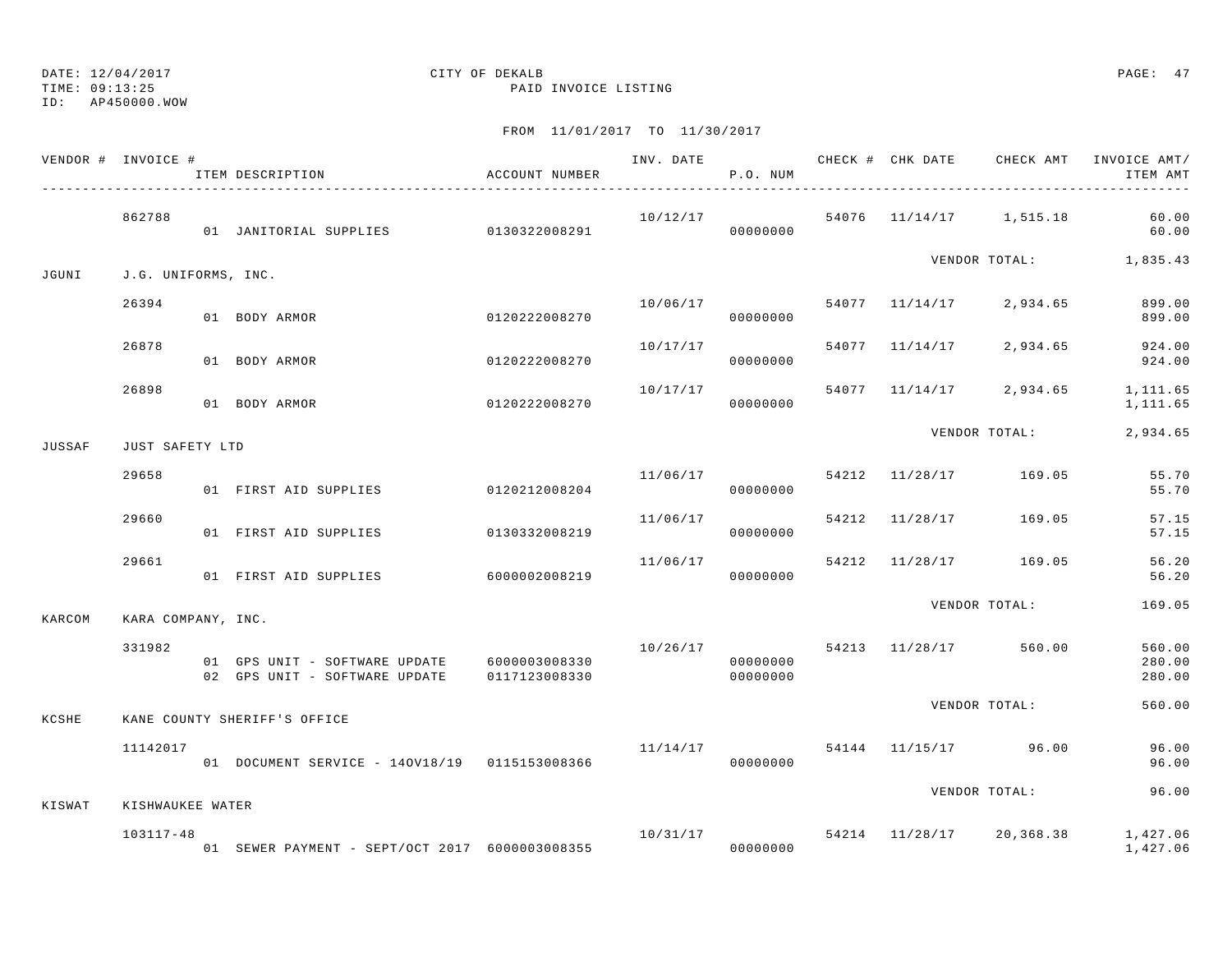TIME: 09:13:25 PAID INVOICE LISTING

ID: AP450000.WOW

|        | VENDOR # INVOICE # | ACCOUNT NUMBER<br>ITEM DESCRIPTION             |               |          | P.O. NUM |                  | INV. DATE 6 7 200 CHECK # CHK DATE 6 CHECK AMT INVOICE AMT/ | ITEM AMT                 |
|--------|--------------------|------------------------------------------------|---------------|----------|----------|------------------|-------------------------------------------------------------|--------------------------|
|        | $103117 - 49$      | 01 SEWER PAYMENT - SEPT/OCT 2017 6000003008355 |               | 10/31/17 | 00000000 |                  | 54214 11/28/17 20,368.38                                    | 5,644.68<br>5,644.68     |
|        | 103117-50          | 01 SEWER PAYMENT - SEPT/OCT 2017 6000003008355 |               | 10/31/17 | 00000000 | 54214 11/28/17   | 20,368.38                                                   | 2,470.51<br>2,470.51     |
|        | 103117-51          | 01 SEWER PAYMENT - SEPT/OCT 2017 6000003008355 |               | 10/31/17 | 00000000 | 54214 11/28/17   | 20,368.38                                                   | 3,805.78<br>3,805.78     |
|        | 103117-52          | 01 SEWER PAYMENT - SEPT/OCT 2017 6000003008355 |               | 10/31/17 | 00000000 | 54214 11/28/17   | 20,368.38                                                   | 7,020.35<br>7,020.35     |
|        | 11062017           | 01 SEWER PAYMENT - OCT 2017 6000000002220      |               | 11/06/17 | 00000000 | 53979 11/09/17   | 411,238.54                                                  | 411,238.54<br>411,238.54 |
| LAKINT |                    | LAKESIDE INTERNATIONAL TRUCKS                  |               |          |          |                  | VENDOR TOTAL:                                               | 431,606.92               |
|        | 7111305P           | 01 BATTERY TRAY                                | 0130332008226 | 10/04/17 | 00000000 | 54078 11/14/17   | 737.79                                                      | 271.15<br>271.15         |
|        | 7111882P           | 01 BATTERY TRAY                                | 0130332008226 | 10/13/17 | 00000000 | 54078 11/14/17   | 737.79                                                      | 271.15<br>271.15         |
|        | 7112529P           | 01 BATTERY CABLE ASSEMBLY 0130332008226        |               | 10/25/17 | 00000000 | 54078 11/14/17   | 737.79                                                      | 195.49<br>195.49         |
| LEKSTY | STYLIANOS LEKKAS   |                                                |               |          |          |                  | VENDOR TOTAL:                                               | 737.79                   |
|        | 03012017           | 01 TRAINING TRAVEL REIMB. 0120223008376        |               | 03/01/17 | 00000000 | D001486 11/14/17 | 50.00                                                       | 50.00<br>50.00           |
|        | 03242017           | 01 TRAINING TRAVEL REIMB.                      | 0120223008376 | 03/24/17 | 00000000 | D001486 11/14/17 | 50.00                                                       | 50.00<br>50.00           |
|        | 03312017           | 01 TRAINING TRAVEL REIMB. 0120223008376        |               | 03/31/17 | 00000000 | D001486 11/14/17 | 50.00                                                       | 50.00<br>50.00           |
|        | 04212017           | 01 TRAINING TRAVEL REIMB. 0120223008376        |               | 04/21/17 | 00000000 | D001486 11/14/17 | 47.41                                                       | 47.41<br>47.41           |
|        | 04282017           | 01 TRAINING TRAVEL REIMB. 0120223008376        |               | 04/28/17 | 00000000 | D001486 11/14/17 | 50.00                                                       | 50.00<br>50.00           |
|        | 05242017           |                                                |               | 05/24/17 |          | D001486 11/14/17 | 60.00                                                       | 60.00                    |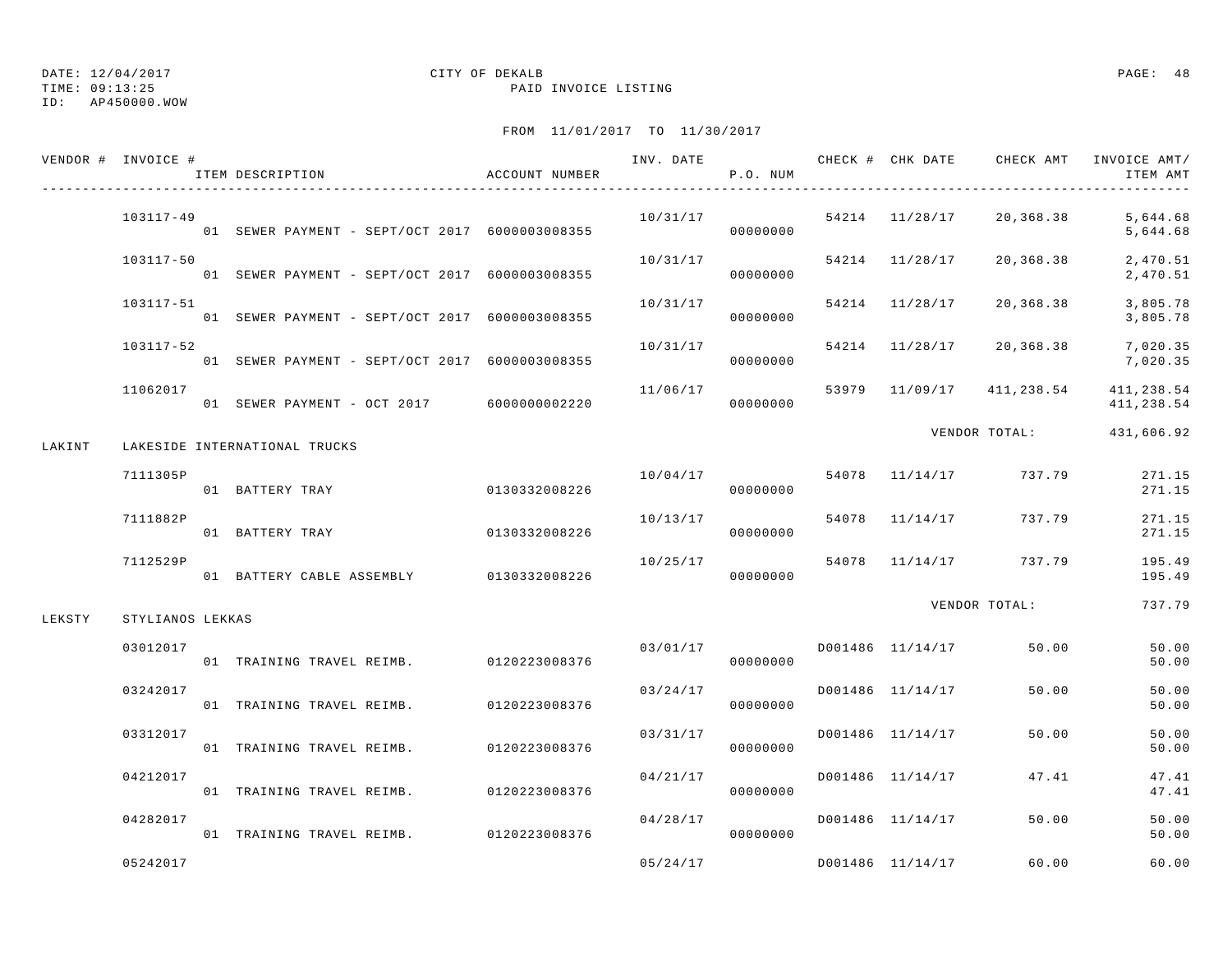TIME: 09:13:25 PAID INVOICE LISTING

ID: AP450000.WOW

|        | VENDOR # INVOICE # | ITEM DESCRIPTION                               | ACCOUNT NUMBER |          | P.O. NUM |       |                |                         | ITEM AMT             |
|--------|--------------------|------------------------------------------------|----------------|----------|----------|-------|----------------|-------------------------|----------------------|
|        | 05242017           | 01 TRAINING TRAVEL REIMB. 0120223008376        |                |          | 00000000 |       |                |                         | 60.00<br>60.00       |
| LOVRIT |                    | LOVETT'S RITE-WAY REBUILDERS,                  |                |          |          |       |                | VENDOR TOTAL:           | 307.41               |
|        | 66523              | 01 PD TOW - #17-7995 0120223008384             |                | 10/14/17 | 00000000 |       |                | 54079 11/14/17 100.00   | 100.00<br>100.00     |
|        | 66652              | 01 PD TOW - #17-08802                          | 0120223008384  | 11/06/17 | 00000000 |       |                | 54215 11/28/17 1,740.30 | 170.00<br>170.00     |
|        | E1067              | 01 (1) VEHICLE ACCIDENT REPAIR 7200004008472   |                | 03/09/17 | 00000000 |       |                | 54215 11/28/17 1,740.30 | 1,570.30<br>1,570.30 |
| LOWCRE |                    | LOWE'S CREDIT SERVICES                         |                |          |          |       |                | VENDOR TOTAL:           | 1,840.30             |
|        | 016977             | 01 RETURNED GREEN OUTDOOR LIGHTS 0130332008229 |                | 10/18/17 | 00000000 |       |                | 54216 11/28/17 329.56   | $-26.61$<br>$-26.61$ |
|        | 02580              | 01 AIR REGULATOR                               | 0125272008226  | 10/16/17 | 00000000 | 54080 |                | 11/14/17 1,015.05       | 78.73<br>78.73       |
|        | 03002              | 01 PICKET FENCE                                | 0130332008233  | 10/10/17 | 00000000 | 54080 | 11/14/17       | 1,015.05                | 4.50<br>4.50         |
|        | 03046              | 01 CHOP SAW                                    | 6000002008295  | 10/11/17 | 00000000 |       | 54080 11/14/17 | 1,015.05                | 189.05<br>189.05     |
|        | 03302              | 01 TREATED LUMBER                              | 0130332008228  | 10/05/17 | 00000000 |       | 54080 11/14/17 | 1,015.05                | 27.12<br>27.12       |
|        | 03305              | 01 SHEATHING                                   | 6000002008228  | 10/13/17 | 00000000 |       | 54080 11/14/17 | 1,015.05                | 108.65<br>108.65     |
|        | 03306              | 01 SALES TAX REFUND                            | 6000002008228  | 10/13/17 | 00000000 |       | 54080 11/14/17 | 1,015.05                | $-8.05$<br>$-8.05$   |
|        | 03452              | 01 CONCRETE FORMS                              | 0130332008233  | 10/06/17 | 00000000 |       |                | 54080 11/14/17 1,015.05 | 21.68<br>21.68       |
|        | 03651              | 01 HOSE REEL                                   | 6000002008295  | 11/01/17 | 00000000 |       |                | 54216 11/28/17 329.56   | 42.74<br>42.74       |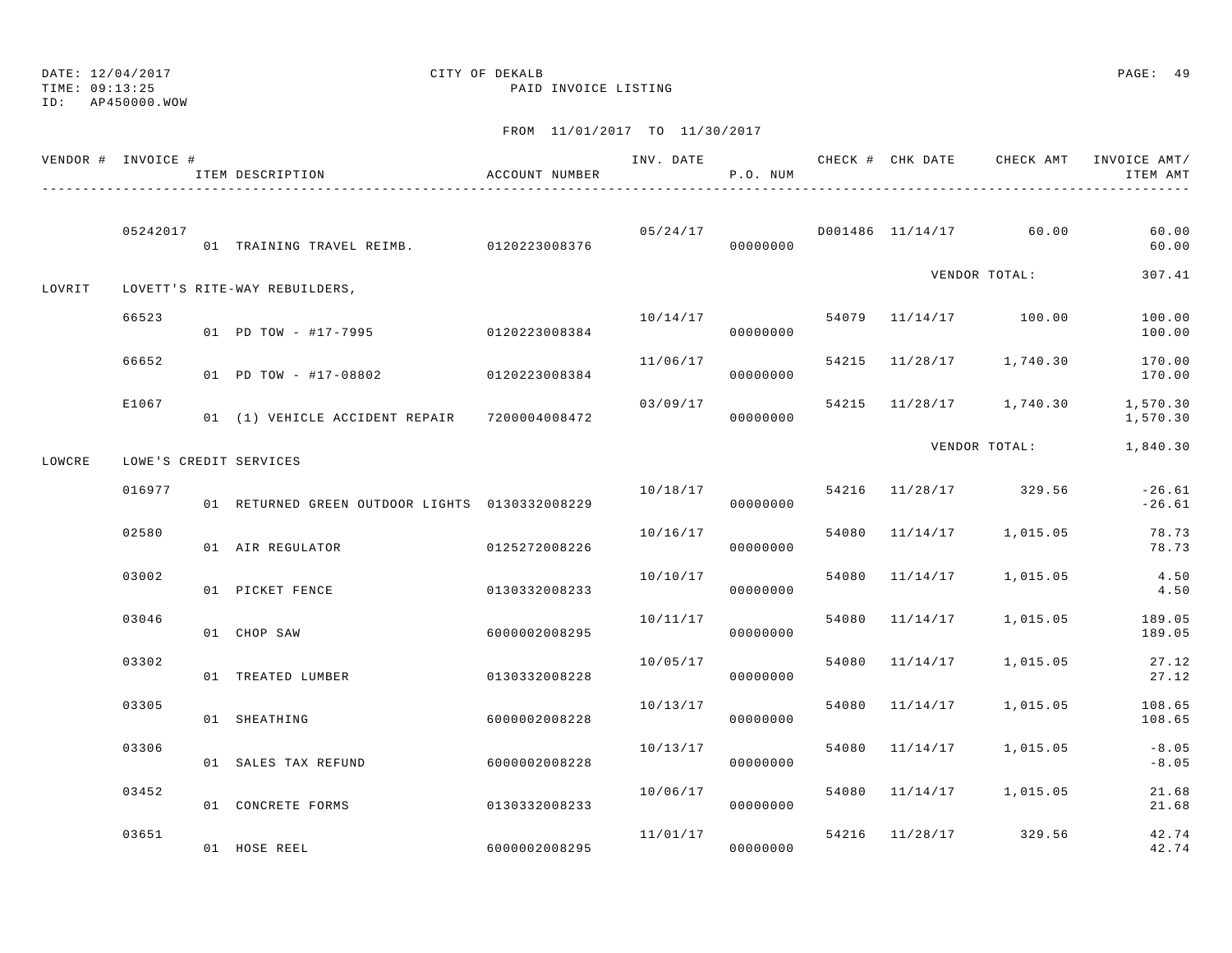TIME: 09:13:25 PAID INVOICE LISTING

ID: AP450000.WOW

| VENDOR # INVOICE # |       | ITEM DESCRIPTION                             | ACCOUNT NUMBER | INV. DATE | P.O. NUM |                |                         | CHECK # CHK DATE CHECK AMT INVOICE AMT/<br>ITEM AMT |
|--------------------|-------|----------------------------------------------|----------------|-----------|----------|----------------|-------------------------|-----------------------------------------------------|
|                    | 03699 | 01 FUEL STABILZER                            | 0130332008226  | 10/24/17  | 00000000 |                | 54080 11/14/17 1,015.05 | 9.43<br>9.43                                        |
|                    | 03735 | 01 TOOL DRAWER ORGANIZER, TRAY 0130332008295 |                | 10/24/17  | 00000000 |                | 54216 11/28/17 329.56   | 53.92<br>53.92                                      |
|                    | 03742 | 01 SHOP FAN WHEELS                           | 6000002008295  | 10/24/17  | 00000000 |                | 54080 11/14/17 1,015.05 | 10.04<br>10.04                                      |
|                    | 03812 | 01 MISC WOOD - TRAINING PROPS                | 0125273008376  | 11/02/17  | 00000000 |                | 54216 11/28/17 329.56   | 91.42<br>91.42                                      |
|                    | 06014 | 01 ELECTRICAL PARTS                          | 6500002008218  | 10/10/17  | 00000000 |                | 54080 11/14/17 1,015.05 | 15.16<br>15.16                                      |
|                    | 06360 | 01 AUTO DIMMING SWITCH                       | 0130322008295  | 11/01/17  | 00000000 |                | 54216 11/28/17 329.56   | 18.98<br>18.98                                      |
|                    | 06624 | 01 AIR FILTER                                | 0125272008210  | 10/13/17  | 00000000 | 54080 11/14/17 | 1,015.05                | 5.68<br>5.68                                        |
|                    | 06941 | 01 HANGER MAINTENANCE SUPPLIES 6500002008218 |                | 09/19/17  | 00000000 | 54080 11/14/17 | 1,015.05                | 17.01<br>17.01                                      |
|                    | 07242 | 01 EMERGENCY LIGHT REPAIR 0125272008226      |                | 10/20/17  | 00000000 | 54080 11/14/17 | 1,015.05                | 35.34<br>35.34                                      |
|                    | 07355 | 01 BREAKROOM REPAIR                          | 0130322008219  | 10/03/17  | 00000000 |                | 54080 11/14/17 1,015.05 | 17.08<br>17.08                                      |
|                    | 07426 | 01 NEW TRUCK TOOL STOCK 6000002008295        |                | 10/17/17  | 00000000 |                | 54080 11/14/17 1,015.05 | 463.40<br>463.40                                    |
|                    | 07568 | 01 GREEN OUTDOOR LIGHTS                      | 0130332008229  | 10/18/17  | 00000000 |                | 54216 11/28/17 329.56   | 26.61<br>26.61                                      |
|                    | 07795 | 01 ELECTRICAL PARTS & SUPPLIES               | 0130322008219  | 10/10/17  | 00000000 |                | 54080 11/14/17 1,015.05 | 16.37<br>16.37                                      |
|                    | 08110 | 01 BUILDING SUPPLIES                         | 0125272008210  | 11/10/17  | 00000000 | 54216 11/28/17 | 329.56                  | 18.77<br>18.77                                      |
|                    | 08194 | 01 WALL MOUNT KEY SAFE                       | 0125272008240  | 11/01/17  | 00000000 |                | 54216 11/28/17 329.56   | 31.34<br>31.34                                      |
|                    | 16083 |                                              |                | 09/19/17  |          | 54080 11/14/17 | 1,015.05                | $-1.26$                                             |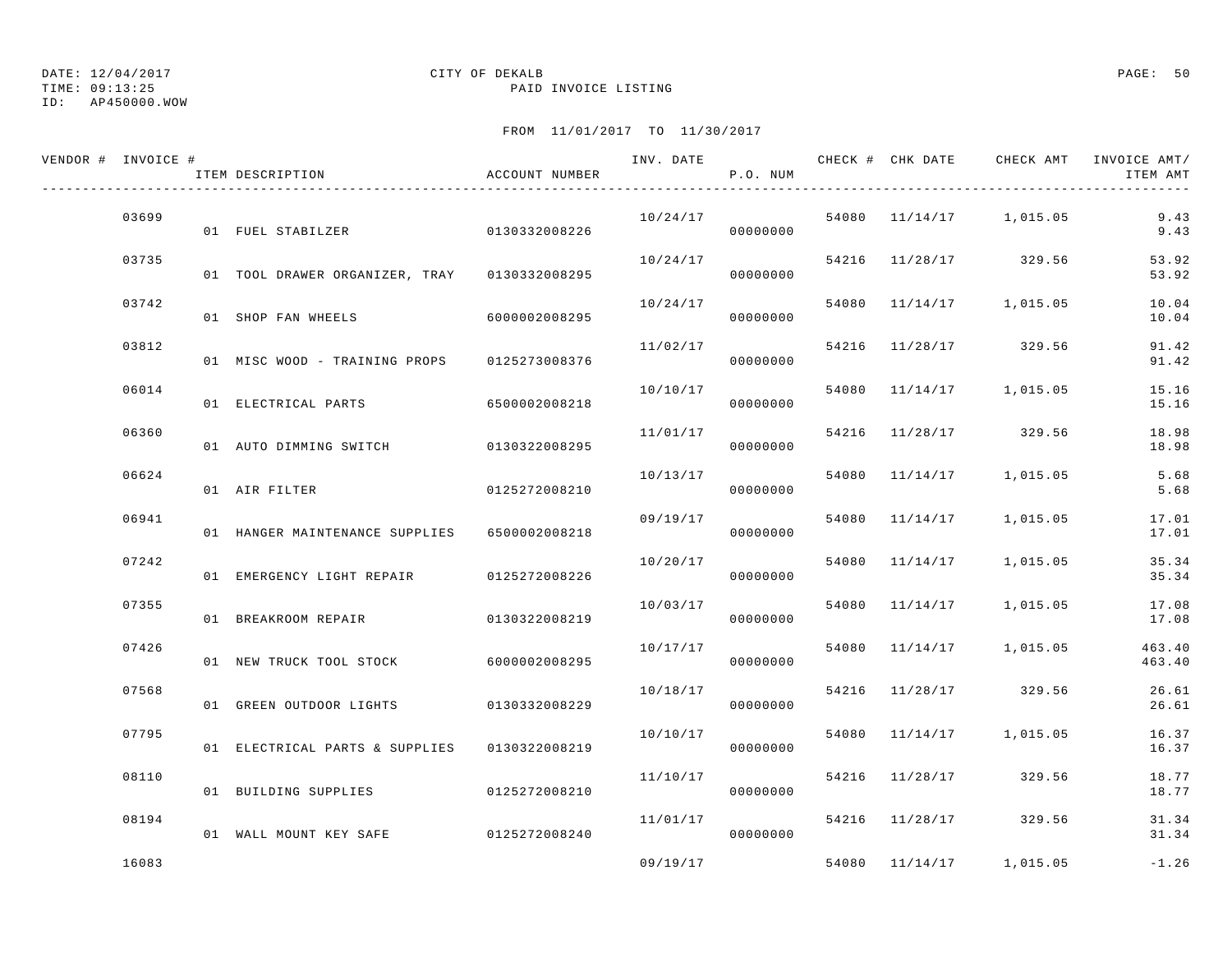TIME: 09:13:25 PAID INVOICE LISTING

ID: AP450000.WOW

|         | VENDOR # INVOICE #    | ITEM DESCRIPTION                                                           | ACCOUNT NUMBER                 |          | P.O. NUM                         |       |                | INV. DATE 6 CHECK # CHK DATE 6 CHECK AMT INVOICE AMT/ | ITEM AMT                   |
|---------|-----------------------|----------------------------------------------------------------------------|--------------------------------|----------|----------------------------------|-------|----------------|-------------------------------------------------------|----------------------------|
|         |                       |                                                                            |                                |          |                                  |       |                |                                                       |                            |
|         | 16083                 | 01 SALES TAX REFUND                                                        | 6500002008218                  |          | 09/19/17<br>00000000             |       |                | 54080 11/14/17 1,015.05                               | $-1.26$<br>$-1.26$         |
|         | 16426                 | 01 SALES TAX REFUND                                                        | 0130322008219                  | 10/10/17 | 00000000                         | 54080 | 11/14/17       | 1,015.05                                              | $-1.21$<br>$-1.21$         |
|         | 16978                 | 01 GREEN OUTDOOR LIGHTS                                                    | 0130332008229                  | 10/18/17 | 00000000                         |       | 54216 11/28/17 | 329.56                                                | 24.64<br>24.64             |
|         | 19750                 | 01 MULCH                                                                   | 6000002008228                  |          | 10/09/17<br>00000000             | 54080 | 11/14/17       | 1,015.05                                              | 6.33<br>6.33               |
|         | 903708                |                                                                            |                                | 11/01/17 |                                  |       |                | 54216 11/28/17 329.56                                 | 47.75                      |
|         |                       | 01 CLEANING SUPPLIES                                                       | 6000002008291                  |          | 00000000                         |       |                |                                                       | 47.75                      |
| LUKBUT  | LUKE BUTLER LLC       |                                                                            |                                |          |                                  |       |                | VENDOR TOTAL: 1,344.61                                |                            |
|         | $17 - 319$            | 01 REMOVE/REPLACE CURB 0130333008316                                       |                                |          | 00000000                         |       |                | $10/03/17$ 54217 $11/28/17$ 1,725.00                  | 1,725.00<br>1,725.00       |
| MACINC  | MACKLIN INCOPORATED   |                                                                            |                                |          |                                  |       |                | VENDOR TOTAL:                                         | 1,725.00                   |
|         | 41387                 | 01 MATERIAL                                                                | 6000002008228                  |          | 00000000                         |       |                | $10/15/17$ 54081 $11/14/17$ 2,536.99                  | 2,536.99<br>2,536.99       |
| MAILFIN | MAILROOM FINANCE INC. |                                                                            |                                |          |                                  |       |                | VENDOR TOTAL:                                         | 2,536.99                   |
|         | N6781714              | 01 POSTAGE MACHINE LEASE PMT 0120213008310<br>02 POSTAGE MACHINE LEASE PMT | 0117113008310                  |          | 00000000<br>00000000             |       |                | 10/06/17 54082 11/14/17 759.12                        | 759.12<br>379.56<br>379.56 |
| MANPOW  | ROCK RIVER TEMPORARY  |                                                                            |                                |          |                                  |       |                | VENDOR TOTAL:                                         | 759.12                     |
|         | 2132                  |                                                                            |                                |          | 10/12/17                         |       | 54083 11/14/17 | 415.87                                                | 166.49                     |
|         |                       | 01 TEMP WEEK ENDING 10/08/17 0130313008399<br>02 TEMP WEEK ENDING 10/08/17 | 0132103008399                  |          | 00000000<br>00000000             |       |                |                                                       | 83.24<br>83.25             |
|         | 2167                  | 01 TEMP WEEK ENDING 10/15/17<br>02 TEMP WEEK ENDING 10/15/17               | 0130313008399<br>0132103008399 |          | 10/19/17<br>00000000<br>00000000 |       |                | 54083 11/14/17 415.87                                 | 98.38<br>61.00<br>37.38    |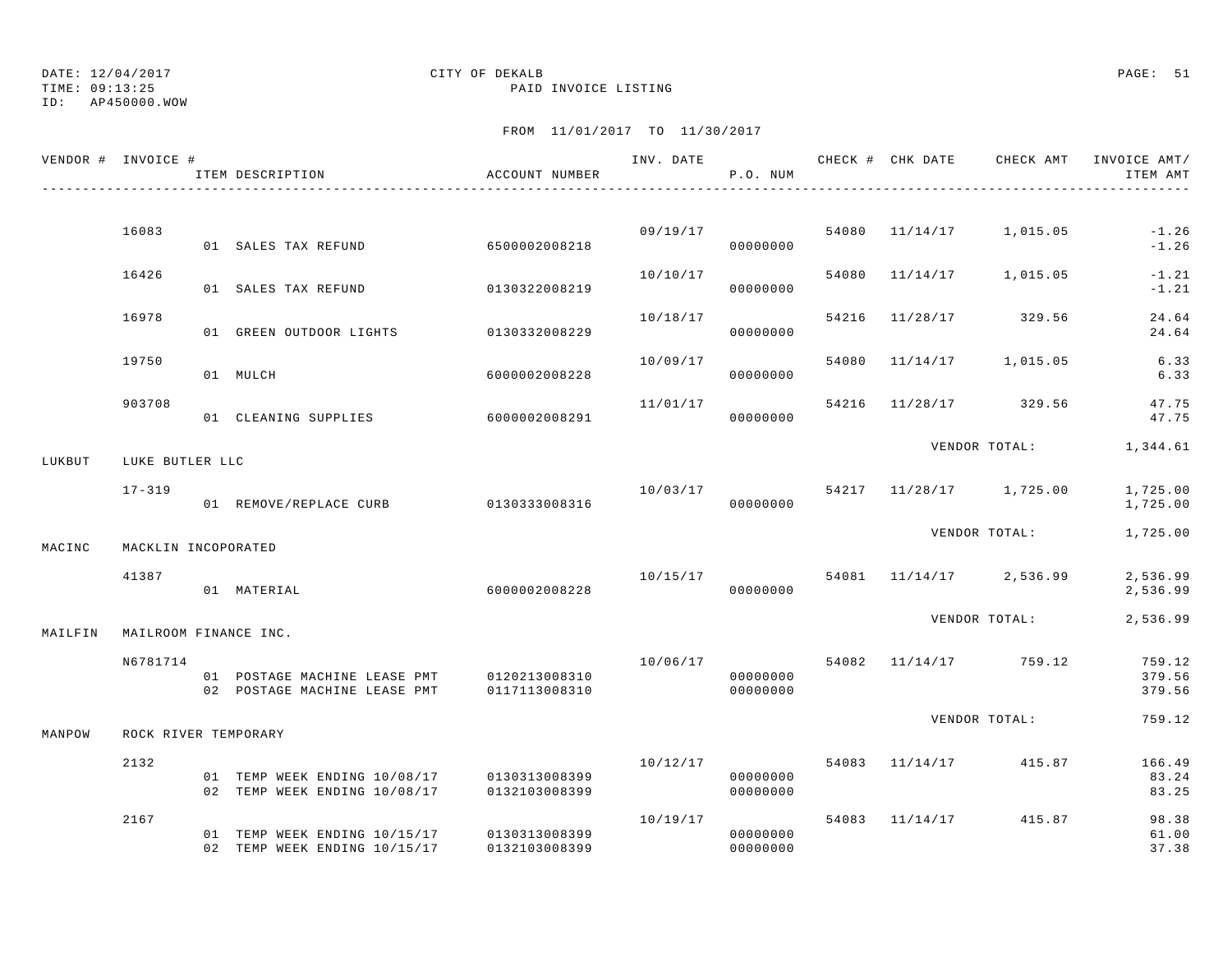TIME: 09:13:25 PAID INVOICE LISTING

ID: AP450000.WOW

|        | VENDOR # INVOICE # | ITEM DESCRIPTION                                                                         | ACCOUNT NUMBER |          | P.O. NUM             |       |                |                                   | INV. DATE 6 7 200 CHECK # CHK DATE CHECK AMT INVOICE AMT/<br>ITEM AMT |
|--------|--------------------|------------------------------------------------------------------------------------------|----------------|----------|----------------------|-------|----------------|-----------------------------------|-----------------------------------------------------------------------|
|        | 2197               | 01 TEMP WEEK ENDING 10/22/17 0130313008399<br>02 TEMP WEEK ENDING 10/22/17               | 0132103008399  | 10/25/17 | 00000000<br>00000000 |       |                | 54083 11/14/17 415.87             | 151.00<br>67.94<br>83.06                                              |
|        | 2230               | 01 TEMP WEEK ENDING 10/29/17 0130313008399<br>02 TEMP WEEK ENDING 10/29/17 0132103008399 |                | 11/02/17 | 00000000<br>00000000 |       |                | 54218 11/28/17 75.68              | 75.68<br>30.27<br>45.41                                               |
| MCDJAL | JALA MCDONALD      |                                                                                          |                |          |                      |       |                | VENDOR TOTAL:                     | 491.55                                                                |
|        | 10202017           | 01 REFUND TICKET #318640 0100000073514                                                   |                |          | 00000000             |       |                | $10/20/17$ 54219 $11/28/17$ 15.00 | 15.00<br>15.00                                                        |
| MEDALL |                    | MED ALLIANCE GROUP, INC.                                                                 |                |          |                      |       |                | VENDOR TOTAL:                     | 15.00                                                                 |
|        | 128738             | 01 EMS SUPPLIES                                                                          | 0125272008241  |          | 00000000             |       |                | $10/24/17$ 54084 11/14/17 298.37  | 298.37<br>298.37                                                      |
| MEIPEN | PENNY MEIER        |                                                                                          |                |          |                      |       |                | VENDOR TOTAL:                     | 298.37                                                                |
|        | 10192017           | 01 TRAINING TRAVEL REIMB. 0120213008376                                                  |                |          | 00000000             |       |                | $10/19/17$ D001487 11/14/17 65.35 | 65.35<br>65.35                                                        |
| MELLOC | MELIN'S LOCK & KEY |                                                                                          |                |          |                      |       |                | VENDOR TOTAL:                     | 65.35                                                                 |
|        | $100317 - 5$       | 01 LOCK REPAIR                                                                           | 6500003008348  | 10/03/17 | 00000000             |       |                | 54085 11/14/17 100.11             | 75.00<br>75.00                                                        |
|        | 20409              | 01 BUILDING SUPPLIES                                                                     | 6500002008219  | 09/21/17 | 00000000             |       | 54085 11/14/17 | 100.11                            | 4.62<br>4.62                                                          |
|        | 20438              | 01 CITY HALL KEYS                                                                        | 0130322008219  | 10/02/17 | 00000000             | 54085 |                | 11/14/17 100.11                   | 14.47<br>14.47                                                        |
|        | 20473              | 01 CABINET KEYS 6125272008240                                                            |                | 10/12/17 | 00000000             |       | 54085 11/14/17 | 100.11                            | 6.02<br>6.02                                                          |
| METWES |                    | METRO WEST COUNCIL OF                                                                    |                |          |                      |       |                | VENDOR TOTAL:                     | 100.11                                                                |
|        | 3160               |                                                                                          |                |          |                      |       |                | $10/05/17$ 54086 $11/14/17$ 35.00 | 35.00                                                                 |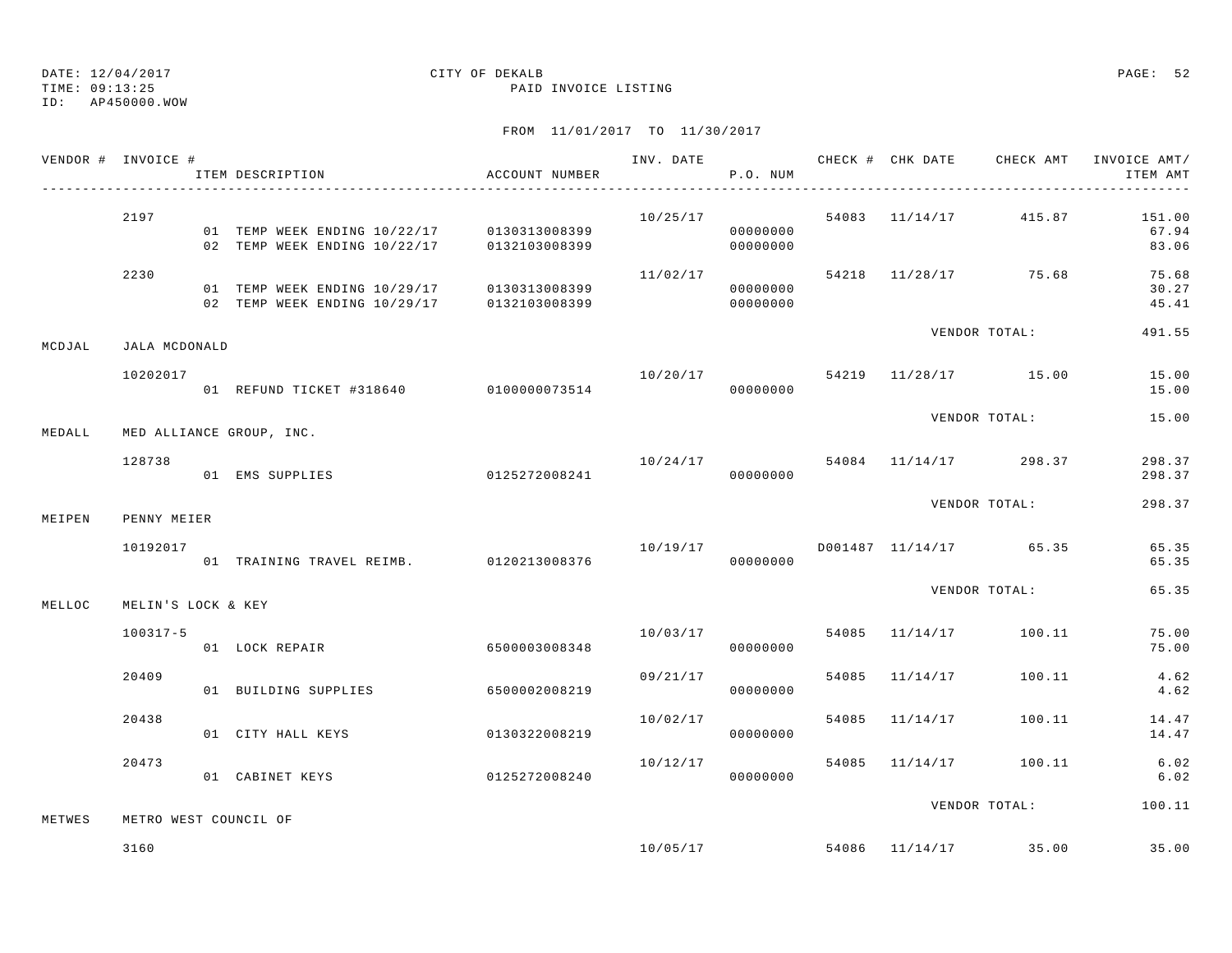## ID: AP450000.WOW

### DATE: 12/04/2017 CITY OF DEKALB PAGE: 53 TIME: 09:13:25 PAID INVOICE LISTING

| VENDOR # INVOICE # |                   | ITEM DESCRIPTION                         | ACCOUNT NUMBER                 |          | P.O. NUM                         |       |                | INV. DATE _______________CHECK # CHK DATE ____CHECK AMT __INVOICE AMT/ | ITEM AMT                  |
|--------------------|-------------------|------------------------------------------|--------------------------------|----------|----------------------------------|-------|----------------|------------------------------------------------------------------------|---------------------------|
|                    |                   |                                          |                                |          |                                  |       |                |                                                                        |                           |
|                    | 3160              | 01 SEPT 2017 BOARD MEETING 0110103008376 |                                | 10/05/17 | 00000000                         |       |                | 54086 11/14/17 35.00                                                   | 35.00<br>35.00            |
|                    | 3198              | 01 ANNUAL MWCOG MEETING 0115153008376    |                                | 10/27/17 | 00000000                         | 54220 |                | 11/28/17 50.00                                                         | 50.00<br>50.00            |
| MIDSAL             | MIDWEST SALT, LLC |                                          |                                |          |                                  |       |                | VENDOR TOTAL:                                                          | 85.00                     |
|                    | P437601           | 01 BULK ROCK SALT                        | 60000002008250                 | 10/03/17 | 00170017                         |       |                | 54087 11/14/17 19,093.50                                               | 2,732.45<br>2,732.45      |
|                    | P437602           | 01 BULK ROCK SALT                        | 6000002008250                  | 10/03/17 | 00170017                         |       | 54087 11/14/17 | 19,093.50                                                              | 2,754.47<br>2,754.47      |
|                    | P437629           | 02 BULK ROCK SALT                        | 6000002008250                  | 10/09/17 | 00170017                         |       | 54087 11/14/17 | 19,093.50                                                              | 2,747.99<br>2,747.99      |
|                    | P437632           | 01 BULK ROCK SALT                        | 6000002008250                  | 10/10/17 | 00170017                         |       | 54087 11/14/17 | 19,093.50                                                              | 2,871.02<br>2,871.02      |
|                    | P437668           | 01 BULK ROCK SALT                        | 6000002008250                  |          | 10/18/17<br>00170017             |       | 54087 11/14/17 | 19,093.50                                                              | 2,711.73<br>2,711.73      |
|                    | P437672           | 01 BULK ROCK SALT                        | 6000002008250                  | 10/19/17 | 00170017                         |       | 54087 11/14/17 | 19,093.50                                                              | 2,681.95<br>2,681.95      |
|                    | P437682           | 01 BULK ROCK SALT                        | 6000002008250                  | 10/20/17 | 00170017                         |       | 54087 11/14/17 | 19,093.50                                                              | 2,593.89<br>2,593.89      |
|                    | P437728           | 01 BULK ROCK SALT                        | 6000002008250                  | 10/30/17 | 00170017                         |       |                | 54221 11/28/17 2,624.97                                                | 2,624.97<br>2,624.97      |
| MIKAUT2            | KATHLEEN A CRAFT  |                                          |                                |          |                                  |       |                | VENDOR TOTAL:                                                          | 21,718.47                 |
|                    | 091706            | 01 SAFETY TESTS<br>02 SAFETY TESTS       | 6000003008315<br>0130333008315 |          | 09/30/17<br>00000000<br>00000000 |       |                | 54088 11/14/17 412.50                                                  | 175.00<br>54.00<br>121.00 |
|                    | 101715            | 01 SAFETY TESTS                          | 0130333008315                  | 10/31/17 | 00000000                         |       |                | 54222 11/28/17 54.00                                                   | 54.00<br>54.00            |
|                    | 31922             |                                          |                                | 10/16/17 |                                  |       | 54088 11/14/17 | 412.50                                                                 | 237.50                    |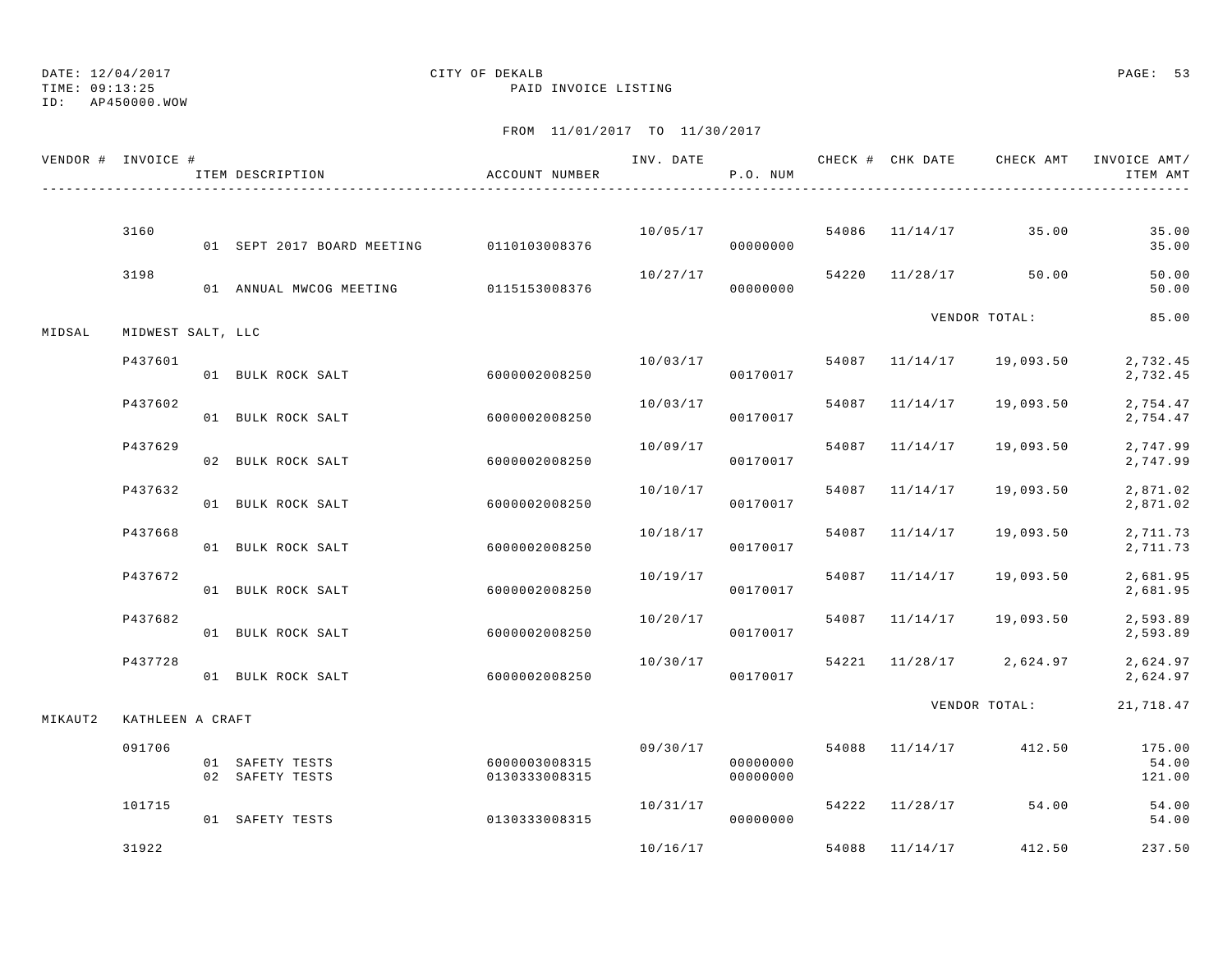TIME: 09:13:25 PAID INVOICE LISTING

ID: AP450000.WOW

|        | VENDOR # INVOICE #   | ITEM DESCRIPTION                               | ACCOUNT NUMBER |          | P.O. NUM             |  |                                     | ITEM AMT             |
|--------|----------------------|------------------------------------------------|----------------|----------|----------------------|--|-------------------------------------|----------------------|
|        | 31922                | 01 ALTERNATOR REPAIR 0125273008315             |                |          | 00000000             |  | $10/16/17$ 54088 $11/14/17$ 412.50  | 237.50<br>237.50     |
| MISPRO | MISSMAN PROFESSIONAL |                                                |                |          |                      |  | VENDOR TOTAL:                       | 466.50               |
|        | 41281                | 01 PRO SERVICES JULY 2017                      | 0100000001265  |          | 00000000             |  | $08/30/17$ 54223 11/28/17 2,911.00  | 721.50<br>721.50     |
|        | 41329                | 01 PRO SERVICES - AUG 2017                     | 0100000001265  | 09/25/17 | 00000000             |  | 54089 11/14/17 273.00               | 273.00<br>273.00     |
|        | 41481                | 01 BUS SHELTER PE - PHASE I 0920003008399      |                | 10/27/17 | 00170077             |  | 54223 11/28/17 2,911.00             | 2,189.50<br>2,189.50 |
| MMWELD | M & M WELDING INC    |                                                |                |          |                      |  | VENDOR TOTAL:                       | 3,184.00             |
|        | 3452                 | 01 REPAIR 90 DEGREE ELBOW WTP 6000003008328    |                |          | 00000000             |  | $10/20/17$ 54090 $11/14/17$ 276.00  | 276.00<br>276.00     |
| MOHMIT | MITRA MOHABBAT       |                                                |                |          |                      |  | VENDOR TOTAL:                       | 276.00               |
|        | 15195989             | 01 AMBULANCE FEE REFUND #15-1936 0100000063423 |                |          | 05/13/15<br>00000000 |  | 54224 11/28/17 470.22               | 470.22<br>470.22     |
| MORTIM | TIMOTHY MOREY        |                                                |                |          |                      |  | VENDOR TOTAL:                       | 470.22               |
|        | 10252017             | 01 FIRE PUMP REPAIR PARTS REIMB. 0125272008226 |                |          | 00000000             |  | $10/25/17$ D001488 $11/14/17$ 21.79 | 21.79<br>21.79       |
| MUNEME | MES - ILLINOIS       |                                                |                |          |                      |  | VENDOR TOTAL:                       | 21.79                |
|        | IN1168838            | 01 SCBA SUPPLIES 0125273008311                 |                | 10/12/17 | 00000000             |  | 54091 11/14/17 135.61               | 135.61<br>135.61     |
| MUTAID |                      | MUTUAL AID BOX ALARM SYSTEM                    |                |          |                      |  | VENDOR TOTAL:                       | 135.61               |
|        | T20002512            | 01 CREDENTIALING CARD                          | 0125273008376  | 10/16/17 | 00000000             |  | 54092 11/14/17 5.00                 | 5.00<br>5.00         |
|        |                      |                                                |                |          |                      |  | VENDOR TOTAL:                       | 5.00                 |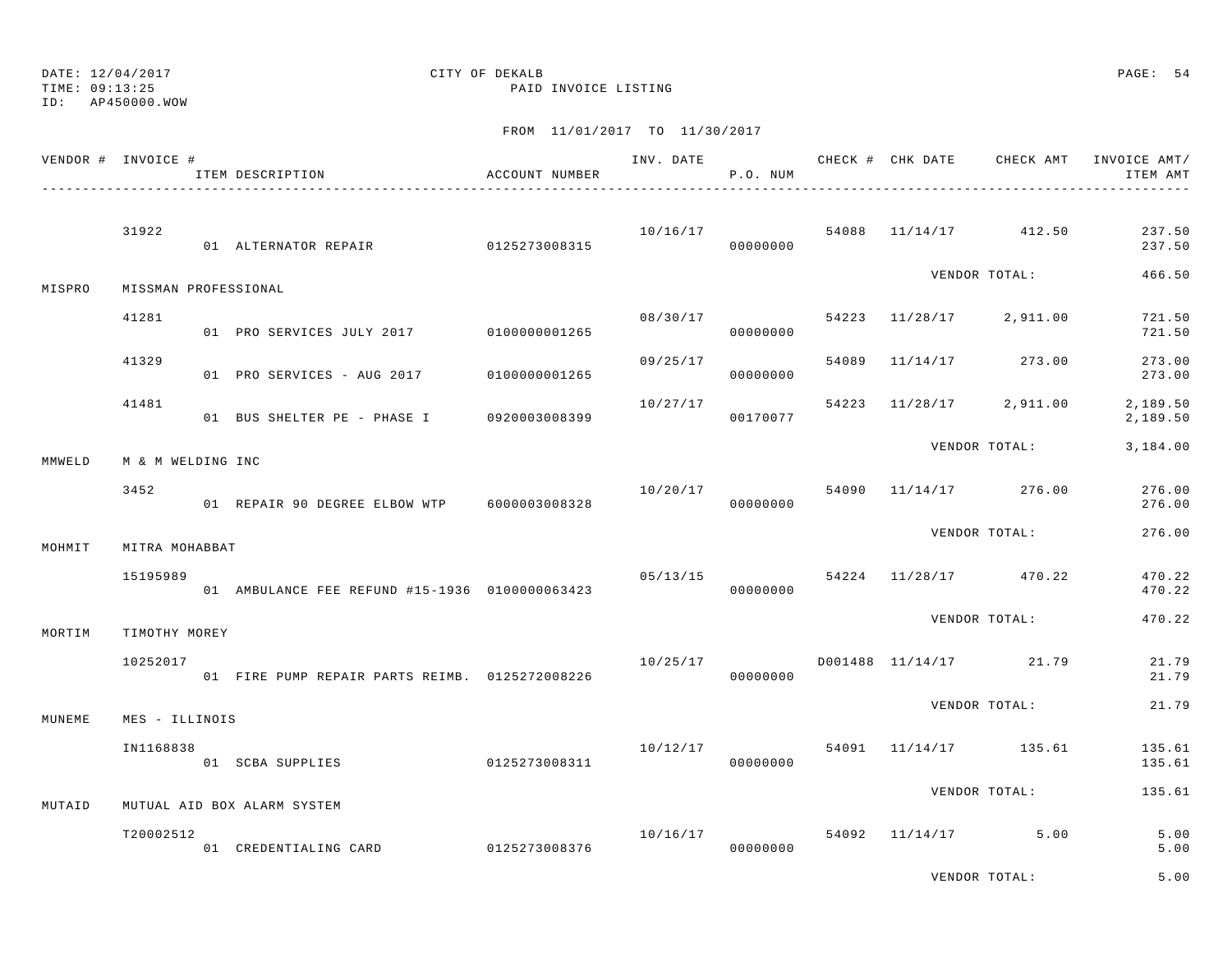ID: AP450000.WOW

TIME: 09:13:25 PAID INVOICE LISTING

FROM 11/01/2017 TO 11/30/2017

|        | VENDOR # INVOICE # | ITEM DESCRIPTION                                     | ACCOUNT NUMBER |          | P.O. NUM |       |                |                       | INV. DATE 6 1999 CHECK # CHK DATE 6 CHECK AMT INVOICE AMT<br>ITEM AMT |
|--------|--------------------|------------------------------------------------------|----------------|----------|----------|-------|----------------|-----------------------|-----------------------------------------------------------------------|
|        | NACHA DD UNDEFINED | 01 TOTAL DIRECT DEPOSITS<br>01 TOTAL DIRECT DEPOSITS |                |          |          |       |                |                       | 1,847.34<br>18,880.62                                                 |
| NEOPOC |                    | UNITED STATES POST OFFICE                            |                |          |          |       |                | VENDOR TOTAL:         | 0.00                                                                  |
|        | 11272017           | 01 PRE-PAY POSTAGE METER 8001031 0120253008305       |                |          | 00000000 |       |                |                       | $11/27/17$ 54268 11/29/17 1,315.00 1,315.00<br>1,315.00               |
| NICOR  | NICOR              |                                                      |                |          |          |       |                | VENDOR TOTAL:         | 1,315.00                                                              |
|        | 10182017A          | 01 1202 S 7TH 9/19-10/18/17 6000003008351            |                | 10/18/17 | 00000000 |       |                | 54225 11/28/17 711.41 | 33.51<br>33.51                                                        |
|        | 10182017B          | 01  2851  CORPORATE   9/19-10/18/17  6000003008351   |                | 10/18/17 | 00000000 |       | 54225 11/28/17 | 711.41                | 40.10<br>40.10                                                        |
|        | 10192017A          | 01 900 W DRESSER 8/17-10/18/17                       | 6000003008351  | 10/19/17 | 00000000 |       | 54225 11/28/17 | 711.41                | 54.95<br>54.95                                                        |
|        | 10192017B          | 01 1505 W LINCOLN 9/20-10/19/17 6000003008351        |                | 10/19/17 | 00000000 |       | 54225 11/28/17 | 711.41                | 60.31<br>60.31                                                        |
|        | 10232017A          | 01 1685 COUNTY FARM 9/22-10/23/17 6000003008351      |                | 10/23/17 | 00000000 |       | 54225 11/28/17 | 711.41                | 15.57<br>15.57                                                        |
|        | 10252017A          | 01 1216 MARKET 9/25-10/25/17                         | 6000003008351  | 10/25/17 | 00000000 |       | 54225 11/28/17 | 711.41                | 188.19<br>188.19                                                      |
|        | 10252017B          | 01 2100 PLEASANT 9/25-10/24/17                       | 6500003008355  | 10/25/17 | 00000000 |       | 54225 11/28/17 | 711.41                | 34.30<br>34.30                                                        |
|        | 10252017C          | 01 3232 PLEASANT 9/25-10/25/17                       | 6500003008355  | 10/25/17 | 00000000 | 54225 | 11/28/17       | 711.41                | 95.73<br>95.73                                                        |
|        | 10252017D          | 01 3331 PLEASANT 9/25-10/25/17                       | 6500003008355  | 10/25/17 | 00000000 | 54225 | 11/28/17       | 711.41                | 90.12<br>90.12                                                        |
|        | 10252017E          | 01 S PLEASANT 9/25-10/24/17 6500003008355            |                | 10/25/17 | 00000000 |       | 54225 11/28/17 | 711.41                | 89.15<br>89.15                                                        |
|        | 10272017A          | 01 624 N 11TH 8/28-10/26/17 0130323008355            |                | 10/27/17 | 00000000 |       |                | 54225 11/28/17 711.41 | 9.48<br>9.48                                                          |

VENDOR TOTAL: 711.41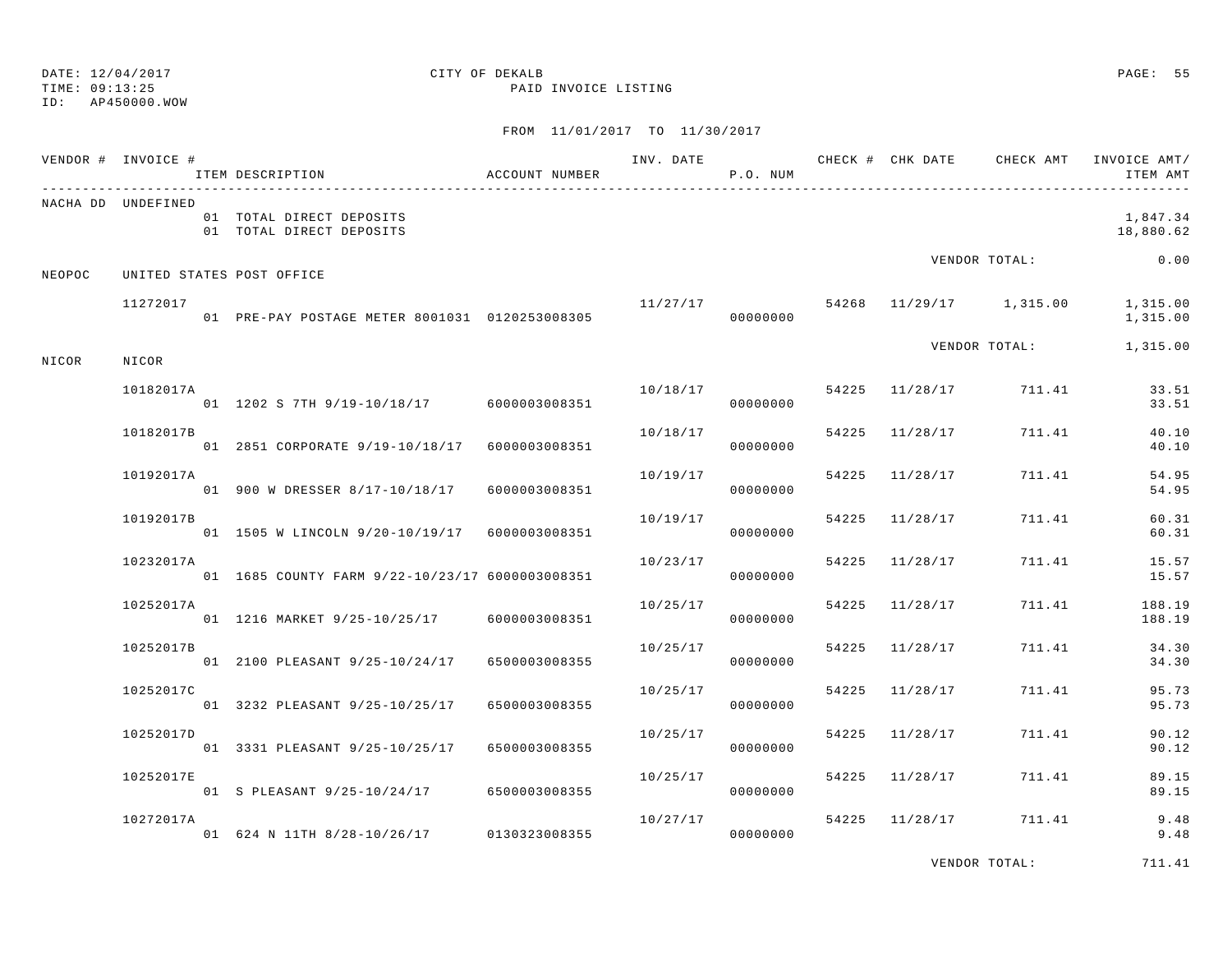TIME: 09:13:25 PAID INVOICE LISTING

ID: AP450000.WOW

|        | VENDOR # INVOICE #    | ITEM DESCRIPTION                            | ACCOUNT NUMBER |                      | P.O. NUM             |       |                |                                      | ITEM AMT               |
|--------|-----------------------|---------------------------------------------|----------------|----------------------|----------------------|-------|----------------|--------------------------------------|------------------------|
| NIMCA  | NORTHWESTERN ILLINOIS |                                             |                |                      |                      |       |                |                                      |                        |
|        | 09302017              | 01 ANNUAL MEMBERSHIP DUES 0110103008375     |                | 10/27/17<br>00000000 |                      |       |                | 54093 11/14/17 110.00                | 110.00<br>110.00       |
| NOMALE | ALEXANDRA NOMIKOS     |                                             |                |                      |                      |       |                | VENDOR TOTAL:                        | 110.00                 |
|        | 11092017              | 01 2017 DEKALB MUNICIPAL BAND 0110113008399 |                | 11/09/17             | 00000000             |       |                | 53980 11/09/17 100.00                | 100.00<br>100.00       |
| OZIILL |                       | OZINGA ILLINOIS RMC, INC.                   |                |                      |                      |       |                | VENDOR TOTAL:                        | 100.00                 |
|        | 973760                | 01 MATERIAL                                 | 6000002008228  | 10/02/17             | 00000000             |       |                | 54094 11/14/17 1,247.00              | 805.00<br>805.00       |
|        | 978457                | 01 MATERIAL                                 | 0130333008321  | 10/09/17             | 00000000             |       |                | 54094 11/14/17 1,247.00              | 442.00<br>442.00       |
| PARINS |                       | PARDRIDGE INSURANCE, INC.                   |                |                      |                      |       |                |                                      | VENDOR TOTAL: 1,247.00 |
|        | 13417                 | 01 NOTARY BOND RENEWAL                      | 0120223008349  | 10/24/17             | 00000000             |       |                | 54095 11/14/17 60.00                 | 60.00<br>60.00         |
| PATLIN | PATLIN INC.           |                                             |                |                      |                      |       |                | VENDOR TOTAL:                        | 60.00                  |
|        | $61353 - 1$           | 01 BRAKE CLEAN, HEX NUT 6000002008219       |                | 10/31/17             | 00000000             |       |                | 54226 11/28/17 223.36                | 223.36<br>223.36       |
| PDCLAB |                       | PDC LABORATORIES, INC.                      |                |                      |                      |       |                | VENDOR TOTAL:                        | 223.36                 |
|        | 877233                | 01 (5) WATER TESTS                          | 6000003008356  |                      | 09/30/17<br>00000000 | 54096 | 11/14/17       | 205.50                               | 160.50<br>160.50       |
|        | 877234                | 01 FLOURIDE ANALYSIS                        | 6000003008356  | 09/30/17             | 00000000             |       | 54096 11/14/17 | 205.50                               | 45.00<br>45.00         |
|        | 880221                | 01 (5) WATER TESTS                          | 60000003008356 | 10/31/17             | 00000000             |       |                | 54227 11/28/17 45.00                 | 45.00<br>45.00         |
| PENMAN |                       | PENGUIN MANAGEMENT, INC.                    |                |                      |                      |       |                | VENDOR TOTAL:                        | 250.50                 |
|        | 46748                 |                                             |                |                      |                      |       |                | $11/01/17$ 54228 $11/28/17$ 2,148.00 | 2,148.00               |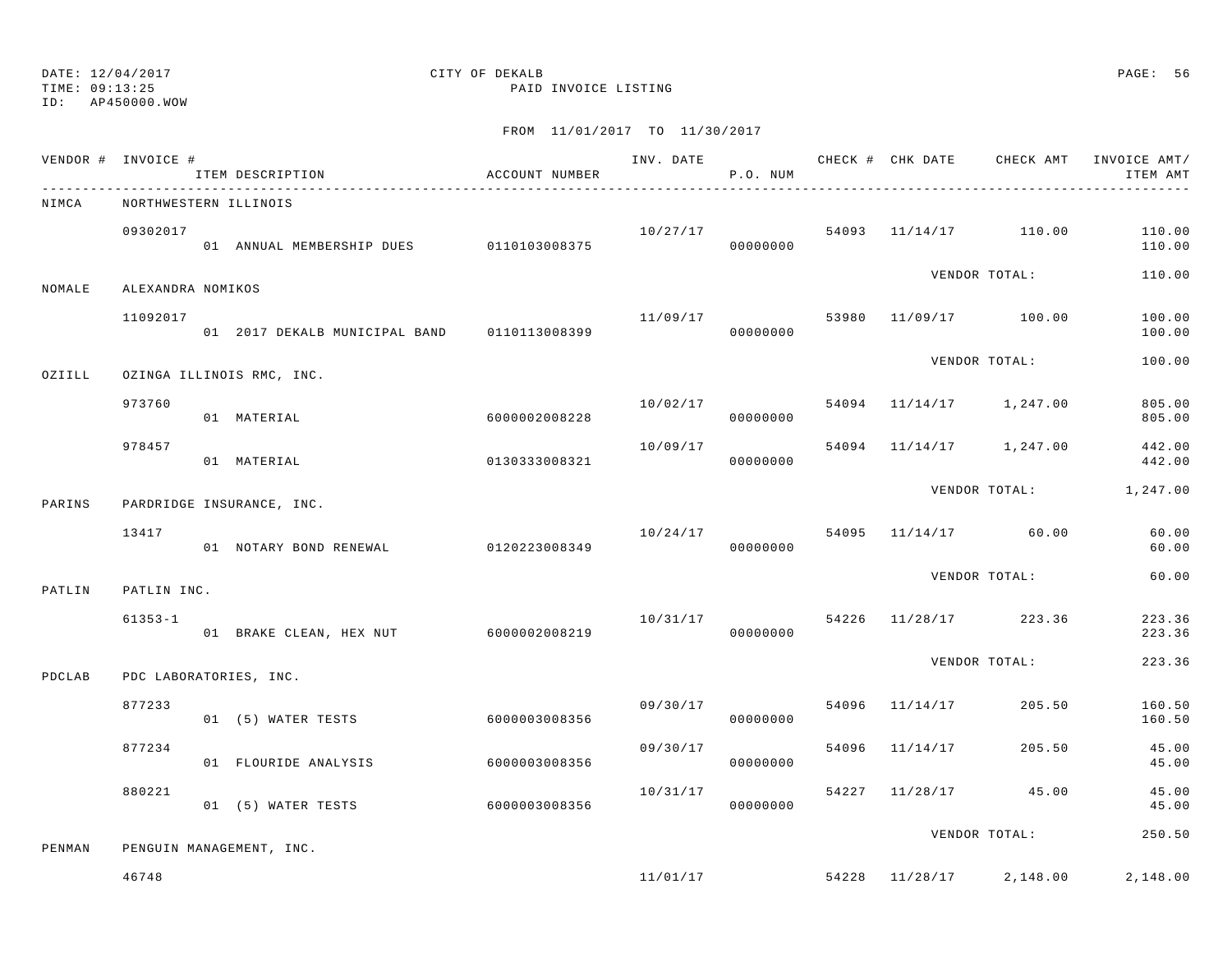TIME: 09:13:25 PAID INVOICE LISTING

ID: AP450000.WOW

|        | VENDOR # INVOICE # | ITEM DESCRIPTION                                | ACCOUNT NUMBER |          | P.O. NUM             |       |                  | INV. DATE 6 CHECK # CHK DATE CHECK AMT | INVOICE AMT/<br>ITEM AMT |
|--------|--------------------|-------------------------------------------------|----------------|----------|----------------------|-------|------------------|----------------------------------------|--------------------------|
|        | 46748              | 01 TEXT DISPATCHING                             | 0125276008580  |          | 11/01/17<br>00000000 |       |                  | 54228 11/28/17 2,148.00                | 2,148.00<br>2,148.00     |
| PETTRA |                    | PETROLEUM TRADERS CORPORATION                   |                |          |                      |       |                  | VENDOR TOTAL:                          | 2,148.00                 |
|        | 1180806            | 01 BULK FUEL SERVICES                           | 0100000001510  | 10/06/17 | 00170027             |       |                  | 54097 11/14/17 15,479.51               | 15,479.51<br>15,479.51   |
|        | 1190694            | 01 BULK FUEL SERVICES                           | 0100000001520  |          | 11/03/17<br>00170027 |       |                  | 54229 11/28/17 17,675.97               | 17,675.97<br>17,675.97   |
| PFPET  |                    | P.F. PETTIBONE & COMPANY                        |                |          |                      |       |                  | VENDOR TOTAL:                          | 33, 155. 48              |
|        | 173161             | 01 (51) WINTER KNIT/BASEBALL CAPS 0120222008270 |                | 10/08/17 | 00000000             | 54098 | 11/14/17         | 825.00                                 | 825.00<br>825.00         |
|        | 173336             | 01 (500) SHOULDER PATCHES 0120212008270         |                | 11/08/17 | 00000000             | 54230 |                  | 11/28/17 961.80                        | 961.80<br>961.80         |
| PRIZAK | ZAKARY PRIELIPP    |                                                 |                |          |                      |       |                  | VENDOR TOTAL:                          | 1,786.80                 |
|        | 09292017           | 01 TRAINING TRAVEL REIMB. 0125273008376         |                | 09/29/17 | 00000000             |       | D001489 11/14/17 | 129.60                                 | 129.60<br>129.60         |
|        | 10062017           | 01 TRAINING TRAVEL REIMB. 0125273008376         |                | 10/06/17 | 00000000             |       | D001489 11/14/17 | 117.15                                 | 117.15<br>117.15         |
|        | 10132017           | 01 TRAINING TRAVEL REIMB. 0125273008376         |                | 10/13/17 | 00000000             |       |                  | D001489 11/14/17 124.74                | 124.74<br>124.74         |
| PUMPAT | PATTY PUMFREY      |                                                 |                |          |                      |       |                  | VENDOR TOTAL:                          | 371.49                   |
|        | 10092017           | 01 TRAINING TRAVEL REIMB. 0120253008376         |                | 10/09/17 | 00000000             |       |                  | D001490 11/14/17 20.00                 | 20.00<br>20.00           |
| RAIAND | ANDREW RAIH        |                                                 |                |          |                      |       |                  | VENDOR TOTAL:                          | 20.00                    |
|        | 10062017           | 01 CONF TRAVEL REIMB. 0130333008376             |                | 10/06/17 | 00000000             |       |                  | D001498 11/28/17 45.93                 | 45.93<br>45.93           |
|        |                    |                                                 |                |          |                      |       |                  | VENDOR TOTAL:                          | 45.93                    |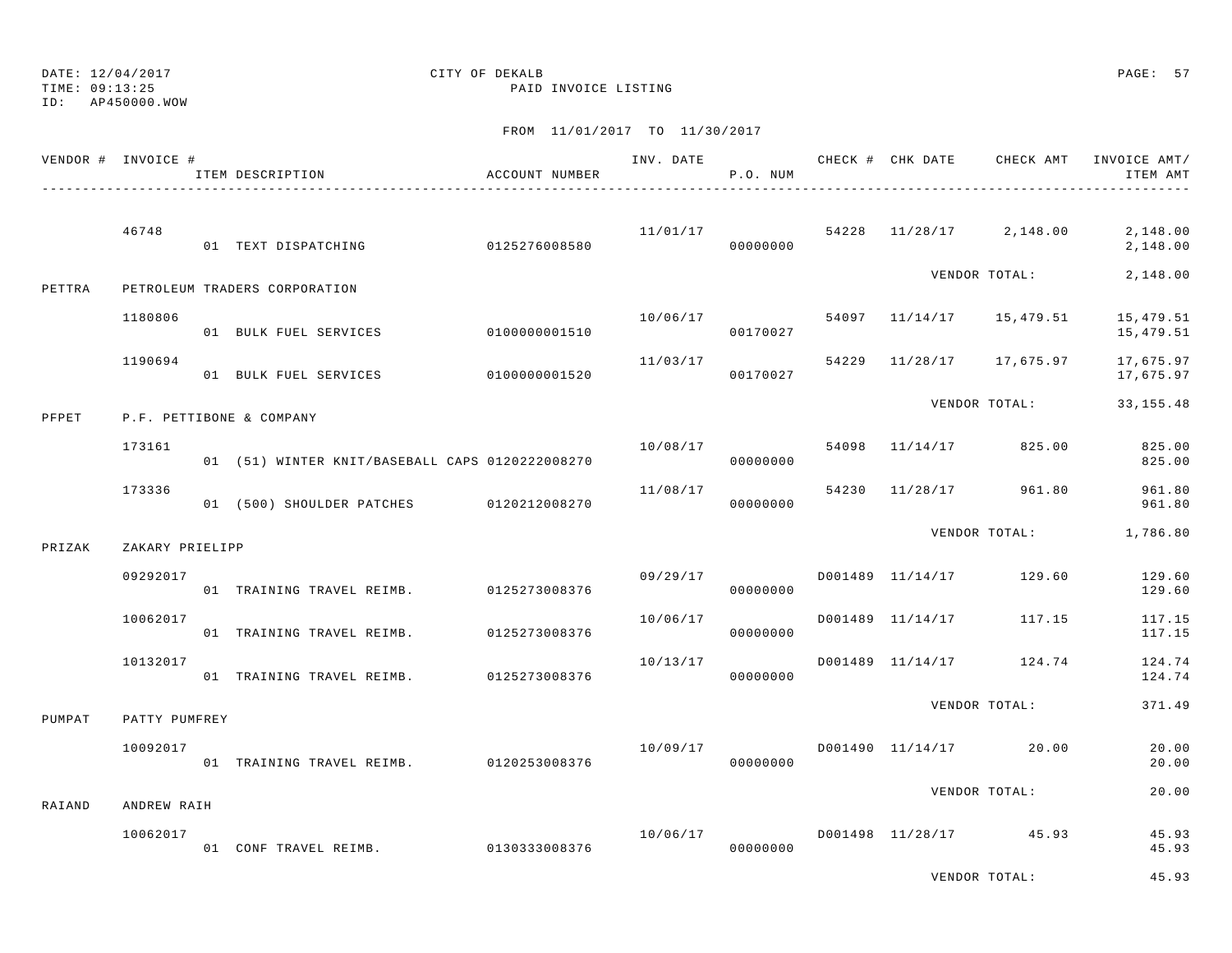TIME: 09:13:25 PAID INVOICE LISTING

ID: AP450000.WOW

|         | VENDOR # INVOICE #                    | ACCOUNT NUMBER<br>ITEM DESCRIPTION              |                |          | P.O. NUM |  |                                      | INV. DATE 6 CHECK # CHK DATE CHECK AMT INVOICE AMT/<br>ITEM AMT |
|---------|---------------------------------------|-------------------------------------------------|----------------|----------|----------|--|--------------------------------------|-----------------------------------------------------------------|
| RANCRI  | CRISTIANE RANDALL                     |                                                 |                |          |          |  |                                      |                                                                 |
|         | 10252017                              | 01 CONF TRAVEL REIMB. 0116103008376             |                |          |          |  | $10/25/17$ D001491 $11/14/17$ 256.80 | 256.80<br>256.80                                                |
| RAYOHER | RAY O'HERRON CO INC                   |                                                 |                |          |          |  | VENDOR TOTAL:                        | 256.80                                                          |
|         | 1734927-IN                            | 0120222008242<br>01 AMMUNITION                  |                | 06/26/17 | 00000000 |  | 54231 11/28/17 45.87                 | 201.87<br>201.87                                                |
|         | 1738399-CM                            | 01 RETURNED REAR CARGO WINDOW 0120222008226     |                | 07/13/17 | 00000000 |  | 54231 11/28/17 45.87                 | $-156.00$<br>$-156.00$                                          |
|         | 1755826-IN                            | 01 HOLSTER/STINGER HOLDER 0120242008270         |                | 10/13/17 | 00000000 |  | 54099 11/14/17 131.98                | 131.98<br>131.98                                                |
| REDROB  | ROBERT REDEL                          |                                                 |                |          |          |  | VENDOR TOTAL:                        | 177.85                                                          |
|         | 11062017                              | 01 TUITION REIMB. SEPT - OCT 2017 0116103008379 |                | 11/06/17 | 00000000 |  | D001499 11/28/17 1,086.00            | 1,086.00<br>1,086.00                                            |
| REDWING | RED WING SHOE STORE                   |                                                 |                |          |          |  | VENDOR TOTAL:                        | 1,086.00                                                        |
|         | 14314                                 | 01 SAFETY BOOTS                                 | 01000000002690 | 10/24/17 | 00000000 |  | 54232 11/28/17 276.24                | 276.24<br>276.24                                                |
| ROCKRIV |                                       | ROCK RIVER SERVICE COMPANY                      |                |          |          |  | VENDOR TOTAL:                        | 276.24                                                          |
|         | 12434                                 | 01 (100) KEY FOBS                               | 0120253008310  | 10/03/17 | 00000000 |  | 54269 11/29/17 589.00                | 589.00<br>589.00                                                |
| ROCRIV  | ROCK RIVER ARMS, INC.                 |                                                 |                |          |          |  | VENDOR TOTAL:                        | 589.00                                                          |
|         | 12434                                 | 01 (100) ICLASS KEY FOBS 0120253008310          |                | 10/03/17 | 00000000 |  | 54233 11/28/17 589.00                | 589.00<br>589.00                                                |
| ROMFIR  |                                       |                                                 |                |          |          |  | VENDOR TOTAL:                        | 589.00                                                          |
|         | VILLAGE OF ROMEOVILLE<br>$2017 - 516$ | 0125273008376<br>01 FAE TRAINING                |                |          | 00000000 |  | $10/18/17$ 54100 $11/14/17$ 2,250.00 | 2,250.00<br>2,250.00                                            |
|         |                                       |                                                 |                |          |          |  | VENDOR TOTAL:                        | 2,250.00                                                        |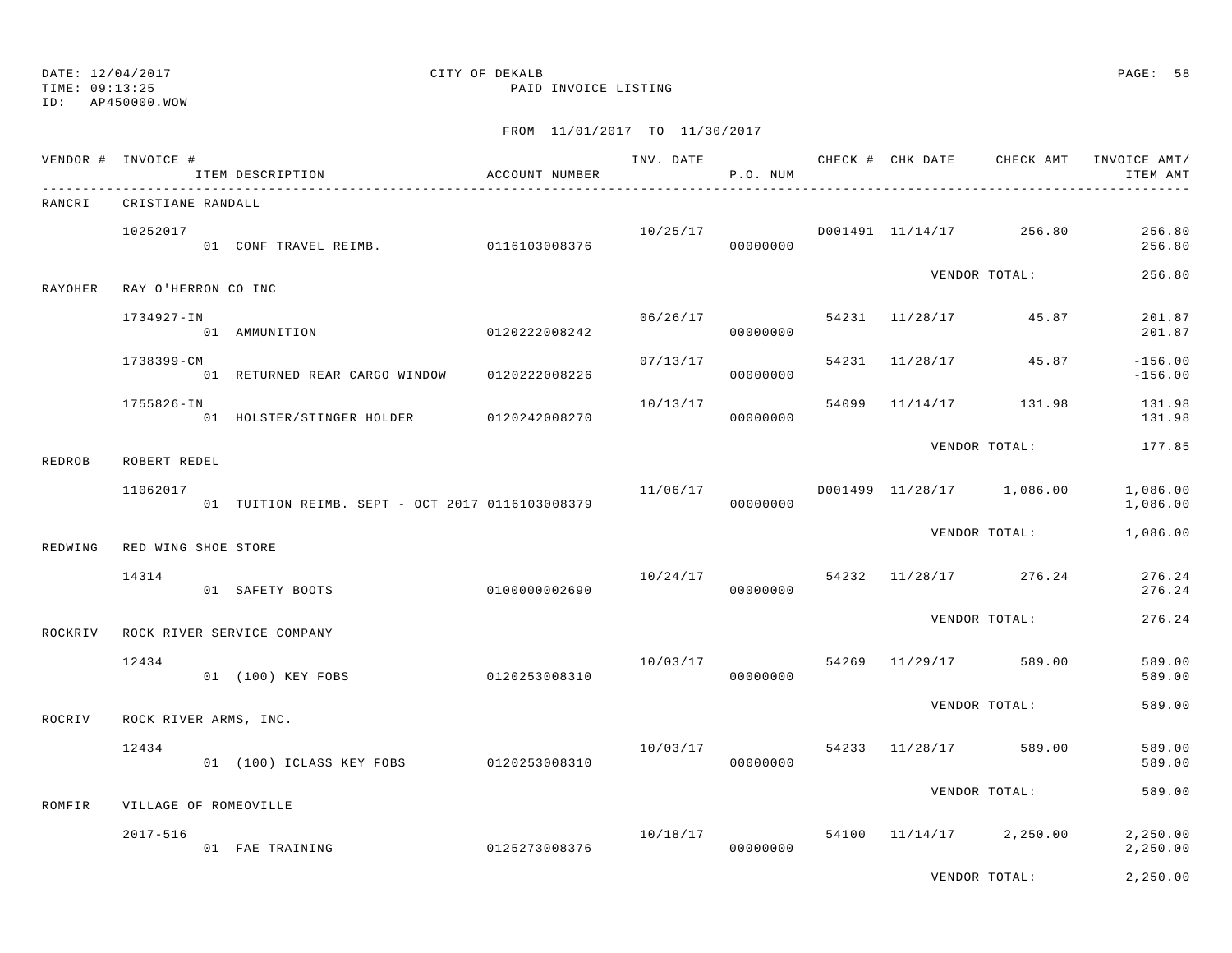ID: AP450000.WOW

TIME: 09:13:25 PAID INVOICE LISTING

| VENDOR # | INVOICE #          | ITEM DESCRIPTION                                                       | ACCOUNT NUMBER |          | P.O. NUM             |       |          |                                   | INVOICE AMT/<br>ITEM AMT |
|----------|--------------------|------------------------------------------------------------------------|----------------|----------|----------------------|-------|----------|-----------------------------------|--------------------------|
| RONENT   |                    | RONDO ENTERPRISES, INC.                                                |                |          |                      |       |          |                                   |                          |
|          | 100497             | 01 RATCHETS, DOT TAPE 6000002008295                                    |                |          | 00000000             |       |          | $11/08/17$ 54234 $11/28/17$ 41.95 | 41.95<br>41.95           |
| RRJPAI   |                    | RRJ PAINTING & WALLPAPERING                                            |                |          |                      |       |          | VENDOR TOTAL:                     | 41.95                    |
|          | 2192               | 01 CITY HALL PAINTING                                                  | 1400006508625  | 10/10/17 | 00000000             |       |          | 54101 11/14/17 2,470.00           | 1,720.00<br>1,720.00     |
|          | 2196               | 01 CITY HALL PAINTING 1400006508625                                    |                | 10/19/17 | 00000000             |       |          | 54101 11/14/17 2,470.00           | 750.00<br>750.00         |
| RUGMAU   | MAUREEN RUGG       |                                                                        |                |          |                      |       |          | VENDOR TOTAL:                     | 2,470.00                 |
|          | 10122017           | 01 REFUND TICKET #314945 0100000073514                                 |                |          | 10/12/17<br>00000000 |       |          | 54102 11/14/17 75.00              | 75.00<br>75.00           |
| RUHJAM   | JAMES RUHL         |                                                                        |                |          |                      |       |          | VENDOR TOTAL:                     | 75.00                    |
|          | 11032017           | 01 TRAINING TRAVEL REIMB. 0125273008376                                |                | 11/03/17 | 00000000             |       |          | D001500 11/28/17 79.00            | 79.00<br>79.00           |
|          |                    |                                                                        |                |          |                      |       |          | VENDOR TOTAL:                     | 79.00                    |
| RUSPOW   | 4832               | RUSH POWER SYSTEMS LLC<br>01 EMERGENCY GENERATOR SERVICE 6500003008311 |                |          | 07/18/17<br>00000000 |       |          | 54103 11/14/17 1,030.00           | 1,030.00<br>1,030.00     |
| SAFPAS   | SAFE PASSAGE, INC. |                                                                        |                |          |                      |       |          | VENDOR TOTAL:                     | 1,030.00                 |
|          | 10302017           |                                                                        |                | 10/30/17 | 00000000             |       |          | 54104 11/14/17 3,000.00           | 3,000.00<br>3,000.00     |
|          | 11072017           | 01 HUMAN SRVCS FNDNG 1ST/2ND QTR 1900003008307                         |                | 11/07/17 | 00000000             | 53988 | 11/09/17 | 7,500.00                          | 7,500.00<br>7,500.00     |
| SAFSUP   |                    | EMERGENT SAFETY SUPPLY                                                 |                |          |                      |       |          | VENDOR TOTAL:                     | 10,500.00                |
|          | 1902638146         | 0125272008240<br>01 CO METER                                           |                | 10/19/17 | 00000000             |       |          | 54105 11/14/17 269.95             | 269.95<br>269.95         |
|          |                    |                                                                        |                |          |                      |       |          | VENDOR TOTAL:                     | 269.95                   |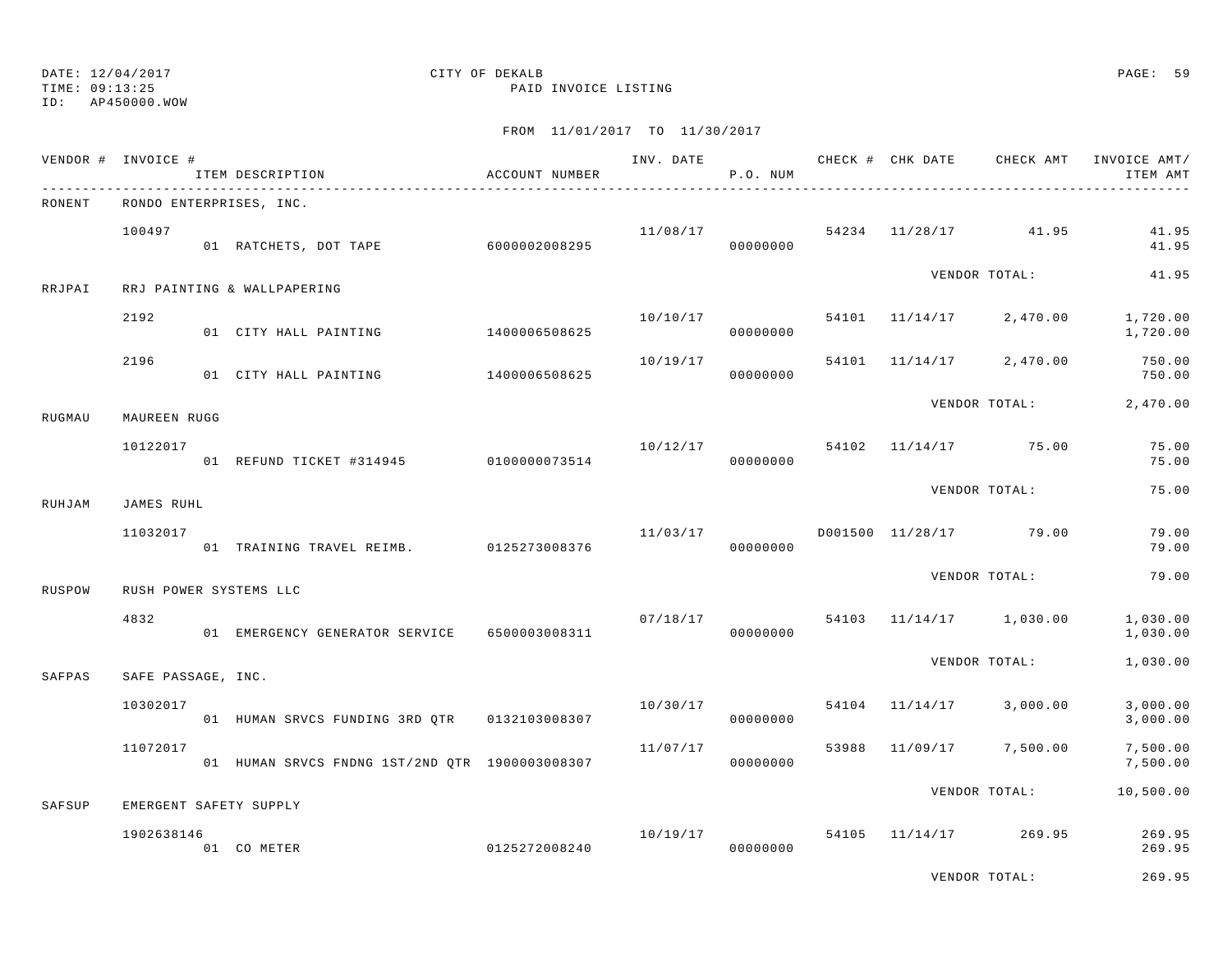TIME: 09:13:25 PAID INVOICE LISTING

ID: AP450000.WOW

|        | VENDOR # INVOICE #   | ITEM DESCRIPTION                             | ACCOUNT NUMBER                 |                      | P.O. NUM                         |       |                         | INV. DATE 6 CHECK # CHK DATE CHECK AMT INVOICE AMT/<br>ITEM AMT |
|--------|----------------------|----------------------------------------------|--------------------------------|----------------------|----------------------------------|-------|-------------------------|-----------------------------------------------------------------|
| SAUMFG | SAUBER MFG, CO.      |                                              |                                |                      |                                  |       |                         |                                                                 |
|        | PSI200602            | 01 TOOL BOX                                  | 6200006008521                  |                      | 10/13/17<br>00000000             |       | 54106 11/14/17 4,890.00 | 4,890.00<br>4,890.00                                            |
| SERCON | SERVICE CONCEPTS INC |                                              |                                |                      |                                  |       | VENDOR TOTAL:           | 4,890.00                                                        |
|        | 20140                | 01 GAS PRESS REGULATOR<br>02 BOILER REPAIR   | 0130332008219<br>6000003008311 | 10/17/17             | 00000000<br>00000000             |       |                         | 54235 11/28/17 1,652.44 1,652.44<br>78.04<br>1,574.40           |
| SHACOR | SHARE CORPORATION    |                                              |                                |                      |                                  |       | VENDOR TOTAL:           | 1,652.44                                                        |
|        | 35743                | 01 CLEANING SUPPLIES<br>02 CLEANING SUPPLIES | 0130332008226<br>0130322008291 |                      | 10/25/17<br>00000000<br>00000000 |       | 54236 11/28/17 1,442.91 | 720.80<br>633.80<br>87.00                                       |
|        | 36280                | 01 CLEANING SUPPLIES<br>02 CLEANING SUPPLIES | 0130322008291<br>0130322008291 | 11/01/17<br>00000000 | 00000000                         |       | 54236 11/28/17 1,442.91 | 722.11<br>361.11<br>361.00                                      |
| SHAMED | SHAW MEDIA           |                                              |                                |                      |                                  |       |                         | VENDOR TOTAL: 1,442.91                                          |
|        | 11072017             | 01 PUBLIC NOTICE                             | 1900003008366                  | 11/07/17             | 00000000                         |       | 53982 11/09/17 437.40   | 437.40<br>437.40                                                |
| SHASUB |                      | SHAW SUBURBAN MEDIA GROUP                    |                                |                      |                                  |       | VENDOR TOTAL:           | 437.40                                                          |
|        | 1463680              | 01 LEGAL NOTICE                              | 0132103008366                  | 10/02/17             | 00000000                         |       | 54237 11/28/17 71.40    | 71.40<br>71.40                                                  |
| SHRM   |                      | SOCIETY FOR HUMAN RESOURCE                   |                                |                      |                                  |       | VENDOR TOTAL:           | 71.40                                                           |
|        | 10302017             | 01 ANNUAL MEMBERSHIP RENEWAL 0116103008375   |                                | 10/30/17             | 00000000                         |       | 54107 11/14/17 209.00   | 209.00<br>209.00                                                |
| SIMGRI | SIMPLEXGRINNELL      |                                              |                                |                      |                                  |       | VENDOR TOTAL:           | 209.00                                                          |
|        | 79720728             | 01 ALARM MONITORING 0130324008450            |                                |                      | 10/02/17<br>00000000             | 54108 | $11/14/17$ 2, 194.18    | 569.06<br>569.06                                                |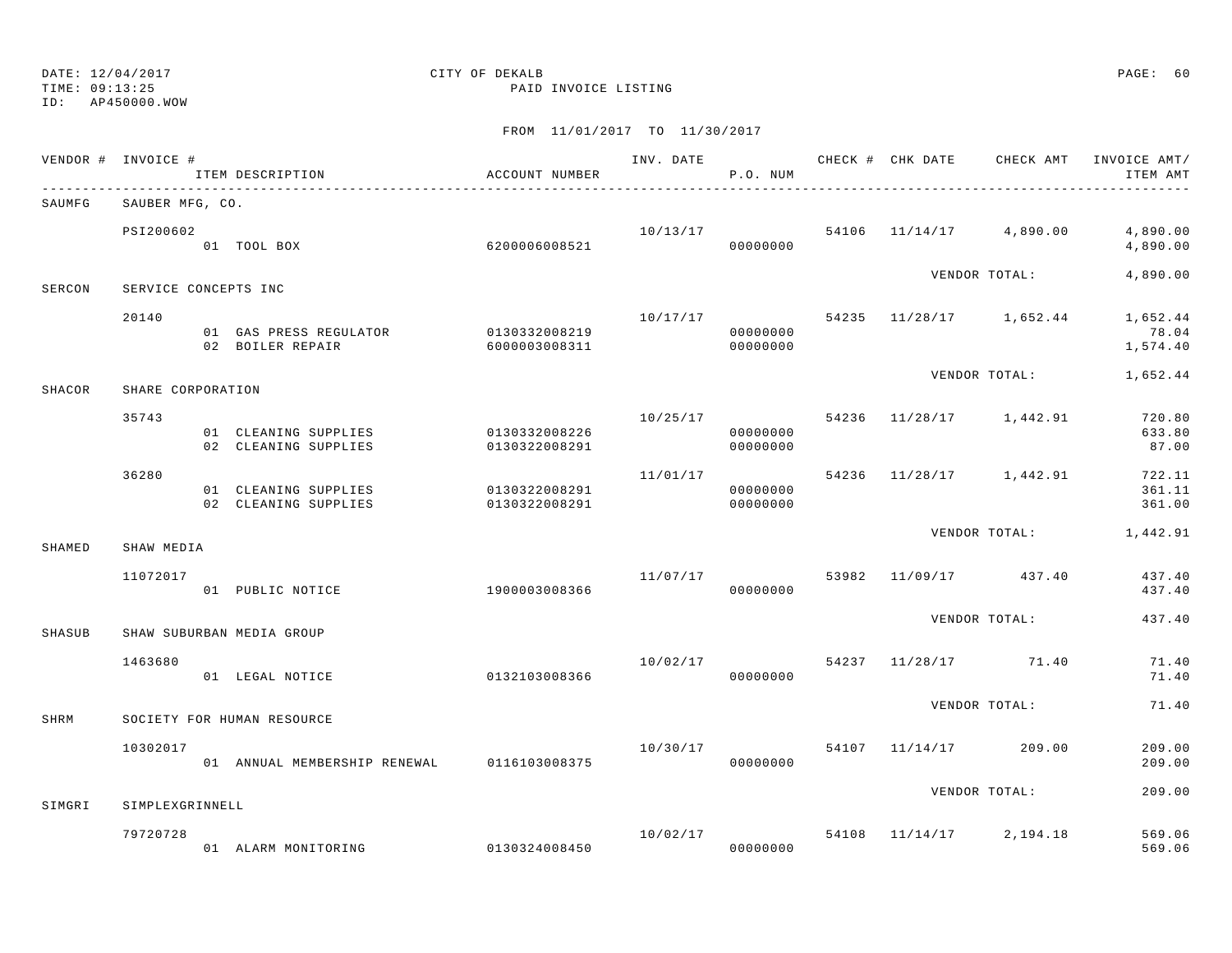TIME: 09:13:25 PAID INVOICE LISTING

ID: AP450000.WOW

|        | VENDOR # INVOICE #        | ITEM DESCRIPTION                                                         | ACCOUNT NUMBER |          | P.O. NUM             |       |                                  | ITEM AMT                   |
|--------|---------------------------|--------------------------------------------------------------------------|----------------|----------|----------------------|-------|----------------------------------|----------------------------|
|        | 79721413                  | 01 ALARM MONITORING                                                      | 6000003008311  | 10/02/17 | 00000000             |       | 54108 11/14/17 2,194.18          | 569.06<br>569.06           |
|        | 79726129                  | 01 ALARM MONITORING                                                      | 0130333008311  | 10/02/17 | 00000000             |       | 54108 11/14/17 2,194.18          | 569.06<br>569.06           |
|        | 84049893                  | 01 ALARM MONITORING                                                      | 6500003008311  | 09/06/17 | 00000000             |       | 54108 11/14/17 2,194.18          | 487.00<br>487.00           |
| SMIJER | JEROME SMITH              |                                                                          |                |          |                      |       | VENDOR TOTAL:                    | 2,194.18                   |
|        | 09302017                  | 01 MONTHLY TRAVEL REIMB. 0110103008376                                   |                | 09/30/17 | 00000000             |       | D001492 11/14/17 138.52          | 138.52<br>138.52           |
| SNAIND | SNAP-ON INDUSTRIAL        |                                                                          |                |          |                      |       | VENDOR TOTAL:                    | 138.52                     |
|        | 12012017                  | 01 ACCOUNT CREDIT ADJUSTMENT 0130332008295<br>02 CREDIT DBL PAID INVOICE | 0130332008295  | 11/28/17 | 00000000<br>00000000 |       | 54270 11/29/17 91.78             | 64.50<br>88.50<br>$-24.00$ |
|        | ARR/86295326              | 01 RETURNED TERMINAL TOOL KIT                                            | 0130332008295  | 05/05/17 | 00000000             | 54109 | $11/14/17$ 1, 225.22             | $-88.50$<br>$-88.50$       |
|        | ARV/33930186              | 01 TOOLS                                                                 | 6500006008540  | 10/05/17 | 00000000             | 54109 | $11/14/17$ 1, 225.22 1, 306.52   | 1,306.52                   |
|        | ARV/33990115              | 01 EXTENSION SET                                                         | 6500002008295  | 10/12/17 | 00000000             |       | 54270 11/29/17 91.78             | 27.28<br>27.28             |
|        | ARV/34057476<br>01 WRENCH |                                                                          | 6500002008295  | 10/19/17 | 00000000             | 54109 | $11/14/17$ 1, 225.22             | 7.20<br>7.20               |
| SOSTEC | SOS TECHNOLOGIES          |                                                                          |                |          |                      |       | VENDOR TOTAL: 1,317.00           |                            |
|        | 136838                    | 01 (3) DEFIBRILLATORS                                                    | 0120222008242  | 10/16/17 | 00000000             |       | 54110 11/14/17 3,766.95          | 3,766.95<br>3,766.95       |
| SOUCOM |                           | SOUTH COMPUTER WAREHOUSE INC                                             |                |          |                      |       | VENDOR TOTAL:                    | 3,766.95                   |
|        | IN-0000445349             | 01 HDMI CABLE - CHAMBERS 5355003008310                                   |                | 00000000 | 08/11/17             |       | 53983 11/09/17 5,874.07 1,055.50 | 1,055.50                   |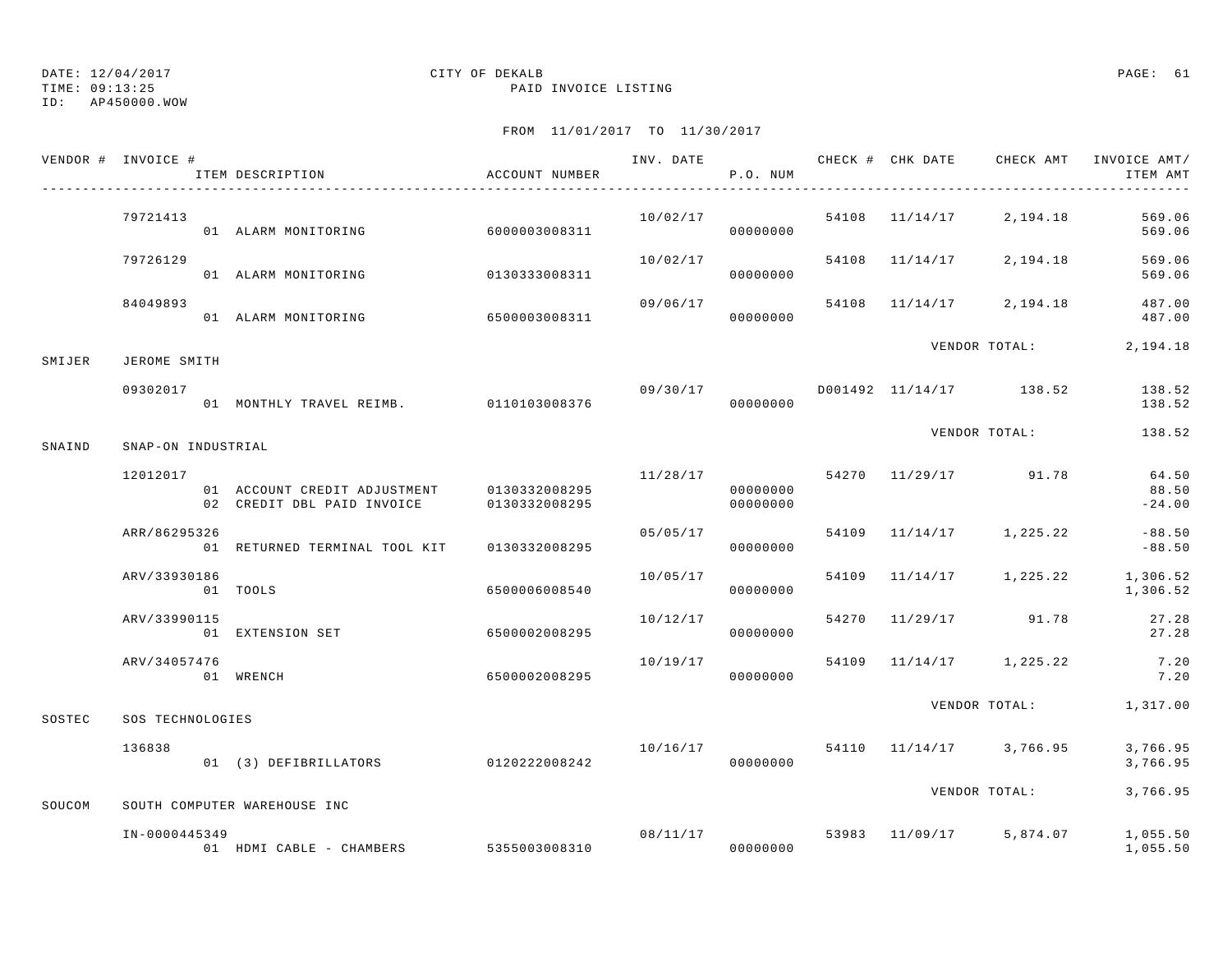TIME: 09:13:25 PAID INVOICE LISTING

ID: AP450000.WOW

|        | VENDOR # INVOICE #       | ITEM DESCRIPTION                               | ACCOUNT NUMBER | INV. DATE | P.O. NUM             |                |                                      | CHECK # CHK DATE CHECK AMT INVOICE AMT/<br>ITEM AMT |
|--------|--------------------------|------------------------------------------------|----------------|-----------|----------------------|----------------|--------------------------------------|-----------------------------------------------------|
|        | IN-000444872             | 01 VIDEO SPLITTER - CHAMBERS 5355003008310     |                |           | 08/11/17<br>00000000 | 53983 11/09/17 | 5,874.07                             | 48.69<br>48.69                                      |
|        | IN-000445022             | 01 (3) VIZIO MONITORS - CHAMBERS 5355003008310 |                | 08/11/17  | 00000000             | 53983 11/09/17 | 5,874.07                             | 2,072.46<br>2,072.46                                |
|        | IN-000445261             | 01 CLASSROOM MONITOR - FIRE DEPT 5355003008310 |                | 08/14/17  | 00000000             | 53983 11/09/17 | 5,874.07                             | 1,888.33<br>1,888.33                                |
|        | IN-000445650             | 02 HDMI SPLITTER - CHAMBERS                    | 5355003008310  | 08/11/17  | 00000000             | 53983 11/09/17 | 5,874.07                             | 539.81<br>539.81                                    |
|        | IN-000446234             | 01 MICRO CONVERTER - CHAMBERS                  | 5355003008310  | 08/11/17  | 00000000             | 53983 11/09/17 |                                      | 5,874.07 104.39<br>104.39                           |
|        | IN-000446672             | 01 HDMI SWITCH - CHAMBERS                      | 5355003008310  | 08/11/17  | 00000000             | 53983 11/09/17 | 5,874.07                             | 164.89<br>164.89                                    |
| SRFCON | SRF CONSULTING GROUP INC |                                                |                |           |                      |                | VENDOR TOTAL:                        | 5,874.07                                            |
|        |                          |                                                |                |           |                      |                |                                      |                                                     |
|        | $09425.00 - 10$          | 01 TRANSIT SYSTEM ANALYSIS 0920003008399       |                |           | 00170014             |                | $07/31/17$ 54238 $11/28/17$ 7,188.28 | 3,930.23<br>3,930.23                                |
|        | $09425.00 - 11$          | 01 TRANSIT SYSTEM ANALYSIS 0920003008399       |                | 09/30/17  | 00170014             |                | 54238 11/28/17 7,188.28              | 3,258.05<br>3,258.05                                |
| STEAAR | AARON STEVENS            |                                                |                |           |                      |                | VENDOR TOTAL:                        | 7,188.28                                            |
|        | 10252017                 | 01 CONF MILEAGE REIMB. 0115153008376           |                | 10/25/17  | 00000000             |                |                                      | D001501 11/28/17 124.12 124.12<br>124.12            |
| STRAND | STRAND ASSOCIATES INC    |                                                |                |           |                      |                | VENDOR TOTAL:                        | 124.12                                              |
|        | 0132324                  | 01 PRO SERVICES - AUG 2017 0100000001265       |                | 09/14/17  | 00000000             |                | 54111 11/14/17 684.22                | 684.22<br>684.22                                    |
|        |                          |                                                |                |           |                      |                | VENDOR TOTAL:                        | 684.22                                              |
| SUPBUS |                          | SUPERIOR BUSINESS FORMS INC                    |                |           |                      |                |                                      |                                                     |
|        | 1632394                  | 01 WATER LEAD DOOR HANGERS 6000002008202       |                | 10/31/17  | 00000000             |                | 54239 11/28/17 293.61                | 293.61<br>293.61                                    |
|        |                          |                                                |                |           |                      |                | VENDOR TOTAL:                        | 293.61                                              |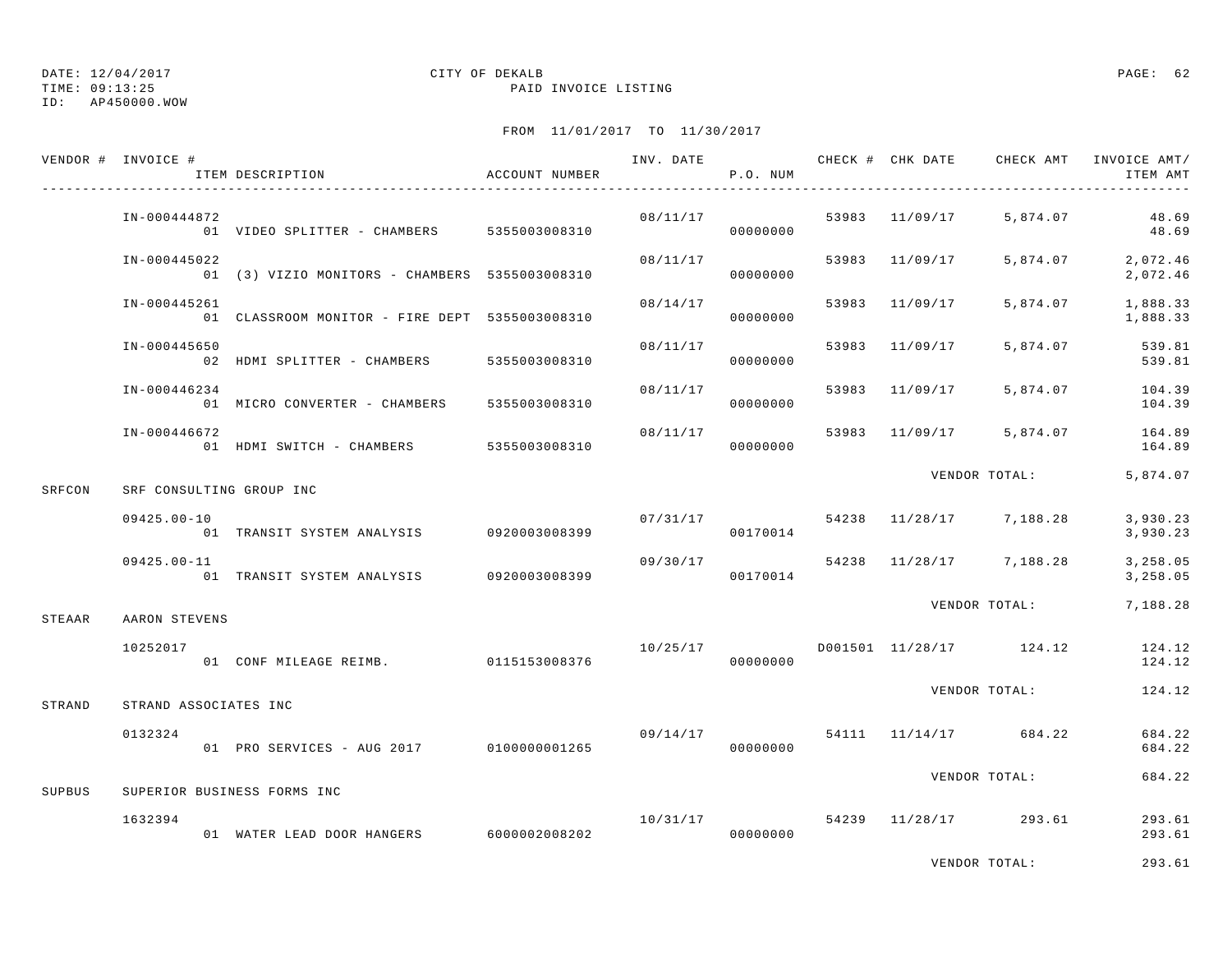## TIME: 09:13:25 PAID INVOICE LISTING

# DATE: 12/04/2017 CITY OF DEKALB PAGE: 63

ID: AP450000.WOW

| VENDOR # INVOICE # |                      | ITEM DESCRIPTION                               | ACCOUNT NUMBER |          | P.O. NUM |  |                                      | INV. DATE 6 7 200 CHECK # CHK DATE CHECK AMT INVOICE AMT/<br>ITEM AMT |
|--------------------|----------------------|------------------------------------------------|----------------|----------|----------|--|--------------------------------------|-----------------------------------------------------------------------|
| SUPCIR             | SUPER CIRCUITS       |                                                |                |          |          |  |                                      |                                                                       |
|                    | 9294464B             | 01 1 INVESTIGATIVE CAR SETUP 0120242008242     |                | 00170069 |          |  | $09/29/17$ 54112 11/14/17 2,400.00   | 2,400.00<br>2,400.00                                                  |
| SUPDIE             |                      | SUPERIOR DIESEL, INC.                          |                |          |          |  | VENDOR TOTAL:                        | 2,400.00                                                              |
|                    | $S_1 - 12224$        | 01 VALVE                                       | 0125272008226  |          | 00000000 |  | $10/24/17$ 54240 11/28/17 41.83      | 41.83<br>41.83                                                        |
|                    | W 1-10937            | 01 CLEANED PLUGS 0125273008315                 |                | 10/11/17 | 00000000 |  | 54113 11/14/17 148.20                | 148.20<br>148.20                                                      |
| SYCCHA             |                      | SYCAMORE CHAMBER OF COMMERCE                   |                |          |          |  | VENDOR TOTAL:                        | 190.03                                                                |
|                    | 25160                | 01 ANNUAL MEMBERSHIP RENEWAL 6500003008375     |                |          | 00000000 |  | $11/07/17$ 54241 $11/28/17$ 230.00   | 230.00<br>230.00                                                      |
| TANINC             | TANKOLOGY INC        |                                                |                |          |          |  | VENDOR TOTAL:                        | 230.00                                                                |
|                    | MW2-6283805          | 01 TANK INSPECTION                             | 6500003008311  |          | 00000000 |  | $10/30/17$ 54114 $11/14/17$ 1,513.50 | 1,513.50<br>1,513.50                                                  |
| TAYMIC             | MICHAEL TAYLOR       |                                                |                |          |          |  | VENDOR TOTAL:                        | 1,513.50                                                              |
|                    | 10242017             | 01 TRAINING TRAVEL REIMB. 6000003008376        |                | 10/24/17 | 00000000 |  | D001502 11/28/17 20.00               | 20.00<br>20.00                                                        |
| THELAK             | THE LAKOTA GROUP INC |                                                |                |          |          |  | VENDOR TOTAL:                        | 20.00                                                                 |
|                    | $16039 - 04$         | 01 PROFESSIONAL SRVCS - 7/1-9/30 1300006508624 |                |          | 00000000 |  | $10/09/17$ 54115 $11/14/17$ 1,880.00 | 1,880.00<br>1,880.00                                                  |
| TIPEMI             | EMILY TIPPS          |                                                |                |          |          |  | VENDOR TOTAL:                        | 1,880.00                                                              |
|                    | 10192017             | 01 TRAINING TRAVEL REIMB. 0120253008376        |                | 10/19/17 | 00000000 |  | D001493 11/14/17 20.00               | 20.00<br>20.00                                                        |
| TIPTOP             | TIP TOP ROOFING      |                                                |                |          |          |  | VENDOR TOTAL:                        | 20.00                                                                 |
|                    | 5788                 |                                                |                | 09/15/17 |          |  | 54116 11/14/17 19,780.00             | 19,780.00                                                             |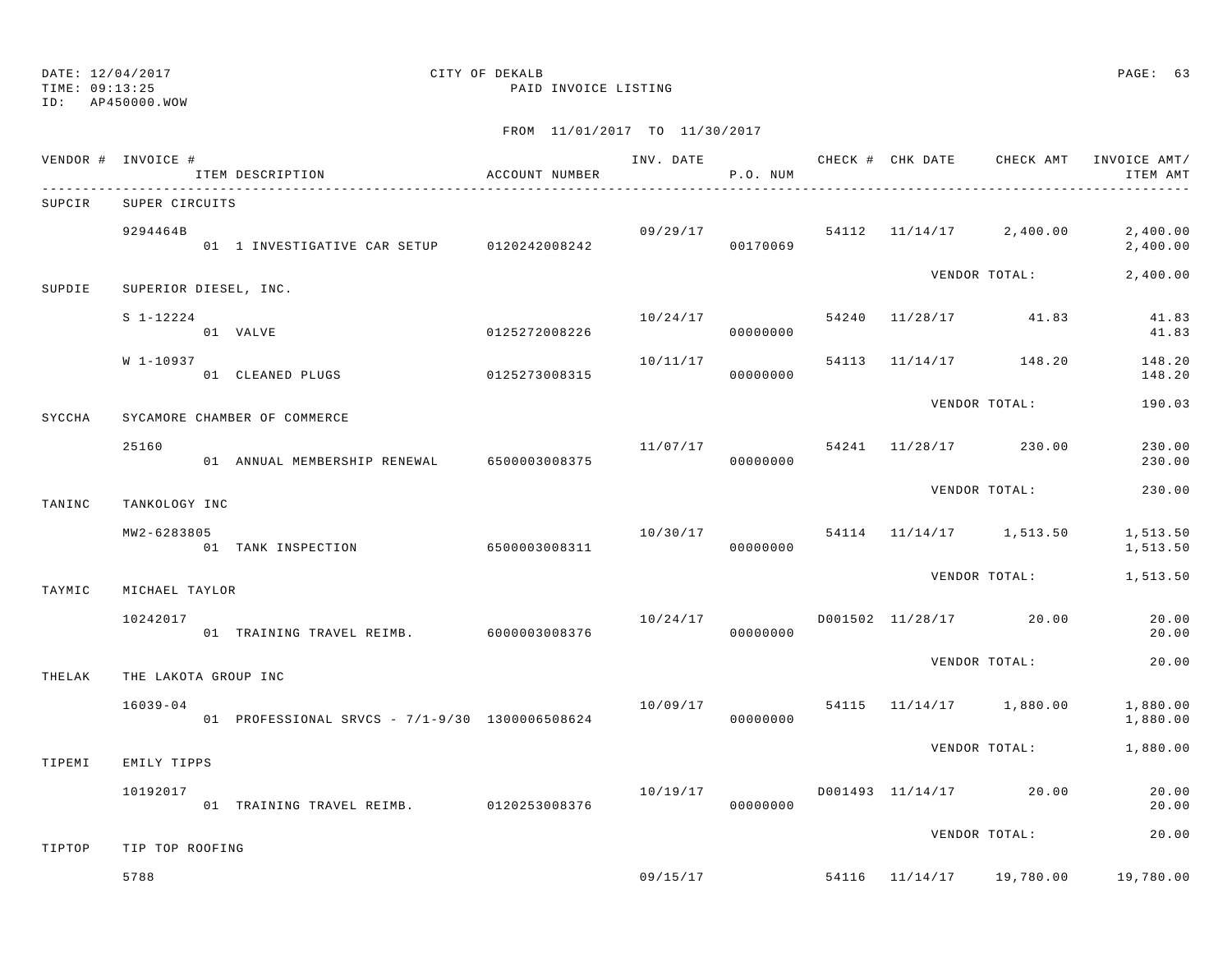DATE: 12/04/2017 CITY OF DEKALB PAGE: 64 ID: AP450000.WOW

TIME: 09:13:25 PAID INVOICE LISTING

|        | VENDOR # INVOICE #              | ITEM DESCRIPTION                                                                                 | ACCOUNT NUMBER |                                    | P.O. NUM             |                |                                    | ITEM AMT                                                   |
|--------|---------------------------------|--------------------------------------------------------------------------------------------------|----------------|------------------------------------|----------------------|----------------|------------------------------------|------------------------------------------------------------|
|        | 5788                            | 01 WEST LINCOLN HWY. WTP ROOFING 6000003008348                                                   |                |                                    | 00170053             |                |                                    | $09/15/17$ 54116 11/14/17 19,780.00 19,780.00<br>19,780.00 |
| TOWRIV |                                 | TOWNHOMES OF RIVERMIST                                                                           |                |                                    |                      |                | VENDOR TOTAL:                      | 19,780.00                                                  |
|        | 11032017                        | 01 REFUND HYDRANT DEPOSIT #17-06 6000000002880                                                   |                | 11/03/17                           | 00000000             |                | 54242 11/28/17 368.68              | 200.00<br>200.00                                           |
|        | 11032017A                       | 01 REFUND HYDRANT DEPOSIT #17-05 6000000002880<br>02 REFUND HYDRANT DEPOSIT #17-05 6000000063444 |                | 11/03/17                           | 00000000<br>00000000 |                | 54242 11/28/17 368.68              | 168.68<br>200.00<br>$-31.32$                               |
| TRETIR | TREDROC TIRE SERVICES           |                                                                                                  |                |                                    |                      |                | VENDOR TOTAL:                      | 368.68                                                     |
|        | 7440006144                      | 01 (37) TIRE DISPOSAL                                                                            | 0130332008226  |                                    | 00000000             |                | $10/09/17$ 54117 11/14/17 166.50   | 166.50<br>166.50                                           |
|        | 7440006822                      | 01 SQUAD TIRE DISPOSAL 0120223008315                                                             |                | 10/27/17                           | 00000000             |                | 54243 11/28/17 118.50              | 118.50<br>118.50                                           |
| TRISTA | TRI-STATE TOWING                |                                                                                                  |                |                                    |                      |                | VENDOR TOTAL:                      | 285.00                                                     |
|        | 86826                           | 01 PD TOW #17-08647                                                                              | 0120223008384  | $11/01/17$ 54118 $11/14/17$ 170.00 | 00000000             |                |                                    | 170.00<br>170.00                                           |
|        | 86973                           | 01 PD TOW                                                                                        | 0120223008384  | 11/05/17                           | 00000000             | 54244 11/28/17 | 340.00                             | 170.00<br>170.00                                           |
|        | 87277                           | 01 PD TOW                                                                                        | 0120223008384  | 10/28/17                           | 00000000             |                | 54244 11/28/17 340.00              | 170.00<br>170.00                                           |
|        | TRISTATE TRI-STATE FIRE CONTROL |                                                                                                  |                |                                    |                      |                | VENDOR TOTAL:                      | 510.00                                                     |
|        | 10032017                        | 01 PERMIT REFUND #2017-0745 0100000043242                                                        |                | 10/03/17                           | 00000000             |                | 54245 11/28/17 150.00              | 150.00<br>150.00                                           |
| TROINV | TROTSKY INVESTIGATIVE           |                                                                                                  |                |                                    |                      |                | VENDOR TOTAL:                      | 150.00                                                     |
|        | DEKALB 17-08                    |                                                                                                  |                |                                    |                      |                | $10/20/17$ 54119 $11/14/17$ 260.00 | 260.00                                                     |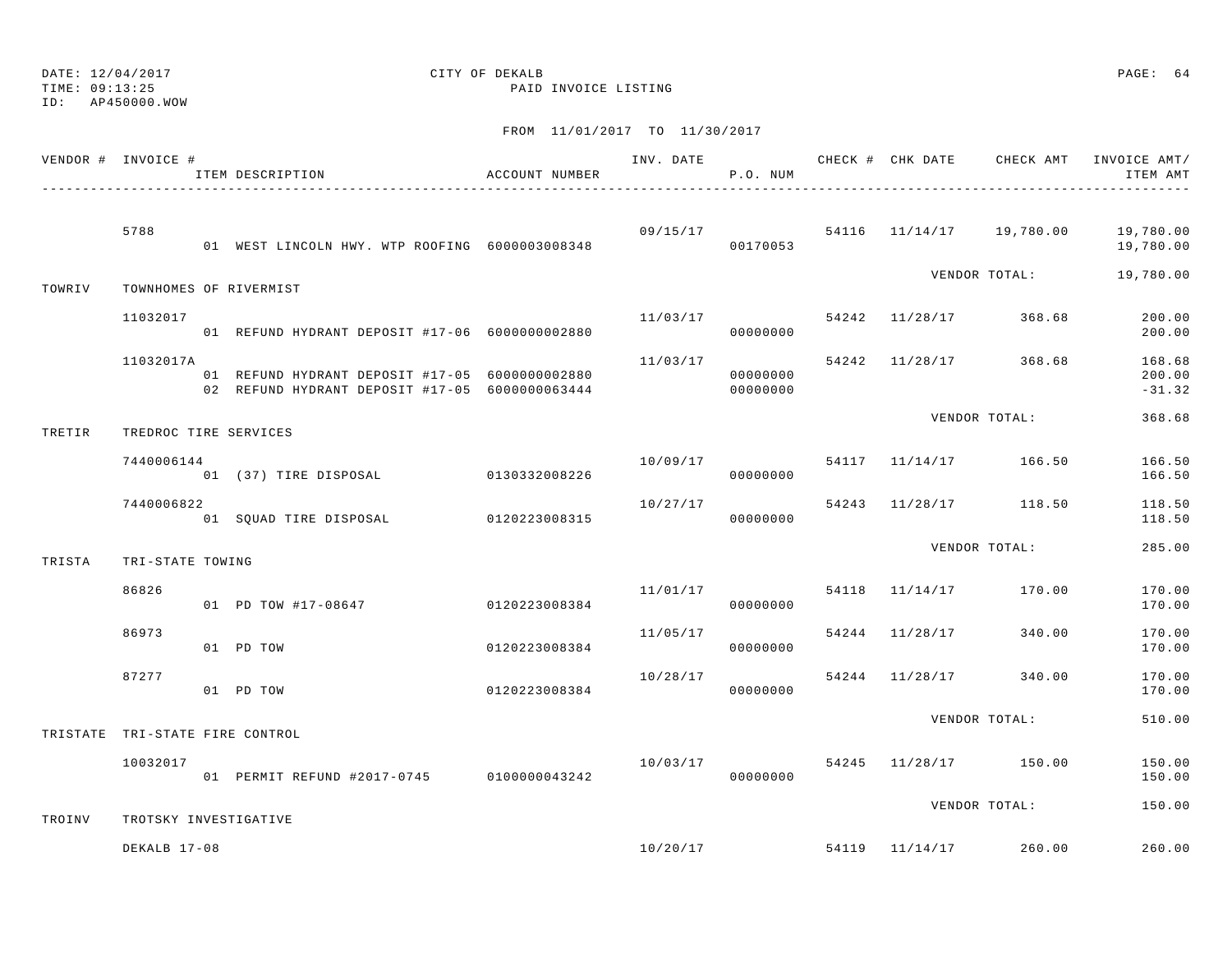TIME: 09:13:25 PAID INVOICE LISTING

ID: AP450000.WOW

|        | VENDOR # INVOICE #    | ITEM DESCRIPTION                                | ACCOUNT NUMBER | INV. DATE | P.O. NUM | CHECK # CHK DATE | CHECK AMT                          | INVOICE AMT/<br>ITEM AMT                |
|--------|-----------------------|-------------------------------------------------|----------------|-----------|----------|------------------|------------------------------------|-----------------------------------------|
|        | DEKALB 17-08          | 01 POLYGRAPH TESTING 0116103008333              |                | 00000000  |          |                  | $10/20/17$ 54119 $11/14/17$ 260.00 | 260.00<br>260.00                        |
| TSA    |                       | TRANSPORTATION SAFETY APPAREL                   |                |           |          |                  | VENDOR TOTAL:                      | 260.00                                  |
|        | 161409                | 01 SAFETY CLOTHING                              | 0100000002690  |           | 00000000 |                  | $10/25/17$ 54246 $11/28/17$ 173.96 | 173.96<br>173.96                        |
| TSYS   | TSYS                  |                                                 |                |           |          |                  | VENDOR TOTAL:                      | 173.96                                  |
|        | 10312017              | 01 CREDIT CARD FEES 9097 - OCT 17 6000003008342 |                | 10/31/17  | 00000000 |                  |                                    | 1171 11/14/17 3,186.65 639.99<br>639.99 |
|        | 10312017A             | 01 CREDIT CARD FEES 9110 - OCT 17 6000003008342 |                | 10/31/17  | 00000000 |                  | 1171 11/14/17 3,186.65             | 2,233.60<br>2,233.60                    |
|        | 10312017B             | 01 CREDIT CARD FEES 4878 - OCT 17 6000003008342 |                | 10/31/17  | 00000000 |                  |                                    | 1171 11/14/17 3,186.65 313.06<br>313.06 |
| UNIDEN |                       | UNIFORM DEN EAST, INC.                          |                |           |          |                  |                                    | VENDOR TOTAL: 3,186.65                  |
|        | 51864                 | 01 (4) ACTIVE SHOOTER KIT 0120222008242         |                | 10/11/17  | 00000000 |                  | 54120 11/14/17 1,739.91            | 1,439.96<br>1,439.96                    |
|        | 53244                 | 01 DYNAMIC ENTRY SPEC OPS RAM 0120222008242     |                | 10/23/14  | 00000000 |                  | 54120 11/14/17 1,739.91            | 299.95<br>299.95                        |
| UNISHE |                       | UNIVERSITY SHELL, INC.                          |                |           |          |                  |                                    | VENDOR TOTAL: 1,739.91                  |
|        | 1014056               | 01 PD FUEL                                      | 0120212008245  | 10/05/17  | 00000000 |                  | 54121 11/14/17 15.03               | 15.03<br>15.03                          |
|        |                       | UOFILLSP UNIVERSITY OF ILLINOIS                 |                |           |          |                  | VENDOR TOTAL:                      | 15.03                                   |
|        | UFINY867              | 01 LEADERSHIP TRAINING                          | 0125273008376  | 10/17/17  | 00000000 |                  | 54122 11/14/17 800.00              | 800.00<br>800.00                        |
| UPS    | UNITED PARCEL SERVICE |                                                 |                |           |          |                  | VENDOR TOTAL:                      | 800.00                                  |
|        | 00007WX103387         |                                                 |                |           |          |                  | $09/23/17$ 54123 $11/14/17$ 24.09  | 15.09                                   |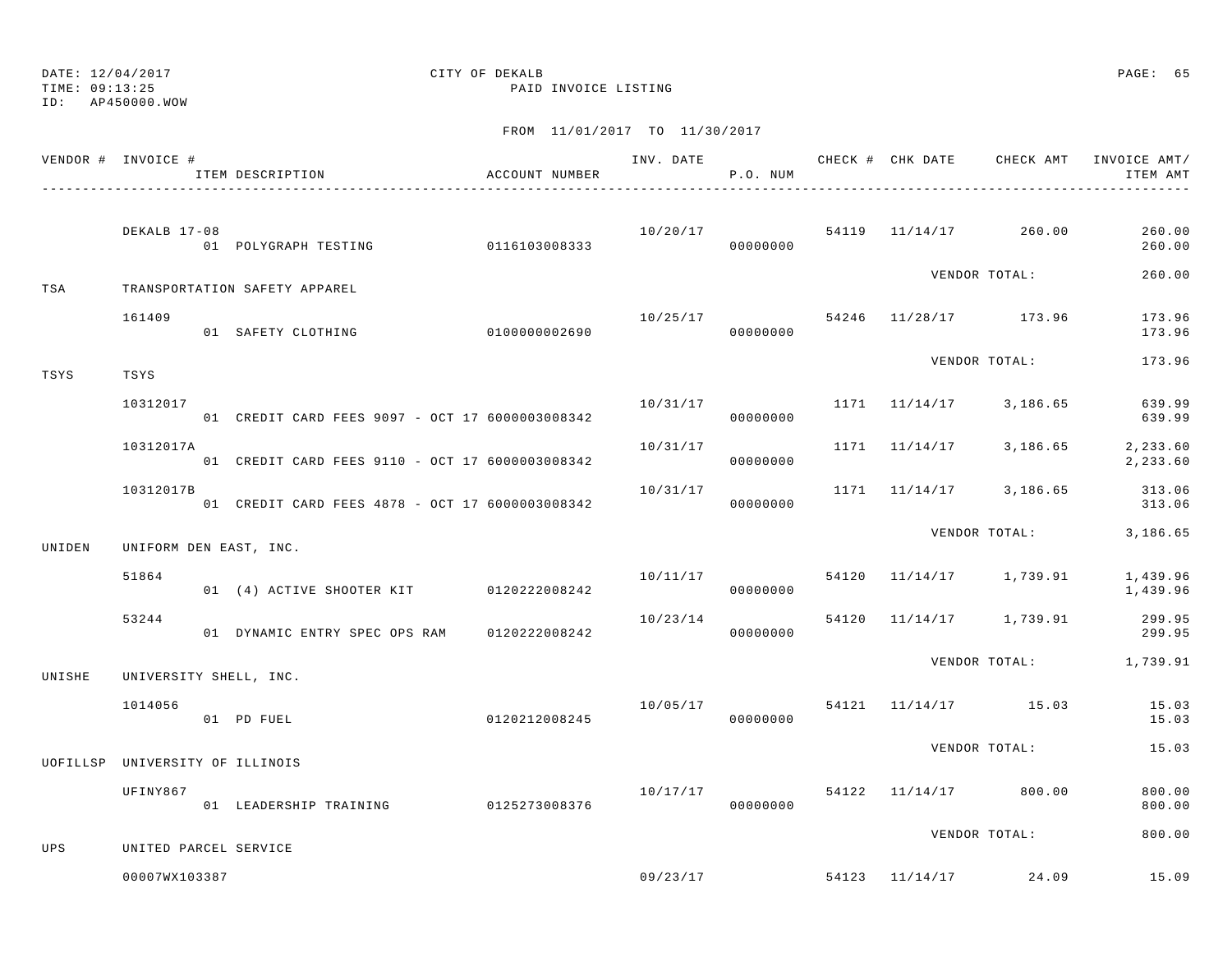# TIME: 09:13:25 PAID INVOICE LISTING

## DATE: 12/04/2017 CITY OF DEKALB PAGE: 66

ID: AP450000.WOW

|        | VENDOR # INVOICE # | ITEM DESCRIPTION                                                                                 | ACCOUNT NUMBER |          | P.O. NUM             |  | INV. DATE <b>CHECK # CHK DATE</b> CHECK AMT | INVOICE AMT/<br>ITEM AMT            |
|--------|--------------------|--------------------------------------------------------------------------------------------------|----------------|----------|----------------------|--|---------------------------------------------|-------------------------------------|
|        |                    |                                                                                                  |                |          |                      |  |                                             |                                     |
|        | 00007WX103387      |                                                                                                  |                |          |                      |  | $09/23/17$ 54123 11/14/17 24.09             | 15.09                               |
|        |                    | 01 FREIGHT                                                                                       | 0125263008305  |          | 00000000             |  |                                             | 8.06                                |
|        |                    | 02 FREIGHT                                                                                       | 6000003008305  |          | 00000000             |  |                                             | 7.03                                |
|        | 00007WX103397      |                                                                                                  |                | 09/30/17 |                      |  | 54123 11/14/17 24.09                        | 3.00                                |
|        |                    | 01 FREIGHT                                                                                       | 6000003008305  |          | 00000000             |  |                                             | 3.00                                |
|        | 00007WX103417      |                                                                                                  |                | 10/14/17 |                      |  | 54123 11/14/17 24.09                        | 6.00                                |
|        |                    | 01 FREIGHT                                                                                       | 6000003008305  |          | 00000000             |  |                                             | 6.00                                |
|        | 00007WX103437      |                                                                                                  |                | 10/28/17 |                      |  | 54247 11/28/17 38.84                        | 38.84                               |
|        |                    | 01 FREIGHT                                                                                       | 0125263008305  |          | 00000000             |  |                                             | 3.68                                |
|        |                    | 02 FREIGHT                                                                                       | 0130332008230  |          | 00000000             |  |                                             | 29.16                               |
|        |                    | 03 PRINTER FEE                                                                                   | 6000003008305  | 00000000 |                      |  |                                             | 6.00                                |
|        |                    |                                                                                                  |                |          |                      |  | VENDOR TOTAL:                               | 62.93                               |
| USBANK |                    | U.S. BANK NATIONAL ASSOCIATION                                                                   |                |          |                      |  |                                             |                                     |
|        | 340679935          |                                                                                                  |                | 09/27/17 |                      |  |                                             | 54124 11/14/17 1,822.42 1,822.42    |
|        |                    | 01 COPIER CONTRACT 5000366743000 0115153008310                                                   |                |          | 00000000             |  |                                             | 104.97                              |
|        |                    | 02 COPIER CONTRACT 5000472068000 0115153008310                                                   |                |          | 00000000             |  |                                             | 190.00                              |
|        |                    | 03 COPIER CONTRACT 5000366743000 0117123008310                                                   |                |          | 00000000             |  |                                             | 104.97                              |
|        |                    | 04 COPIER CONTRACT 5000495297000 0117123008310<br>05 COPIER CONTRACT 5000338939000 0120223008310 |                |          | 00000000             |  |                                             | 242.04                              |
|        |                    | 06 COPIER CONTRACT 5000384441000 0120223008310                                                   |                |          | 00000000<br>00000000 |  |                                             | 299.57<br>184.58                    |
|        |                    | 07 COPIER CONTRACT 5000384441001 0120223008310                                                   |                |          | 00000000             |  |                                             | 18.71                               |
|        |                    | 08 COPIER CONTRACT 5000394969000 0120223008310                                                   |                |          | 00000000             |  |                                             | 147.75                              |
|        |                    | 09 COPIER CONTRACT 5000384441000 0125263008330                                                   |                |          | 00000000             |  |                                             | 92.30                               |
|        |                    | 10 COPIER CONTRACT 5000384441001 0125263008330                                                   |                |          | 00000000             |  |                                             | 9.36                                |
|        |                    | 11 COPIER CONTRACT 5000389757001 0125263008330                                                   |                |          | 00000000             |  |                                             | 199.80                              |
|        |                    | 12 COPIER CONTRACT 5000472068000 0130333008310                                                   |                |          | 00000000             |  |                                             | 95.00                               |
|        |                    | 13 COPIER CONTRACT 5000376431000 6500006008597                                                   |                |          | 00000000             |  |                                             | 133.37                              |
|        | 342319910          |                                                                                                  |                | 10/20/17 |                      |  |                                             | 54248  11/28/17  1,822.42  1,822.42 |
|        |                    | 01 COPIER CONTRACT 5000366743000 0115153008310                                                   |                |          | 00000000             |  |                                             | 104.97                              |
|        |                    | 02 COPIER CONTRACT 5000472068000 0115153008310                                                   |                |          | 00000000             |  |                                             | 190.00                              |
|        |                    | 03 COPIER CONTRACT 5000366743000 0117123008310                                                   |                |          | 00000000             |  |                                             | 104.97                              |
|        |                    | 04 COPIER CONTRACT 5000495297000 0117123008310                                                   |                |          | 00000000             |  |                                             | 242.04                              |
|        |                    | 05 COPIER CONTRACT 5000338939000 0120223008310                                                   |                |          | 00000000             |  |                                             | 299.57                              |
|        | 06                 | COPIER CONTRACT 5000384441000 0120223008310                                                      |                |          | 00000000             |  |                                             | 184.58                              |
|        | 07                 | COPIER CONTRACT 5000384441001 0120223008310                                                      |                |          | 00000000             |  |                                             | 18.71                               |
|        | 08                 | COPIER CONTRACT 5000397969000 0120223008310                                                      |                |          | 00000000             |  |                                             | 147.75                              |
|        | 09                 | COPIER CONTRACT 5000384441000 0125263008330                                                      |                |          | 00000000             |  |                                             | 92.30                               |
|        |                    | 10 COPIER CONTRACT 5000384441001 0125263008330                                                   |                |          | 00000000             |  |                                             | 9.36                                |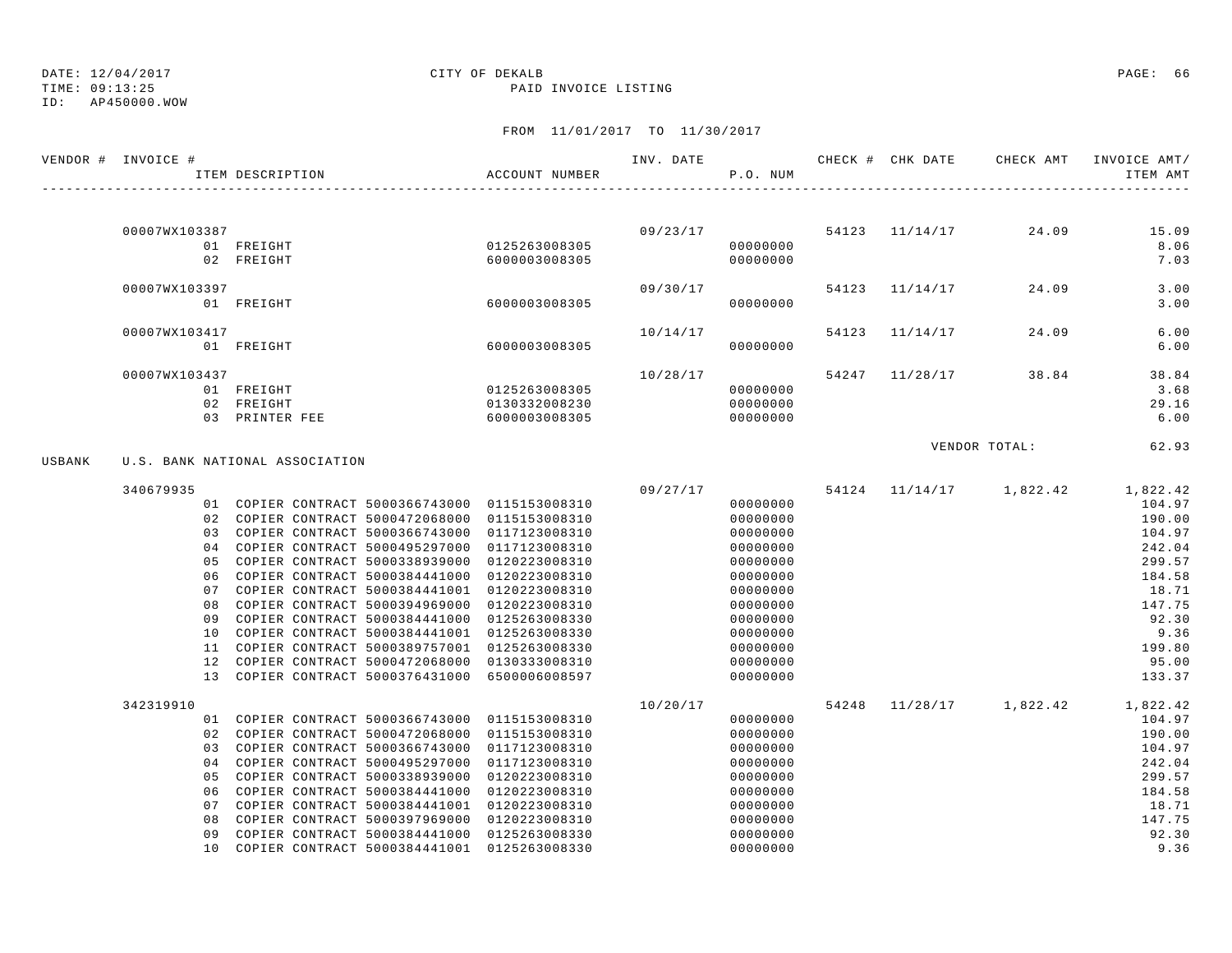TIME: 09:13:25 PAID INVOICE LISTING

|            | VENDOR # INVOICE # | ITEM DESCRIPTION                                                                                                                                   | ACCOUNT NUMBER                                                   |          | P.O. NUM                                     |       |                | INV. DATE 6 1999 CHECK # CHK DATE 6 CHECK AMT INVOICE AMT | ITEM AMT                                 |
|------------|--------------------|----------------------------------------------------------------------------------------------------------------------------------------------------|------------------------------------------------------------------|----------|----------------------------------------------|-------|----------------|-----------------------------------------------------------|------------------------------------------|
|            | 342319910          | 11 COPIER CONTRACT 5000389757001 0125263008330<br>12 COPIER CONTRACT 5000472068000 0130333008310<br>13 COPIER CONTRACT 5000376431000 6500006008597 |                                                                  | 10/20/17 | 00000000<br>00000000<br>00000000             |       |                | 54248 11/28/17 1,822.42 1,822.42                          | 199.80<br>95.00<br>133.37                |
| <b>VAC</b> |                    | VOLUNTARY ACTION CENTER                                                                                                                            |                                                                  |          |                                              |       |                | VENDOR TOTAL: 3,644.84                                    |                                          |
|            | 10302017           |                                                                                                                                                    |                                                                  | 10/30/17 | 00000000                                     |       |                | 54249 11/28/17 8,375.00                                   | 8,375.00<br>8,375.00                     |
|            | 171021             | 01 OP ASSIST - SFY2018 DOAP 0920003008399                                                                                                          |                                                                  | 10/05/17 | 00170080                                     |       |                | 54250 11/28/17 146,040.15                                 | 146,040.15<br>146,040.15                 |
| VECSTO     | VECTOR STOMP       |                                                                                                                                                    |                                                                  |          |                                              |       |                | VENDOR TOTAL:                                             | 154,415.15                               |
|            | $IN-002502$        | 01 INTEGRATED PEST MANAGEMENT                                                                                                                      | 0130324008450                                                    |          | 10/05/17<br>00000000                         |       | 54125 11/14/17 | 575.00                                                    | 30.00<br>30.00                           |
|            | $IN - 002503$      | 01 INTEGRATED PEST MANAGEMENT                                                                                                                      | 0130324008450                                                    | 10/05/17 | 00000000                                     |       | 54125 11/14/17 | 575.00                                                    | 20.00<br>20.00                           |
|            | $IN-002504$        | 01 INTEGRATED PEST MANAGEMENT                                                                                                                      | 0130324008450                                                    | 10/05/17 | 00000000                                     | 54125 | 11/14/17       | 575.00                                                    | 20.00<br>20.00                           |
|            | $IN-002505$        | 01 INTEGRATED PEST MANAGEMENT                                                                                                                      | 0130324008450                                                    | 10/05/17 | 00000000                                     |       | 54125 11/14/17 | 575.00                                                    | 20.00<br>20.00                           |
|            | IN-002506          | 01 INTEGRATED PEST MANAGEMENT                                                                                                                      | 0130324008450                                                    | 10/05/17 | 00000000                                     |       | 54125 11/14/17 | 575.00                                                    | 85.00<br>85.00                           |
|            | $IN-002604$        | 01 INTEGRATED PEST MANAGEMENT                                                                                                                      | 0125274008450                                                    | 09/26/17 | 00000000                                     | 54125 | 11/14/17       | 575.00                                                    | 180.00<br>180.00                         |
|            | IN-002605          | 01 INTEGRATED PEST MANAGEMENT                                                                                                                      | 0125274008450                                                    | 09/27/17 | 00000000                                     |       | 54125 11/14/17 | 575.00                                                    | 220.00<br>220.00                         |
| VERLON     | VERIZON BUSINESS   |                                                                                                                                                    |                                                                  |          |                                              |       |                | VENDOR TOTAL:                                             | 575.00                                   |
|            | 07931075           | 01 VERIZON LONG DISTANCE<br>02 VERIZON LONG DISTANCE<br>03 VERIZON LONG DISTANCE<br>04 VERIZON LONG DISTANCE                                       | 0117123008337<br>0117123008337<br>0117123008337<br>6500003008337 | 10/01/17 | 00000000<br>00000000<br>00000000<br>00000000 |       |                | 54126 11/14/17 256.49                                     | 256.49<br>5.12<br>2.56<br>220.58<br>7.69 |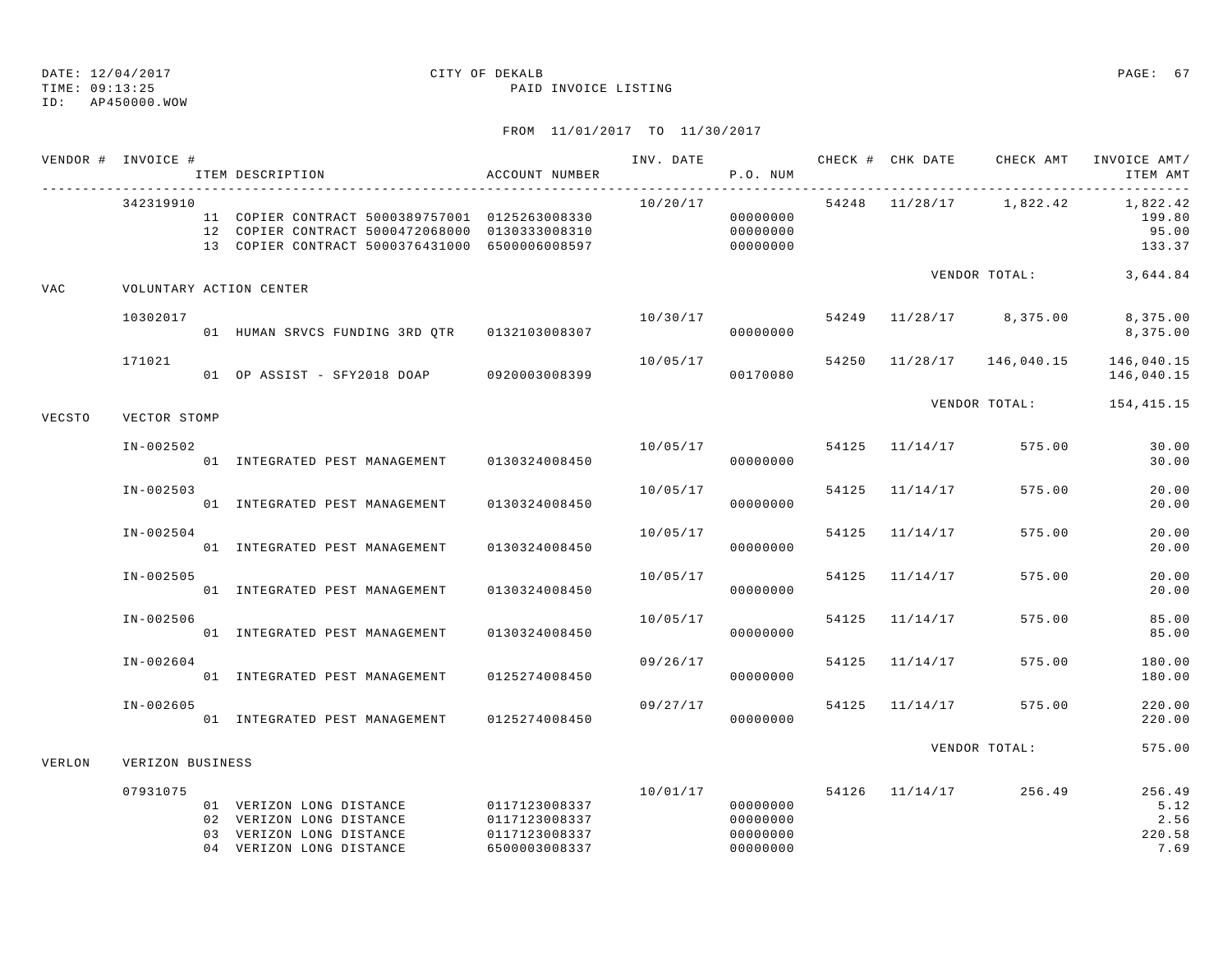TIME: 09:13:25 PAID INVOICE LISTING ID: AP450000.WOW

|        | VENDOR # INVOICE # | ITEM DESCRIPTION                              | ACCOUNT NUMBER                 | INV. DATE <b>CHECK</b> # CHK DATE CHECK AMT<br>P.O. NUM |          |  |                                        | INVOICE AMT/<br>ITEM AMT                                                |
|--------|--------------------|-----------------------------------------------|--------------------------------|---------------------------------------------------------|----------|--|----------------------------------------|-------------------------------------------------------------------------|
|        | 07931075           |                                               |                                |                                                         |          |  | $10/01/17$ $54126$ $11/14/17$ $256.49$ | 256.49                                                                  |
|        |                    | 05 VERIZON LONG DISTANCE 0125263008337        |                                |                                                         | 00000000 |  |                                        | 3.84                                                                    |
|        |                    | 06 VERIZON LONG DISTANCE                      | 0120213008337<br>0130313008337 |                                                         | 00000000 |  |                                        | 3.84                                                                    |
|        |                    | 07 VERIZON LONG DISTANCE                      |                                |                                                         | 00000000 |  |                                        | 2.56                                                                    |
|        |                    | 08 VERIZON LONG DISTANCE                      | 0117123008337                  |                                                         | 00000000 |  |                                        | 10.30                                                                   |
|        | 08699074           |                                               |                                | 11/01/17                                                |          |  |                                        | 54251 11/28/17 218.75 218.75                                            |
|        |                    | 01 VERIZON LONG DISTANCE                      | 0117123008337                  |                                                         | 00000000 |  |                                        | 4.37                                                                    |
|        |                    | 02 VERIZON LONG DISTANCE                      | 0117123008337                  |                                                         | 00000000 |  |                                        | 2.18                                                                    |
|        |                    | 03 VERIZON LONG DISTANCE                      | 0117123008337                  |                                                         | 00000000 |  |                                        | 188.12                                                                  |
|        |                    | 04 VERIZON LONG DISTANCE                      | 6500003008337                  |                                                         | 00000000 |  |                                        | 6.56                                                                    |
|        |                    | 05 VERIZON LONG DISTANCE                      | 0125263008337                  |                                                         | 00000000 |  |                                        | 3.28                                                                    |
|        | 06                 | VERIZON LONG DISTANCE                         | 0120213008337                  |                                                         | 00000000 |  |                                        | 3.28                                                                    |
|        |                    | 07 VERIZON LONG DISTANCE                      | 0130313008337<br>0117123008337 |                                                         | 00000000 |  |                                        | 2.18                                                                    |
|        |                    | 08 VERIZON LONG DISTANCE                      |                                |                                                         | 00000000 |  |                                        | 8.78                                                                    |
| VERWIR | VERIZON WIRELESS   |                                               |                                |                                                         |          |  |                                        | VENDOR TOTAL: 475.24                                                    |
|        | 9793935969         |                                               |                                |                                                         |          |  |                                        | $10/04/17 \qquad 54252 \qquad 11/28/17 \qquad 1,263.82 \qquad 1,263.82$ |
|        |                    | 01 WIRELESS CHARGES - SEPT 2017 6500003008337 |                                |                                                         | 00000000 |  |                                        | 37.09                                                                   |
|        |                    | 02 WIRELESS CHARGES - SEPT 2017               | 0132103008337                  |                                                         | 00000000 |  |                                        | 7.43                                                                    |
|        |                    | 03 WIRELESS CHARGES - SEPT 2017               | 0115153008337                  |                                                         | 00000000 |  |                                        | 60.56                                                                   |
|        |                    | 04 WIRELESS CHARGES - SEPT 2017               | 0125263008337                  |                                                         | 00000000 |  |                                        | 60.27                                                                   |
|        | 05                 | WIRELESS CHARGES - SEPT 2017                  | 0117123008337                  |                                                         | 00000000 |  |                                        | 38.01                                                                   |
|        | 06                 | WIRELESS CHARGES - SEPT 2017                  | 0120213008337                  |                                                         | 00000000 |  |                                        | 355.54                                                                  |
|        | 07                 | WIRELESS CHARGES - SEPT 2017                  | 0117123008337                  |                                                         | 00000000 |  |                                        | 2.27                                                                    |
|        | 08                 | WIRELESS CHARGES - SEPT 2017                  | 0130313008337                  |                                                         | 00000000 |  |                                        | 365.81                                                                  |
|        |                    | 09 WIRELESS CHARGES - SEPT 2017               | 6000003008337                  |                                                         | 00000000 |  |                                        | 336.84                                                                  |
|        | 9793935970         |                                               |                                | 10/04/17                                                |          |  |                                        | 54253 11/28/17 1,932.48 1,932.48                                        |
|        |                    | 01 WIRELESS CHARGES - SEPT 2017               | 0115153008337                  |                                                         | 00000000 |  |                                        | 120.52                                                                  |
|        |                    | 02 WIRELESS CHARGES - SEPT 2017               | 0132103008337                  |                                                         | 00000000 |  |                                        | 55.26                                                                   |
|        |                    | 03 WIRELESS CHARGES - SEPT 2017               | 0117113008337                  |                                                         | 00000000 |  |                                        | 55.26                                                                   |
|        | 04                 | WIRELESS CHARGES - SEPT 2017                  | 0125263008337                  |                                                         | 00000000 |  |                                        | 110.52                                                                  |
|        | 05                 | WIRELESS CHARGES - SEPT 2017                  | 0116103008337                  |                                                         | 00000000 |  |                                        | 65.26                                                                   |
|        | 06                 | WIRELESS CHARGES - SEPT 2017                  | 0117123008337                  |                                                         | 00000000 |  |                                        | 65.26                                                                   |
|        | 07                 | WIRELESS CHARGES - SEPT 2017                  | 0110103008337                  |                                                         | 00000000 |  |                                        | 55.26                                                                   |
|        | 08                 | WIRELESS CHARGES - SEPT 2017                  | 0120213008337                  |                                                         | 00000000 |  |                                        | 1,061.62                                                                |
|        | 09                 | WIRELESS CHARGES - SEPT 2017                  | 0130313008337                  |                                                         | 00000000 |  |                                        | 55.26                                                                   |
|        |                    | 10 WIRELESS CHARGES - SEPT 2017               | 6000003008337                  |                                                         | 00000000 |  |                                        | 110.52                                                                  |
|        |                    | 11 WIRELESS CHARGES - SEPT 2017               | 0117126008580                  |                                                         | 00000000 |  |                                        | 122.48                                                                  |
|        |                    | 12 WIRELESS CHARGES - SEPT 2017               | 0130313008337                  |                                                         | 00000000 |  |                                        | 55.26                                                                   |
|        | 9793935971         |                                               |                                | 10/04/17                                                |          |  |                                        | 54254 11/28/17 1,906.57 1,906.57                                        |
|        |                    | 01 WIRELESS CHARGES - SEPT 2017 6500003008337 |                                |                                                         | 00000000 |  |                                        | 165.78                                                                  |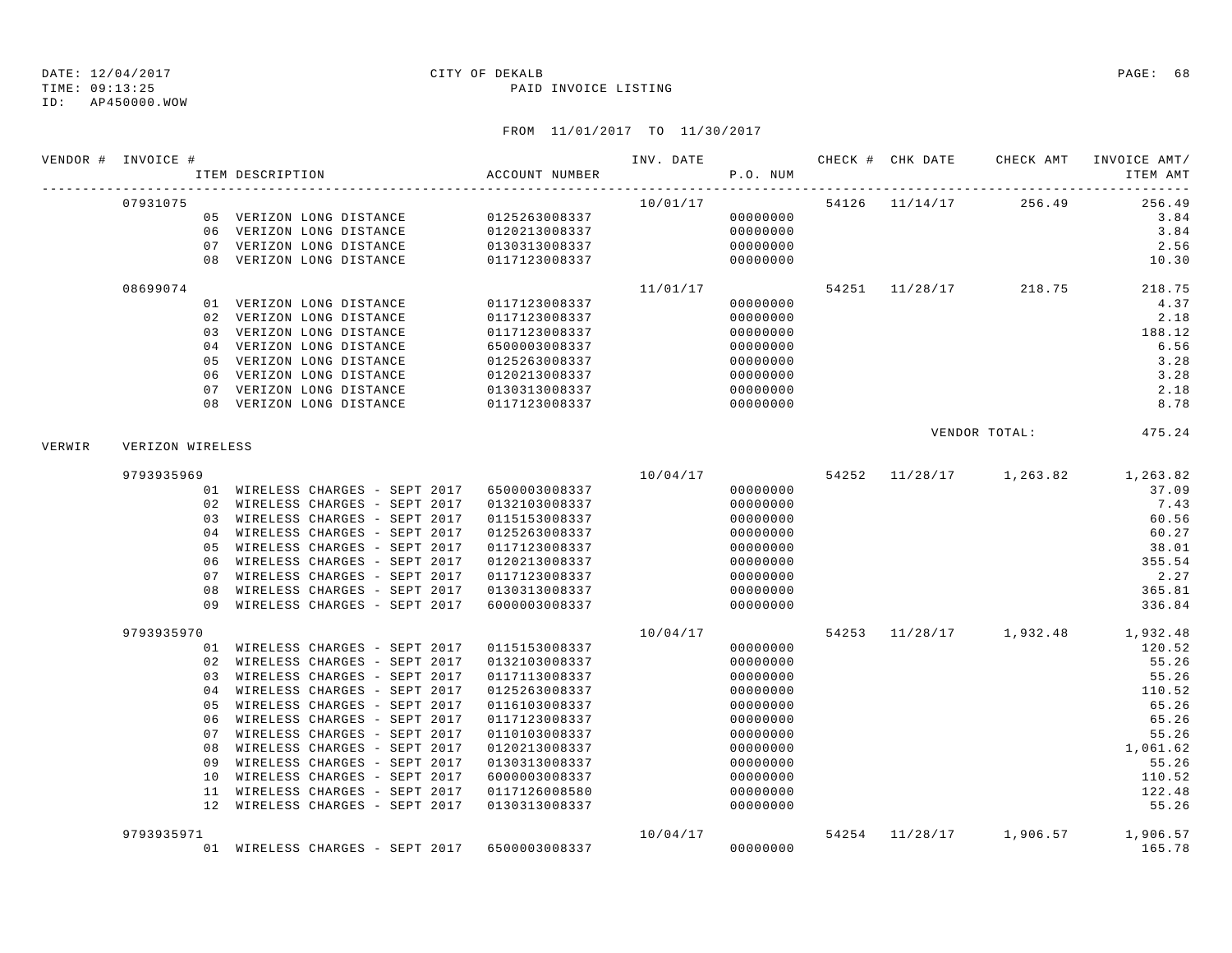ID: AP450000.WOW

### TIME: 09:13:25 PAID INVOICE LISTING

| 9793935971<br>10/04/17<br>54254 11/28/17 1,906.57<br>1,906.57<br>02 WIRELESS CHARGES - SEPT 2017<br>0115153008337<br>00000000<br>241.04<br>55.26<br>03 WIRELESS CHARGES - SEPT 2017<br>00000000<br>0132103008337<br>04 WIRELESS CHARGES - SEPT 2017<br>55.26<br>0117123008337<br>00000000<br>WIRELESS CHARGES - SEPT 2017<br>258.95<br>0.5<br>0125263008337<br>00000000<br>WIRELESS CHARGES - SEPT 2017<br>55.26<br>06<br>0116103008337<br>00000000<br>WIRELESS CHARGES - SEPT 2017<br>120.52<br>07<br>0117123008337<br>00000000<br>WIRELESS CHARGES - SEPT 2017<br>751.92<br>08<br>0120213008337<br>00000000<br>09 WIRELESS CHARGES - SEPT 2017<br>00000000<br>55.26<br>0130313008337<br>10 WIRELESS CHARGES - SEPT 2017<br>75.30<br>0130313008337<br>00000000<br>11 WIRELESS CHARGES - SEPT 2017<br>72.02<br>6000003008337<br>00000000<br>10/04/17<br>9793935972<br>54255 11/28/17 1,273.50<br>1,273.50<br>01 WIRELESS CHARGES - SEPT 2017<br>0132103008337<br>00000000<br>17.75<br>02 WIRELESS CHARGES - SEPT 2017<br>17.75<br>0910003008337<br>00000000<br>17.75<br>03 WIRELESS CHARGES - SEPT 2017<br>0920003008337<br>00000000<br>04 WIRELESS CHARGES - SEPT 2017<br>462.89<br>0125263008337<br>00000000<br>05 WIRELESS CHARGES - SEPT 2017<br>43.74<br>0117113008337<br>00000000<br>06 WIRELESS CHARGES - SEPT 2017<br>00000000<br>568.91<br>0120213008337<br>35.50<br>07 WIRELESS CHARGES - SEPT 2017<br>0130313008337<br>00000000<br>109.21<br>08 WIRELESS CHARGES - SEPT 2017<br>6000003008337<br>00000000<br>VENDOR TOTAL: 6,376.37<br>VIRC00<br>VIRGIL COOK & SON, INC.<br>09/11/17<br>37.20<br>0003029<br>54127 11/14/17<br>2,001.60<br>01 SONNATUBE - WINDSOCK 6500003008313<br>37.20<br>00000000<br>0003047<br>10/09/17<br>325.00<br>54127<br>11/14/17<br>2,001.60<br>325.00<br>01 4 WAY FLASHER 0130332008230<br>00000000<br>34.00<br>0003048<br>10/09/17<br>54127<br>11/14/17<br>2,001.60<br>01 EYE BOLTS, CABLE ENDS 0130332008230<br>34.00<br>00000000<br>54127 11/14/17<br>1,605.40<br>0003049<br>10/09/17<br>2.001.60<br>01 TRAFFIC SIGNAL PARTS 0130333008318<br>00000000<br>1,605.40<br>2,001.60<br>VENDOR TOTAL:<br>WALLTD<br>WALT LTD. | VENDOR # INVOICE # |  | ITEM DESCRIPTION | ACCOUNT NUMBER | INV. DATE | P.O. NUM |  | CHECK # CHK DATE CHECK AMT | INVOICE AMT/<br>ITEM AMT |
|-----------------------------------------------------------------------------------------------------------------------------------------------------------------------------------------------------------------------------------------------------------------------------------------------------------------------------------------------------------------------------------------------------------------------------------------------------------------------------------------------------------------------------------------------------------------------------------------------------------------------------------------------------------------------------------------------------------------------------------------------------------------------------------------------------------------------------------------------------------------------------------------------------------------------------------------------------------------------------------------------------------------------------------------------------------------------------------------------------------------------------------------------------------------------------------------------------------------------------------------------------------------------------------------------------------------------------------------------------------------------------------------------------------------------------------------------------------------------------------------------------------------------------------------------------------------------------------------------------------------------------------------------------------------------------------------------------------------------------------------------------------------------------------------------------------------------------------------------------------------------------------------------------------------------------------------------------------------------------------------------------------------------------------------------------------------------------------------------------------------------------------------------------------------|--------------------|--|------------------|----------------|-----------|----------|--|----------------------------|--------------------------|
|                                                                                                                                                                                                                                                                                                                                                                                                                                                                                                                                                                                                                                                                                                                                                                                                                                                                                                                                                                                                                                                                                                                                                                                                                                                                                                                                                                                                                                                                                                                                                                                                                                                                                                                                                                                                                                                                                                                                                                                                                                                                                                                                                                 |                    |  |                  |                |           |          |  |                            |                          |
|                                                                                                                                                                                                                                                                                                                                                                                                                                                                                                                                                                                                                                                                                                                                                                                                                                                                                                                                                                                                                                                                                                                                                                                                                                                                                                                                                                                                                                                                                                                                                                                                                                                                                                                                                                                                                                                                                                                                                                                                                                                                                                                                                                 |                    |  |                  |                |           |          |  |                            |                          |
|                                                                                                                                                                                                                                                                                                                                                                                                                                                                                                                                                                                                                                                                                                                                                                                                                                                                                                                                                                                                                                                                                                                                                                                                                                                                                                                                                                                                                                                                                                                                                                                                                                                                                                                                                                                                                                                                                                                                                                                                                                                                                                                                                                 |                    |  |                  |                |           |          |  |                            |                          |
|                                                                                                                                                                                                                                                                                                                                                                                                                                                                                                                                                                                                                                                                                                                                                                                                                                                                                                                                                                                                                                                                                                                                                                                                                                                                                                                                                                                                                                                                                                                                                                                                                                                                                                                                                                                                                                                                                                                                                                                                                                                                                                                                                                 |                    |  |                  |                |           |          |  |                            |                          |
|                                                                                                                                                                                                                                                                                                                                                                                                                                                                                                                                                                                                                                                                                                                                                                                                                                                                                                                                                                                                                                                                                                                                                                                                                                                                                                                                                                                                                                                                                                                                                                                                                                                                                                                                                                                                                                                                                                                                                                                                                                                                                                                                                                 |                    |  |                  |                |           |          |  |                            |                          |
|                                                                                                                                                                                                                                                                                                                                                                                                                                                                                                                                                                                                                                                                                                                                                                                                                                                                                                                                                                                                                                                                                                                                                                                                                                                                                                                                                                                                                                                                                                                                                                                                                                                                                                                                                                                                                                                                                                                                                                                                                                                                                                                                                                 |                    |  |                  |                |           |          |  |                            |                          |
|                                                                                                                                                                                                                                                                                                                                                                                                                                                                                                                                                                                                                                                                                                                                                                                                                                                                                                                                                                                                                                                                                                                                                                                                                                                                                                                                                                                                                                                                                                                                                                                                                                                                                                                                                                                                                                                                                                                                                                                                                                                                                                                                                                 |                    |  |                  |                |           |          |  |                            |                          |
|                                                                                                                                                                                                                                                                                                                                                                                                                                                                                                                                                                                                                                                                                                                                                                                                                                                                                                                                                                                                                                                                                                                                                                                                                                                                                                                                                                                                                                                                                                                                                                                                                                                                                                                                                                                                                                                                                                                                                                                                                                                                                                                                                                 |                    |  |                  |                |           |          |  |                            |                          |
|                                                                                                                                                                                                                                                                                                                                                                                                                                                                                                                                                                                                                                                                                                                                                                                                                                                                                                                                                                                                                                                                                                                                                                                                                                                                                                                                                                                                                                                                                                                                                                                                                                                                                                                                                                                                                                                                                                                                                                                                                                                                                                                                                                 |                    |  |                  |                |           |          |  |                            |                          |
|                                                                                                                                                                                                                                                                                                                                                                                                                                                                                                                                                                                                                                                                                                                                                                                                                                                                                                                                                                                                                                                                                                                                                                                                                                                                                                                                                                                                                                                                                                                                                                                                                                                                                                                                                                                                                                                                                                                                                                                                                                                                                                                                                                 |                    |  |                  |                |           |          |  |                            |                          |
|                                                                                                                                                                                                                                                                                                                                                                                                                                                                                                                                                                                                                                                                                                                                                                                                                                                                                                                                                                                                                                                                                                                                                                                                                                                                                                                                                                                                                                                                                                                                                                                                                                                                                                                                                                                                                                                                                                                                                                                                                                                                                                                                                                 |                    |  |                  |                |           |          |  |                            |                          |
|                                                                                                                                                                                                                                                                                                                                                                                                                                                                                                                                                                                                                                                                                                                                                                                                                                                                                                                                                                                                                                                                                                                                                                                                                                                                                                                                                                                                                                                                                                                                                                                                                                                                                                                                                                                                                                                                                                                                                                                                                                                                                                                                                                 |                    |  |                  |                |           |          |  |                            |                          |
|                                                                                                                                                                                                                                                                                                                                                                                                                                                                                                                                                                                                                                                                                                                                                                                                                                                                                                                                                                                                                                                                                                                                                                                                                                                                                                                                                                                                                                                                                                                                                                                                                                                                                                                                                                                                                                                                                                                                                                                                                                                                                                                                                                 |                    |  |                  |                |           |          |  |                            |                          |
|                                                                                                                                                                                                                                                                                                                                                                                                                                                                                                                                                                                                                                                                                                                                                                                                                                                                                                                                                                                                                                                                                                                                                                                                                                                                                                                                                                                                                                                                                                                                                                                                                                                                                                                                                                                                                                                                                                                                                                                                                                                                                                                                                                 |                    |  |                  |                |           |          |  |                            |                          |
|                                                                                                                                                                                                                                                                                                                                                                                                                                                                                                                                                                                                                                                                                                                                                                                                                                                                                                                                                                                                                                                                                                                                                                                                                                                                                                                                                                                                                                                                                                                                                                                                                                                                                                                                                                                                                                                                                                                                                                                                                                                                                                                                                                 |                    |  |                  |                |           |          |  |                            |                          |
|                                                                                                                                                                                                                                                                                                                                                                                                                                                                                                                                                                                                                                                                                                                                                                                                                                                                                                                                                                                                                                                                                                                                                                                                                                                                                                                                                                                                                                                                                                                                                                                                                                                                                                                                                                                                                                                                                                                                                                                                                                                                                                                                                                 |                    |  |                  |                |           |          |  |                            |                          |
|                                                                                                                                                                                                                                                                                                                                                                                                                                                                                                                                                                                                                                                                                                                                                                                                                                                                                                                                                                                                                                                                                                                                                                                                                                                                                                                                                                                                                                                                                                                                                                                                                                                                                                                                                                                                                                                                                                                                                                                                                                                                                                                                                                 |                    |  |                  |                |           |          |  |                            |                          |
|                                                                                                                                                                                                                                                                                                                                                                                                                                                                                                                                                                                                                                                                                                                                                                                                                                                                                                                                                                                                                                                                                                                                                                                                                                                                                                                                                                                                                                                                                                                                                                                                                                                                                                                                                                                                                                                                                                                                                                                                                                                                                                                                                                 |                    |  |                  |                |           |          |  |                            |                          |
|                                                                                                                                                                                                                                                                                                                                                                                                                                                                                                                                                                                                                                                                                                                                                                                                                                                                                                                                                                                                                                                                                                                                                                                                                                                                                                                                                                                                                                                                                                                                                                                                                                                                                                                                                                                                                                                                                                                                                                                                                                                                                                                                                                 |                    |  |                  |                |           |          |  |                            |                          |
|                                                                                                                                                                                                                                                                                                                                                                                                                                                                                                                                                                                                                                                                                                                                                                                                                                                                                                                                                                                                                                                                                                                                                                                                                                                                                                                                                                                                                                                                                                                                                                                                                                                                                                                                                                                                                                                                                                                                                                                                                                                                                                                                                                 |                    |  |                  |                |           |          |  |                            |                          |
|                                                                                                                                                                                                                                                                                                                                                                                                                                                                                                                                                                                                                                                                                                                                                                                                                                                                                                                                                                                                                                                                                                                                                                                                                                                                                                                                                                                                                                                                                                                                                                                                                                                                                                                                                                                                                                                                                                                                                                                                                                                                                                                                                                 |                    |  |                  |                |           |          |  |                            |                          |
|                                                                                                                                                                                                                                                                                                                                                                                                                                                                                                                                                                                                                                                                                                                                                                                                                                                                                                                                                                                                                                                                                                                                                                                                                                                                                                                                                                                                                                                                                                                                                                                                                                                                                                                                                                                                                                                                                                                                                                                                                                                                                                                                                                 |                    |  |                  |                |           |          |  |                            |                          |
|                                                                                                                                                                                                                                                                                                                                                                                                                                                                                                                                                                                                                                                                                                                                                                                                                                                                                                                                                                                                                                                                                                                                                                                                                                                                                                                                                                                                                                                                                                                                                                                                                                                                                                                                                                                                                                                                                                                                                                                                                                                                                                                                                                 |                    |  |                  |                |           |          |  |                            |                          |
|                                                                                                                                                                                                                                                                                                                                                                                                                                                                                                                                                                                                                                                                                                                                                                                                                                                                                                                                                                                                                                                                                                                                                                                                                                                                                                                                                                                                                                                                                                                                                                                                                                                                                                                                                                                                                                                                                                                                                                                                                                                                                                                                                                 |                    |  |                  |                |           |          |  |                            |                          |
|                                                                                                                                                                                                                                                                                                                                                                                                                                                                                                                                                                                                                                                                                                                                                                                                                                                                                                                                                                                                                                                                                                                                                                                                                                                                                                                                                                                                                                                                                                                                                                                                                                                                                                                                                                                                                                                                                                                                                                                                                                                                                                                                                                 |                    |  |                  |                |           |          |  |                            |                          |
|                                                                                                                                                                                                                                                                                                                                                                                                                                                                                                                                                                                                                                                                                                                                                                                                                                                                                                                                                                                                                                                                                                                                                                                                                                                                                                                                                                                                                                                                                                                                                                                                                                                                                                                                                                                                                                                                                                                                                                                                                                                                                                                                                                 |                    |  |                  |                |           |          |  |                            |                          |
|                                                                                                                                                                                                                                                                                                                                                                                                                                                                                                                                                                                                                                                                                                                                                                                                                                                                                                                                                                                                                                                                                                                                                                                                                                                                                                                                                                                                                                                                                                                                                                                                                                                                                                                                                                                                                                                                                                                                                                                                                                                                                                                                                                 |                    |  |                  |                |           |          |  |                            |                          |
|                                                                                                                                                                                                                                                                                                                                                                                                                                                                                                                                                                                                                                                                                                                                                                                                                                                                                                                                                                                                                                                                                                                                                                                                                                                                                                                                                                                                                                                                                                                                                                                                                                                                                                                                                                                                                                                                                                                                                                                                                                                                                                                                                                 |                    |  |                  |                |           |          |  |                            |                          |
|                                                                                                                                                                                                                                                                                                                                                                                                                                                                                                                                                                                                                                                                                                                                                                                                                                                                                                                                                                                                                                                                                                                                                                                                                                                                                                                                                                                                                                                                                                                                                                                                                                                                                                                                                                                                                                                                                                                                                                                                                                                                                                                                                                 |                    |  |                  |                |           |          |  |                            |                          |
|                                                                                                                                                                                                                                                                                                                                                                                                                                                                                                                                                                                                                                                                                                                                                                                                                                                                                                                                                                                                                                                                                                                                                                                                                                                                                                                                                                                                                                                                                                                                                                                                                                                                                                                                                                                                                                                                                                                                                                                                                                                                                                                                                                 |                    |  |                  |                |           |          |  |                            |                          |
|                                                                                                                                                                                                                                                                                                                                                                                                                                                                                                                                                                                                                                                                                                                                                                                                                                                                                                                                                                                                                                                                                                                                                                                                                                                                                                                                                                                                                                                                                                                                                                                                                                                                                                                                                                                                                                                                                                                                                                                                                                                                                                                                                                 |                    |  |                  |                |           |          |  |                            |                          |
|                                                                                                                                                                                                                                                                                                                                                                                                                                                                                                                                                                                                                                                                                                                                                                                                                                                                                                                                                                                                                                                                                                                                                                                                                                                                                                                                                                                                                                                                                                                                                                                                                                                                                                                                                                                                                                                                                                                                                                                                                                                                                                                                                                 |                    |  |                  |                |           |          |  |                            |                          |
|                                                                                                                                                                                                                                                                                                                                                                                                                                                                                                                                                                                                                                                                                                                                                                                                                                                                                                                                                                                                                                                                                                                                                                                                                                                                                                                                                                                                                                                                                                                                                                                                                                                                                                                                                                                                                                                                                                                                                                                                                                                                                                                                                                 |                    |  |                  |                |           |          |  |                            |                          |
| 10/24/17<br>54256<br>200.00<br>200.00<br>4SEA1389<br>11/28/17                                                                                                                                                                                                                                                                                                                                                                                                                                                                                                                                                                                                                                                                                                                                                                                                                                                                                                                                                                                                                                                                                                                                                                                                                                                                                                                                                                                                                                                                                                                                                                                                                                                                                                                                                                                                                                                                                                                                                                                                                                                                                                   |                    |  |                  |                |           |          |  |                            |                          |
| 01 NEW PUMP MANIFOLD 0125273008315<br>00000000<br>200.00                                                                                                                                                                                                                                                                                                                                                                                                                                                                                                                                                                                                                                                                                                                                                                                                                                                                                                                                                                                                                                                                                                                                                                                                                                                                                                                                                                                                                                                                                                                                                                                                                                                                                                                                                                                                                                                                                                                                                                                                                                                                                                        |                    |  |                  |                |           |          |  |                            |                          |
| 200.00<br>VENDOR TOTAL:                                                                                                                                                                                                                                                                                                                                                                                                                                                                                                                                                                                                                                                                                                                                                                                                                                                                                                                                                                                                                                                                                                                                                                                                                                                                                                                                                                                                                                                                                                                                                                                                                                                                                                                                                                                                                                                                                                                                                                                                                                                                                                                                         |                    |  |                  |                |           |          |  |                            |                          |
| WALMART<br>WALMART COMMUNITY/GEMB                                                                                                                                                                                                                                                                                                                                                                                                                                                                                                                                                                                                                                                                                                                                                                                                                                                                                                                                                                                                                                                                                                                                                                                                                                                                                                                                                                                                                                                                                                                                                                                                                                                                                                                                                                                                                                                                                                                                                                                                                                                                                                                               |                    |  |                  |                |           |          |  |                            |                          |
| 96.32<br>96.32<br>10/25/17<br>54128 11/14/17<br>729800548710                                                                                                                                                                                                                                                                                                                                                                                                                                                                                                                                                                                                                                                                                                                                                                                                                                                                                                                                                                                                                                                                                                                                                                                                                                                                                                                                                                                                                                                                                                                                                                                                                                                                                                                                                                                                                                                                                                                                                                                                                                                                                                    |                    |  |                  |                |           |          |  |                            |                          |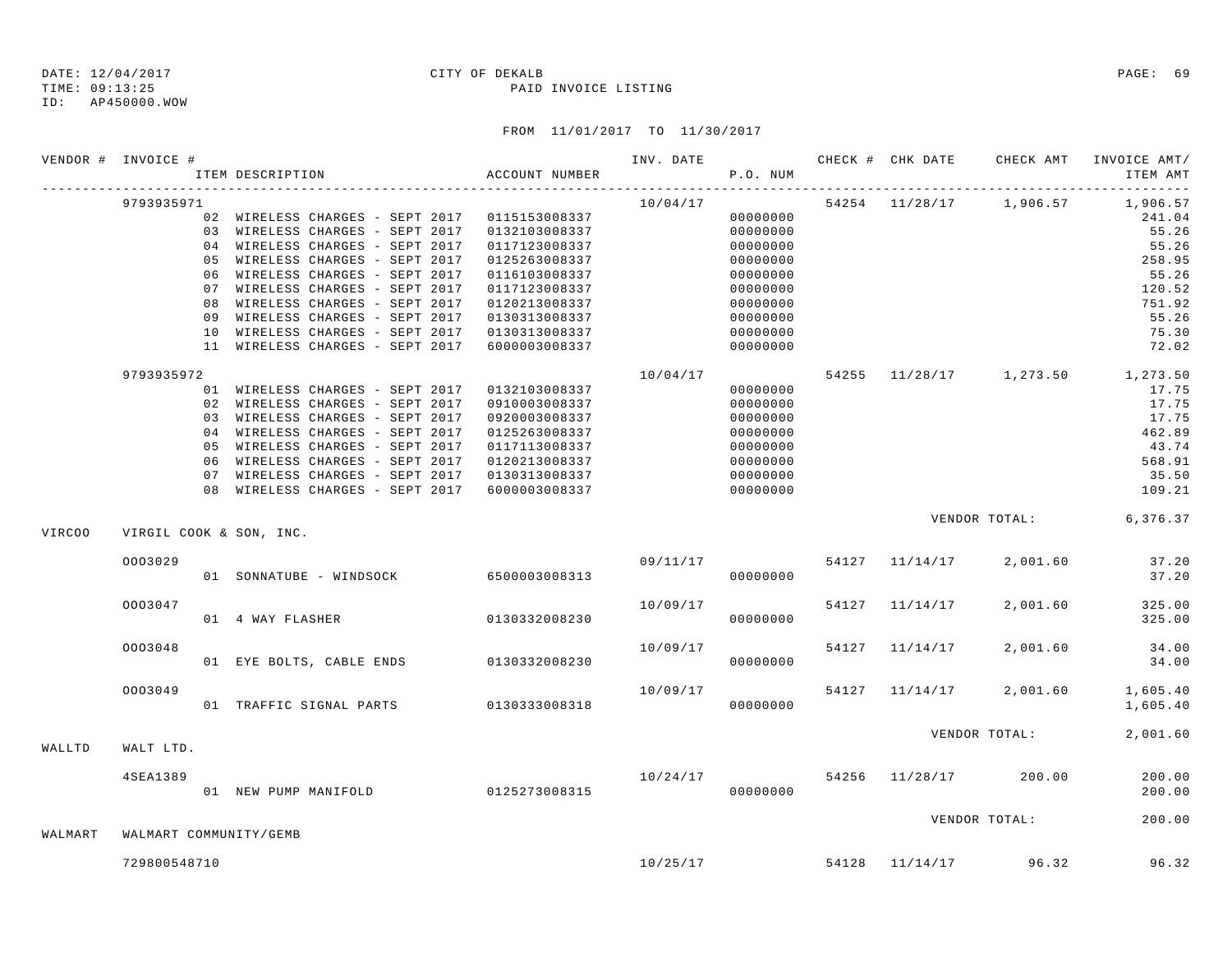TIME: 09:13:25 PAID INVOICE LISTING

ID: AP450000.WOW

|        | VENDOR # INVOICE #   | ITEM DESCRIPTION                           | ACCOUNT NUMBER                 |          | P.O. NUM                         |                         |                         | ITEM AMT                   |
|--------|----------------------|--------------------------------------------|--------------------------------|----------|----------------------------------|-------------------------|-------------------------|----------------------------|
|        |                      |                                            |                                |          |                                  |                         |                         |                            |
|        | 729800548710         | 01 OFFICE SUPPLIES                         | 0120242008242                  | 10/25/17 | 00000000                         |                         | 54128 11/14/17 96.32    | 96.32<br>96.32             |
|        | 730500124802         | 01 ICE CHEST                               | 0125272008240                  | 11/01/17 | 00000000                         |                         | 54271 11/29/17 138.06   | 29.97<br>29.97             |
|        | 730600293892         | 01 BREAKROOM SUPPLIES 0130332008219        |                                | 11/02/17 | 00000000                         |                         | 54257 11/28/17 47.79    | 47.79<br>47.79             |
|        | 731700414787         | 01 128G USB                                | 0120242008243                  | 11/13/17 | 00000000                         | 54271 11/29/17          | 138.06                  | 34.97<br>34.97             |
|        | 732600554039         | 01 DECORATIONS                             | 0120212008204                  | 11/22/17 | 00000000                         |                         | 54271 11/29/17 138.06   | 73.12<br>73.12             |
| WARDIR | WAREHOUSE DIRECT INC |                                            |                                |          |                                  |                         | VENDOR TOTAL:           | 282.17                     |
|        | $3639477 - 0$        | 01 COPIER PAPER<br>02 COPIER PAPER         | 0117112008202<br>0120222008204 |          | 00000000<br>00000000             | 10/02/17 54129 11/14/17 | 2,048.10                | 935.00<br>660.00<br>275.00 |
|        | $3642838 - 0$        | 01 OFFICE SUPPLIES<br>02 OFFICE SUPPLIES   | 0130332008204<br>6000002008204 | 10/04/17 | 00000000<br>00000000             |                         | 54129 11/14/17 2,048.10 | 133.27<br>78.27<br>55.00   |
|        | $3646510 - 0$        | 01 COPIER PAPER                            | 0125262008204                  | 10/06/17 | 00000000                         | 54129 11/14/17          | 2,048.10                | 137.50<br>137.50           |
|        | $3649540 - 0$        | 01 OFFICE SUPPLIES                         | 0125262008204                  | 10/10/17 | 00000000                         | 54129 11/14/17          | 2,048.10                | 27.29<br>27.29             |
|        | $3649559 - 0$        | 01 OFFICE SUPPLIES                         | 0132102008204                  | 10/10/17 | 00000000                         | 54129 11/14/17          | 2,048.10                | 710.45<br>710.45           |
|        | $3658196 - 0$        | 01 BINDERS                                 | 0120212008204                  | 10/17/17 | 00000000                         | 54129 11/14/17          | 2,048.10                | 21.10<br>21.10             |
|        | $3659816 - 0$        | 01 TABBED POST-ITS, GEL PENS 0117112008204 |                                | 10/18/17 | 00000000                         | 54129 11/14/17          | 2,048.10                | 50.99<br>50.99             |
|        | $3667132 - 0$        | 01 BOTTLED WATER<br>02 BOTTLED WATER       | 0110102008204<br>0115152008204 |          | 10/24/17<br>00000000<br>00000000 |                         | 54129 11/14/17 2,048.10 | 32.50<br>4.06<br>4.06      |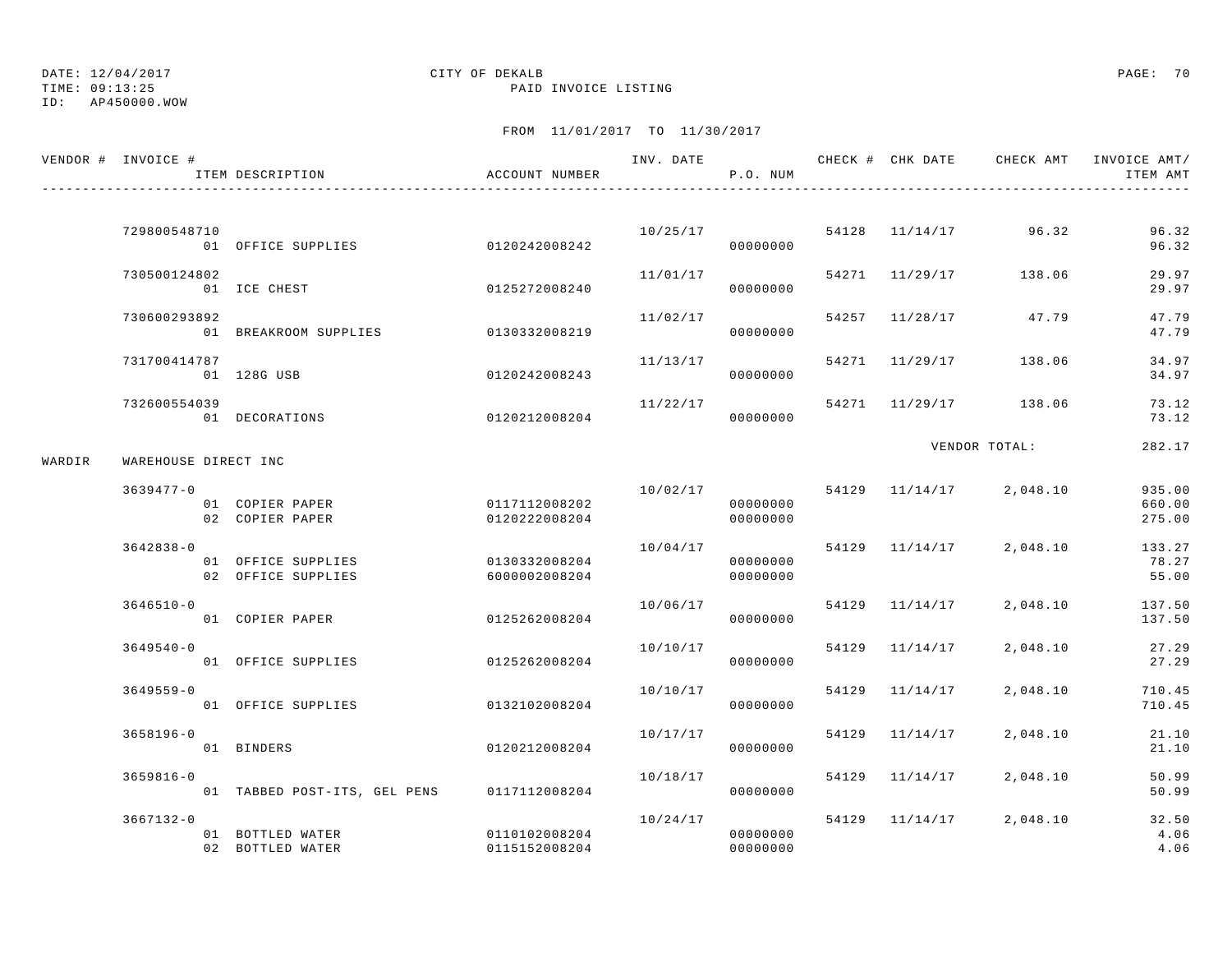ID: AP450000.WOW

| VENDOR # INVOICE # |                      |                                                                                          |                                               |          |                      |  | INV. DATE 6 CHECK # CHK DATE CHECK AMT          | INVOICE AMT/     |
|--------------------|----------------------|------------------------------------------------------------------------------------------|-----------------------------------------------|----------|----------------------|--|-------------------------------------------------|------------------|
|                    | $3667132 - 0$        |                                                                                          |                                               |          |                      |  | $10/24/17$ 54129 $11/14/17$ 2,048.10 32.50      |                  |
|                    |                      | 03 BOTTLED WATER 0116102008204                                                           |                                               |          | 00000000             |  |                                                 | 4.06             |
|                    |                      | 04 BOTTLED WATER                                                                         | 0117112008204                                 |          | 00000000             |  |                                                 | 4.06             |
|                    |                      | 05 BOTTLED WATER                                                                         | 0117122008204                                 |          | 00000000             |  |                                                 | 4.06             |
|                    |                      | 06 BOTTLED WATER                                                                         | 0130352008204                                 |          | 00000000             |  |                                                 | 4.06             |
|                    |                      | 07 BOTTLED WATER<br>08 BOTTLED WATER                                                     | 0132102008204<br>0910002008204                |          | 00000000             |  |                                                 | 4.06<br>2.04     |
|                    |                      | 09 BOTTLED WATER                                                                         | 0920002008204                                 |          | 00000000<br>00000000 |  |                                                 | 2.04             |
|                    |                      |                                                                                          |                                               |          |                      |  |                                                 |                  |
| WASMAN             | WASTE MANAGEMENT     |                                                                                          |                                               |          |                      |  | VENDOR TOTAL: 2,048.10                          |                  |
|                    | $3541826 - 2011 - 3$ |                                                                                          |                                               |          |                      |  | $09/28/17$ 54130 11/14/17 165,367.35 165,367.35 |                  |
|                    |                      | 01 REFUSE SERVICE - AUG 2017 0700003008346 0000000000                                    |                                               |          |                      |  |                                                 | 165,367.35       |
| WASTE              | WASTE MANAGEMENT     |                                                                                          |                                               |          |                      |  | VENDOR TOTAL: 165,367.35                        |                  |
|                    | $3315735 - 2011 - 0$ |                                                                                          |                                               |          |                      |  | $10/02/17$ 54258 $11/28/17$ 2, 221.59           | 2,118.29         |
|                    |                      |                                                                                          |                                               |          |                      |  |                                                 | 2,118.29         |
|                    | $3548532 - 2354 - 4$ | 01 PORT-O-LET MONTHLY - OCT 2017 0130333008313                                           |                                               | 10/26/17 | 00000000             |  | 54258 11/28/17 2,221.59                         | 103.30<br>103.30 |
|                    |                      |                                                                                          |                                               |          |                      |  |                                                 |                  |
| WCSHE              | WINNEBAGO COUNTY     |                                                                                          |                                               |          |                      |  | VENDOR TOTAL: 2,221.59                          |                  |
|                    | 11292017             |                                                                                          |                                               |          |                      |  | $11/29/17$ 54272 $11/29/17$ 29.50               | 29.50            |
|                    |                      | 01 SERVICE OF SUMMONS 17MR463 0115153008366                                              |                                               |          | 00000000             |  |                                                 | 29.50            |
|                    |                      |                                                                                          |                                               |          |                      |  | VENDOR TOTAL:                                   | 29.50            |
| WEDOWIN            |                      | "WEDO" WINDOWS & CARPETS                                                                 |                                               |          |                      |  |                                                 |                  |
|                    | DMB                  |                                                                                          | $10/03/17$ 54131 $11/14/17$ 1,950.00 1,950.00 |          |                      |  |                                                 | 1,950.00         |
|                    |                      |                                                                                          |                                               |          |                      |  | VENDOR TOTAL: 1,950.00                          |                  |
| WELBRO             | WELCH BROS., INC.    |                                                                                          |                                               |          |                      |  |                                                 |                  |
|                    | 1612341              | 01 CAST IRON FRAME, BRICK, LIDS 0130332008233 10/10/17 600000000 64132 11/14/17 3,127.18 |                                               |          |                      |  |                                                 | 3,127.18         |
|                    |                      |                                                                                          |                                               |          |                      |  |                                                 | 3,127.18         |
| WESSID             |                      | WEST SIDE TRACTOR SALES                                                                  |                                               |          |                      |  | VENDOR TOTAL:                                   | 3,127.18         |
|                    | B62269               |                                                                                          |                                               |          |                      |  | $10/04/17$ 54133 $11/14/17$ 2, 214.00           | 2,214.00         |
|                    |                      |                                                                                          |                                               |          |                      |  |                                                 |                  |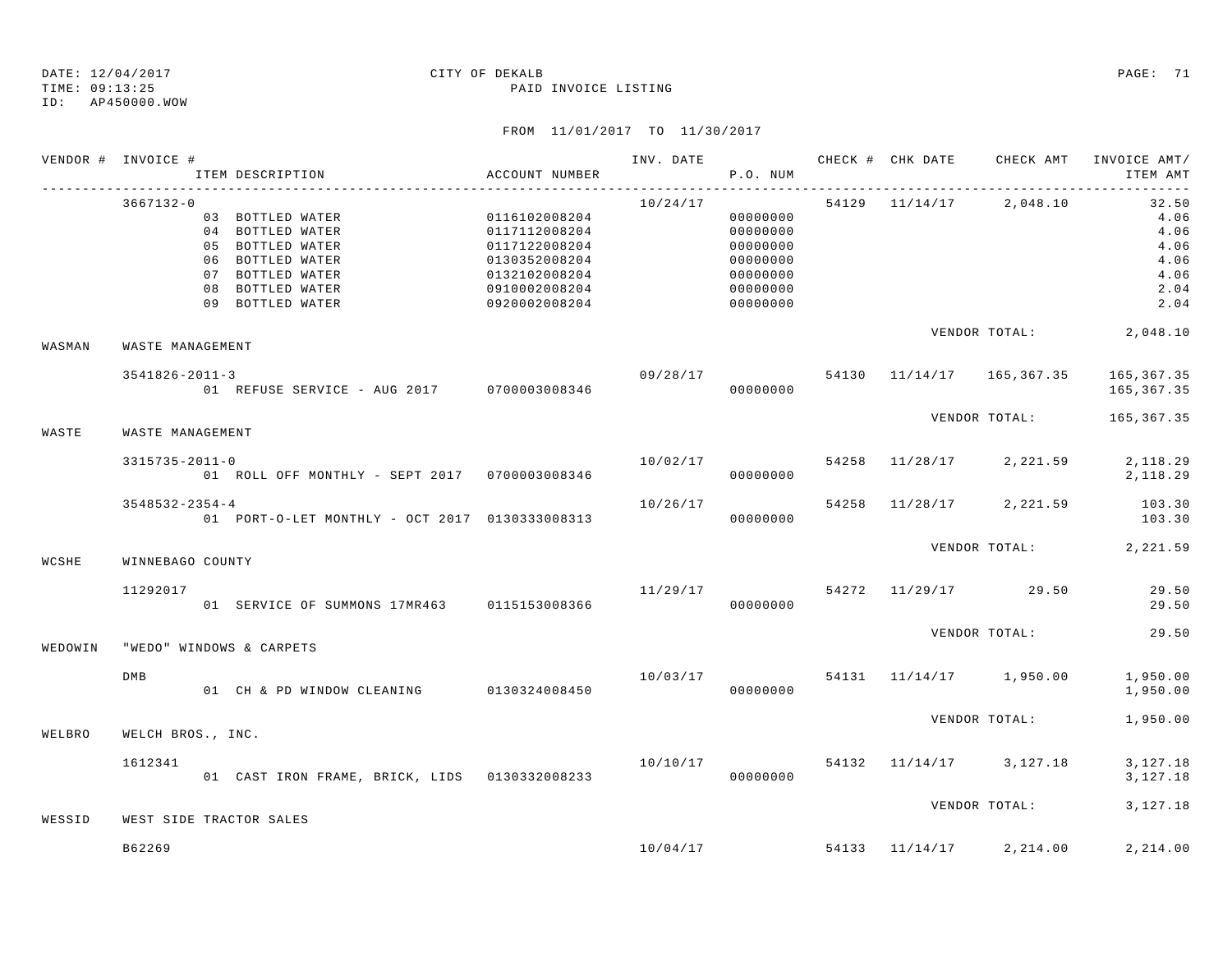TIME: 09:13:25 PAID INVOICE LISTING

ID: AP450000.WOW

## FROM 11/01/2017 TO 11/30/2017

|        | VENDOR # INVOICE #  | ITEM DESCRIPTION                                                                                                                                      | ACCOUNT NUMBER |          | P.O. NUM                         |                |                                      | INV. DATE 6 1999 CHECK # CHK DATE 6 CHECK AMT INVOICE AMT<br>ITEM AMT |
|--------|---------------------|-------------------------------------------------------------------------------------------------------------------------------------------------------|----------------|----------|----------------------------------|----------------|--------------------------------------|-----------------------------------------------------------------------|
|        | B62269              | 01 BACKHOE EXTENDED WARRANTY 6200006008540                                                                                                            |                |          | 00000000                         |                | $10/04/17$ 54133 $11/14/17$ 2,214.00 | 2,214.00<br>2,214.00                                                  |
| WILAND | WILKENS-ANDERSON    |                                                                                                                                                       |                |          |                                  |                | VENDOR TOTAL:                        | 2,214.00                                                              |
|        | S1172648.001        | 01 WATER TESTING SUPPLIES 6000002008244                                                                                                               |                | 10/03/17 | 00000000                         |                | 54134 11/14/17 218.68                | 218.68<br>218.68                                                      |
| WILBUR | WBK ENGINEERING LLC |                                                                                                                                                       |                |          |                                  |                | VENDOR TOTAL:                        | 218.68                                                                |
|        | 18090               | 01 PRO SRVCS - 6/25-7/29/17 1900006508641                                                                                                             |                | 10/31/17 | 00000000                         |                | 53984 11/09/17 929.34                | 929.34<br>929.34                                                      |
|        | 18289               | 01 CONTRACTED ENGINEERING SERVICE 6500003008331<br>02 CONTRACTED ENGINEERING SERVICE 6000003008331<br>03 CONTRACTED ENGINEERING SERVICE 0130353008331 |                | 10/09/17 | 00000000<br>00000000<br>00000000 |                | 54135 11/14/17 42,601.14             | 30,524.31<br>19,840.80<br>9,157.29<br>1,526.22                        |
|        | 18290               | 01 PRO SERVICES - 8/27-9/30/17 01000000001265                                                                                                         |                | 10/09/17 | 00000000                         | 54135 11/14/17 | 42,601.14                            | 2,835.90<br>2,835.90                                                  |
|        | 18291               | 01 PRO SERVICES - 8/27-9/30/17                                                                                                                        | 0100000001265  | 10/09/17 | 00000000                         | 54135 11/14/17 | 42,601.14                            | 1,669.93<br>1,669.93                                                  |
|        | 18292               | 01 PRO SERVICES - 8/27-9/30/17                                                                                                                        | 0130353008331  | 10/09/17 | 00000000                         | 54135 11/14/17 | 42,601.14                            | 425.00<br>425.00                                                      |
|        | 18293               | 01 PRO SERVICES - 8/27-9/30/17                                                                                                                        | 0130353008331  | 10/09/17 | 00000000                         | 54135 11/14/17 | 42,601.14                            | 3,905.50<br>3,905.50                                                  |
|        | 18294               | 01 PRO SERVICES - 8/27-9/30/17                                                                                                                        | 0100000001265  | 10/09/17 | 00000000                         | 54135 11/14/17 | 42,601.14                            | 1,700.00<br>1,700.00                                                  |
|        | 18295               | 01 PRO SERVICES - 8/27-9/30/17                                                                                                                        | 0130353008331  | 10/09/17 | 00000000                         | 54135 11/14/17 | 42,601.14                            | 170.00<br>170.00                                                      |
|        | 18296               | 01 PRO SERVICES - 8/27-9/30/17                                                                                                                        | 0100000001265  | 10/09/17 | 00000000                         | 54135 11/14/17 | 42,601.14                            | 898.00<br>898.00                                                      |
|        | 18297               | 01 PRO SERVICES - 8/27-9/30/17                                                                                                                        | 0100000001265  |          | 10/09/17<br>00000000             | 54135 11/14/17 | 42,601.14                            | 472.50<br>472.50                                                      |

VENDOR TOTAL: 43,530.48